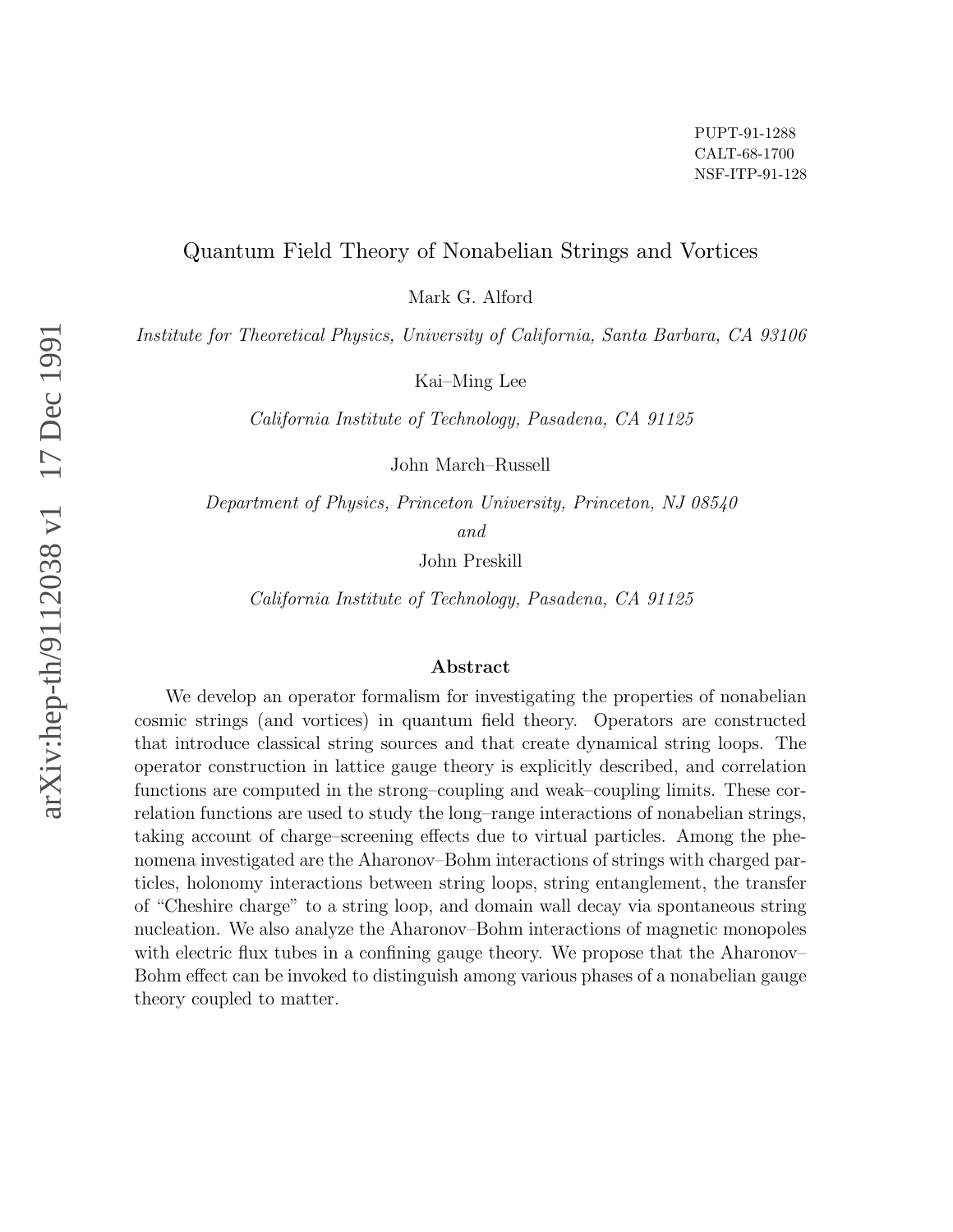# 1. Introduction

In many cases, a gauge theory that undergoes the Higgs mechanism will contain topologically stable defects. Among the defects that can occur are line defects ("cosmic strings") in 3+1 dimensions, and pointlike vortices in 2+1 dimensions.<sup>[1]</sup>

If the symmetry breaking pattern and the matter content of the theory are suitable, the strings or vortices may have long range interactions with various particles. These interactions are a consequence of the Aharonov–Bohm phenomenon—the wave function of a particle acquires a nontrivial phase when the particle is covariantly transported around the string.<sup>[2,3]</sup>

This simple observation has interesting implications.<sup>[4−6]</sup> Because the Aharonov– Bohm interaction has infinite range, and no local operator can destroy an object that has an infinite–range interaction with another object, gauge theories with such interactions always respect nontrivial superselection rules. The structure of the superselection sectors can be invoked to distinguish among the various possible phases of a gauge theory. Furthermore, the existence of infinite range interactions that are fundamentally quantum mechanical exposes the limitations of the "no–hair" theorems of black hole physics. Though a black hole may have no classical hair, it can carry quantum numbers that are detectable by means of the interaction between the black hole and a cosmic string.<sup>[4,7−9]</sup>

The "Aharonov–Bohm phase" acquired by an object that circumnavigates a string is, in general, a gauge transformation contained in the unbroken gauge group. When the manifest gauge symmetry is nonabelian, this gauge transformation might not lie in the center of the group. In that case, we say that the string is "nonabelian." [10] The physical properties of a nonabelian string are qualitatively different from the properties of an abelian string.<sup>[5,6,11−13]</sup> In particular, a loop of nonabelian string (or a *pair* of nonabelian vortices, in  $2+1$  dimensions) can carry a nontrivial gauge charge, so that the loop has an Aharonov–Bohm interaction with other strings. Moreover, nonabelian Aharonov–Bohm interactions involve transfer of charge between string loops and charged particles. Remarkably, the charge carried by a loop (which has a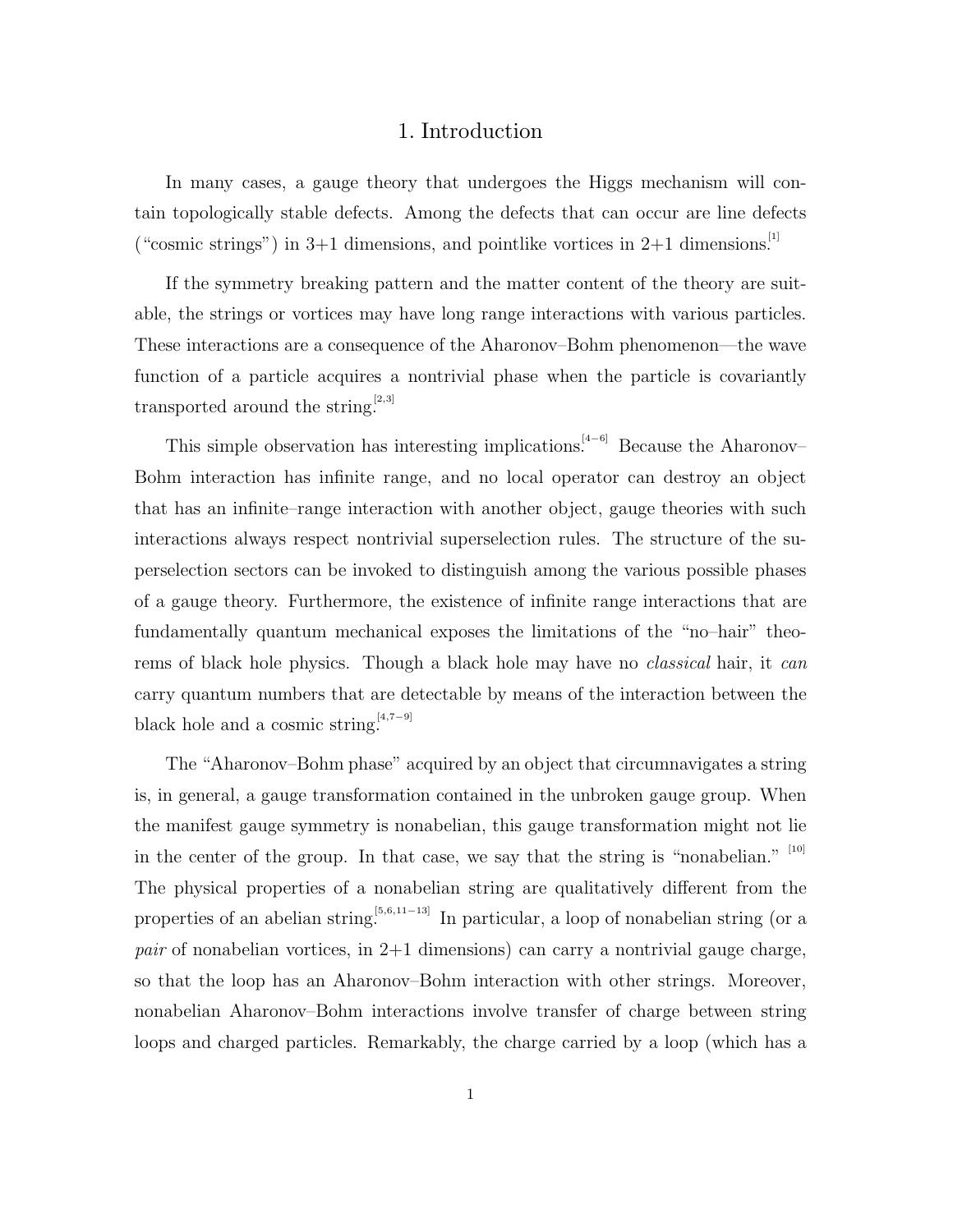topological origin) can not be localized anywhere on the string loop or in its vicinity. Following Ref. 13, we will refer to such unlocalized charge as "Cheshire charge."

If we are to appeal to the Aharonov–Bohm effect to probe the phase structure of a gauge theory, or to investigate the quantum physics of black holes, we must be able to discuss interference phenomena in a language that does not rely on weak–coupling perturbative methods; we need a framework that (at least in principle) takes full account of the effects of virtual pairs and of the fluctuations of quantum fields. Such a framework was erected, for abelian strings (or vortices), in Ref. 5. There, operators were constructed that create a loop of string, or that introduce (as a classical source) the closed world sheet of a string. The correlation functions of these operators can be studied to investigate the properties of the strings, and their Aharonov–Bohm interactions in particular.

Our main objective in this paper is to generalize the work of Ref. 5 to the case of nonabelian strings. Because of the subtle and elusive physics of nonabelian strings, this generalization is not entirely straightforward.<sup>[14]</sup> Our primary motivation comes from two considerations. First, we seek assurance that the exotic physics of the nonabelian Aharonov–Bohm effect, previously inferred in the weak–coupling limit, actually survives in a fully quantum field–theoretic treatment. Second, we hope to construct (nonlocal) order parameters that can be used to classify the phases of a gauge theory.

Let us formulate the order–parameter problem more explicitly, and in so doing, review some of the principal results of Ref. 5.

A gauge theory can have an interesting phase diagram. Depending on its Higgs structure and on the parameters of the Higgs potential, the theory may be in a Coulomb (massless) phase, a Higgs phase, or a confinement phase. A Higgs phase is, roughly speaking, characterized by the existence of stable magnetic flux tubes, and a confinement phase by the existence of stable electric flux tubes.

Nonlocal gauge–invariant order parameters can be devised that distinguish among the various phases. The expectation value of the Wilson loop operator  $[15]$  exhibits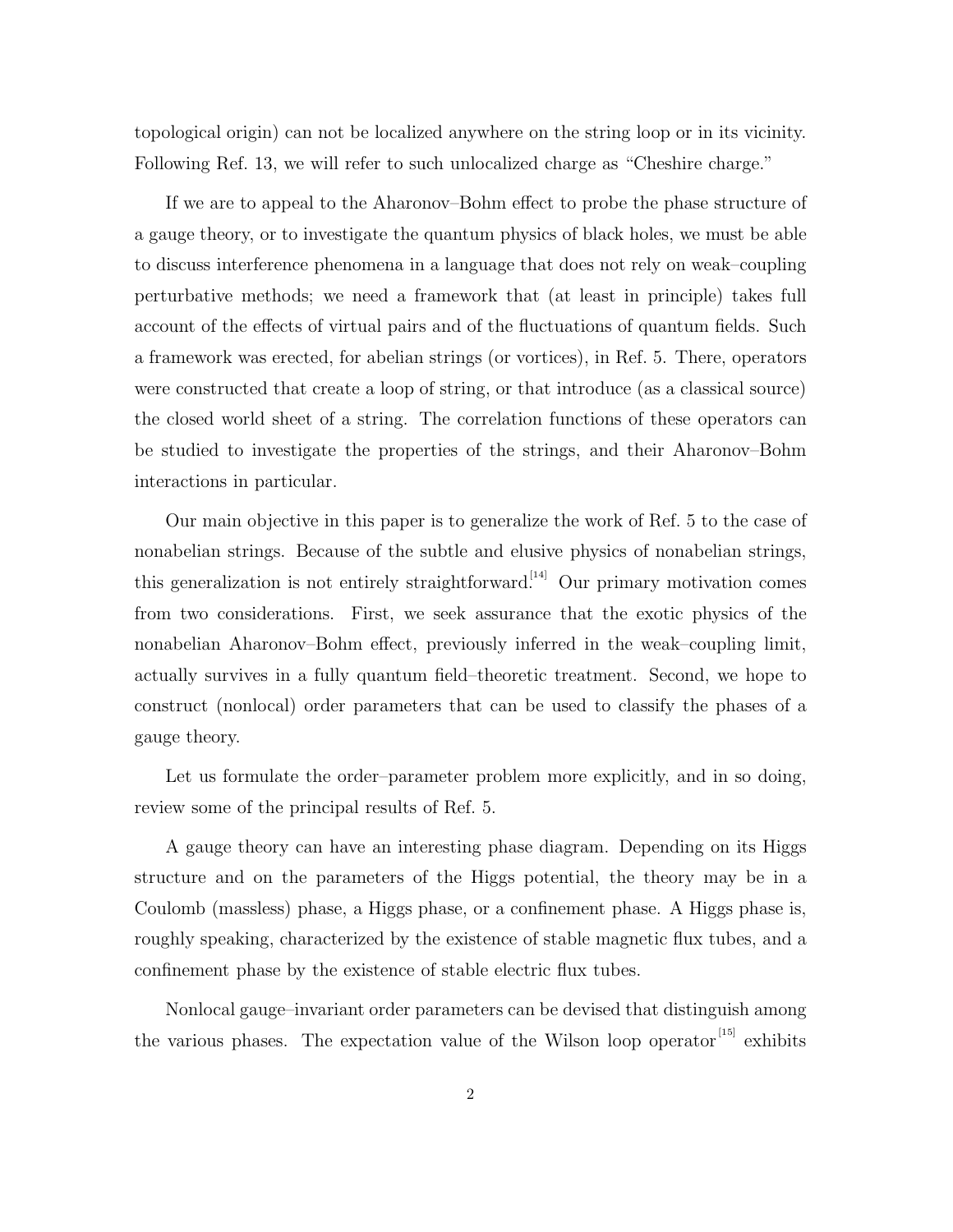area–law behavior if there are stable electric flux tubes, and perimeter–law behavior otherwise. The expectation value of the 't Hooft loop operator<sup>[16]</sup> exhibits area law behavior if there are stable magnetic flux tubes, and perimeter–law behavior otherwise.

These order parameters are not sufficient, however, to distinguish among all possible phases of a general gauge theory. Consider, for example, the case of an  $SU(N)$ gauge theory with matter in the fundamental representation. In this theory, the Wilson loop always obeys the perimeter law, because an electric flux tube can break via nucleation of a pair. An 't Hooft loop operator can also be defined, but always obeys the area law.<sup>\*</sup> Yet the theory can have a nontrivial phase diagram. Using adjoint Higgs fields, it is possible to break the gauge group down to its center  $Z_N$ . This phase, which admits free  $Z_N$  charges, is distinguishable from the confinement phase.

In Ref. 5, an order parameter was described that can distinguish the free–charge phase from the confinement phase in an  $SU(N)$  gauge theory.<sup>†</sup> The idea is that the free-charge phase supports stable magnetic flux tubes (cosmic strings), and these strings have an *infinite–range* Aharonov–Bohm interaction with  $Z_N$  charges. No such interaction can exist if  $Z_N$  charges are confined, or if  $Z_N$  is spontaneously broken by a Higgs field that transforms as the fundamental representation. (Indeed, the confinement phase and the "Higgs" phase with  $Z_N$  completely broken are not distinguishable;  $\left[19\right]$  this is an instance of "complementarity."

To construct the order parameter, we must first devise an operator  $F(\Sigma)$  that introduces a cosmic string world sheet on the closed two-dimensional surface  $\Sigma$ . (As we will discuss later, this operator is closely related to the 't Hooft loop operator.) Then consider the quantity

$$
A(\Sigma, C) = \frac{F(\Sigma)W(C)}{\langle F(\Sigma) \rangle \langle W(C) \rangle}, \qquad (1.1)
$$

 $\star$  This is actually an oversimplification of the status of the 't Hooft loop, as we will discuss in Sections 5, 7, and 9.

<sup>†</sup> This order parameter was actually discussed earlier by Fredenhagen and Marcu in Ref. 17. See also Ref. 18.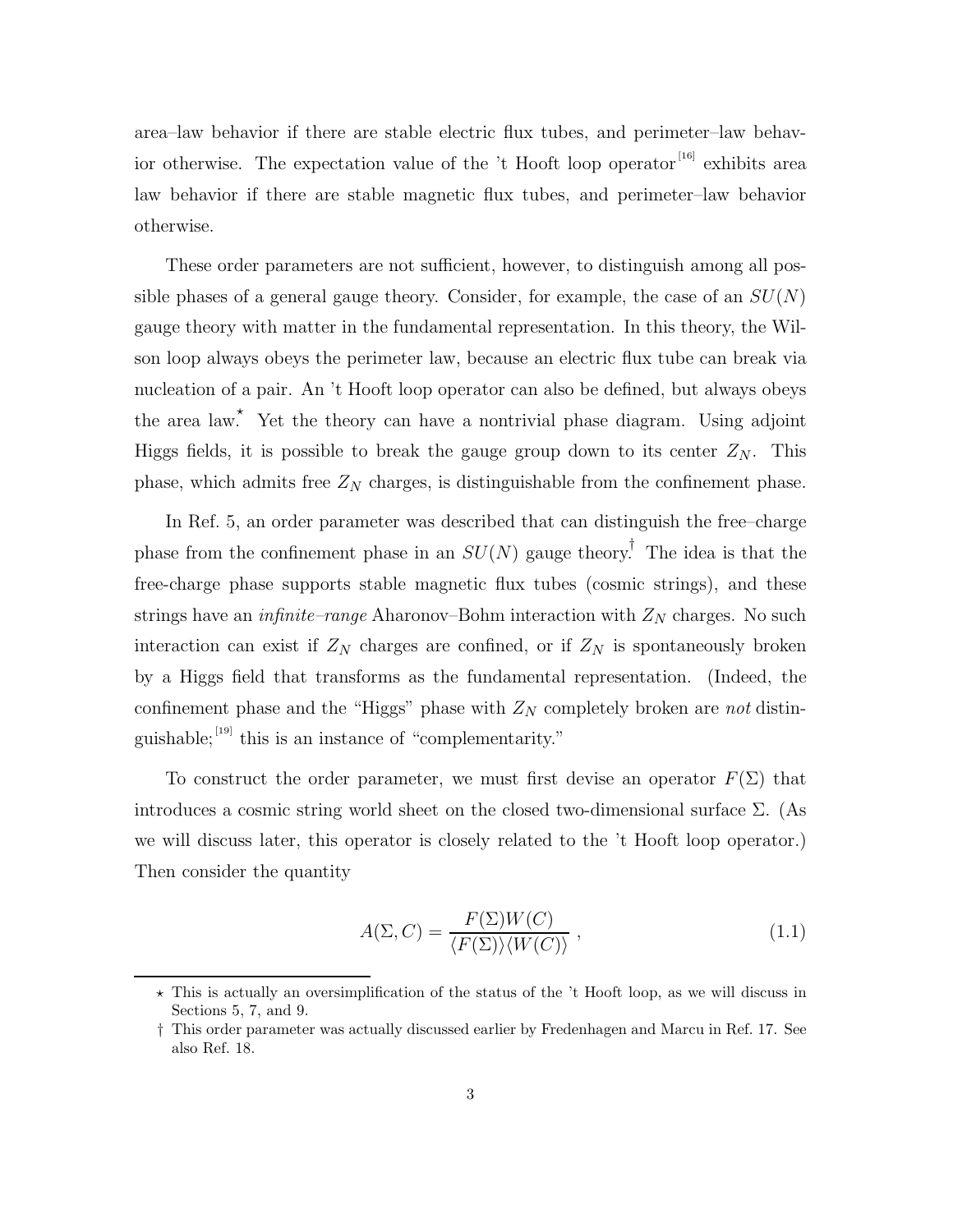where  $W(C)$  is the (fundamental representation) Wilson loop. In the free-charge phase, we have

$$
\lim \langle A(\Sigma, C) \rangle = \exp \left( \frac{2\pi i}{N} k(\Sigma, C) \right) . \tag{1.2}
$$

Here the limit is taken with  $\Sigma$  and C increasing to infinite size, and with the closest approach of  $\Sigma$  to C also approaching infinity;  $k(\Sigma, C)$  denotes the linking number of the surface  $\Sigma$  and the loop C. On the other hand, if there are no free  $Z_N$  charges, then we have

$$
\lim \langle A(\Sigma, C) \rangle = 1 \tag{1.3}
$$

The nonanalytic behavior of  $A(\Sigma, C)$  guarantees that a well-defined phase boundary separates the two phases. We will refer to  $A(\Sigma, C)$  as the "ABOP", or "Aharonov-Bohm Order Parameter."

One of our objectives in this paper is to generalize the above construction, and to further explore its consequences. In general, it is not sufficient to determine the realization of the center of the gauge group, in order to distinguish all possible phases of a gauge theory. For example,  $SU(N)$  might break to a discrete subgroup H that is not contained in the center. Different unbroken groups (including nonabelian ones) can be distinguished according to the varieties of cosmic stings that exist, and the nature of the Aharonov–Bohm interactions of these strings with free charges. To probe the phase structure more thoroughly, we need to construct a more general  $F(\Sigma)$ operator. And we will need to consider carefully the interpretation of the behavior of the corresponding  $A(\Sigma, C)$  operator. The interpretation involves subtleties associated with the nonabelian Aharonov–Bohm effect.

In the example described above, there are other order parameters that can serve to distinguish the free-charge phase from the confinement phase.<sup>[17,18,20]</sup> But we believe that the properties of strings and of their Aharonov–Bohm interactions provide a more powerful method for classifying phases in more general cases.

The remainder of this paper is organized as follows: Section 2 reviews the formalism for describing configurations of many nonabelian vortices or strings. We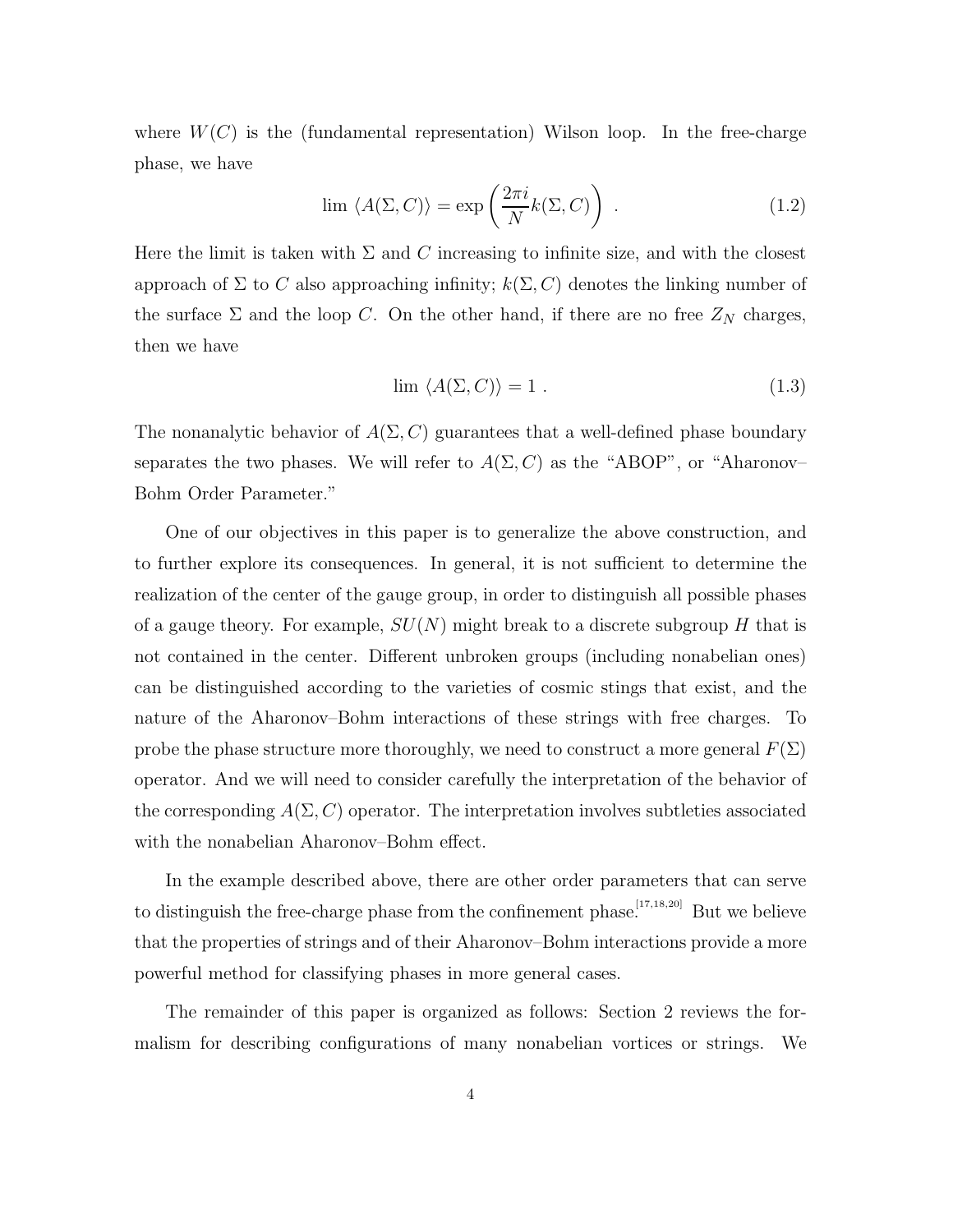emphasize the need to select an (arbitrary) basepoint for the purpose of defining the "magnetic flux" of a vortex, discuss the holonomy interactions between vortices, explain the origin of Cheshire charge, and note that nonabelian strings generically become entangled when they cross each other.

In Section 3, we discuss the properties of domain walls that are bounded by loops of nonabelian string, and observe that physically distinct strings can bound physically identical walls. Hence when a wall "decays" by nucleating a loop of string, several competing "decay channels" may be available.

Section 4 concerns Aharonov–Bohm interactions in abelian gauge–Higgs systems. We explore the screening of such interactions due to Higgs condensation. The observations in Section 3 concerning domain wall decay are invoked, in order to interpret the results.

In Section 5, we begin our analysis of the effects of quantum fluctuations on the nonabelian Aharonov–Bohm effect. We find that nonperturbative fluctuations cause ambiguities in the Aharonov–Bohm "phase" beyond those that occur in leading semiclassical theory. We construct operators that create configurations of many nonabelian strings. Two types of operators are considered. One type introduces classical string sources on closed world sheets. The other type creates (or destroys) dynamical string loops.

A subtle aspect of the construction is that, for both types, the many string configurations are coherent. This means the following: The "magnetic flux" carried by a string can be characterized by an element  $a$  of the unbroken gauge group  $H$ . If an object that transforms as the representation  $(\nu)$  of H is transported about this string, the Aharonov–Bohm phase that it acquires, averaged over a basis for the representation, is

$$
\frac{1}{n_{\nu}}\chi^{(\nu)}(a) \tag{1.4}
$$

where  $n_{\nu}$  is the dimension of  $(\nu)$  and  $\chi^{(\nu)}$  is its character.<sup>[6,21]</sup> Now if an a string and a b string are combined incoherently, then the averaged phase acquired by an object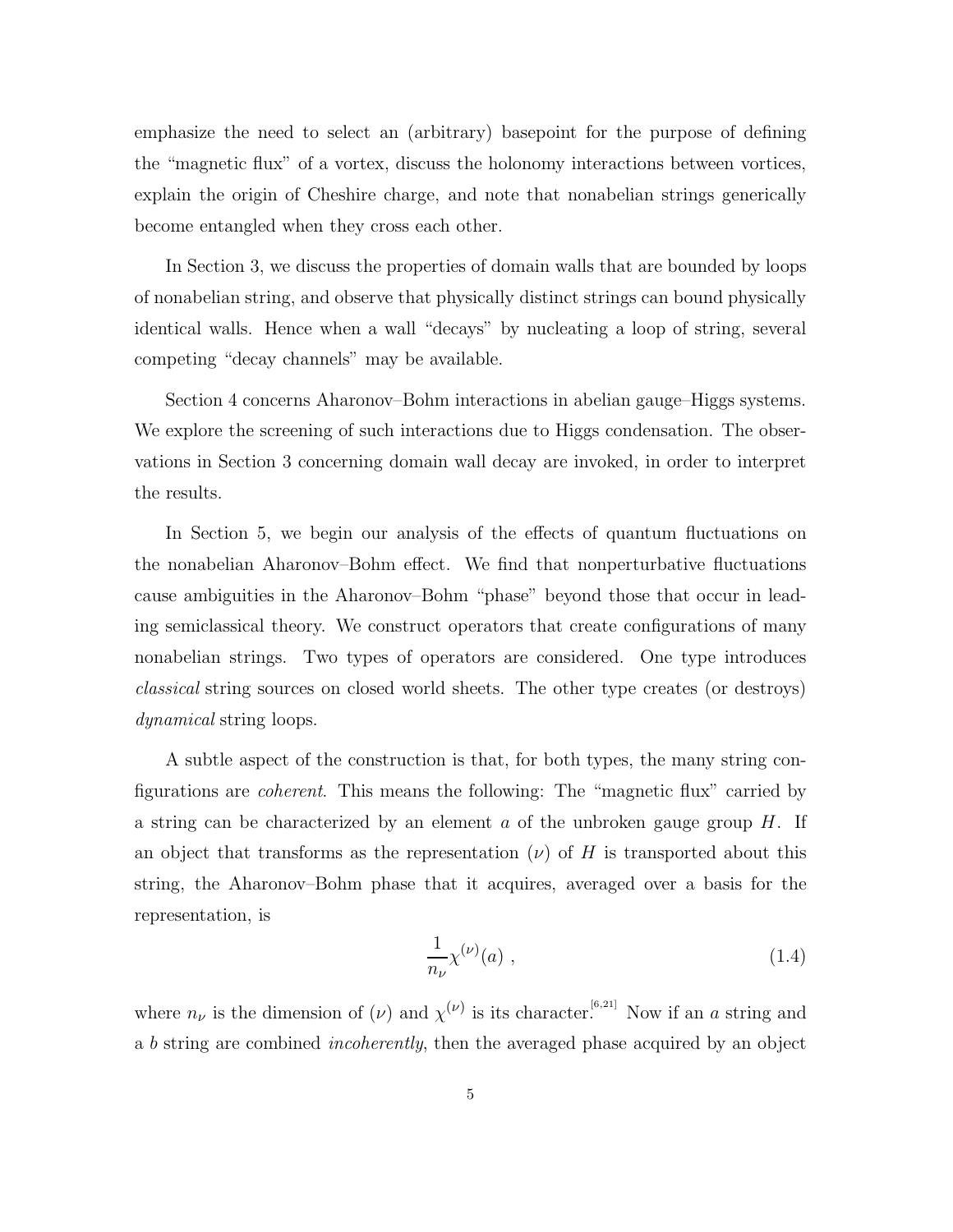that traverses the two strings in succession is

$$
\frac{1}{n_{\nu}}\chi^{(\nu)}(a)\frac{1}{n_{\nu}}\chi^{(\nu)}(b) ; \qquad (1.5)
$$

that is, it is the product of the Aharonov–Bohm factors associated with the two individual strings. But if the two strings are patched together coherently, then the averaged phase becomes

$$
\frac{1}{n_{\nu}}\chi^{(\nu)}(ab) \ . \tag{1.6}
$$

This property, that the Aharonov–Bohm factor associated with a pair of coherently combined strings is not just the product of the Aharonov–Bohm factors of the two individual strings, is a distinguishing feature of the nonabelian Aharonov–Bohm effect, and one of the goals of our work has been to better understand how this coherence is maintained when quantum fluctuations of fields are fully taken into account.

Correlation functions of the operators constructed in Section 5 are used in Section 6 to investigate Aharonov–Bohm interactions in a pure gauge theory, at both strong and weak coupling. In Section 7, we use these operators to study the quantum– mechanical mixing between different string states first discussed in Ref. 21.

Holonomy interactions between pairs of vortices, or pairs of string loops, are considered in Section 8. Correlation functions are used to demonstrate holonomy scattering and string entanglement. We also analyze a correlation function that realizes the transfer of charge from a charged source to a loop of string, and the subsequent detection of the (Cheshire) charge on the loop by means of its Aharonov–Bohm interaction with yet another loop of string.

In Section 9, we consider nonabelian gauge–Higgs systems; we analyze the consequences of the Higgs mechanism for the stability of strings, and for the screening of Aharonov–Bohm interactions. We discuss how nonlocal order–parameters can be used to explore the phase structure of such a system.

Section 10 concerns the properties of dynamical magnetic monopoles, in a confining gauge theory. We construct generalizations of the Wilson and 't Hooft operators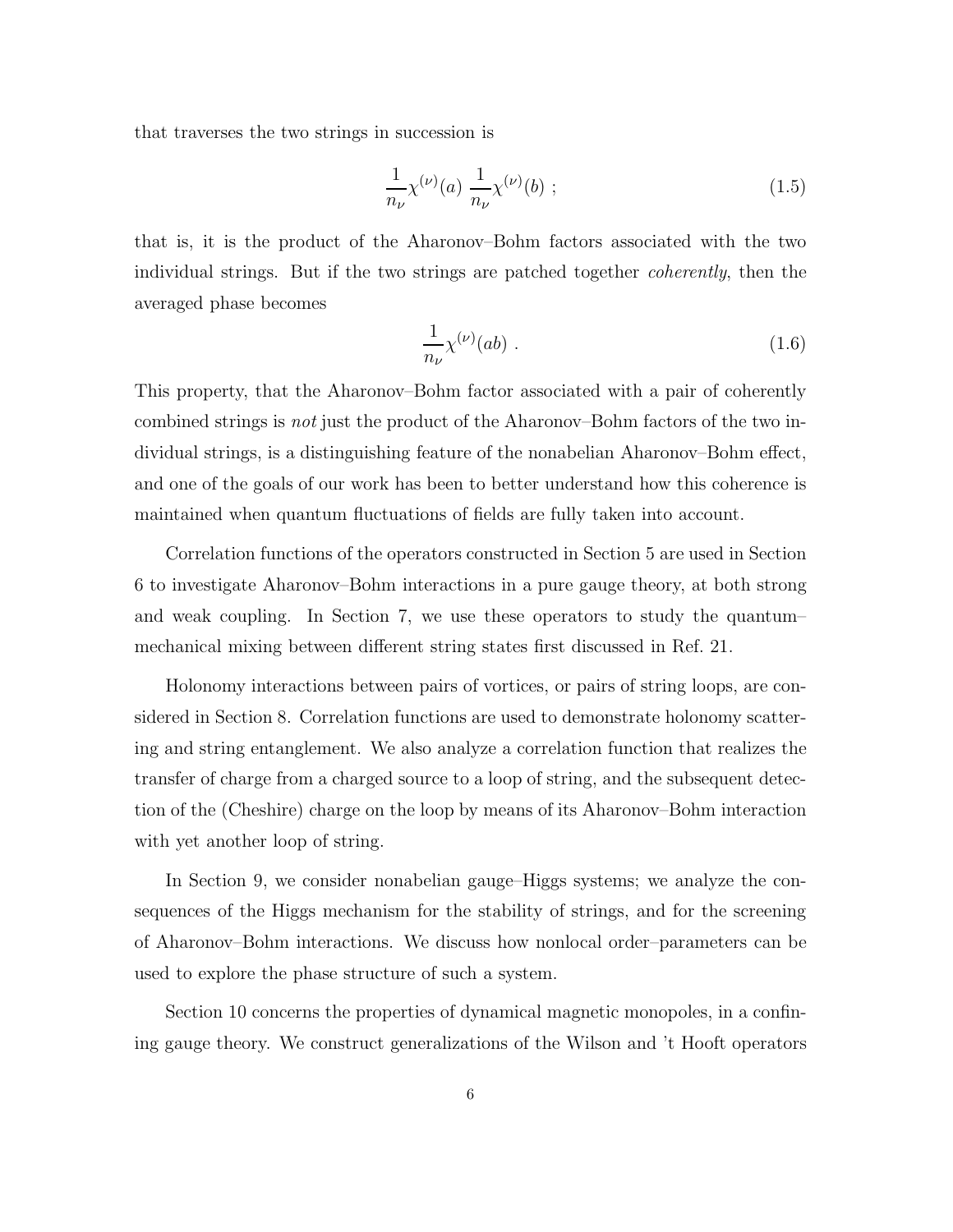for a theory with dynamical monopoles, and use these operators to demonstrate the Aharonov–Bohm interaction between monopoles and electric flux tubes.<sup>[22,23]</sup>

The Appendix provides some additional details concerning some of the lattice calculations that are mentioned in the text of the paper.

# 2. Nonabelian vortices and strings

We will briefly review the formalism<sup>[24]</sup> for describing configurations of many vortices (in two spatial dimensions) or many strings (in three spatial dimensions). Our purpose is to remind the reader of two peculiar features of nonabelian strings. First, there is an ambiguity when two or more loops of string are patched together to construct a multi–string configuration. Second, a loop of string can carry charges, and can exchange charge with other objects by means of the nonabelian Aharonov– Bohm effect. An understanding of these features is needed in order to interpret the behavior of the correlation functions that we will construct.

## 2.1. MANY-VORTEX CONFIGURATION

We will consider vortices first, and discuss strings later. A single isolated vortex can be associated with an element of the unbroken gauge group  $H$ , according to

$$
a(C, x_0) = P \exp\left(i \int\limits_{C, x_0} A \cdot dx\right).
$$
 (2.1)

Here  $C$  is a closed oriented path, far from the vortex core, that encloses the vortex and begins and ends at the point  $x_0$ . This group element  $a(C, x_0)$  is invariant under deformations of the path C that keep  $x_0$  fixed and that avoid the vortex core. An object that transforms as the irreducible representation  $(\nu)$  of H acquires the "Aharonov-Bohm" phase  $D^{(\nu)}(a(C, x_0))$  when covariantly transported around the vortex. We require  $a \in H$ , because the Higgs fields that drive the symmetry breakdown must return to their original values when so transported. The vortices can be topologically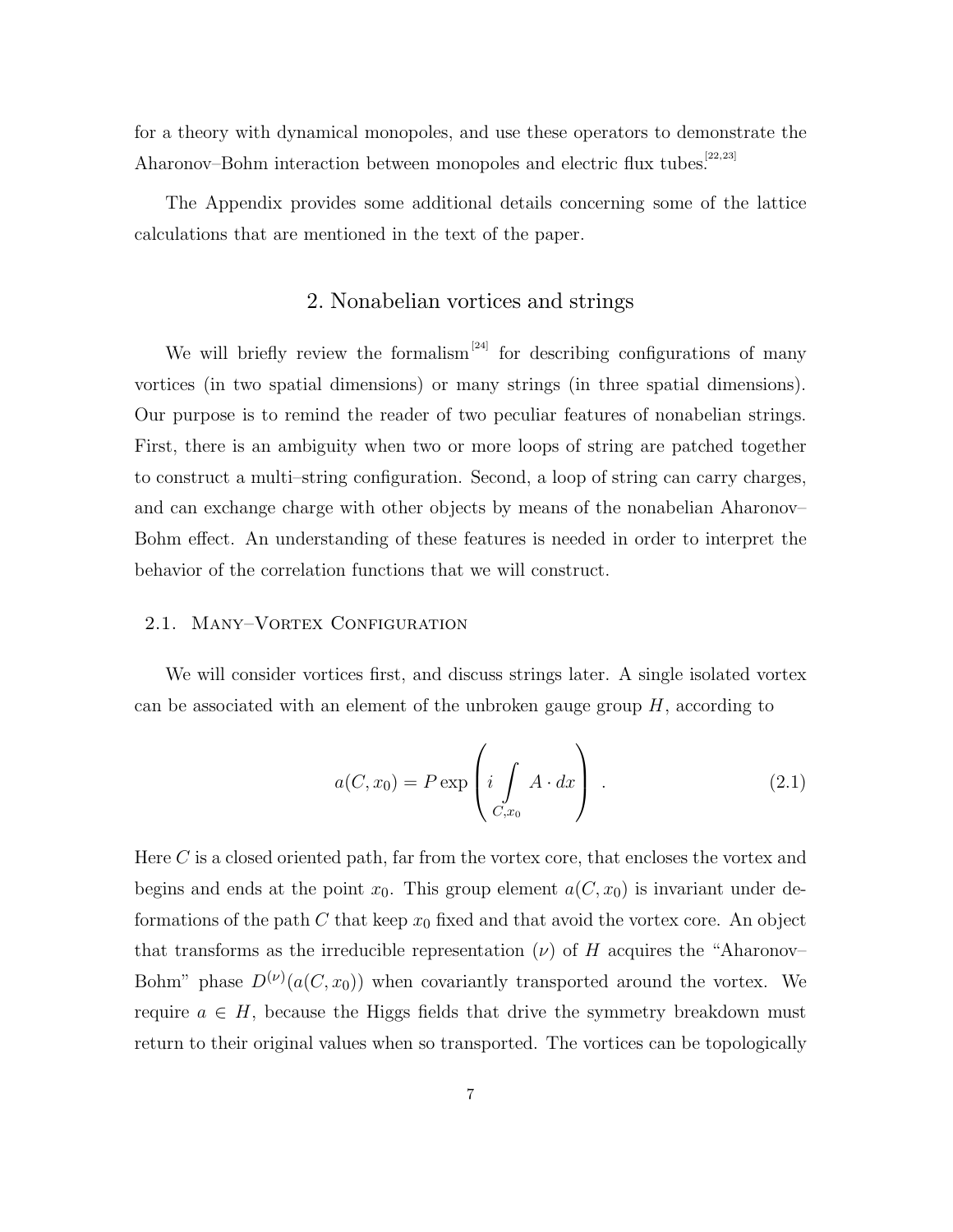classified, with the topological charge taking values in  $\pi_0(H)$ ; that is, a vortex with "flux"  $a \in H$  can be smoothly deformed to another vortex with flux  $b \in H$  if and only if a and b lie in the same connected component of  $H^*$ . If H is a discrete group (as we will usually assume in this paper), then, the topological charge is specified by an element of H.

Similarly, we may associate n elements of  $H$  with a configuration of n vortices. To do so, we must choose  $n$  standard paths, all beginning and ending at the same point  $x_0$ , that circumnavigate the various vortices.<sup>[24]</sup>

This description of the n-vortex configuration evidently suffers from some ambiguities. First, it is not gauge invariant. Under a gauge transformation that takes the value  $h \in H$  at the point  $x_0$  (and so preserves the Higgs order parameter at that point), the elements  $a_1, a_2, \ldots, a_n$  transform according to

$$
a_i \to h a_i h^{-1} \tag{2.2}
$$

Thus, the configurations of a single vortex are labeled by the conjugacy classes of H. But the gauge freedom for many vortices involves just one overall conjugation. This means that specifying the positions and classes of all vortices is not sufficient to characterize the multi–vortex configuration. Single vortices can be patched together in various ways to construct different multi–vortex states.

Another ambiguity concerns the choice of the paths  $C_i$  that enclose the vortices. The paths that begin and end at  $x_0$  and avoid the cores of n vortices fall into homotopy classes; these classes are the elements of  $\pi_1(M_n, x_0)$ , the fundamental group of  $M_n$ , the plane with n punctures. (This group is  $F_n$ , the free group with n generators.) By assigning elements of H to each of the generators of  $\pi_1(M_n, x_0)$ , we have defined a homomorphism from  $\pi_1(M_n, x_0)$  into H. This homomorphism (modulo the one overall conjugation) characterizes the configuration of n vortices.

 $\star$  Here, we have implicitly defined H as the unbroken subgroup of a *simply connected* underlying (spontaneously broken) gauge group. The global topology of the underlying group is irrelevant, however, for the purpose of classifying the Aharonov–Bohm interactions of the vortices.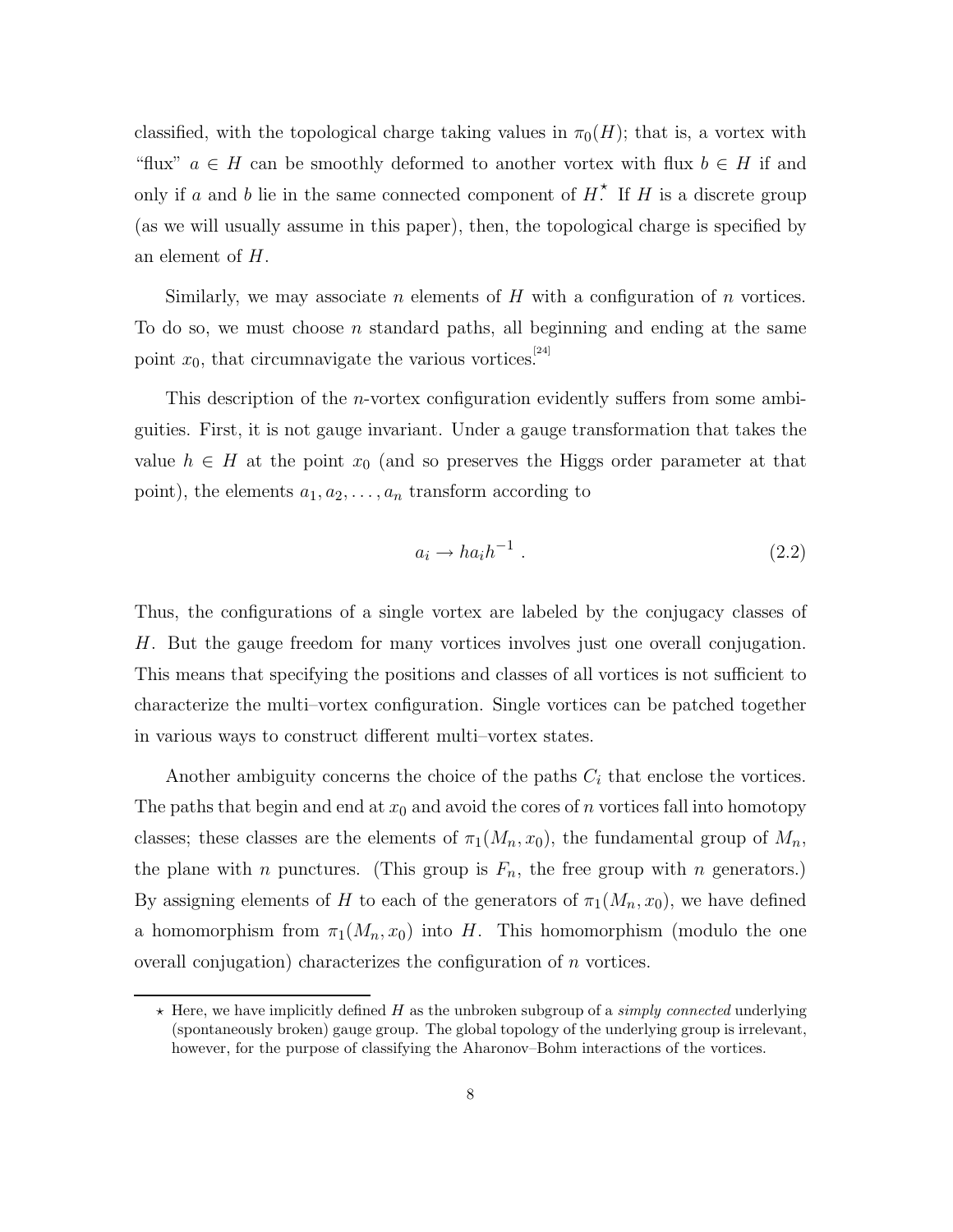But this homomorphism is still ambiguous, because the  $n$  generators can be chosen in various ways. Consider in particular the case of two vortices, as shown inFig. 1. Standard paths  $\alpha_1$  and  $\alpha_2$  have been chosen in Fig. 1a that wind counterclockwise around the two vortices. A topologically distinct choice for the path around vortex 1 is shown in Fig. 1c, and a distinct choice for the path around vortex 2 is shown in Fig. 1d. Suppose now that vortex 1 winds around vortex 2 (in the sense defined by the path  $\alpha_2$ ), and returns to its original position, as in Fig. 1b. We may deform our paths during the winding so that no vortex ever crosses any path; then each path is mapped to the same group element after the winding as before the winding. But after the winding, the final deformed path is not homotopically equivalent to the initial path. Therefore, the homomorphism that maps  $\pi_1(M_2, x_0)$  to the group has changed.

Suppose, for example, that initially  $\alpha_1$  is mapped to  $a_1$  and  $\alpha_2$  is mapped to  $a_2$ . We wish to determine the final values, after the winding, of the group elements associated with the paths  $\alpha_1$  and  $\alpha_2$ . For this purpose, it is convenient to notice that, during the winding, the path shown in Fig. 1c is "dragged" to  $\alpha_1$ . Therefore, the group element associated with this path before the winding is the same as the group element associated with  $\alpha_1$  after the winding. We see that this path can be expressed as  $(\alpha_1 \alpha_2) \alpha_1 (\alpha_1 \alpha_2)^{-1}$ , where  $\alpha_1 \alpha_2$  denotes the path that is obtained by traversing  $\alpha_2$  first and  $\alpha_1$  second. The initial homomophism maps this path to a path–ordered exponential with the value

$$
a'_1 = (a_1 a_2) a_1 (a_1 a_2)^{-1} . \t\t(2.3)
$$

Similarly we note that the path shown in Fig. 1d is dragged during the winding to  $\alpha_2$ . This path is  $(\alpha_1 \alpha_2) \alpha_2 (\alpha_1 \alpha_2)^{-1}$ , and is mapped by the initial homomorphism to

$$
a_2' = (a_1 a_2) a_2 (a_1 a_2)^{-1} . \tag{2.4}
$$

We conclude that the final homomorphism after the winding maps  $\alpha_1$  to  $a'_1$  and maps  $\alpha_2$  to  $a'_2$ . Winding vortex 1 around vortex 2 has changed the two-vortex state (if  $a_1$ ) and  $a_2$  do not commute)—both group elements have become conjugated by  $a_1a_2$ .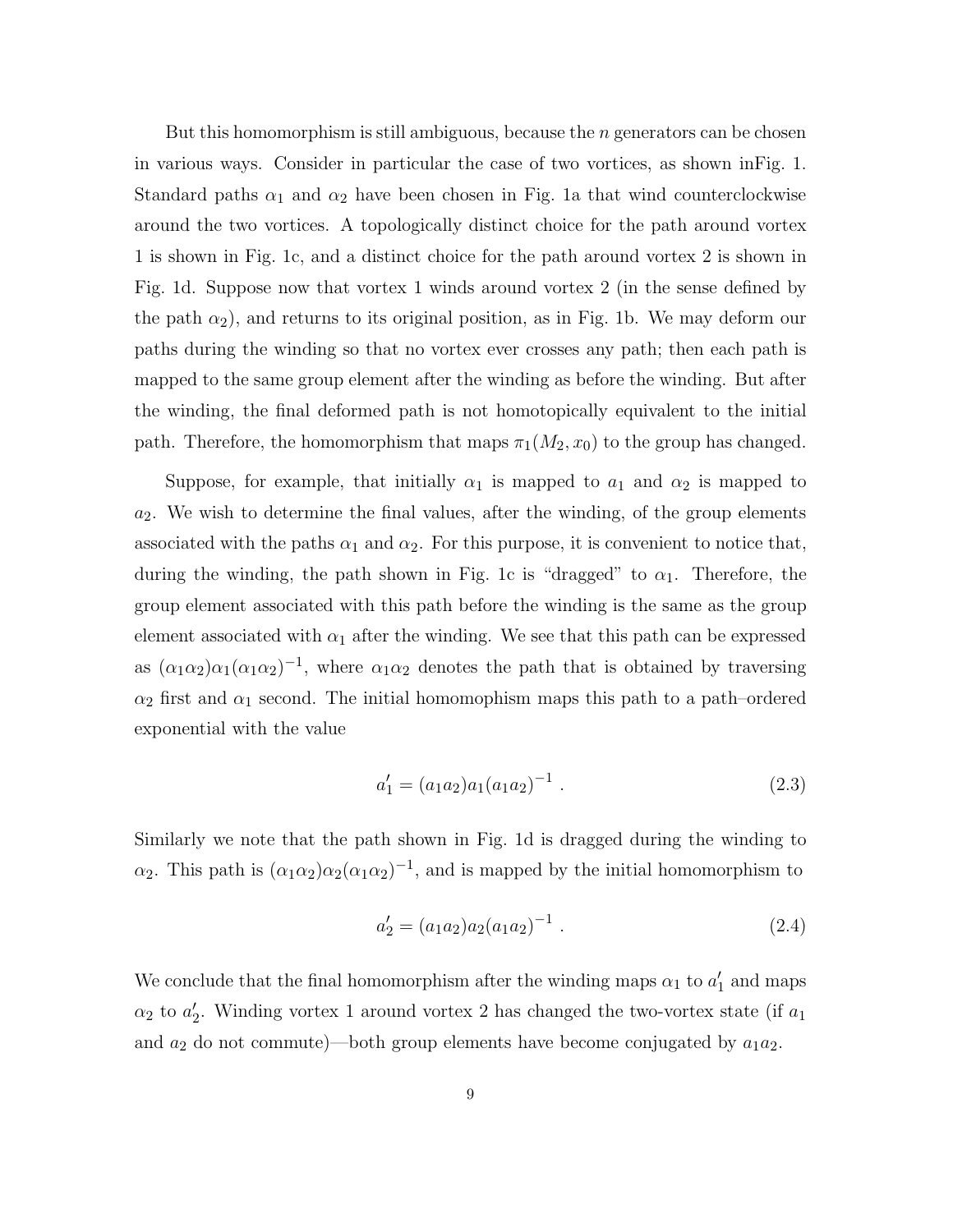This change in the two–vortex state is not a mere mathematical curiosity. The physical interpretation is that there is a long–range interaction between noncommuting vortices.<sup>[25,24]</sup> We refer to this as the "holonomy interaction." It is a type of Aharonov–Bohm interaction, but we prefer not to use that name in this context. The holonomy interaction is really a classical effect, while the term "Aharonov–Bohm" is best reserved for an intrinsically quantum–mechanical interaction. When the number of vortices is three or more, these holonomy interactions can be quite complicated.

Finally, another source of ambiguity concerns the choice of the basepoint  $x_0$ . Winding the basepoint around some of the vortices (or some of the vortices around the basepoint) also changes our description of the multi–vortex configuration. This feature is not of much physical interest. When it is convenient, we will consider the basepoint to be far from all vortices, so that winding of vortices around the basepoint need not be considered.

The gauge–invariant content of the classical n-vortex configuration can be encoded in the Wilson loop operators

$$
W^{(\nu)}(C) = \frac{1}{n_{\nu}} \chi^{(\nu)} \left( P \exp \left( i \oint_C A \cdot dx \right) \right) , \qquad (2.5)
$$

where  $\chi^{(\nu)}$  denotes the character, and  $n_{\nu}$  the dimension, of irreducible representation (*v*). If C is a closed path around a single vortex, then  $W^{(\nu)}(C)$ , for all (*v*), provides sufficient information to identify the class to which the vortex belongs. Likewise,  $W^{(\nu)}(C)$ , for all  $(\nu)$  and all C in  $\pi_1(M_n)$  suffices to determine the *n*-vortex configuration, up to one overall conjugation. It is not sufficient though, to know  $W^{(\nu)}(C_i)$  for all the generators  $C_i$  of  $\pi_1(M_n)$ ; this determines only the class of each vortex, but not how the vortices are patched together. It is therefore more convenient and efficient to fix the gauge at the basepoint and assign group elements to standard paths around the vortices than to give a fully gauge–invariant description in terms of Wilson loops.

When the unbroken gauge group  $H$  is discrete, one sometimes says that the theory respects a "local discrete symmetry."<sup>[4−6,26−29]</sup> This terminology is used because a field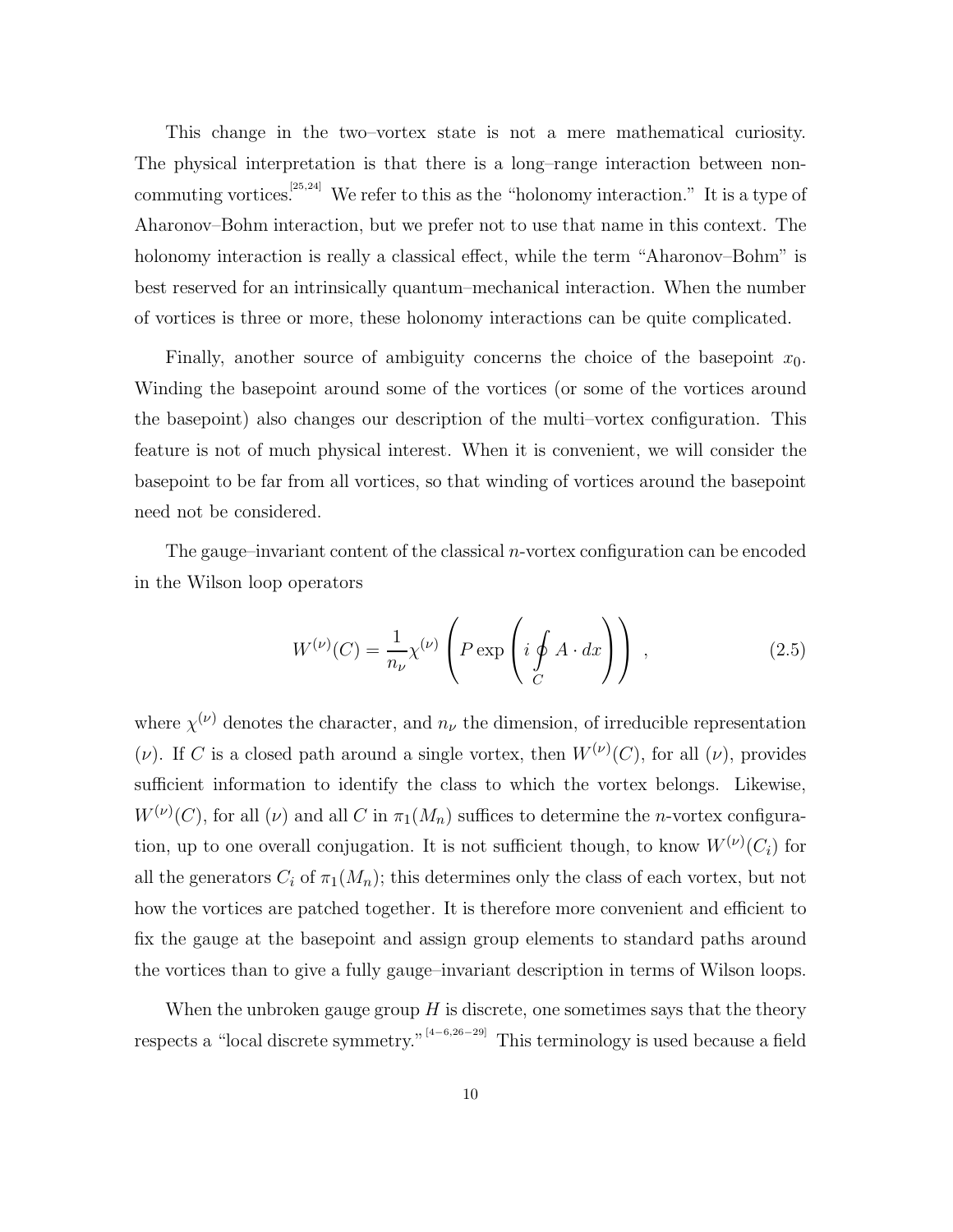that is covariantly constant outside the vortex core is typically not single valued—on a closed path that encloses a vortex, a covariantly constant field is periodic only up to the action of an element of H. (And, conversely, a field that is periodic cannot be covariantly constant.) But the phrase "local discrete symmetry" should not be misunderstood. Often, when we say that a symmetry is local, we mean that all physical states are required to be invariant under the symmetry. That is not what is meant here. Isolated  $H$  charges can exist, and can, in fact, be detected at infinite range via their Aharonov–Bohm interactions with vortices.

## 2.2. Cheshire Charge

Aside from their topological charges, vortices can also carry ordinary  $H$  quantum numbers.<sup>[5,12,13]</sup> These are easiest to discuss if we consider a vortex–antivortex pair, with trivial total topological charge. In this configuration, the vortex is described by a group element a, and the antivortex by  $a^{-1}$ . But under H transformations, a mixes with other representatives of the conjugacy class to which it belongs.

The action of H on the members of a class  $\alpha$  defines a (reducible) representation which we denote as  $D^{(\alpha)}$ . In  $D^{(\alpha)}$ , each element of H is represented by a permutation of the class, according to

$$
D^{(\alpha)}(h): |a\rangle \to |hah^{-1}\rangle \ , \quad a \in \alpha \ . \tag{2.6}
$$

This representation can be decomposed into irreducible representations of H. The physical interpretation is that the vortex pair can carry  $H$  charge. This charge is a property of the vortex–antivortex composite system and is not localized on either vortex or antivortex. It can be detected by means of the Aharonov–Bohm interaction of the composite with another vortex.

For each class  $\alpha$  in H there is a unique state that can be constructed that is uncharged (transforms trivially under  $H$ ); it is the superposition of group eigenstates

$$
\frac{1}{\sqrt{n_{\alpha}}} \sum_{a \in \alpha} |a\rangle \tag{2.7}
$$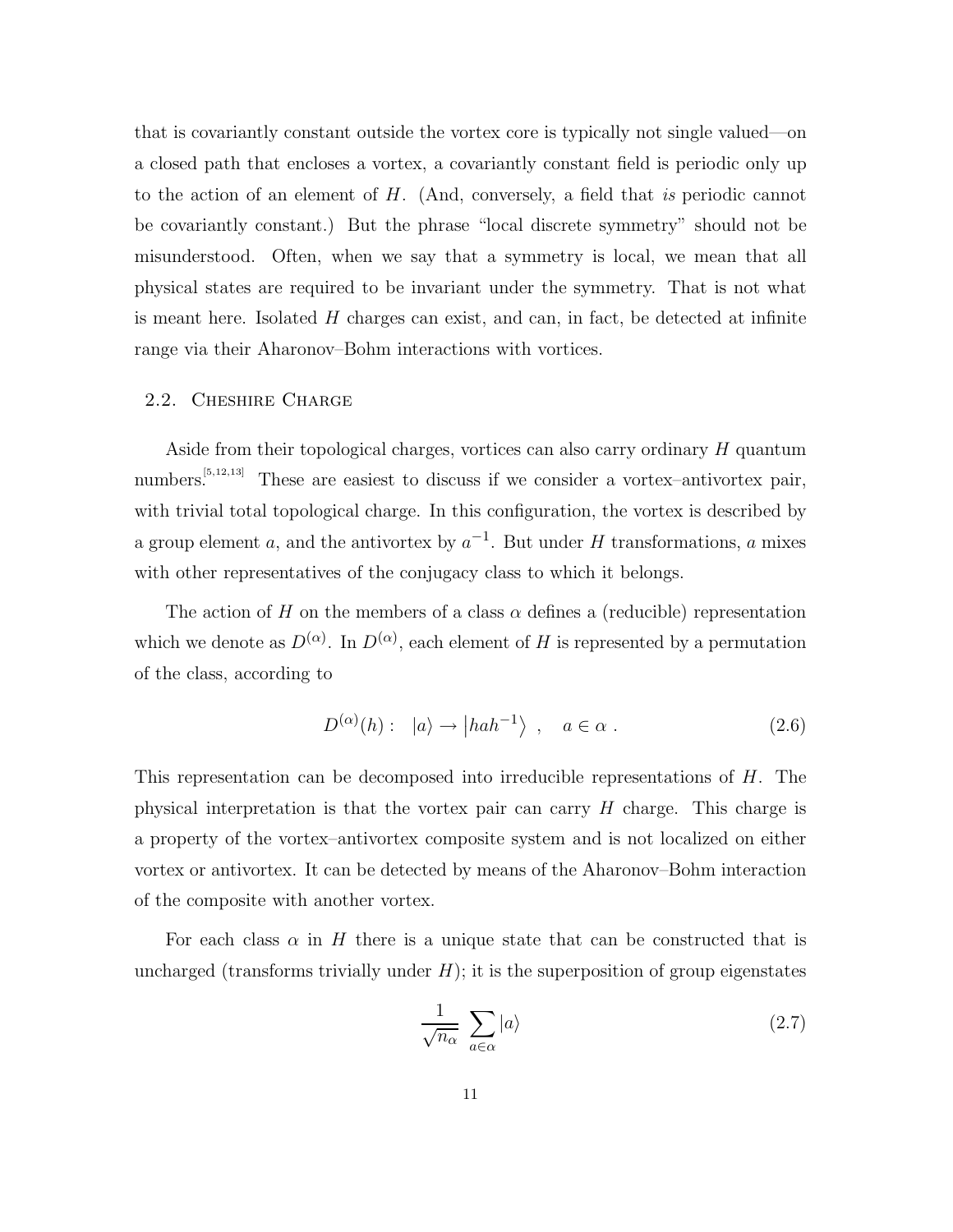(where  $n_{\alpha}$  denotes the order of the class). Let us consider what happens to this state when an object that transforms as the irreducible representation  $(\nu)$  of H passes between the two vortices.

The composite system consisting of the vortex pair and the charged projectile has a well-defined  $H$ -charge; the composite transforms according to a representation of  $H$ that could be inferred by studying the Aharonov–Bohm interaction of the composite with other vortices. (It is to ensure this that we consider a *pair* of vortices with trivial total topological charge.) Interactions between the vortex pair and the projectile cannot change this total H-charge. From this observation, we can infer how the charge of the vortex pair changes when a charged object winds around one of the vortices.  $\boldsymbol{^{[30]}}$ 

It is convenient to imagine that the vortex pair actually interacts with a particle– antiparticle pair, combined in the trivial representation of  $H$ , so that the total  $H$ charge of particles plus vortices is trivial.Then, if one particle winds around one vortex as in Fig. 2, the charge transferred to the vortex pair is opposite to the charge transferred to the particle pair; the vortices are in a state transforming as the representation  $(\mu)^*$ , if the particle pair transforms as  $(\mu)$ .

The charge–zero state of the particle–antiparticle pair has the group–theoretic structure

$$
\frac{1}{\sqrt{n_{\nu}}} \left| e_i^{(\nu)*} \otimes e_i^{(\nu)} \right\rangle , \qquad (2.8)
$$

(summed over *i*) where  $\{e_i^{(\nu)}\}$  $\binom{v}{i}$  denotes a basis for the vector space on which the representation ( $\nu$ ) acts, and  $n_{\nu}$  is the dimension of that representation. After the particle winds around a vortex with flux  $a \in H$ , this state becomes

$$
\frac{1}{\sqrt{n_{\nu}}} \left| e_i^{(\nu)*} \otimes e_j^{(\nu)} \right\rangle D_{ji}^{(\nu)}(a) . \tag{2.9}
$$

We may regard this state as a vector in the space on which the representation  $D^{(\nu)*}\otimes$  $D^{(\nu)}$  acts, expanded in terms of the natural basis |  $e^{(\nu)*}_i \otimes e^{(\nu)}_j$  $\binom{\nu}{j}$ . This vector can also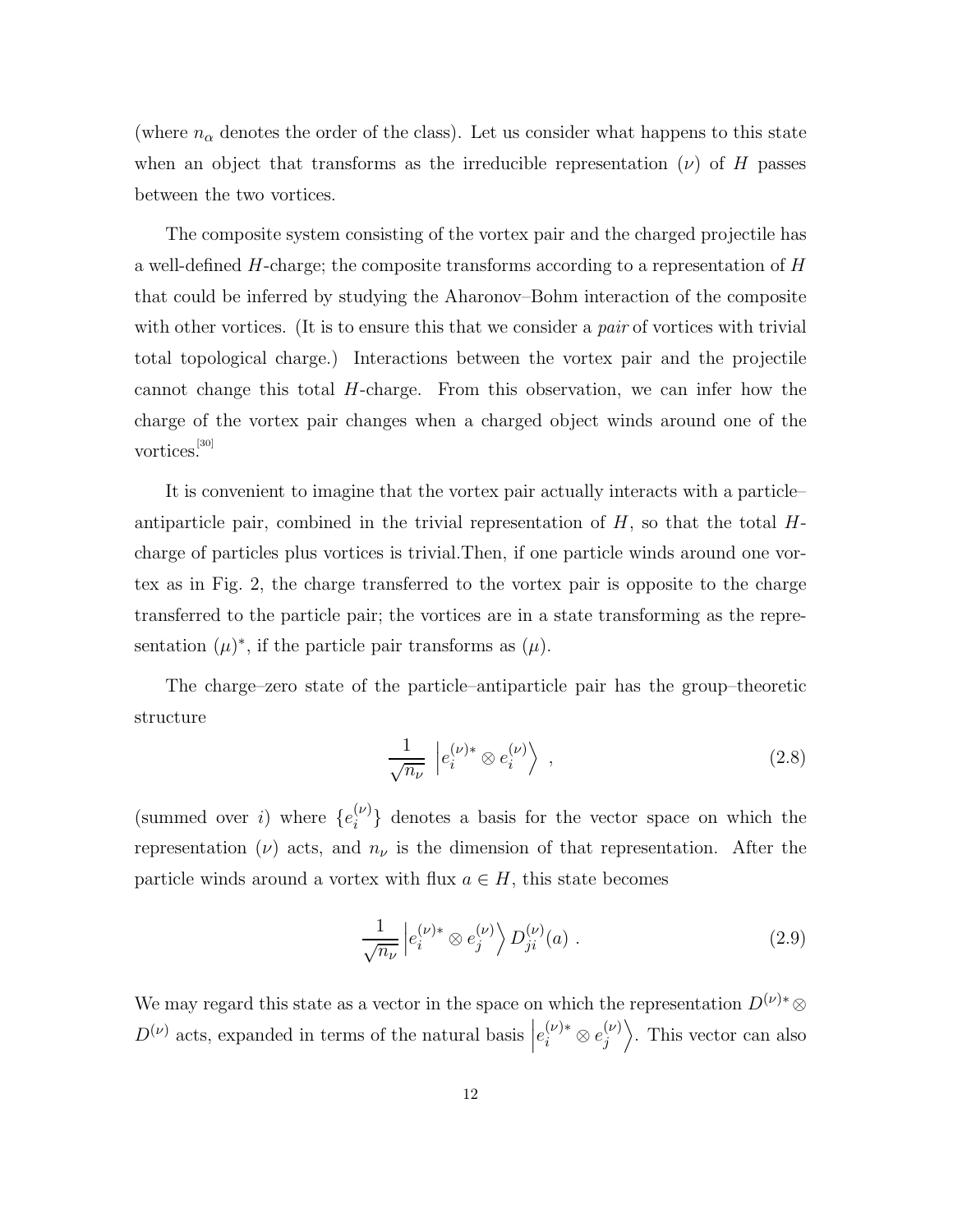be expanded in terms of the basis that block–diagonalizes the representation, as

$$
\frac{1}{\sqrt{n_{\nu}}} D^{(\nu)}(a) = \sum_{\mu, y} c_{\mu, y} v^{(\mu), y} . \qquad (2.10)
$$

Here,  $v^{(\mu),y}$  is a unit vector in the irreducible subspace acted on by the representation  $(\mu)$ , y; the index y occurs because a given irreducible representation may occur in  $D^{(\nu)} \otimes D^{(\nu)*}$  more than once.

We may interpret

$$
p_{\mu} = \sum_{y} |c_{\mu, y}|^2 \tag{2.11}
$$

as the probability that the final state of the particle pair transforms as  $D^{(\mu)}$ ; correspondingly, it is the probability that, after interacting with the projectile, the vortex pair transforms as  $D^{(\mu)*}$  (The |c|'s do not depend on how the class representative a is chosen.) Of course,  $p_{\mu}$  can be nonvanishing only if  $D^{(\mu)*}$  is one of the irreducible constituents of  $D^{(\alpha)}$ .

Thus we see that charge is transferred to the vortex pair, via the nonabelian Aharonov–Bohm effect, when a charged particle winds around the vortex;  $^{[5,12,13]}$  an initially uncharged vortex pair becomes a nontrivial superposition of charge eigenstates. This is "Cheshire charge." The charge is a global property of the vortex pair, and is not localized on the vortices.

# 2.3. STRINGS

The above description of vortices is easily translated into appropriate language to describe loops of string. A multi–string configuration can be characterized by assigning elements of H to each of a set of standard paths (beginning and ending at a basepoint  $x_0$ ) that link the string loops. Again, the paths that begin and end at  $x_0$  and avoid the cores of all strings fall into homotopy classes; these classes are the elements of  $\pi_1(M, x_0)$ , where M now denotes  $R^3$  with all string loops removed.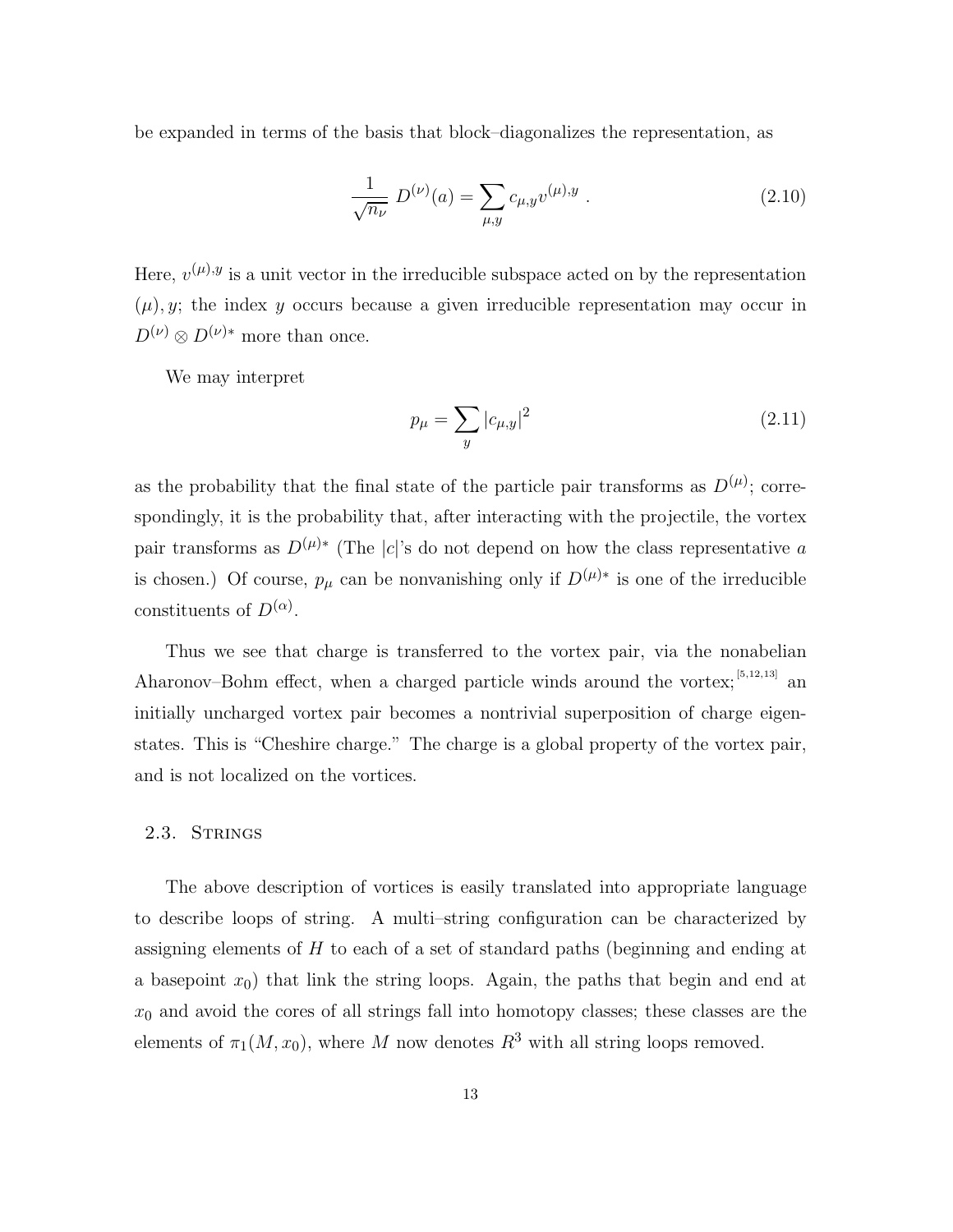Thus, when many strings are present, there is an ambiguity in the choice of the "standard path" that links a given string, and a corresponding ambiguity in the assignment of group elements to strings. The physics associated with this ambiguity is that there is a long–range holonomy interaction between string loops.

In Fig. 3a, standard paths  $\alpha$  and  $\beta$  have been introduced that wind around two string loops. Suppose that, initially the homomorphism maps  $\alpha$  to the group element a, and maps  $\beta$  to the group element b. Now suppose that the b string loops winds through the a loop, in the sense defined by  $\alpha$ . During the winding, the path shown in Fig. 3b is dragged to  $\beta$ . Thus, the flux associated with this path before the winding is the same as the flux associated with  $\beta$  after the winding. This path can be expressed as  $\alpha\beta\alpha^{-1}$ , and so is mapped by the initial homomorphism to the group element  $aba^{-1}$ . We conclude that the final homomorphism after the winding maps  $\beta$  to

$$
b' = aba^{-1} \t\t(2.12)
$$

and maps  $\alpha$  to  $a' = a$ . When a loop of b string winds through a loop of a string, its flux becomes conjugated—it becomes an  $aba^{-1}$  string.

For future reference, we remark that Fig. 3 has an alternative interpretation. The path shown in Fig. 3b will also be dragged to  $\beta$  if the a string winds around the basepoint  $x_0$ , without the b loop passing through the a loop at all. Of course, the basepoint  $x_0$  is completely arbitrary, and selected by convention, so this process has no actual physical effect on the b loop. Yet, the effect of parallel transport around the path  $\beta$  will be different than before, after the a loop has lassoed the basepoint. We will return to this point in Section 5.

Furthermore, a string loop, like a pair of vortices, can carry an  $H$  charge, and can exchange charge with other charged objects by means of the Aharonov–Bohm effect.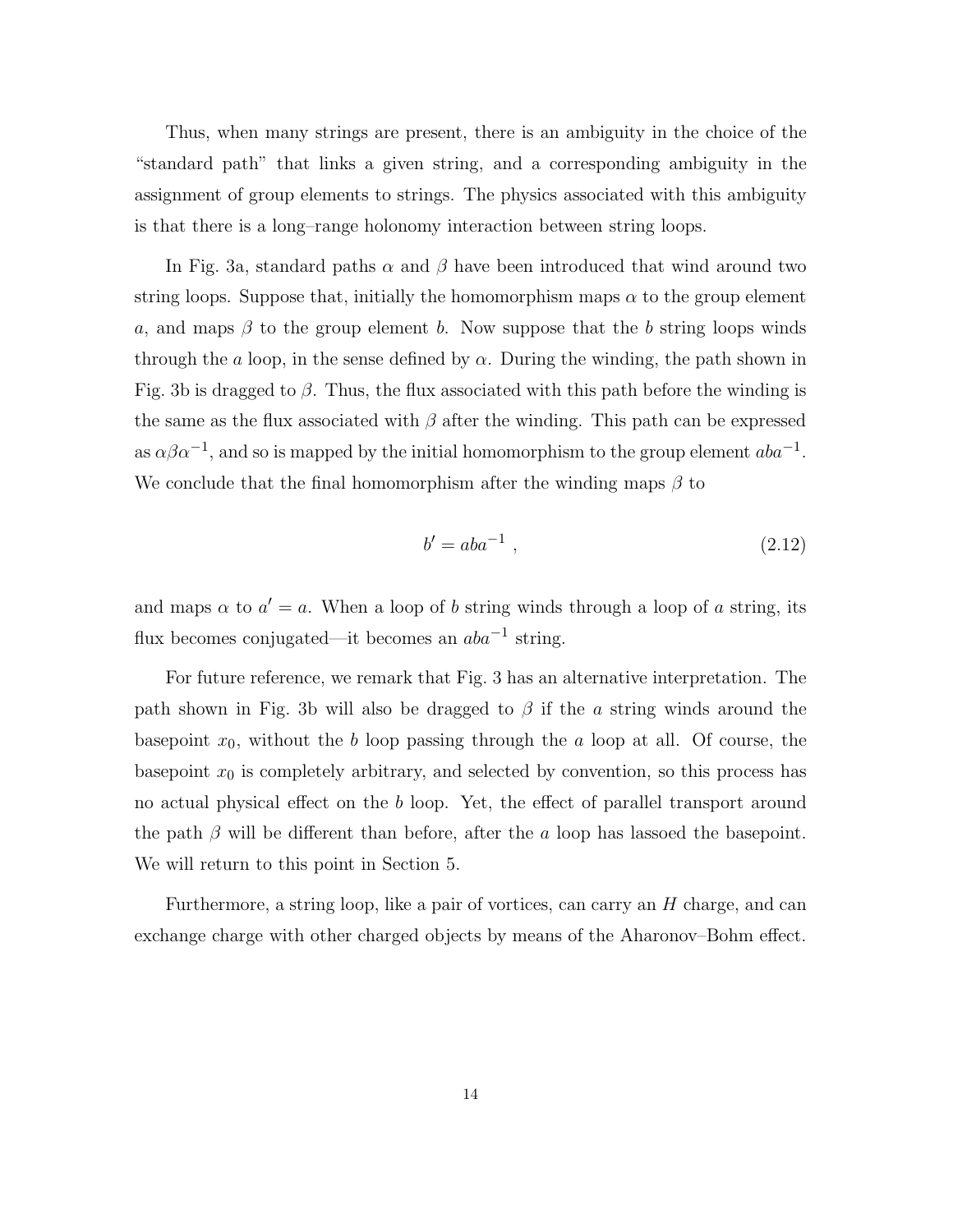#### 2.4. Branching and entanglement

Another property of strings will be relevant to our subsequent analysis; namely, that strings can branch. This feature is illustrated in Fig. 4. There a string labeled by  $c = ab$  splits into two strings with labels a and b. If the gauge group is nonabelian, then the precise rules for composing the group elements at a branch point depend on our conventions—these (arbitrary) conventions associate each string with a path around the string that begins and ends at the basepoint, as shown in Fig. 4.

Related to the branching phenomenon is another generic feature of nonabelian cosmic strings—strings that are labeled by noncommuting group elements become entangled when they cross.<sup>[31]</sup>Fig. 5 illustrates that when an a string and a b string cross, they become connected by a segment of c string. The mathematics underlying this entanglement is the very similar to that underlying the holonomy interaction between two nonabelian vortices, in two spatial dimensions.

Let us calculate the flux c carried by the string segment that connects the a string and the b string, after the crossing. First, we establish our conventions by choosing standard paths  $\alpha$ ,  $\beta$ , and  $\gamma$  that encircle the string, as in Fig. 5a. The group element c associated with  $\gamma$  can be determined if we demand that the bridge connecting the strings can be removed by re-crossing the strings. However, even once we have fixed all our conventions, the element  $c$  is not uniquely determined—there are two possible choices. This ambiguity arises because a crossing event involving two oriented strings has a handedness. A useful way to think about the handedness of the crossing is to imagine that the  $a$  and  $b$  strings are actually large closed loops. When the string loops cross, they become linked. But the linking number can be either  $+1$  or  $-1$ . (That is, we may consider a surface bounded by one of the loops. This surface inherits an orientation from the loop, defined (say) by the right-hand rule. If the other loop pierces the surface in the same sense as the outward–pointing normal, the linking number is  $+1$ ; otherwise,  $-1$ .) The two possible linking numbers correspond to the two possible types of crossing events.

For one of the two types of crossings (the case in which the the loops have linking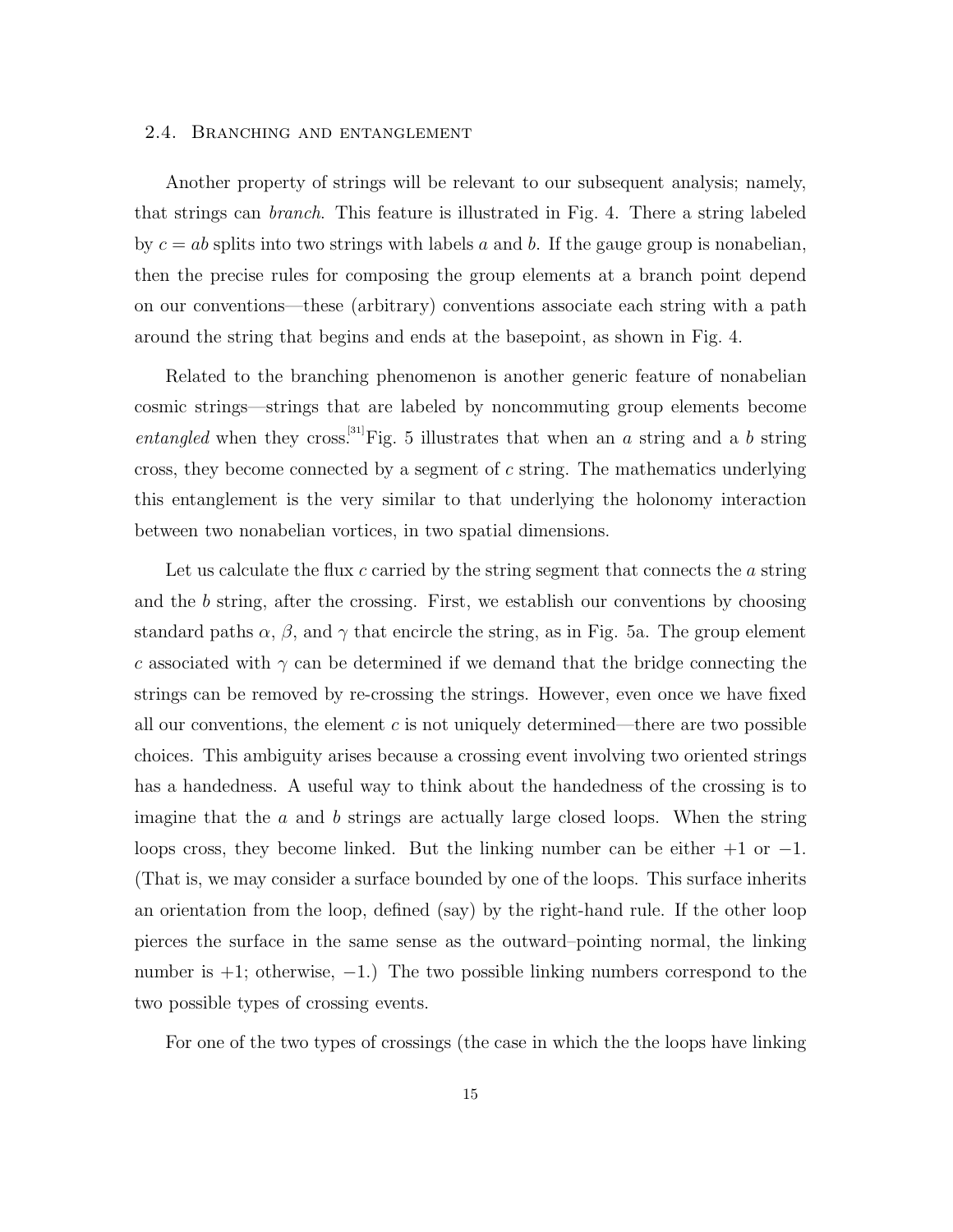number  $-1$ ), the paths  $\beta$  and  $\beta'$  in Fig. 5b must be mapped to the same group element. In terms of the standard paths defined in Fig. 5a, we have  $\beta' = \alpha^{-1}\gamma\beta\alpha$ . (Recall our notation—in a composition of paths, the path on the right is traced first.) We therefore find  $b = a^{-1}cba$ , or

$$
c = aba^{-1}b^{-1} . \t\t(2.13)
$$

The connection with the holonomy interaction between vortices is clarified by Fig. 5c, where standard paths  $\alpha \gamma^{-1}$  and  $\gamma \beta$  are shown that wind around the "upper halves" of the entangled strings. Since  $ac^{-1} = (ab)a(ab)^{-1}$  and  $cb = (ab)b(ab)^{-1}$ , the "flux" carried by the upper half strings differs from the flux carried by the lower half strings by conjugation by ab (just as winding an a vortex counterclockwise around a b vortex causes the flux of both vortices to be conjugated by ab).

For the other type of crossing (the case in which the loops have linking number +1), the paths  $\beta$  and  $\beta''$  in Fig. 5d must be mapped to the same group element. This path is  $\beta'' = \alpha \beta \gamma \alpha^{-1}$ , so that  $b = abca^{-1}$ , or

$$
c = b^{-1}a^{-1}ba
$$
 (2.14)

Now the upper half strings carry flux  $(ab)^{-1}a(ab)$  and  $ab^{-1}b(ab)$ , which is just the change in a two–vortex state that results from winding an a vortex around a b vortex in the clockwise sense.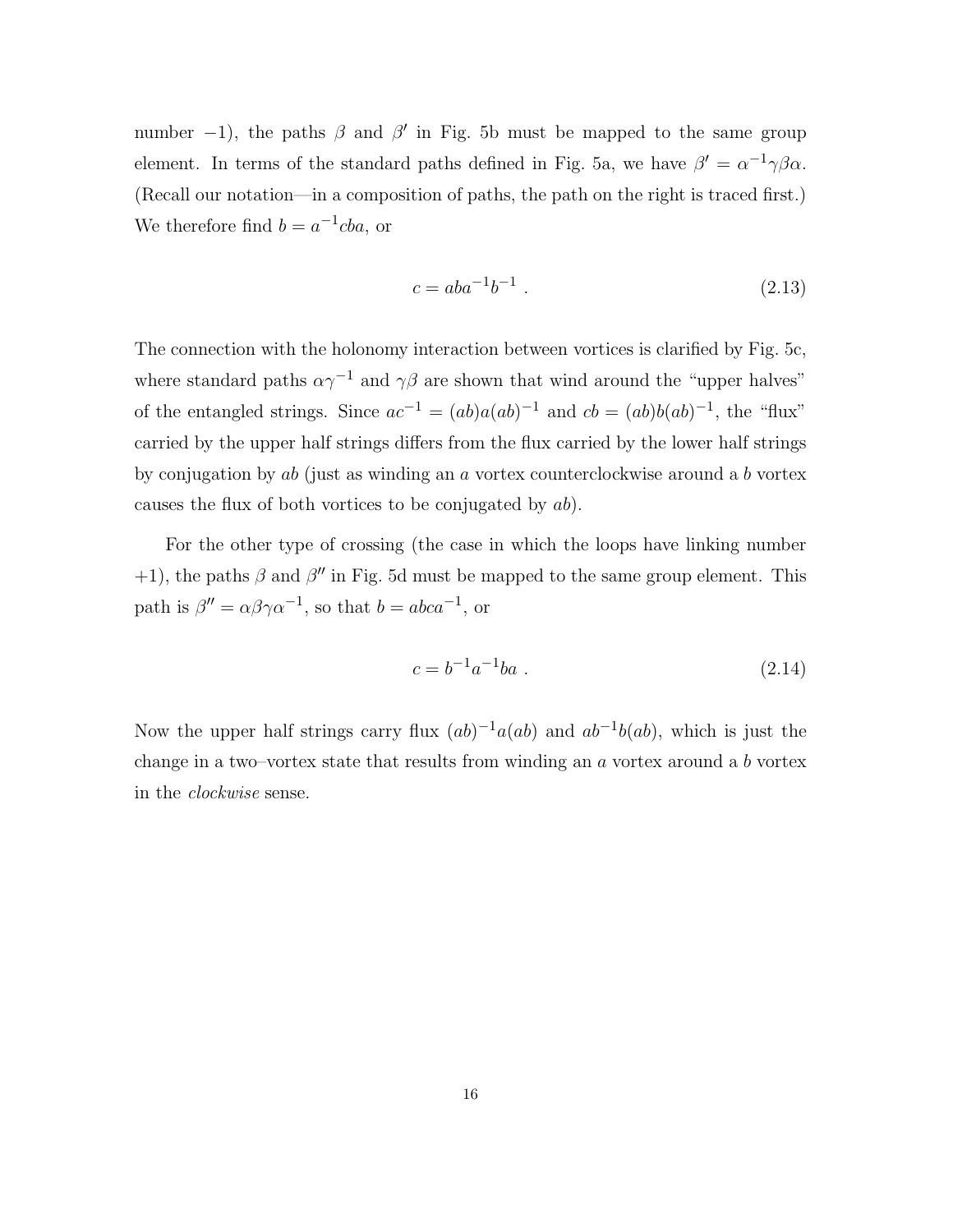# 3. Nonabelian walls bounded by strings

If a gauge theory respects a local discrete symmetry  $G$ , then, as we have seen, the theory admits cosmic strings that are classified by the elements of  $G$ . But if the group  $G$  is spontaneously broken to a subgroup  $H$ , then some of these strings become boundaries of domain walls.<sup>[32]</sup> Here we will consider some of the properties of domain walls bounded by strings. It is necessary to understand these properties, in order to interpret the behavior of our correlation functions, and to use them to probe the phase structure of a model.

In this section, as before, we assume that a standard choice of gauge has been made at a standard basepoint. This choice allows us to assign a definite group element to each cosmic string, and also fixes the embedding of the unbroken group  $H$  in  $G$ .

#### 3.1. Classifying walls bounded by string

If a discrete gauge group  $G$  is spontaneously broken to a subgroup  $H$ , then the cosmic strings of the theory are classified by elements of  $H$ . The elements of  $G$  that are not in  $H$  are associated not with isolated strings, but rather with strings that bound segments of domain wall.

There is not, however, a one–to–one correspondence between elements of G that are not in  $H$  and the physically distinguishable types of wall. This is because a single type of wall can be bounded by more than one type of string. As is illustrated in Fig. 6, strings labeled by a and b can bound the same wall, if  $h = ab^{-1}$  is in the unbroken group  $H$ . The composite of the two strings is an object that does not end on a wall, which means that the wall that ends on a a string must also end on a b string (with conventions chosen as in the the figure). Thus, no locally measurable property distinguishes a wall that ends on an a string from a wall that ends on a b string, if  $ab^{-1} \in H$ . In other words, walls are classified by the cosets  $\{gH\}$  of H in G (with the trivial coset corresponding to the trivial wall, *i.e.*, no wall at all). Whether the walls are labeled by left or right cosets is a matter of convention.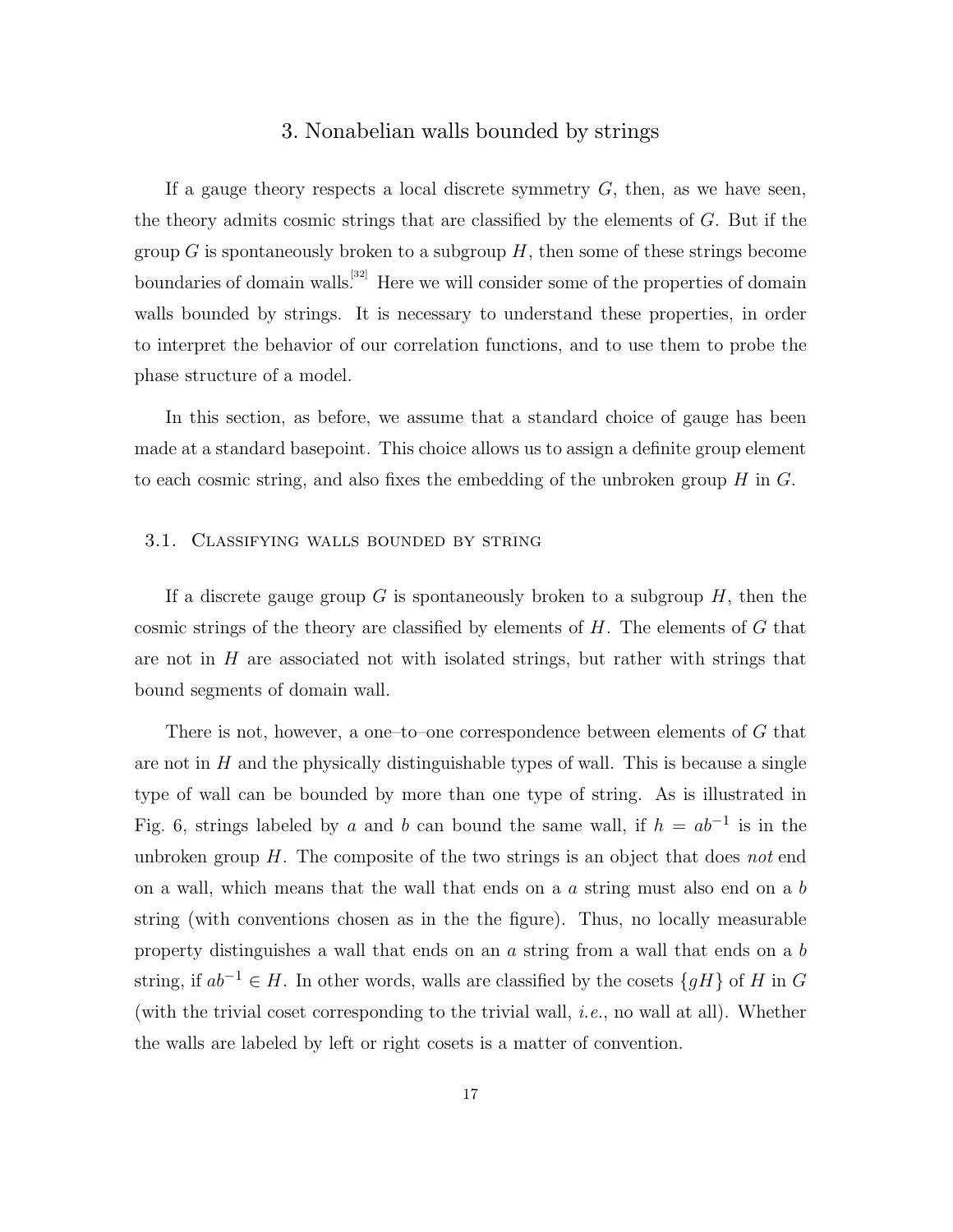Another way to think about this classification is in terms of the discontinuity of the order parameter across the domain wall. Suppose that the Higgs field  $\Phi$  that drives the breakdown from  $G$  to  $H$  transforms as the representation  $R$  of  $G$ , so that  $D^{(R)}(h)\Phi = \Phi$  for  $h \in H$ . Across the wall labeled by a, the order parameter jumps from  $\Phi$  to  $D^{(R)}(a)\Phi$ . This discontinuity is independent of the choice of coset representative.

To avoid confusion, we should remark that the classification that we have just described is not the usual classification of domain walls in a spontaneously broken gauge theory. The point is that we are not classifying the domain walls that are absolutely stable, as in the standard analysis of topological defects in gauge theories. Instead, we are classifying the different walls that can end on strings.

Notice that the criterion for two strings to be boundaries of the same wall is *not* the same as the criterion for two strings to be (locally) indistinguishable objects. Strings labeled by a and b have the same structure if a and b are related by  $a = h b h^{-1}$  for some  $h \in H$ . Two elements of G can be in the same H coset without being related in this way. Therefore, the same type of wall can have more than one type of boundary, in general.

### 3.2. Wall decay

The walls described above, those associated with elements of G that are not in the unbroken group  $H$ , are unstable. Such a wall will decay by nucleating a loop of string by quantum tunneling; the loop then expands, consuming the wall<sup>[1]</sup>.

As we have seen, it is possible for one type of wall to end on more than one type of string. Hence, the wall may be able to decay in more than one way. Furthermore, if a large segment of wall bounded by an a string decays, two different decay modes that are locally indistinguishable may be globally distinguishable. For example, it may be that b and b' are both in the same H coset as a, and also that  $b' = h b h^{-1}$ , for some  $h \in H$ . Then the wall can decay by nucleating either a b string or a b' string, and the strings look the same locally. But  $ab^{-1}$  and  $ab'^{-1}$  need not be the same element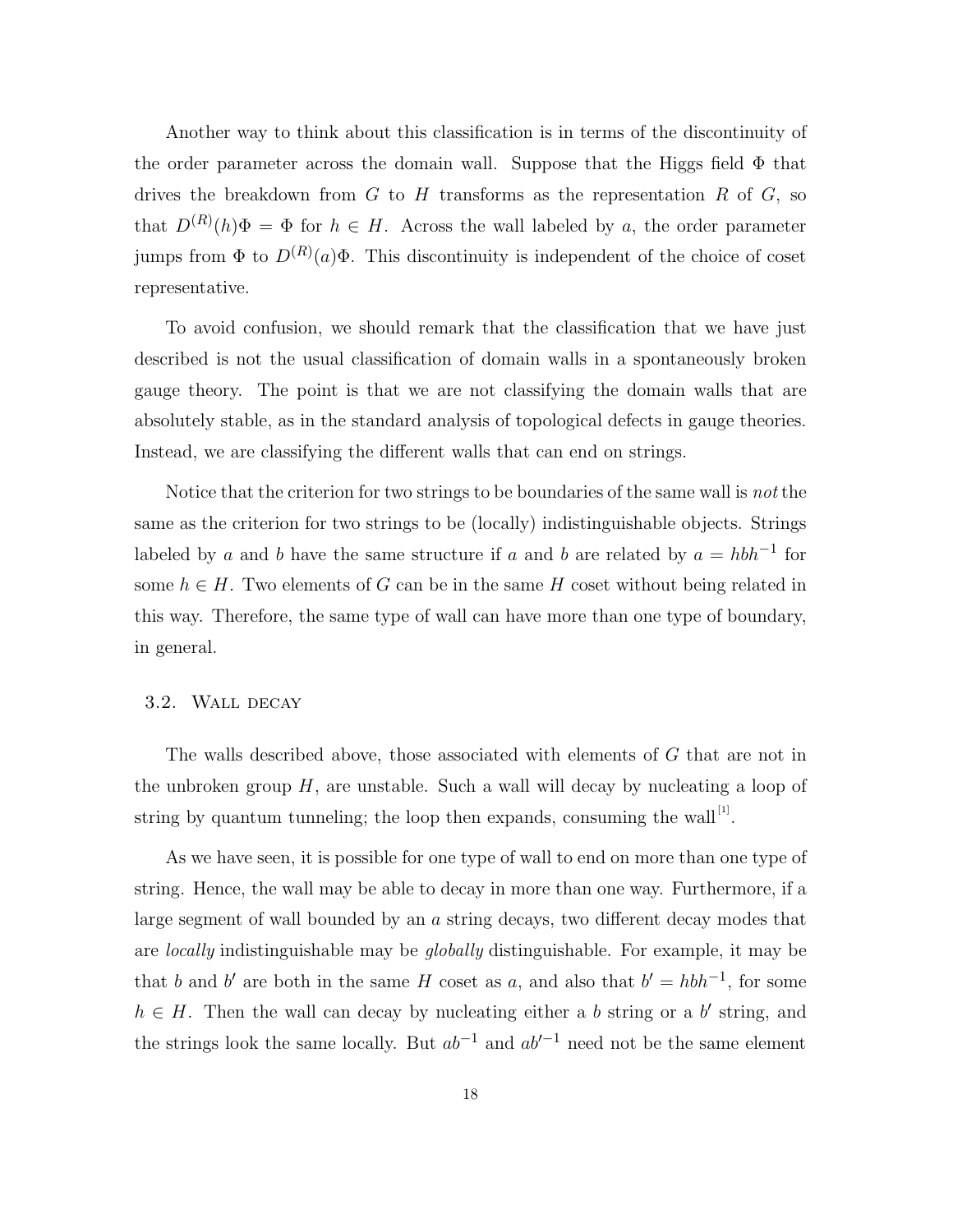of H. Then the ribbon of wall that is produced by the nucleation of the loop (see Fig. 6), is different in the two cases.

If a large loop of a string is prepared, which bounds a wall, then the wall can decay in any of the available channels. The string with the lowest tension is the most likely to nucleate, but all strings that can bound the wall nucleate at some nonvanishing rate. Many holes eventually appear in the wall, and the boundaries of the holes (the strings) expand due to the tension in the wall. Eventually the holes collide.

When an a hole meets a b hole, junctions form, and an  $ab^{-1}$  string appears that bridges the hole.(See Fig. 7.) It may be that the b string has higher tension than the a string. Then the junctions will get pulled around the boundary of the hole. They annihilate, liberating a  $ab^{-1}$  string from the decaying wall system.

This scenario shows that, when the wall bounding a very large loop of string decays, we may regard the decay process as dominated by the strings on which the wall can end that have the smallest possible tension. This insight will help us to interpret the behavior of the order parameter  $A(\Sigma, C)$ . If an operator creates a world sheet of an a string, which bounds a wall, then the Aharonov–Bohm interaction with a charge whose world line winds around the string world sheet will be the same as the Aharonov–Bohm interaction of the charge with the  $ab^{-1} \in H$  string, if the b string is the lightest one that can nucleate on the wall.

For completeness, we note another structure that can arise in walls bounded by strings. We have seen that an ab string can branch into an a string and a b string. It may be that all three strings are boundaries of walls. Then a possible configuration is shown in Fig. 8. Here the ab string is a vein in the wall, where the type of wall bounded by the a string joins the type of wall bounded by the b string.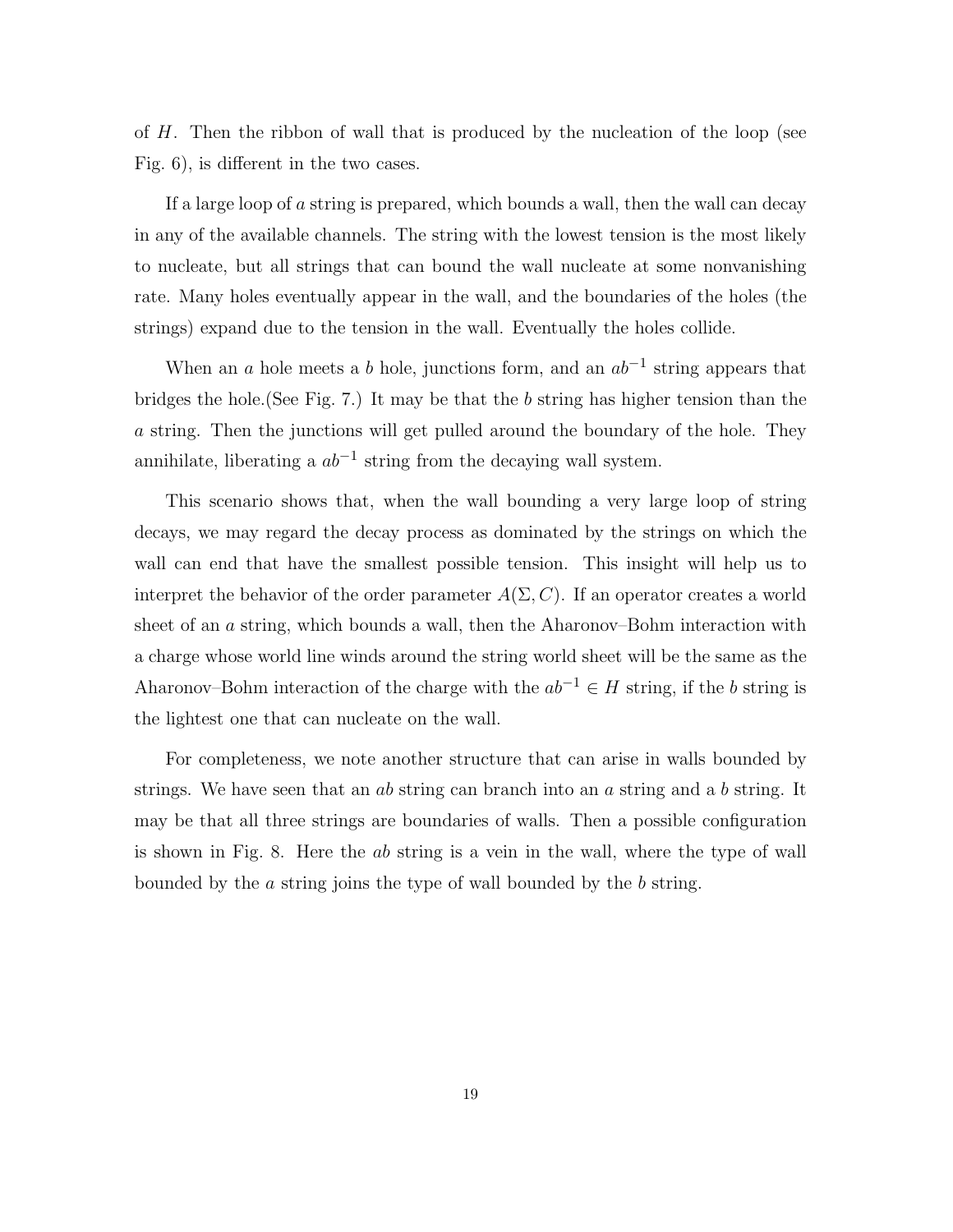# 4. The abelian order parameter

The "abelian" order parameter introduced in Ref. 5 can be used to probe the realization of the center of the gauge group. Here we will briefly describe how this order parameter is used to distinguish the various phases of a  $Z_N$  gauge–spin system on the lattice.

The model we consider has gauge variables  $U_l$  residing on the links (labeled by l) of a cubic lattice, and spin variables  $\phi_i$  residing on the sites (labeled by i). Both gauge and spin variables take values in

$$
Z_N \equiv \{ \exp(2\pi i k/N), \ k = 0, 1, 2, \dots, N - 1 \}, \tag{4.1}
$$

The (Euclidean) action of the model is

$$
S = S_{\text{gauge}} + S_{\text{spin}} ,
$$

where

$$
S_{\text{gauge}} = -\beta \sum_{P} (U_P + c.c.) \tag{4.2}
$$

and

$$
S_{\rm spin} = -\sum_{m=1}^{N-1} \gamma_m \sum_{l} \left( [(\phi^{-1} U \phi)_l]^m + c.c. \right) \tag{4.3}
$$

Here  $U_P = \prod_{l \in P} U_l$  associates with each elementary plaquette (labeled by P) the (ordered) product of the four  $U_l$ 's associated with the (oriented) links of the plaquette, and  $(\phi^{-1}U\phi)_{ij} = \phi_i^{-1}U_{ij}\phi_j$ , for each pair *ij* of nearest–neighbor sites. In eq. (4.3), we have introduced an independent spin coupling constant corresponding to each nontrivial irreducible representation of  $Z_N$ .

Now we must consider how the operator  $F(\Sigma)$  is to be defined in this lattice model.<sup>\*</sup> Recall that inserting  $F(\Sigma)$  into a Green function is supposed to be equivalent

 $\star$  The analogous construction of the 't Hooft loop operator on the lattice was first discussed in Ref. 33 and Ref. 34.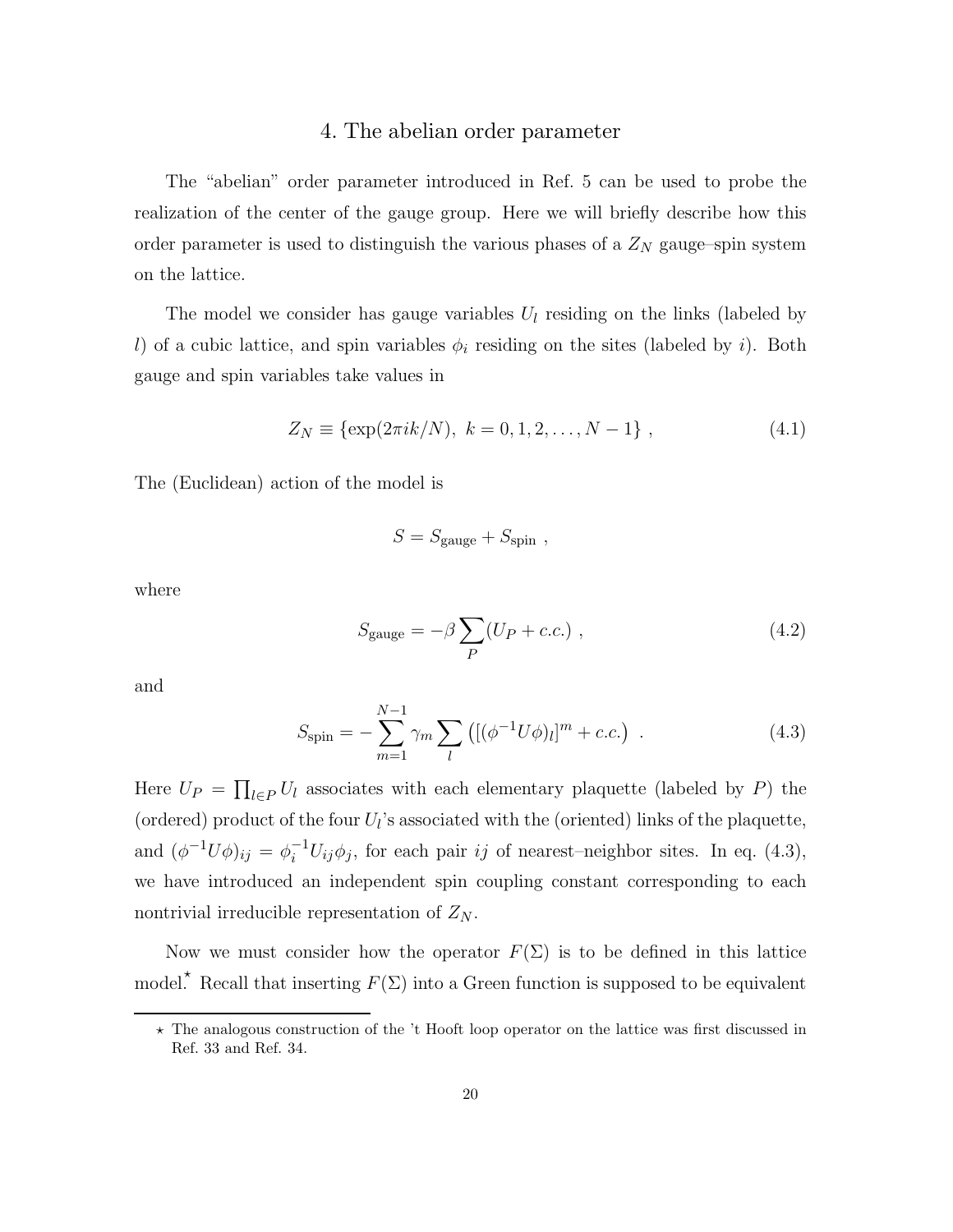to introducing a classical cosmic string source on the world sheet  $\Sigma$ . On the lattice (in 3+1 dimensions), we consider  $\Sigma$  to be a closed surface made up of plaquettes of the *dual* lattice. There is a set  $\Sigma^*$  of plaquettes of the original lattice that are dual to the plaquettes of  $\Sigma$ . (See Fig. 9.) The operator  $F_n(\Sigma)$  may be expressed as

$$
F_n(\Sigma) = \prod_{P \in \Sigma^*} \exp\left(\beta(e^{2\pi i n/N}U_P - U_P + c.c.)\right) \tag{4.4}
$$

In other words, to evaluate the path integral for a Green function with an insertion of  $F_n(\Sigma)$ , we modify the plaquette action on the plaquettes that are dual to  $\Sigma$ , according to

$$
U_P \to e^{2\pi i n/N} U_P, \quad P \in \Sigma^* \ . \tag{4.5}
$$

This transformation of  $S_{\text{gauge}}$  is equivalent to introducing n units of  $Z_N$  magnetic flux on each of the plaquettes in  $\Sigma^*$ .

When the surface  $\Sigma$  is large, the vacuum expectation value of  $F_n$  behaves like

$$
\langle F_n(\Sigma) \rangle \sim \exp\left(-\kappa_n^{\text{(ren)}} \text{Area}(\Sigma)\right)
$$
. (4.6)

We may interpret  $\kappa_n^{(ren)}$  as the renormalization of the tension of the string source, due to quantum fluctuations of the charged matter fields. Eq. (4.6) also has an alternative interpretation. We may think of  $\Sigma$  as a surface lying in a time slice, rather than as the world sheet of a string propagating through spacetime. Then  $F_n(\Sigma)$  is the operator

$$
F_n(\Sigma) = \exp\left(\frac{2\pi i n}{N} Q_{\Sigma}\right) . \tag{4.7}
$$

where  $Q_{\Sigma}$  is the  $Z_N$  charge contained inside the surface  $\Sigma$ . Virtual pairs of charged particles near  $\Sigma$  cause the charge  $Q_{\Sigma}$  to fluctuate. If the theory has a mass gap, then the charge fluctuations near two elements of  $\Sigma$  become very weakly correlated when the elements are distantly separated. Thus, charge fluctuations cause the characteristic "area–law" falloff of  $\langle F_n(\Sigma) \rangle$  in eq. (4.6).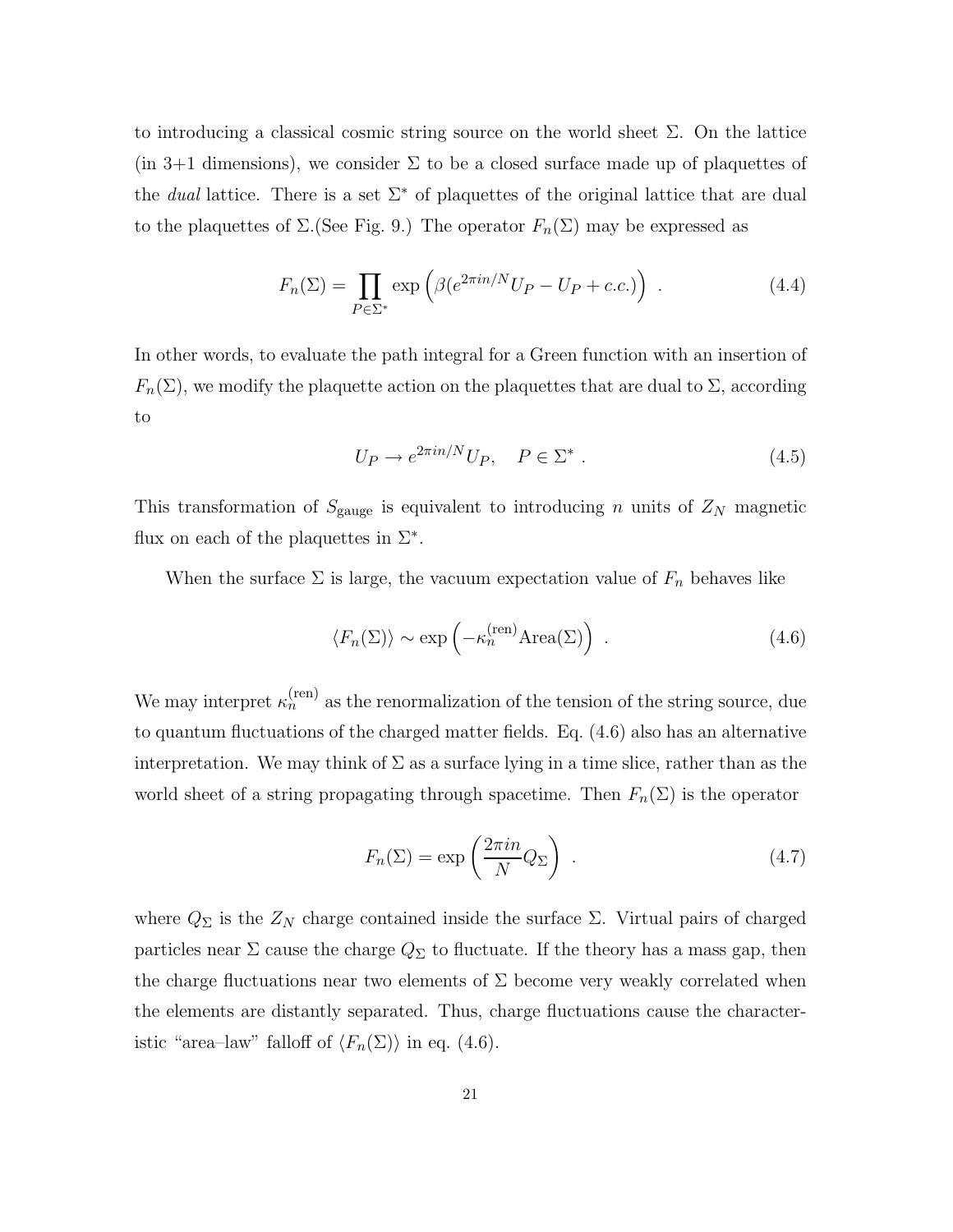Consider the case  $\beta >> 1$  and  $\gamma_m << 1$  (for all m). In this case, the gauge variables are highly ordered, and so we expect that  $Z_N$  charge is not *confined*. Furthermore, the spins are disordered, so there is no Higgs condensate to *screen*  $Z_N$ charge either. Thus, free  $Z_N$  charges should exist. We can check whether this expectation is correct by using perturbative expansions to evaluate  $\langle A(\Sigma, C) \rangle$ .

Because the gauge coupling is weak, a frustrated plaquette (one with  $U_P \neq 1$ ) is very costly. An insertion of  $F_n(\Sigma)$  tends to frustrate the plaquettes in  $\Sigma^*$ . These frustrations can be avoided, though, if the gauge variables assume a suitable configuration. Choose a three-dimensional hypersurface  $\Omega$  whose boundary is  $\Sigma$ . This hypersurface consists of a set of cubes of the dual lattice. Dual to these cubes is a set  $\Omega^*$  of links of the original lattice. (See Fig. 9.) By choosing

$$
U_l = e^{2\pi i n/N}, \quad l \in \Omega^*,
$$
  
\n
$$
U_l = 1, \quad l \notin \Omega^*,
$$
\n(4.8)

we can avoid frustrating any plaquettes. (This is the lattice analog of a "singular gauge transformation" that removes the string "singularity" on  $\Sigma$ .) With the links in the configuration eq. (4.8) the fundamental representation Wilson loop operator

$$
W(C) = \prod_{l \in C} U_l \tag{4.9}
$$

acquires the value  $\exp(2\pi i n k/N)$ , where k is the linking number of C and  $\Sigma$ . (See Fig. 10.)

Of course, this choice of link variables changes the nearest neighbor interactions for each pair of spins that is joined by a link contained in  $\Omega^*$ . But the spins are strongly coupled and highly disordered, so that they are nearly indifferent to this change; it is much more costly to frustrate a plaquette than to frustrate a link. Therefore, the expectation value of the ABOP

$$
A_n^{(\nu)}(\Sigma, C) = \frac{F_n(\Sigma) [W(C)]^{\nu}}{\langle F_n(\Sigma) \rangle \langle [W(C)]^{\nu} \rangle}
$$
(4.10)

is dominated by small fluctuations about the "background" eq. (4.8), and we conclude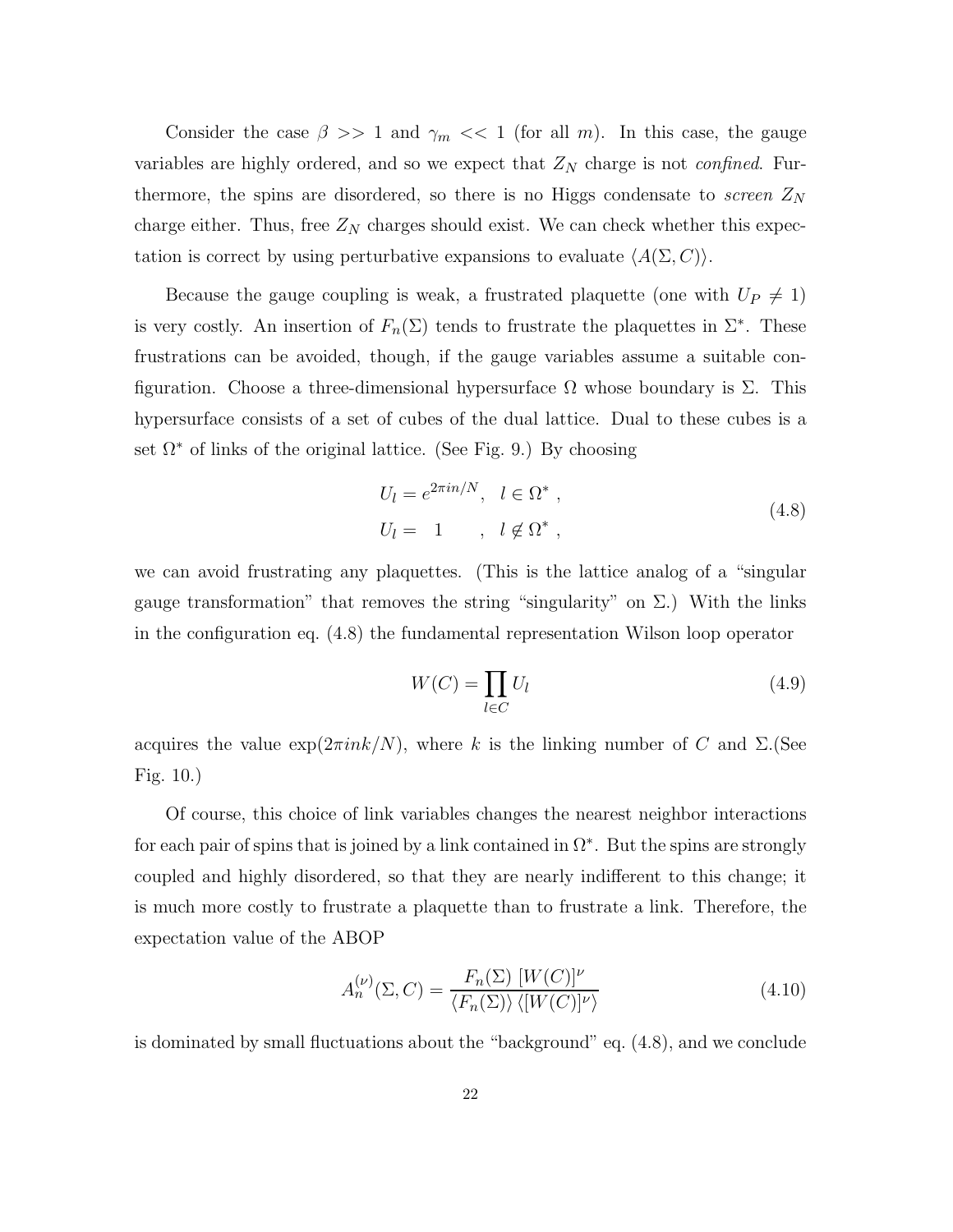that  $\langle A_1^{(1)} \rangle$  $\binom{11}{1}(\Sigma, C)$  satisfies eq. (1.2). Thus, there is an infinite range Aharonov–Bohm interaction, and free  $Z_N$  charges exist. (Further details of this analysis may be found in Ref. 5.)

If the gauge coupling is strong ( $\beta \ll 1$ ), then there are no free  $Z_N$  charges. The Wilson loop introduces a  $Z_N$  charge as a classical source, but confinement causes a pair of  $Z_N$  charges to be produced, so that the charge is dynamically shielded. We expect that eq. (1.3) is satisfied, and this can be verified in the small- $\beta$  expansion<sup>[5]</sup>.

It is also interesting to consider the case in which  $\beta$  is large and some of the spin couplings  $\gamma_m$  are also large. Then the matter field is ordered and the matter "condensate" screens the charge.

For example, suppose that

$$
\gamma_{m'} >> 1 , \quad m' = m ,
$$
  

$$
\gamma_{m'} << 1 , \quad m' \neq m .
$$
 (4.11)

In effect, then, the operator  $\phi^m$  condenses, and  $Z_N$  is broken down to the kernel of the representation  $(m)$ ; this is  $Z_M$ , where M is the greatest common factor of N and m. We anticipate, therefore, that the operator  $F_n(\Sigma)$  introduces a stable cosmic string world sheet provided that  $nm \equiv 0 \pmod{N}$  (so that the flux carried by the string is in the unbroken group  $Z_M$ ). Otherwise, the string introduced by  $F_n(\Sigma)$  is the boundary of a domain wall. This wall is unstable, and decays by nucleating a loop of string.

If we assume that the flux of the string created by  $F_n(\Sigma)$  combines with the flux of the nucleated string to give a trivial total flux, then we anticipate that the ABOP behaves as

$$
\lim \langle A_n^{(\nu)}(\Sigma, C) \rangle = \exp \left( \frac{2\pi i n\nu}{N} k(\Sigma, C) \right) , \quad mn \equiv 0 \pmod{N} ,
$$
  

$$
\lim \langle A_n(\Sigma, C) \rangle = 1 , \qquad mn \not\equiv 0 \pmod{N} .
$$
 (4.12)

From this behavior, we could easily infer that the unbroken symmetry is  $Z_M$ ; a string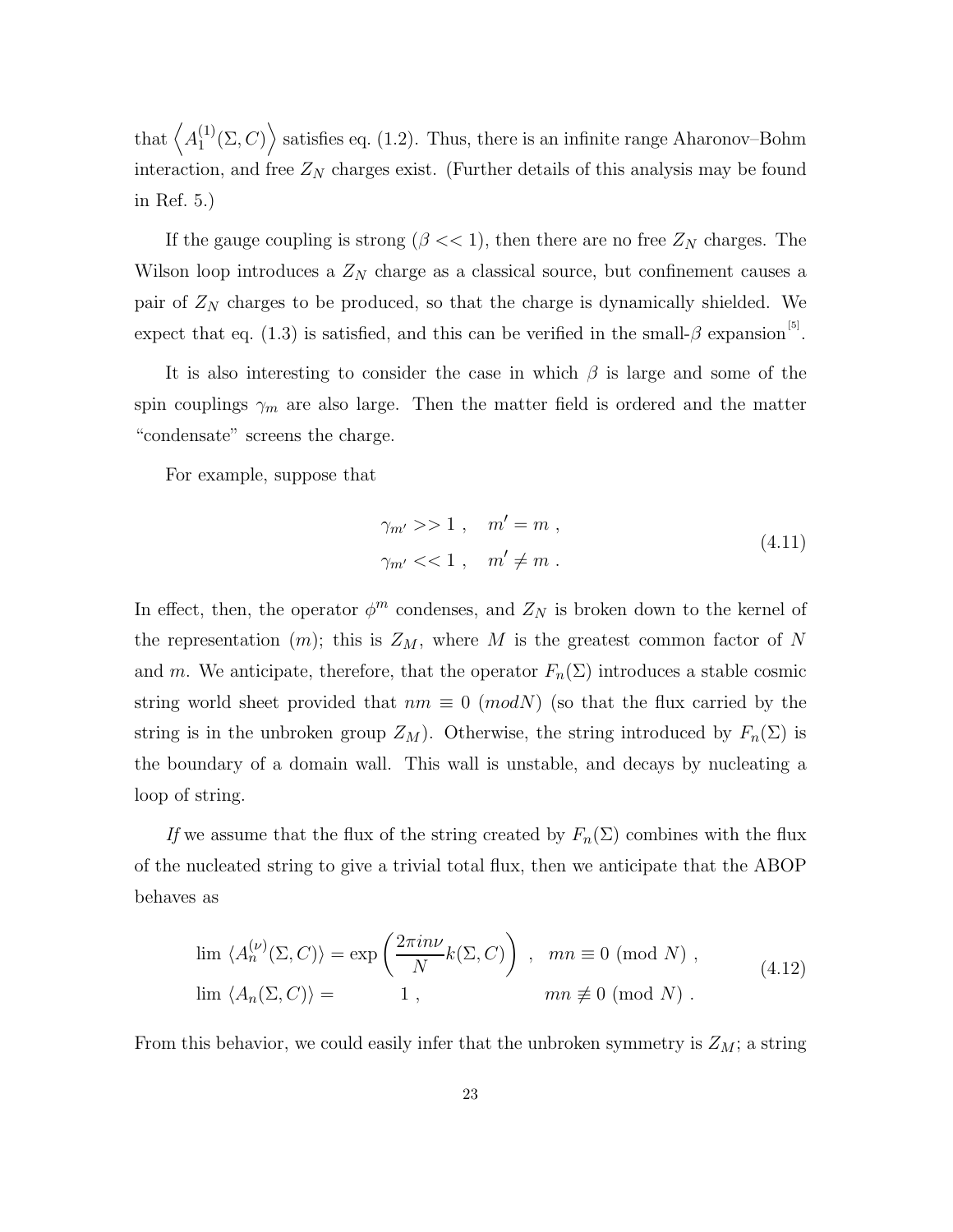has a nontrivial Aharonov–Bohm interaction with a charge if and only if the flux carried by the string is in  $Z_M$ .

However, as we emphasized in Section 3.3, even if the string introduced by  $F_n$ is the boundary of a domain wall, and the wall decays by nucleating a string loop, it need not be the case that the nucleated string combined with the classical string source has trivial flux. Thus, eq.  $(4.12)$  does not, in general, correctly describe the behavior of the ABOP in the limit eq. (4.11). To see what actually happens, let us analyze the consequences of eq. (4.11) using perturbative expansions.

For  $\gamma_m >> 1$ , spins with nontrivial  $Z_M$  charge are highly ordered, and frustrating these spins is very costly. Now there is a competition between the reluctance of the system to frustrate a plaquette (when  $\beta >> 1$ ), and its reluctance to frustrate a  $Z_M$ spin. If the operator  $F_n(\Sigma)$  is inserted, then, as we have seen, frustrated plaquettes can be avoided if the links of  $\Omega^*$  are excited. But, if  $\exp(2\pi i n/N) \notin Z_M$ , we can excite the  $U_l$ 's on these links only at the cost of frustrating the spins there. The number of links in  $\Omega^*$  increases like the volume enclosed by  $\Sigma$ , and the number of plaquettes in  $\Sigma^*$  increases only as the area of  $\Sigma$ . Thus, for  $\Sigma$  sufficiently large, frustrated plaquettes are favored over frustrated links. This is just a realization on the lattice of the decay of a domain wall by nucleation of a loop of string, where the frustrated spins comprise the wall, and the frustrated plaquettes comprise the nucleated string.

But as we discussed in Section 3.3, it is sometimes possible for a domain wall to decay in more than one way. To illustrate the possibilities, we will consider two different special cases.

4.1.  $Z_4 \to Z_2$ 

Consider, for example, a  $Z_4$  model. For  $\beta >> 1$  and  $\gamma_2 >> 1$ , the  $Z_4$  symmetry will break to  $Z_2$ . One finds, indeed, that  $\langle A_2^{(\nu)} \rangle$  $\binom{\nu}{2}(\Sigma, C)$  behaves as in eq. (4.12).

Understanding the behavior of  $A_1^{(\nu)}$  $_1^{(\nu)}$  and  $A_3^{(\nu)}$  $j_3^{(\nu)}$  involves a subtlety. The  $n = 3$ string is the anti-string of the  $n = 1$  string; therefore, they both have the same tension. Furthermore,  $\exp(2\pi i/4)$  and  $\exp(-2\pi i/4)$  belong to the same coset of  $Z_2$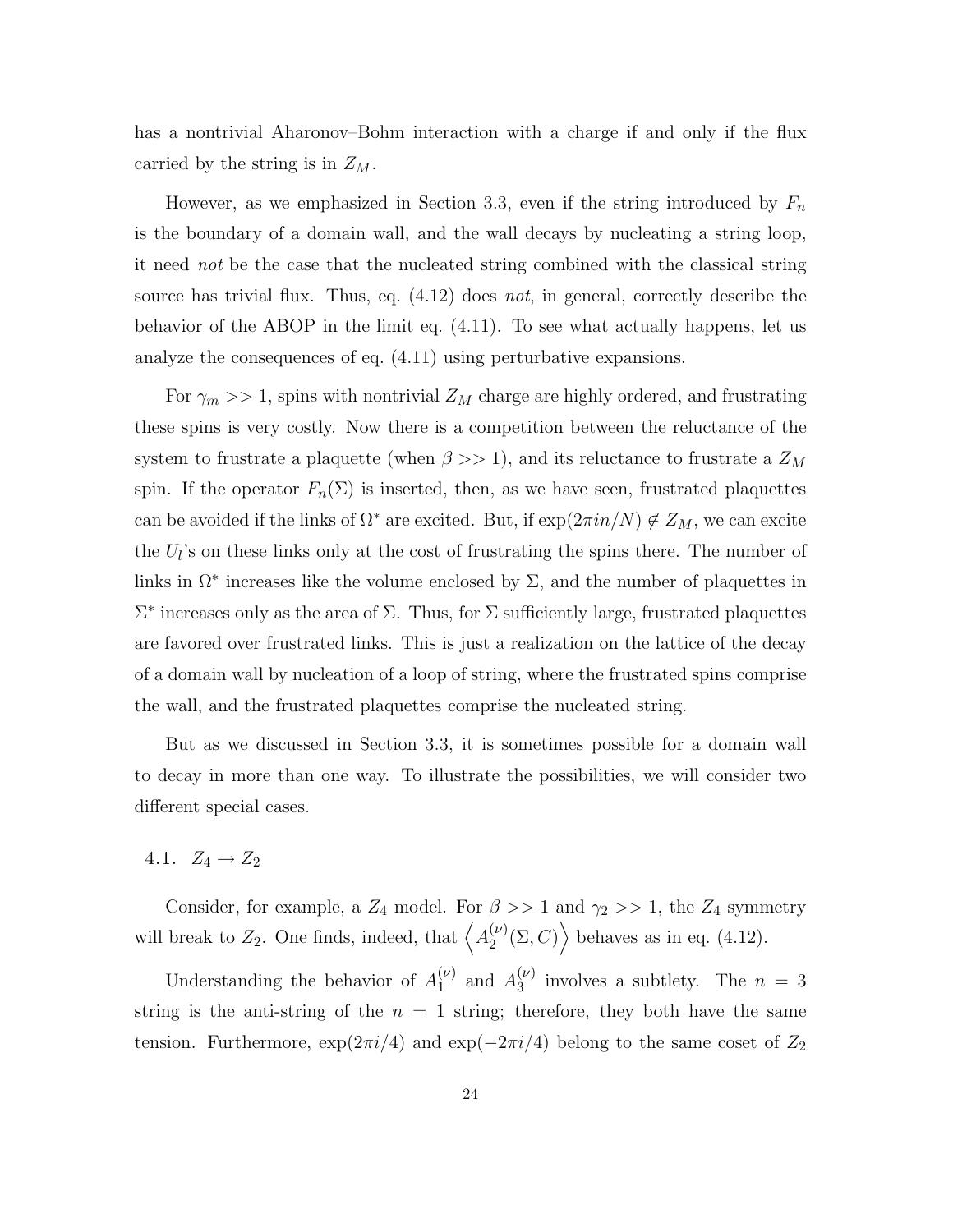in  $Z_4$ , so the  $n = 1$  and  $n = 3$  strings are both boundaries of the same domain wall. When the operator  $F_1(\Sigma)$  is inserted, the resulting domain wall can decay in two different ways. One way, the composite string that is created has trivial  $Z_2$  flux; the other way, it has nontrivial  $Z_2$  flux.

Correspondingly, when  $F_1(\Sigma)$  is inserted, we may choose either  $U_l = 1$  or  $U_l = -1$ on the links of  $\Omega^*$ ; the weak spin coupling in the action (the  $\gamma_2$  term) depends only on  $U_l^2$  $\mu_l^2$ , and so is not frustrated either way. But we also need to consider the dependence on the strong couplings  $\gamma_1$  and  $\gamma_3$ . Expanding in these small parameters, one finds that the effective tension of the composite string is renormalized by spin fluctuations. The renormalization raises the tension of the composite string with nontrivial  $Z_2$  flux relative to that with trivial flux. Thus, the configuration such that the composite string has trivial  $Z_2$  flux really does dominate when  $F_1(\Sigma)$  (or  $F_3(\Sigma)$ ) is inserted. Therefore,  $A_1^{(\nu)}$  $_1^{(\nu)}$  and  $A_3^{(\nu)}$  $_3^{(b)}$  do behave as in eq. (4.12).

4.2.  $Z_6 \to Z_3$ 

Now consider a  $Z_6$  model. For  $\beta >> 1$  and  $\gamma_3 >> 1$ , the  $Z_6$  symmetry will break to  $Z_3$ .  $A_2^{(\nu)}$  $_2^{(\nu)}$  and  $A_4^{(\nu)}$  $_4^{(\nu)}$  behave as in eq. (4.12); so do  $A_1^{(\nu)}$  $_1^{(\nu)}$  and  $A_5^{(\nu)}$  $\binom{\nu}{5}$ .

Now consider  $A_3^{(\nu)}$  $_3^{(b)}$ . The  $n=3$  string that is introduced by  $F_3$  is the boundary of a domain wall. But this wall can terminate on an  $n = 1$  or  $n = 5$  string, as well as on an  $n = 3$  string. Furthermore, the  $n = 1$  (or  $n = 5$ ) string has *lower* tension than the  $n = 3$  string, so that nucleation of this string is favored.

In other words, the configurations that dominate, when  $F_3(\Sigma)$  is inserted, have  $U_l = \exp(2\pi i/3)$  (or  $U_l = \exp(-2\pi i/3)$ ) for  $l \in \Omega^*$  By exciting the links on  $\Omega^*$ , we reduce the degree of frustration of the plaquettes of  $\Sigma$ . And we do so at negligible cost, because the  $m = 3$  term in  $S_{spin}$  cannot distinguish  $U_l = \exp(\pm 2\pi i/3)$  from  $U_l = 1.$ 

Thus, the nucleated string, combined with the classical string source, has nontrivial flux. The combined flux can be either  $n = 2$  or  $n = 4$ , and both occur with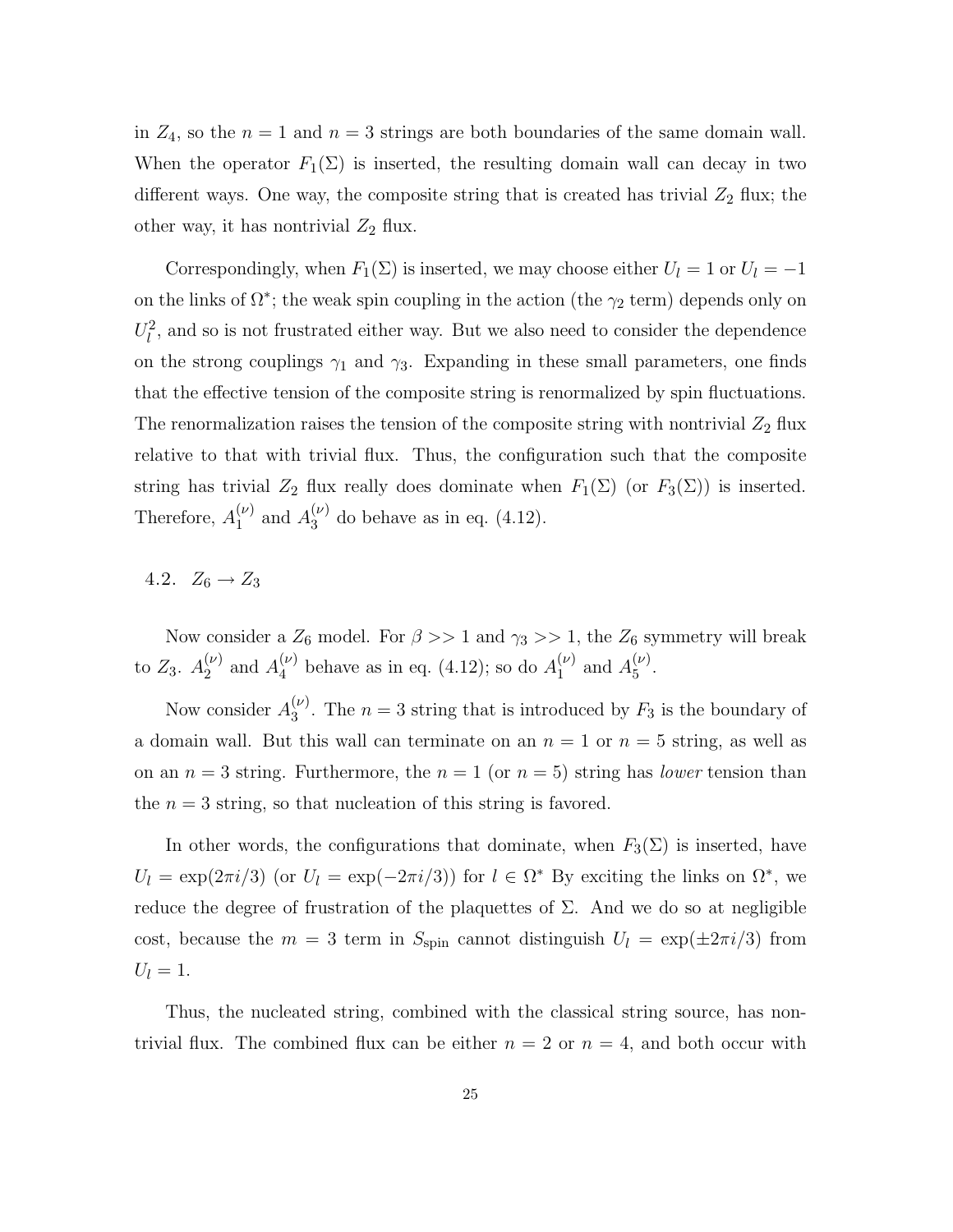equal probability. And therefore, even though  $F_3$  inserts a string that decays,  $A_3$ shows nontrivial behavior; we have

$$
\lim \left\langle A_3^{(\nu)}(\Sigma, C) \right\rangle = \frac{1}{2} \left( e^{2\pi i \nu/3} + e^{-2\pi i \nu/3} \right) = \cos(2\pi \nu/3) \tag{4.13}
$$

(if  $\Sigma$  and C have linking number  $k = 1$ ).

Thus, for dynamical reasons, eq. (4.12) is not satisfied. Nevertheless, the behavior of  $A_n^{(\nu)}$  has an unambiguous interpretation. For example, the  $\nu$ - dependence of  $\left\langle A_3^{(\nu)}\right\rangle$  $\begin{pmatrix} \nu \ 3 \end{pmatrix}$ shows that the *effective* string introduced by  $F_3$  has flux that takes values in the  $Z_3$ subgroup of  $Z_6$ . The only possible interpretation is that the unbroken subgroup is  $Z_3$ .

Indeed, the behavior of  $\langle A_n^{(\nu)} \rangle$  ${n \choose n}$  always contains sufficient information to unambiguously identify the unbroken subgroup of an abelian discrete local symmetry group.

Other order parameters have been suggested that probe the realization of the center of the gauge group.<sup>[17,20,18]</sup> We will comment on the efficacy of these in Section 9.3.

# 5. Nonabelian strings on the lattice

We have seen in the previous section how the Aharonov–Bohm effect can be used to probe the phase structure of an abelian gauge theory. We now want to extend this procedure, so that it can be used in nonabelian theories. The basic strategy will be the same as before—we will introduce strings and charges as classical sources, and investigate the dynamical response of the theory to these sources. But the implementation of this strategy is more delicate in the nonabelian case. The main stumbling block is the problem of introducing nonabelian cosmic strings in a lattice gauge theory, which we address in this section.

We will also construct operators that create or annihilate *dynamical* string loops; correlation functions of these can be used to study the dynamical properties of strings.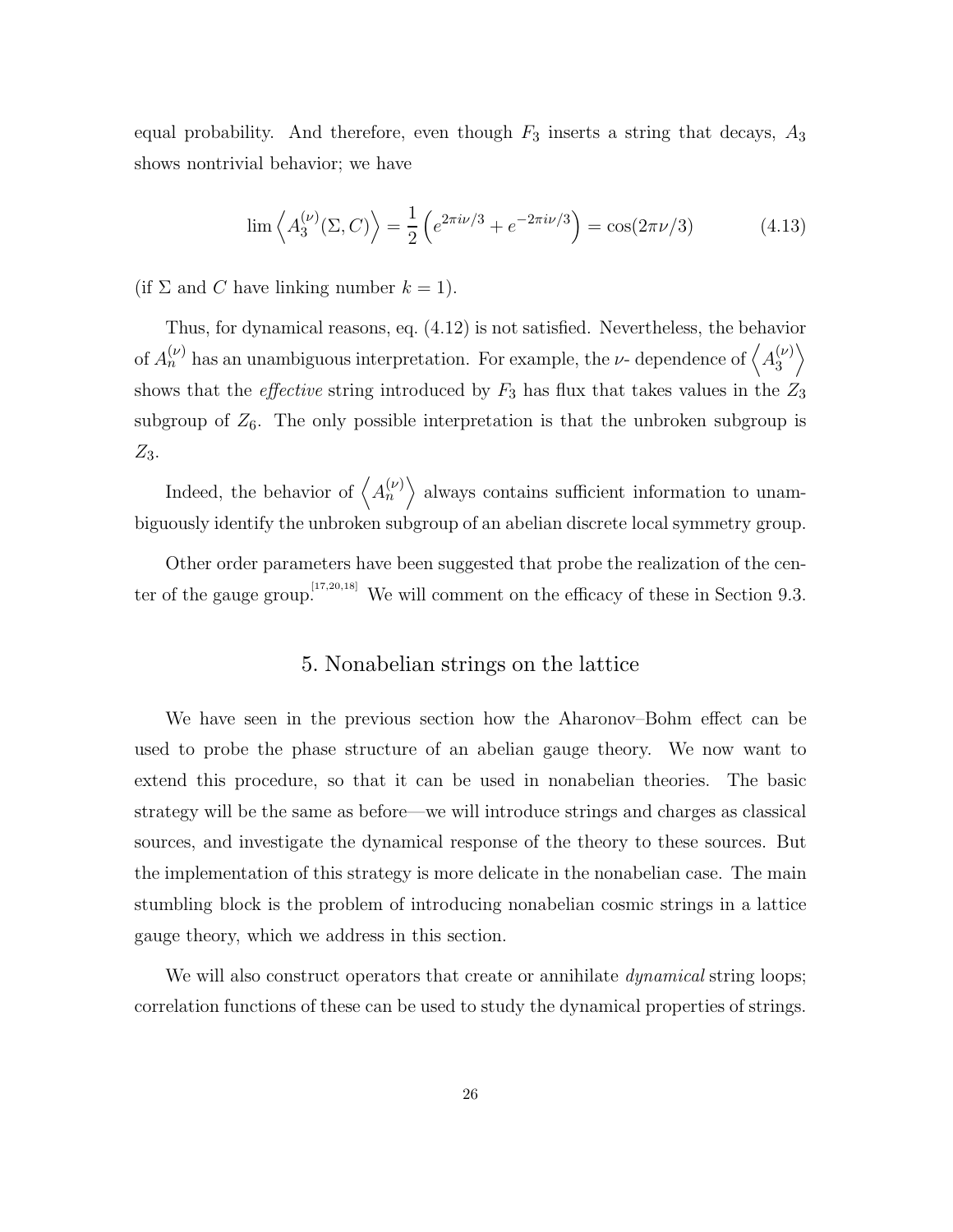### 5.1. String calibration

We consider a theory with (discrete) gauge group  $G$ . We are interested in how the local G symmetry is realized. Specifically, we wish to identify the subgroup  $H$ of G that admits free charges. (G quantum numbers may be confined, or may be screened by a Higgs condensate.)

We investigate the realization of  $G$  by assembling a laboratory that is equipped with cosmic string loops. As described in Ref. 21 we can calibrate the string loops with a beam of particles that transform as some faithful (not necessarily irreducible) representation  $(R)$  of  $G$ . We choose an arbitrary basepoint  $x_0$ , and a basis for the representation  $(R)$  at that point. We direct the beam from the basepoint to a beam splitter, allow the two beams to pass on either side of the string, and then recombine the beams and study the resultant interference pattern.

If the string is in a "group eigenstate" with flux (as defined in eq.  $(2.1)$ )  $a \in G$ , and  $|u\rangle$  is the wave- function in internal–symmetry space of a particle at the basepoint, then, when the particle is transported around a closed path that begins and ends at  $x_0$ , the wave-function is modified according to

$$
|u\rangle \to D^{(R)}(a) |u\rangle . \tag{5.1}
$$

By observing the interference pattern, we can measure

$$
\langle u| D^{(R)}(a) |u\rangle . \tag{5.2}
$$

By varying  $|u\rangle$ , we can then determine all matrix elements of  $D^{(R)}(a)$ , and hence a itself. Given our choice of basepoint, and a choice of a basis for  $D^{(R)}$ , this procedure allows us to associate a well–defined group element with each string.

In the case where free G charges may not exist, we must be careful that the separation between the two beams remains small compared to any confinement distance scale or Higgs screening length. At the same time, of course, the separation must be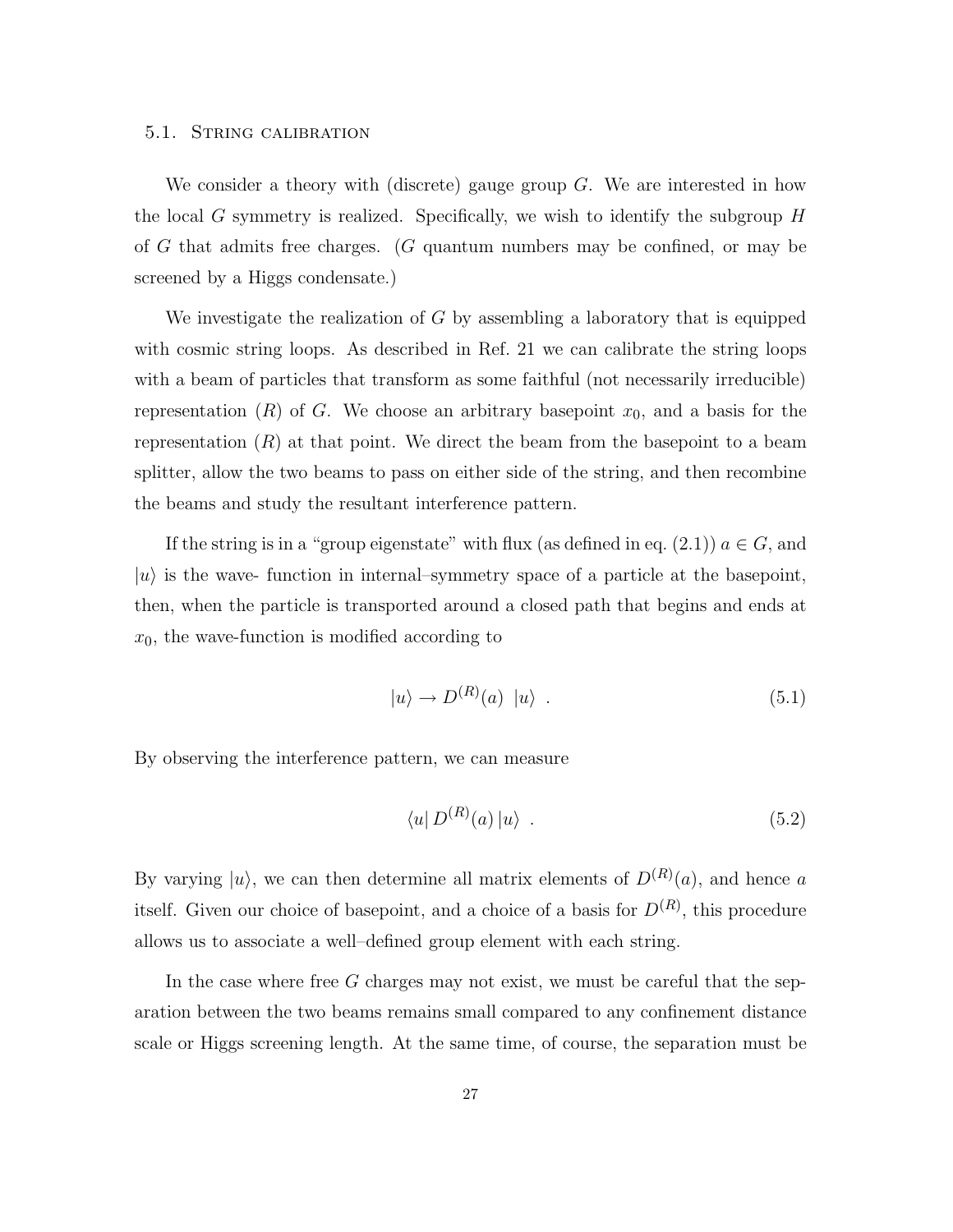large compared to the thickness of the string core; we assume that the core is small compared to the characteristic distance scale of the dynamics that we wish to study.

Once we have calibrated the strings by measuring their Aharonov–Bohm interactions with nearby charges, we probe the dynamics of the theory by measuring the Aharonov–Bohm interactions of strings with distant charges. In this way, we hope to learn what quantum numbers are confined or screened, and to infer the "unbroken" subgroup  $H$ .

(As we have noted, each string loop associated with an element of G that is not in H will become the boundary of a domain wall. Thus it might seem that a good way to identify  $H$  is to observe which strings are attached to walls. Indeed, at sufficiently weak coupling, this is a sensible procedure, because the walls are very long lived. But at intermediate coupling this procedure may fail, because the walls decay rapidly by nucleating string loops. The time scale for the decay may be comparable to the time required to assemble and calibrate a string loop.)

Some problems with the calibration procedure should be pointed out. The first is that a string loop associated with a definite group element is not an eigenstate of the Hamiltonian of the theory. An a string and a b string will mix with each other if a and b are in the same H conjugacy class,<sup>[21]</sup> and the energy eigenstates will be linear combinations of group eigenstates that transform as definite representations of the unbroken group  $H$ . (We will have more to say about this mixing in Section 7.2.) But the time scale for this mixing increases exponentially with the size of the string loop. For our purposes, it will usually be legitimate to ignore the mixing and regard the strings as group eigenstates.

But there is another more serious problem. While the quantum fluctuations that change the identity of a string loop are very rare (when the loop is large), there are other, much less rare, quantum fluctuations that can change the Aharonov–Bohm phase that is detected. Suppose, for example, that a virtual  $b$  loop nucleates, lassoes the basepoint  $x_0$  and then reannihilates. Naturally, this process has no physical effect on an a loop that is far from the basepoint. Yet it changes the Aharonov–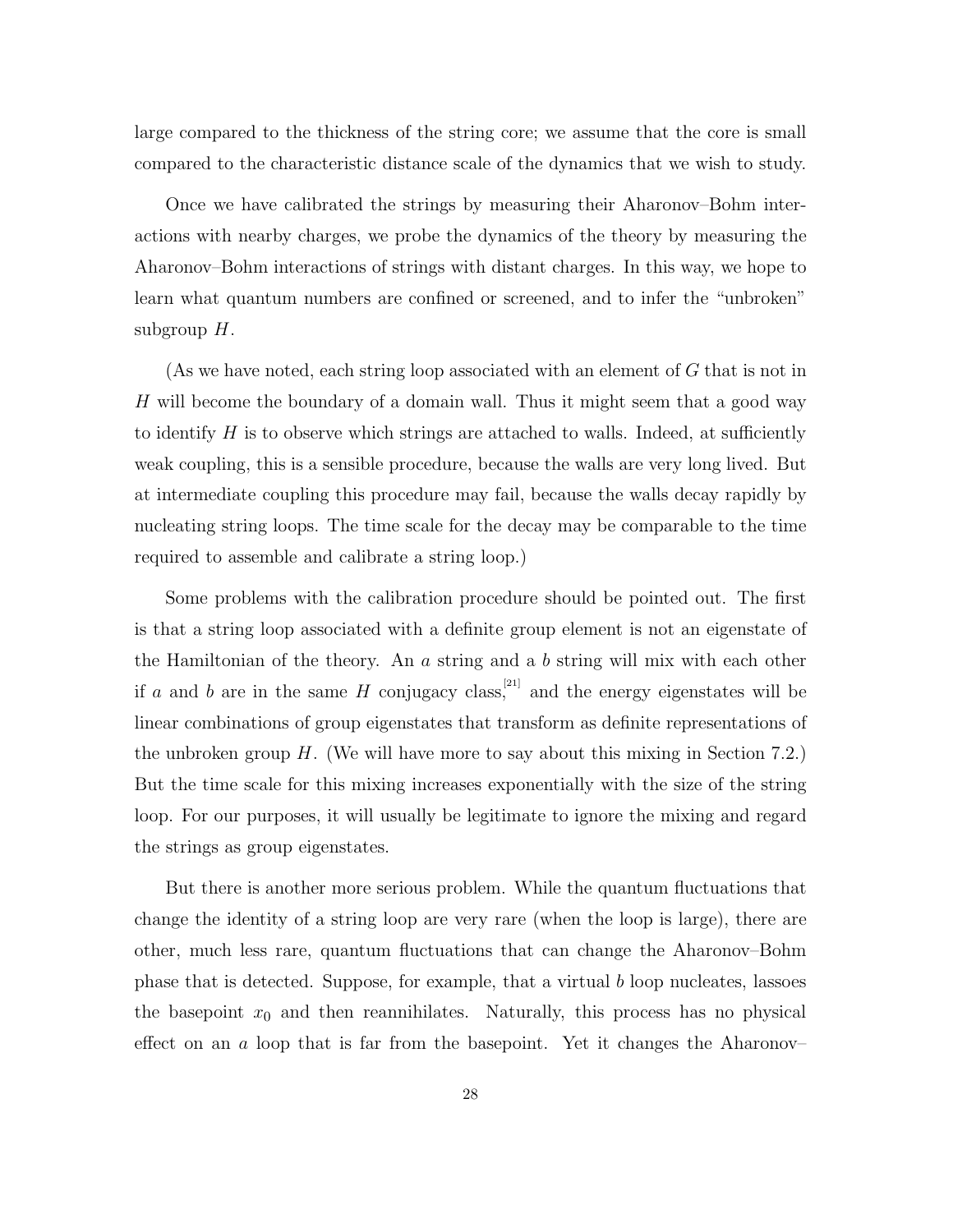Bohm phase acquired by a particle in representation  $(\nu)$  that winds around the string, beginning and ending at  $x_0$ ; we saw in Section 2.3 that the phase becomes  $D^{(\nu)}(bab^{-1})$ rather than  $D^{(\nu)}(a)$ .(This process is depicted, in 2+1 dimensions, in Fig. 11.) Such fluctuations are suppressed at sufficiently weak coupling, but they are present, at some level, for any finite coupling. They result in an ambiguity in the Aharonov– Bohm phase associated with a string, even if we fix the basepoint and a basis for the faithful representation  $(\nu)$ .

To avoid this ambiguity, we are forced to take a trace of the representation; the character  $\chi^{(\nu)}(a)$  is unaffected by these fluctuations. Thus, the existence of free G charges (and of an unscreened Aharonov–Bohm interaction) can be probed by the Wilson loop operator eq. (2.5). (And since  $W^{(\nu)}(C)$  is gauge invariant, there is no need for the loop C to contain the basepoint  $x_0$ .) Let  $F_a(\Sigma, x_0)$  denote the operator that inserts a string world sheet on  $\Sigma$ ; the string is associated with  $a \in G$ , relative to the basepoint  $x_0$ . (We consider below how this operator is constructed.) Then we may define the ABOP

$$
A_a^{(\nu)}(\Sigma, x_0; C) = \frac{F_a(\Sigma, x_0)W^{(\nu)}(C)}{\langle F_a(\Sigma, x_0)\rangle \langle W^{(\nu)}(C)\rangle} . \tag{5.3}
$$

In a phase with free G charges, we expect that  $[14]$ 

$$
\lim \langle A_a^{(\nu)}(\Sigma, x_0; C) \rangle = \frac{1}{n_{\nu}} \chi^{(\nu)}(a^{k(\Sigma, C)}) \tag{5.4}
$$

where  $k$  denotes the linking number. (Even this statement requires a qualification, for the loop C must not be permitted to come close to retracing itself on successive passages around  $\Sigma$ .)

We will consider in Section 9 how  $A_a^{(\nu)}(\Sigma, x_0; C)$  is expected to behave for other realizations of the local G symmetry.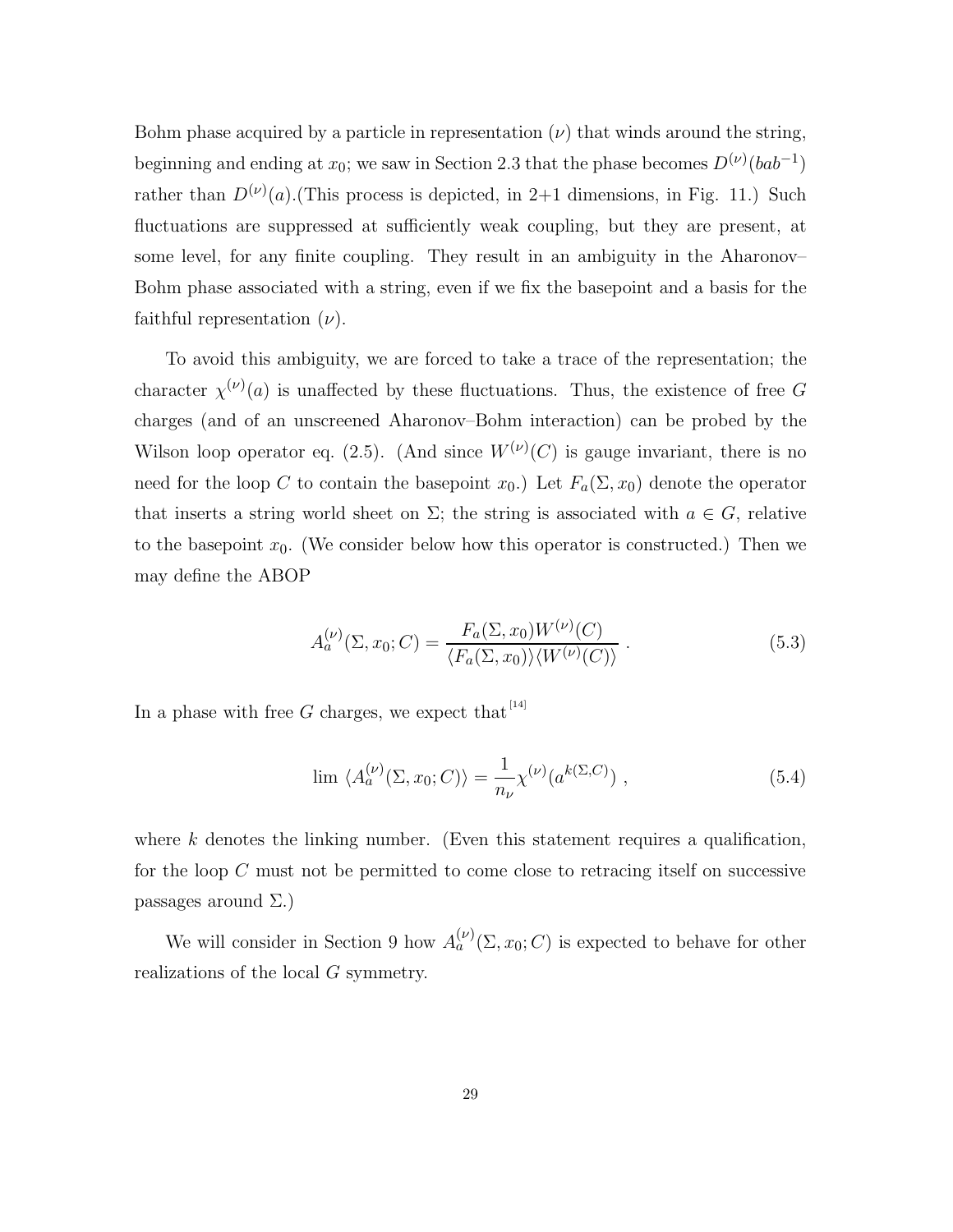#### 5.2. Inserting string world sheets

Now we will consider in more detail the problem of constructing an operator that inserts nonabelian strings on specified world sheets. The construction will be guided by the discussion in Section 2 of the general formalism, and by the discussion above of the calibration procedure.

Given a set of disjoint closed two–dimensional surfaces  $\Sigma_1, \Sigma_2 \dots$ , this operator is to introduce string world sheets on these surfaces, where the strings are associated with the group elements  $a_1, a_2, \ldots$ . As we have emphasized, the strings must be referred to a common basepoint  $x_0$ , and each associated group element depends on the choice of a standard path that begins and ends at  $x_0$  and winds around the string. The group elements  $a_1, a_2, \ldots$  are defined up to one overall conjugation, which corresponds to a gauge transformation at the basepoint  $x_0$ .

Furthermore, the definition of our operator must be insensitive to the possible confinement or screening of  $G$  quantum numbers; it must specify the short–distance structure of the string, and leave it up to the dynamics of the theory whether the string can be detected at long range. It must realize the calibration procedure described above, in which the short–range Aharonov–Bohm interactions of the string are determined.

We wish to define an operator  $F_{a_1,a_2,...,a_n}(\Sigma_1,\Sigma_2,...,\Sigma_n,x_0)$  so that an insertion of  $F_{a_1,a_2,...,a_n}(\Sigma_1,\Sigma_2,\ldots,\Sigma_n,x_0)$  in a Green function introduces strings on world sheets  $\Sigma_1, \Sigma_2, \ldots, \Sigma_n$ . We will first describe the operator in heuristic terms, and then give a more precise description in the context of lattice gauge theory. Loosely speaking, an insertion of  $F_{a_1,a_2,...,a_n}(\Sigma_1,\Sigma_2,...,\Sigma_n,x_0)$  in a Green function imposes a restriction on the gauge field configurations that are included in the path integral. Make a choice of a standard path that begins at  $x_0$ , winds around the surface  $\Sigma_1$ , and returns to  $x_0$ . Now consider a path  $P_1$  homotopic to the standard path that runs from  $x_0$  to a point on  $\Sigma_1$ , traverses an infinitesimal closed loop that encloses  $\Sigma_1$ , and then retraces itself, returning to  $x_0$ . When  $F_{a_1,a_2,...,a_n}(\Sigma_1,\Sigma_2,...,\Sigma_n,x_0)$  is inserted,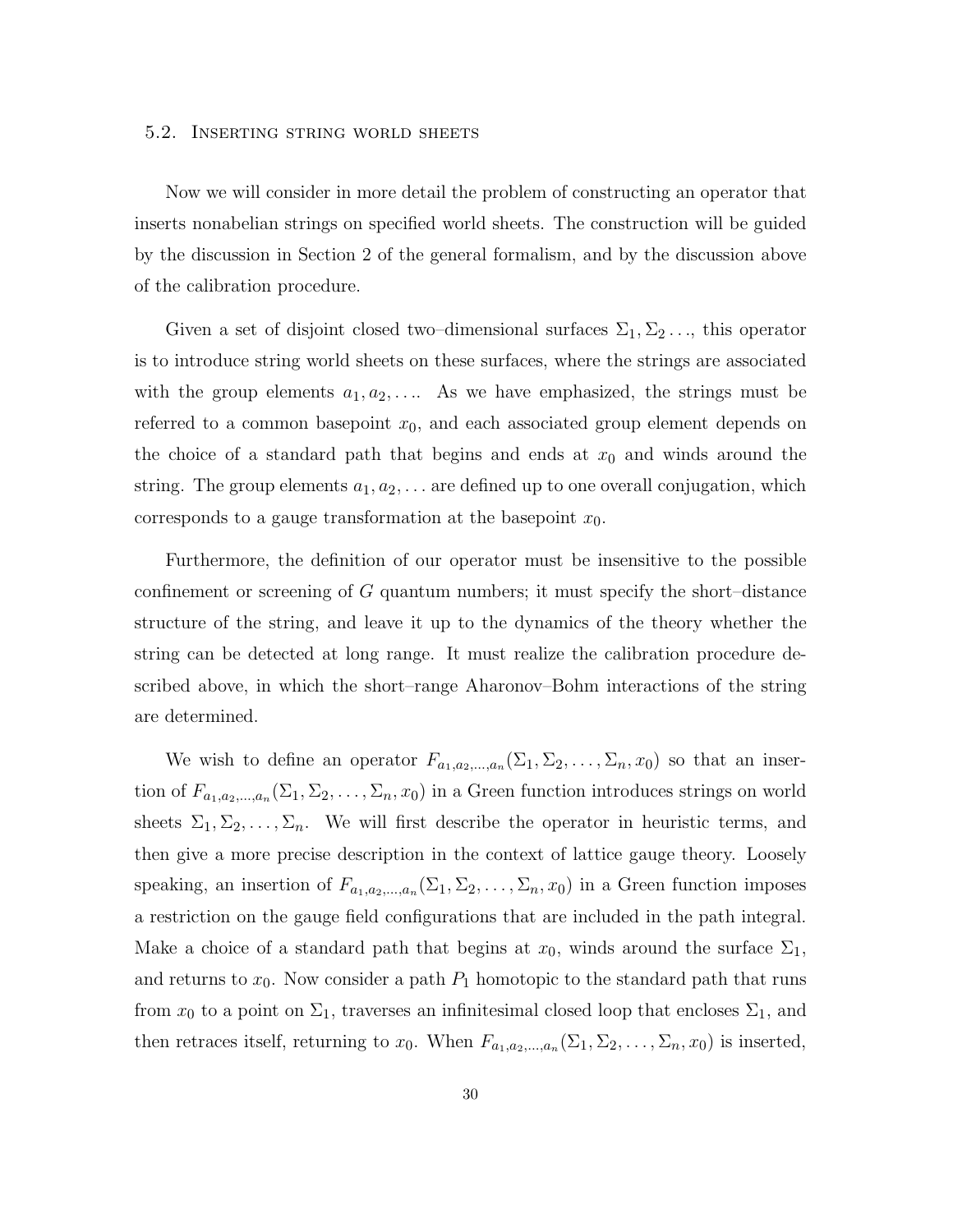the gauge field configuration is restricted to satisfy

$$
P \exp\left(i \oint\limits_{P_1, x_0} A \cdot dx\right) = a_1 , \qquad (5.5)
$$

for any such  $P_1$ . Similar restrictions apply for paths  $P_2, P_3, \ldots, P_n$  that wind around  $\Sigma_2, \Sigma_3, \ldots, \Sigma_n$ , as in Fig. 12. These restrictions on the path integral define the operator  $F_{a_1, a_2, ..., a_n}(\Sigma_1, \Sigma_2, ..., \Sigma_n, x_0)$ .

The operator so constructed is not gauge invariant. Of course, if it is inserted in a Green function with gauge–invariant operators, its gauge–invariant part will be projected out. Alternatively we may obtain an explicitly gauge–invariant operator by averaging over gauge transformations at the basepoint  $x_0$ , obtaining

$$
\frac{1}{n_G} \sum_{g \in G} F_{ga_1g^{-1}, ga_2g^{-1}, \dots, ga_ng^{-1}}(\Sigma_1, \Sigma_2, \dots, \Sigma_n, x_0) ,
$$
\n(5.6)

where  $n_G$  is the order of the group.

We may now consider the operator

$$
A_{a_1, a_2, \dots, a_n}^{(\nu)}(\Sigma_1, \Sigma_2, \dots, \Sigma_n, x_0; C) = \frac{F_{a_1, a_2, \dots, a_n}(\Sigma_1, \Sigma_2, \dots, \Sigma_n, x_0) W^{(\nu)}(C)}{\langle F_{a_1, a_2, \dots, a_n}(\Sigma_1, \Sigma_2, \dots, \Sigma_n, x_0) \rangle \langle W^{(\nu)}(C) \rangle}.
$$
\n(5.7)

In a phase with free G charge, if the loop C is homotopic to  $P_i P_j P_k \ldots$ , we have

$$
\lim \langle A_{a_1, a_2, ..., a_n}^{(\nu)}(\Sigma_1, \Sigma_2, ..., \Sigma_n, x_0; C) \rangle = \frac{1}{n_{\nu}} \chi^{(\nu)}(a_i a_j a_k ...).
$$
 (5.8)

Thus, when a charge passes around several string loops in succession, the Aharonov– Bohm phases acquired in each successive passage are combined *coherently*. The coherence is maintained because we have defined the various loops in reference to the same basepoint  $x_0$ . If different basepoints had been chosen instead, then the group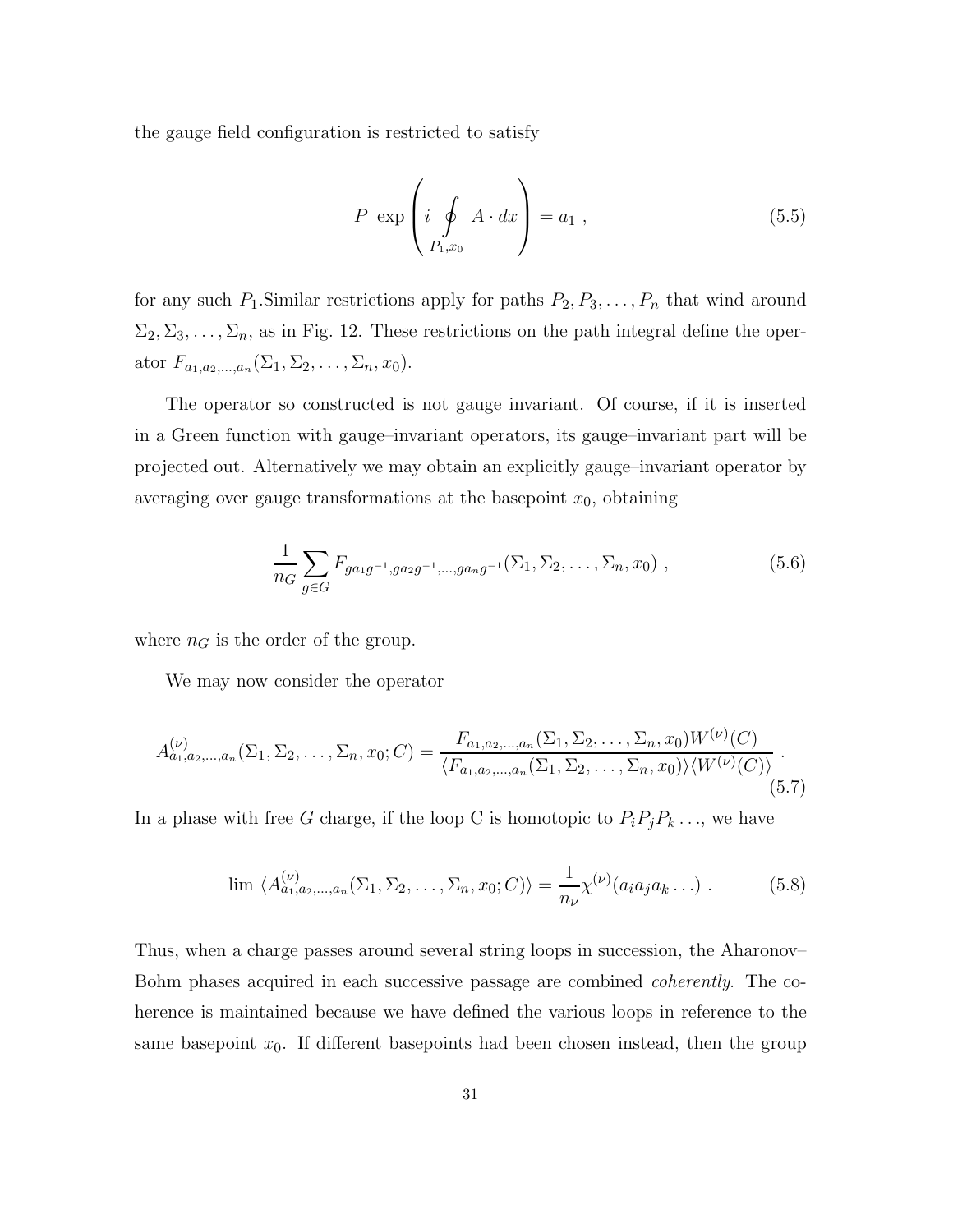elements associated with the various string loops would have been averaged over conjugacy classes independently. Since

$$
\frac{1}{n_G} \sum_{g \in G} D^{(\nu)}(gag^{-1}) = \frac{1}{n_{\nu}} \chi^{(\nu)}(a) \mathbf{1}
$$
\n(5.9)

(which follows from Schur's lemma), we find, for example,

$$
\lim \frac{\langle F_{a_1}(\Sigma_1, x_0) F_{a_2}(\Sigma_2, y_0) W^{(\nu)}(C) \rangle}{\langle F_{a_1}(\Sigma_1, x_0) F_{a_2}(\Sigma_2, y_0) \rangle \langle W^{(\nu)}(C) \rangle} = \frac{1}{n_{\nu}} \chi^{(\nu)}(a_1) \frac{1}{n_{\nu}} \chi^{(\nu)}(a_2) , \qquad (5.10)
$$

if the loop C winds around world sheets  $\Sigma_1$  and  $\Sigma_2$  in succession.

If  $F_{a_1}(\Sigma_1, x_0)$  and  $F_{a_2}(\Sigma_2, y_0)$  have distinct basepoints  $(x_0 \neq y_0)$ , then each by itself introduces a gauge–singlet object. Inserting both operators combines two string loops as (trivial) charge eigenstates, rather than as group eigenstates. This is the reason for the lack of coherence in the Aharonov–Bohm interaction characterized by eq. (5.10). To combine two strings that are not both gauge singlets, we must include in our operator some nonlocal construct that bridges the gap between the string loops, just as a string of electric flux must be included in a gauge–invariant operator that creates a widely separated quark–antiquark pair. In the case of two (or more) string loops, this nonlocal connection between the loops is provided by referring the loops to a common basepoint.

It is important, actually, that the Aharonov–Bohm interactions of an additional loop combine incoherently with the Aharonov–Bohm interactions of existing loops, when the group element associated with the additional loop is averaged over a conjugacy class. It is this incoherence property that ensures that the effects of virtual string loops do not spoil the "factorization up to a phase" represented by eq. (5.8).

We will now describe the construction of  $F_a(\Sigma, x_0)$  in more detail, by specifying how the construction is carried out in a lattice theory with discrete gauge group  $G$ . As discussed in Section 4,  $\Sigma$  is to be regarded as a closed surface consisting of plaquettes of the dual lattice; these plaquettes are dual to a set  $\Sigma^*$  of plaquettes of the original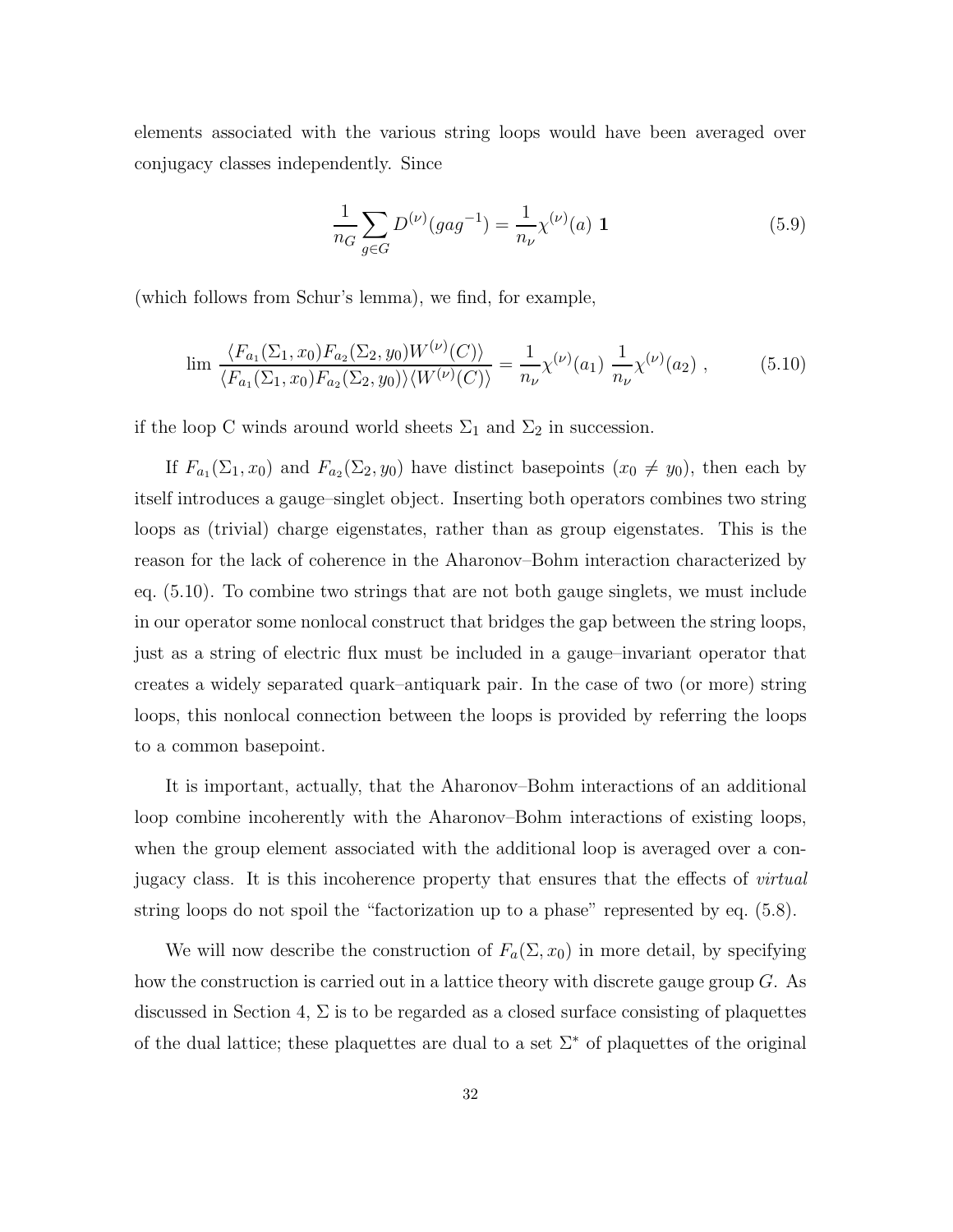lattice. For each plaquette  $P \in \Sigma^*$ , we choose a path  $l_P$  on the lattice that connects the basepoint  $x_0$  to one of the corners of P. These paths are chosen so that each closed loop  $l_P Pl_P^{-1}$  is "homotopic" to the standard loop that links  $\Sigma$ . The various paths may be chosen arbitrarily, except that the union of all the paths should not contain any closed loops.

The effect of the operator  $F_a(\Sigma, x_0)$  is to modify the plaquette action on each plaquette in  $\Sigma^*$ . Suppose, for example, that the plaquette action is

$$
S_{\text{gauge},P}^{(R)} = -\beta \chi^{(R)}(U_P) + c.c.
$$
 (5.11)

(where R is a representation of G that must be specified to define the theory). Then an insertion of  $F_a(\Sigma, x_0)$  modifies the action according to

$$
S_{\text{gauge},P}^{(R)} \longrightarrow -\beta \chi^{(R)} \left( V_{l_P} a V_{l_P}^{-1} U_P \right) + c.c., \quad P \in \Sigma^*, \tag{5.12}
$$

where

$$
V_{lp} = \prod_{l \in l_P} U_l \tag{5.13}
$$

Alternatively, we may write

$$
F_a(\Sigma, x_0) = \prod_{P \in \Sigma^*} \exp\left(\beta \chi^{(R)} \left(V_{l_P} a V_{l_P}^{-1} U_P\right) - \beta \chi^{(R)}(U_P) + c.c.\right) \tag{5.14}
$$

The operator  $F_{a_1,a_2,...,a_n}(\Sigma_1,\Sigma_2,...,\Sigma_n,x_0)$  that inserts many string loops is constructed by a straightforward generalization of this procedure.

As constructed,  $F_a(\Sigma, x_0)$  is not gauge invariant. When inserted in a Green function with gauge–invariant operators, though, it has the same effect as the explicitly gauge–invariant operator in which  $\alpha$  is averaged over a conjugacy class, as in eq.  $(5.6)$ .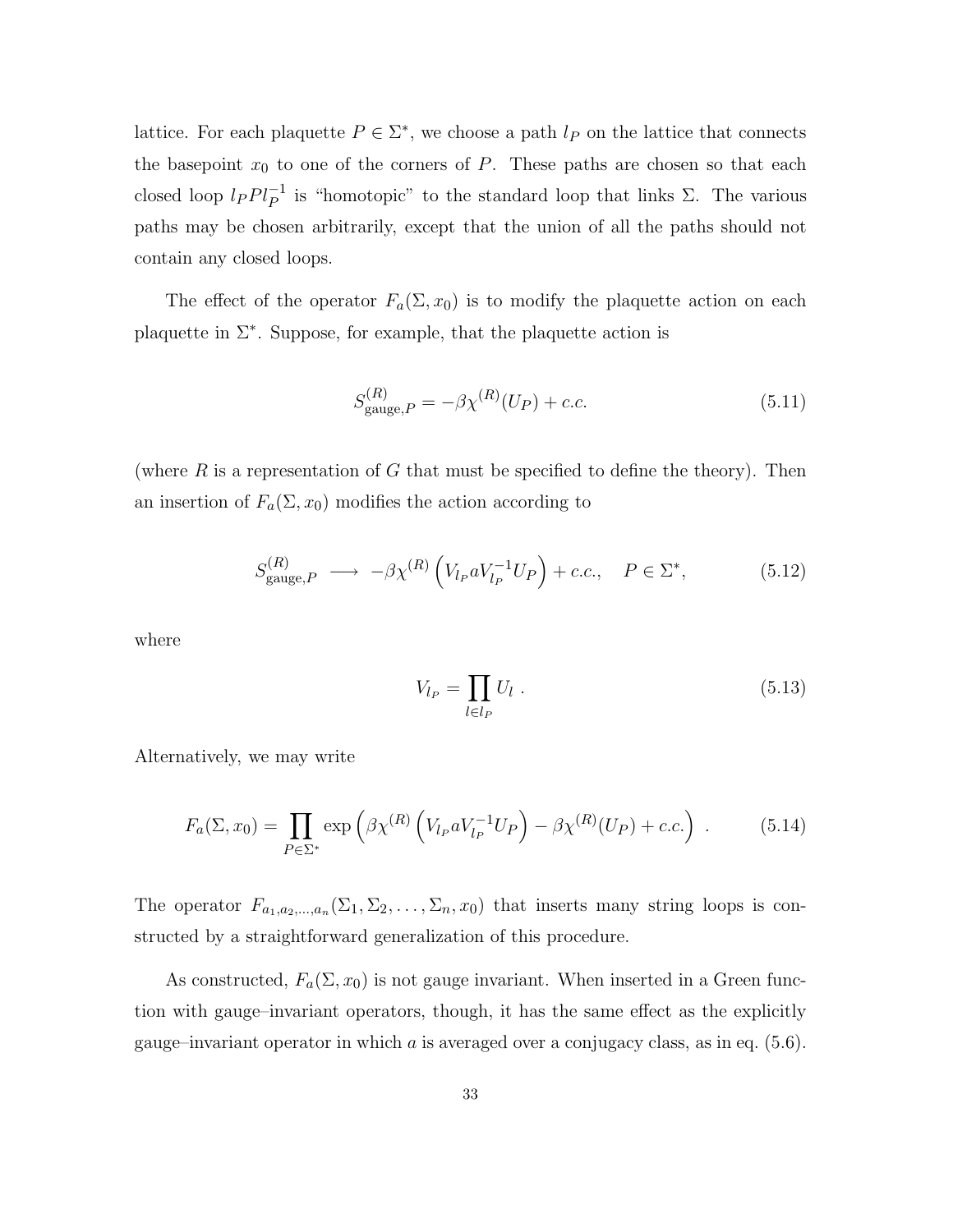It is also instructive to consider the correlator of  $F_a(\Sigma, x_0)$  with the operator

$$
U^{(\nu)}(C, x_0) = D^{(\nu)}\left(\prod_{l \in C} U_l\right) , \qquad (5.15)
$$

where the product is taken over a closed set of links that begins at ends at  $x_0$ . The trace of  $U^{(\nu)}(C,x_0)$  is  $(n_\nu \text{ times})$  the Wilson loop operator  $W^{(\nu)}(C)$ . But  $U^{(\nu)}(C,x_0)$ itself, like  $F_a(\Sigma, x_0)$ , is not invariant under a gauge transformation that acts nontrivially at the basepoint  $x_0$ .

In a phase with free G charges, and in the leading order of weak coupling perturbation theory, one finds that  $\star$ 

$$
\lim \frac{\langle F_a(\Sigma, x_0) U^{(\nu)}(C, x_0) \rangle}{\langle F_a(\Sigma, x_0) \rangle \langle \text{tr } U^{(\nu)}(C, x_0) \rangle} = \frac{1}{n_{\nu}} D^{(\nu)} \left( a^{k(\Sigma, C)} \right) . \tag{5.16}
$$

This equation merely states that, once a loop of string has been calibrated, the same Aharonov–Bohm phase can be recovered again if another interference experiment is subsequently performed. But we have already emphasized that quantum fluctuations (such as the virtual string depicted in Fig. 11) can spoil this result. Indeed, when higher orders in the weak coupling expansion are included, it is seen that the correlator of  $F_a(\Sigma, x_0)$  and  $U^{(\nu)}(C, x_0)$  fails to "factorize" as in eq. (5.16), even when  $\Sigma$  and  $C$ are far apart. As stated before, we must consider the correlator of  $F_a(\Sigma, x_0)$  with the gauge–invariant operator  $W^{(\nu)}(C)$ , in order to extract an Aharonov–Bohm "phase" that depends only on the topological linking of  $\Sigma$  and  $C$  (in the limit of infinite separation).

To conclude this section, we must ask how the operator  $F_a(\Sigma, x_0)$  depends on the basepoint  $x_0$  and on the choice of the paths  $\{l_P\}$ . (We consider correlation functions of  $F_a$  with gauge–invariant operators, so we regard  $F_a$  as gauge–invariant, with a averaged over a conjugacy class.) We note that, since the union  $\bigcup_{P} l_P$  of all the

 $\star$  This calculation is described in more detail in Section 6.2 and in the Appendix.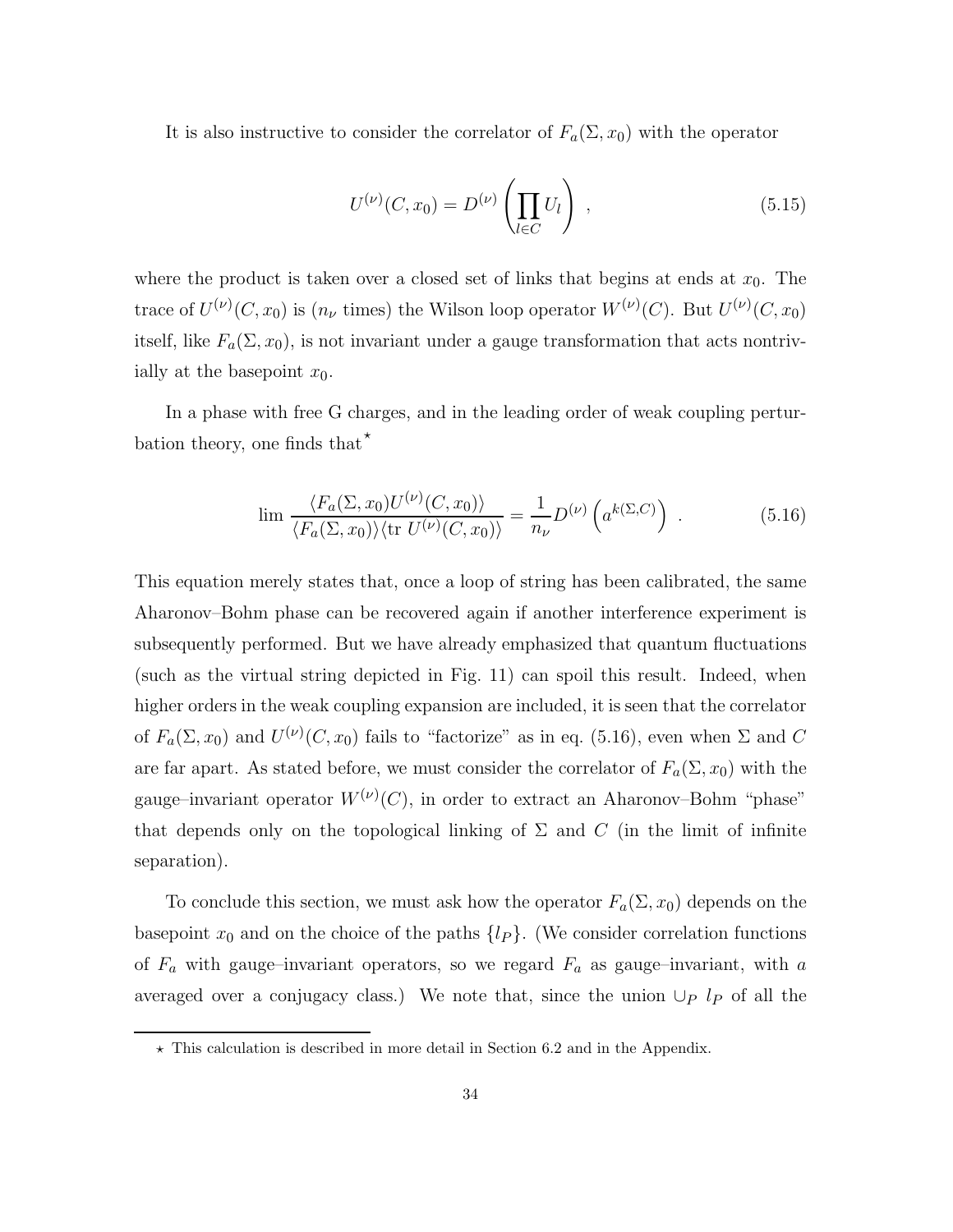paths contains no closed loops, we can choose a gauge with  $U_l = 1$  for all  $l \in l_P$ . In this gauge, the group element a is inserted directly on the plaquettes of  $\Sigma^*$ . Thus, it is clear that the correlator of  $F_a(\Sigma, x_0)$  with any local gauge–invariant operator is independent of the choice of basepoint and paths.

The correlator of  $F_{a_1,a_2,...,a_n}(\Sigma_1,\Sigma_2,...,\Sigma_n,x_0)$  with nonlocal gauge–invariant operators (like Wilson loop operators) depends on the choice of path only to the extent that we have already noted. That is, it depends on the choice of the "standard paths" that enter the calibration of the string loops.We may change the paths from the basepoint  $x_0$  to the plaquettes of  $\Sigma_2^*$ , by winding these paths around  $\Sigma_1$ , as in Fig. 13. In effect, this change alters the group element assigned to the string world sheet on  $\Sigma_2$ ;  $a_2$  becomes replaced by  $a_1 a_2 a_1^{-1}$  $_1^{-1}$ . As we noted in Section 2, this ambiguity in  $F_{a_1,a_2,...,a_n}(\Sigma_1,\Sigma_2,\ldots,\Sigma_n,x_0)$  is the origin of the holonomy interaction between string loops (or vortices).  $^{[25,24]}$ 

### 5.3. Inserting string loops

An insertion of the operator  $F_a(\Sigma, x_0)$  introduces a string on the closed world sheet  $\Sigma$ . The string may be regarded as an infinitely heavy classical source. Thus  $F_a(\Sigma, x_0)$  is closely analogous to the Wilson loop operator  $W^{(\nu)}(C)$ ; an insertion of  $W^{(\nu)}(C)$  introduces an infinitely heavy classical source (in representation  $(\nu)$ ) on the closed world line C.

But we will also find use at times for an operator that creates (or annihilates) a dynamical cosmic string. Such an operator can be obtained by a simple modification of the construction described above—namely, the surface  $\Sigma$  is chosen to be, rather than a closed surface, a surface with nontrivial boundary C.(See Fig. 14.) Carrying out the same procedure as before for such a surface, we arrive at an operator  $B_a(C, \Sigma, x_0)$ that creates a string (or annihilates an anti-string) on the loop  $C$ . More generally, an operator

$$
B_{a_1, a_2, \dots, a_n}(C_1, \Sigma_1, C_2, \Sigma_2, \dots, C_n, \Sigma_n, x_0)
$$
\n
$$
(5.17)
$$

creates strings on the loops  $C_1, C_2, \ldots, C_n$ , with all strings referred to a common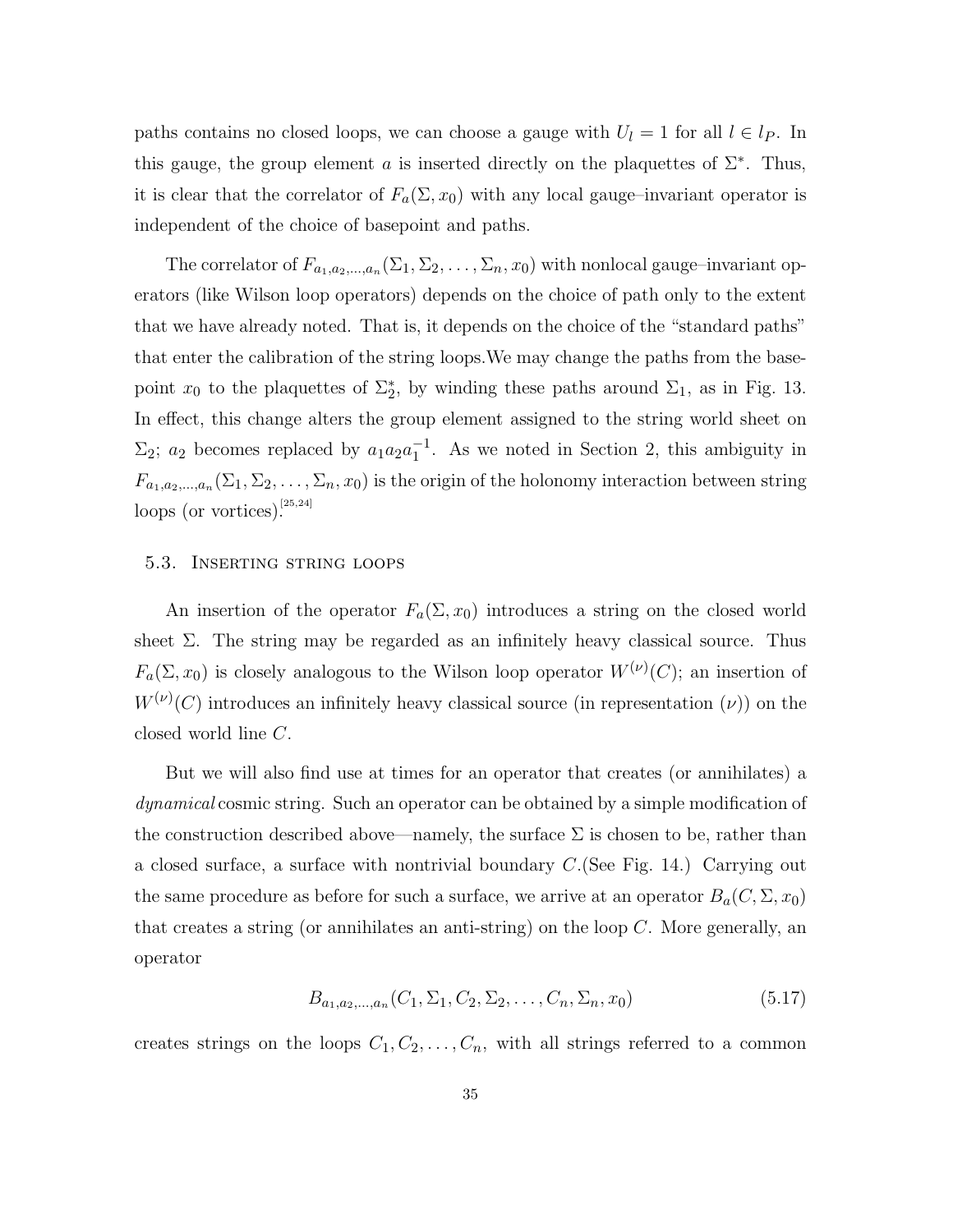basepoint  $x_0$ .

This construction generalizes a construction devised by 't Hooft, $[16]$  and we will refer to  $B$  as the "'t Hooft loop" operator. However, 't Hooft considered the situation in which the strings have no Aharonov–Bohm interactions with other fields. In that case, the surface  $\Sigma$  is an invisible gauge artifact, and  $B(C)$  depends on C alone. We are interested in strings that have Aharonov–Bohm interactions, and in that case  $\Sigma$ is not invisible. $^{[5]}$ 

To better understand why the 't Hooft operator  $B_a(C, \Sigma, x_0)$  must depend on the surface  $\Sigma$  as well as on the loop C, it is helpful to think about a theory defined in 2+1 spacetime dimensions. In that case, the operator  $B_a(x, y, \Sigma, x_0)$  creates a vortex at x and an anti-vortex at  $y$ ;  $\Sigma$  is a path connecting x and y. But no gauge–invariant local operator exists that creates an isolated vortex at  $x$ . Because a vortex can be detected at infinite range via the Aharonov–Bohm effect, there is a vortex superselection rule. Hence, the operator that creates a vortex cannot be local; it has a semi-infinite string that can be seen by the fields of the theory. (Similarly, there is an electric charge superselection rule in quantum electrodynamics. No gauge–invariant local operator can create an isolated electron; the operator that creates an electron must also create a string of electric flux that ends on the electron.)

Correlation functions such as  $\langle B_{a_1,a_2}(C_1, \Sigma_1, C_2, \Sigma_2, x_0) \rangle$  can be used to determine the tension of a dynamical string, or the amplitude for mixing between group eigenstates, as we will describe in Section 7.

(As an aside, we remark that an 't Hooft loop, like a Wilson loop, admits an alternative interpretation. If a Wilson loop operator acts on a timelike slice, it is natural to interpret it as an insertion of a classical charged source, as noted above. But if the Wilson loop acts on a spacelike slice, we may interpret it as an operator that creates a closed electric flux tube. We have noted that we may think of an 't Hooft operator acting on a spacelike slice as an object that creates a cosmic string. Alternatively, we may interpret the an 't Hooft loop acting on a timelike slice as an insertion of a classical *magnetic monopole* source. In the situation originally consid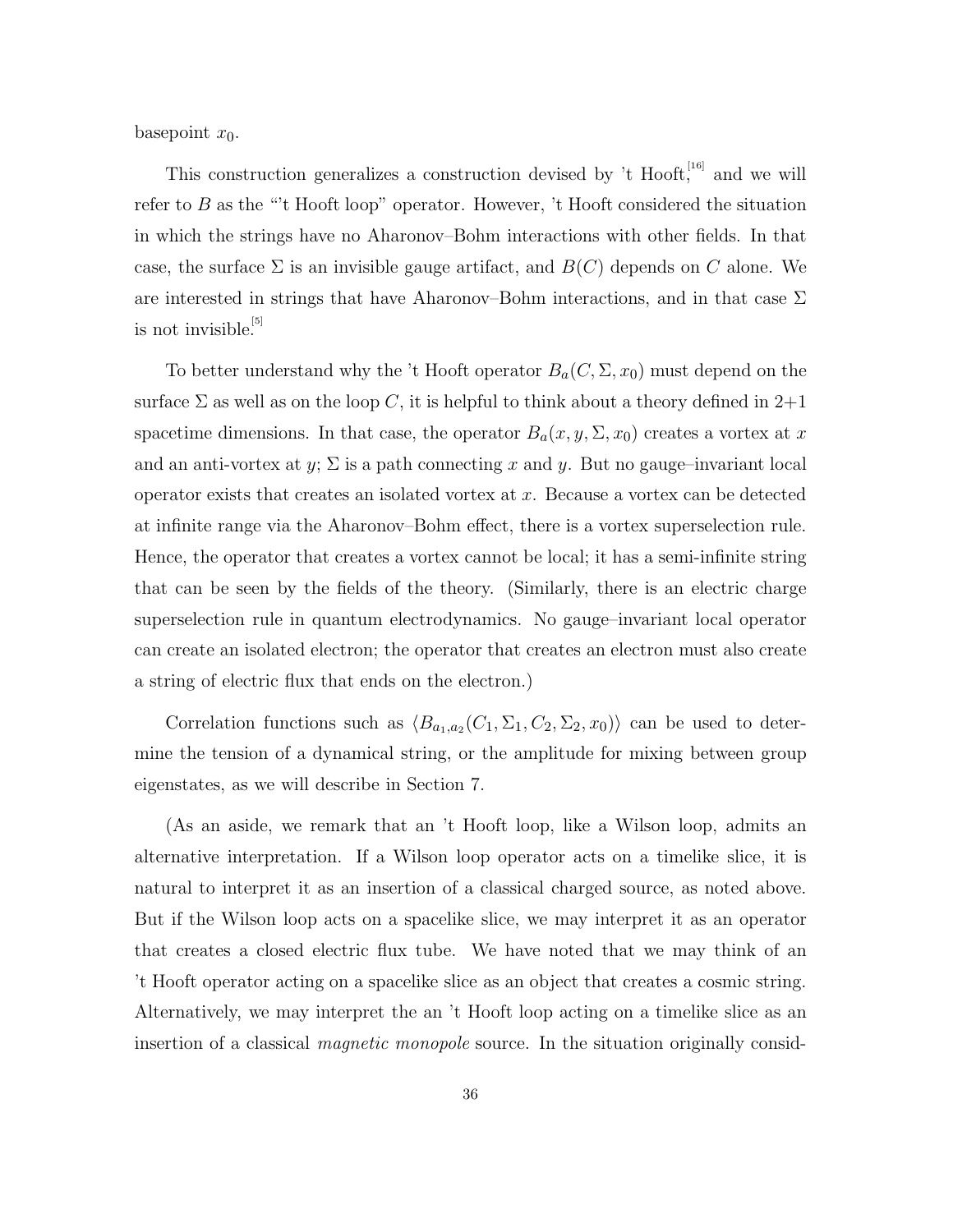ered by 't Hooft, the monopole satisfied the Dirac quantization condition, and so its "Dirac string" was invisible. We are considering a situation in which the Dirac string is visible; the surface  $\Sigma$  bounded by C is the world sheet of this Dirac string.)

# 6. Classical strings in the pure gauge theory

We will now analyze the behavior of the operator  $A_a^{(\nu)}(\Sigma, x_0; C)$ , using perturbative expansions. Here we will consider the case of a pure gauge theory with (discrete) gauge group G. In Section 9, we will consider the effects of introducing matter.

## 6.1. Strong coupling

Although our main interest is in the physics at weak gauge coupling, we will make a few comments about the strong–coupling behavior of the pure gauge theory.

The plaquette action of the theory is taken to be

$$
S_{\text{gauge},P}^{(R)} = -\beta \chi^{(R)}(U_P) + c..c \,, \tag{6.1}
$$

where R is a representation of G. For  $\beta \ll 1$ , this theory confines sources that transform as certain irreducible representations of G. The criterion for a source to be confined is easiest to state in the case where  $R$  is irreducible. In that case, a source in the irreducible representation ( $\nu$ ) is not confined if and only if there are non-negative integers  $k_1$  and  $k_2$  such that

$$
(R)^{k_1} \otimes (R^*)^{k_2} \supset (\nu) ,
$$
  
\n
$$
(R)^{k_1} \otimes (R^*)^{k_2} \supset (1) ,
$$
\n(6.2)

where  $R^*$  denotes the complex conjugate of R, and (1) denotes the trivial representation. The point is that if eq. (6.2) is satisfied, then it is possible for a source in representation  $(\nu)$  to be "screened by gluons." In other words, the electric flux tube that terminates on a  $(\nu)$  source can break due to glue fluctuations. (The criterion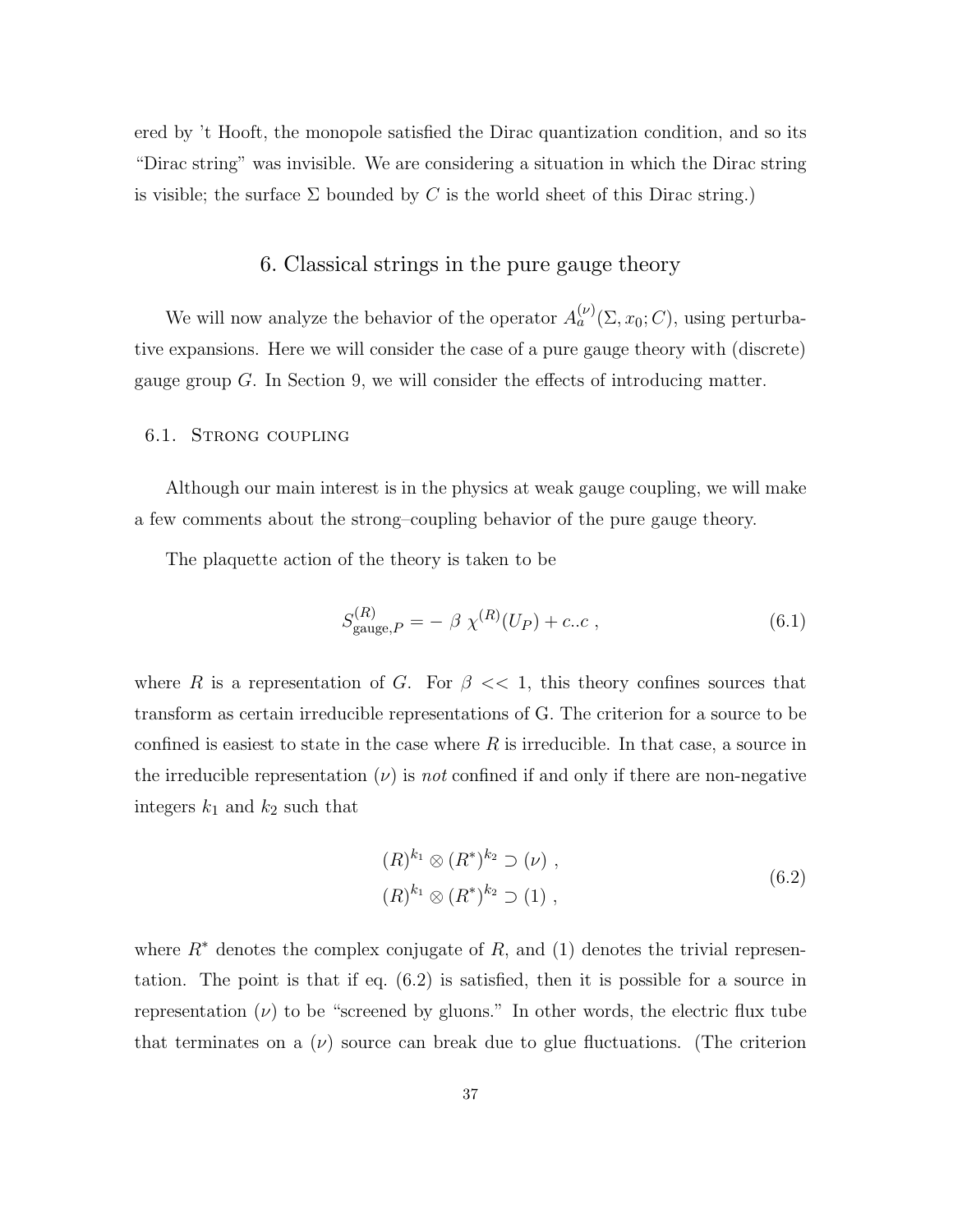eq. (6.2) generalizes the familiar notion that an adjoint representation source is unconfined in a strongly coupled  $SU(N)$  gauge theory.) If  $(\nu)$  is confined, then the expectation value of the corresponding Wilson loop operator decays for a large loop C like

$$
\langle W^{(\nu)}(C) \rangle \sim \exp\left(-\kappa^{(\nu)} \text{Area}(C)\right) ,\qquad (6.3)
$$

where Area $(C)$  is the minimal area of a surface bounded by  $C$ , and  $\kappa^{(\nu)}$  is the tension of a flux tube that carries electric flux in the representation  $(\nu)$ . (Of course, virtual glue may partially screen the source;  $\kappa^{(\nu)}$  is the tension of the lightest flux tube that can terminate on a  $(\nu)$  source.)

Since the gauge variables can see a classical string with "magnetic flux"  $a \in G$ , the quantum fluctuations of the gauge variables renormalize the tension of the string by an amount  $\kappa_a^{\text{(ren)}}$ . Thus, the expectation value of the operator F decays for a large surface Σ like

$$
\langle F_a(\Sigma, x_0) \rangle \sim \exp\left(-\kappa_a^{\text{(ren)}} A(\Sigma)\right) ,
$$
 (6.4)

where  $A(\Sigma)$  is the area of  $\Sigma$ . The calculation of the leading contribution to  $\kappa_a^{(ren)}$ , for  $\beta \ll 1$ , is described in the Appendix.

Now consider the operator  $A_a^{(\nu)}(\Sigma, x_0; C)$ . Since there are no infinite–range Aharonov–Bohm interactions in the confining phase of the theory, we might expect that

$$
\lim \langle A_a^{(\nu)}(\Sigma, x_0; C) \rangle = 1 . \tag{6.5}
$$

This is indeed found for a representation  $(\nu)$  that is not confined (such that the electric flux tube can break). Different behavior is found, however, for a representation  $(\nu)$ that is confined. The operator  $A_a^{(\nu)}(\Sigma, x_0; C)$  can have a nontrivial expectation value because the electric flux tube stretched across C crosses the surface  $\Sigma$  at certain points. In the leading order of strong–coupling perturbation theory (and assuming that no "partial screening" of the source occurs), each crossing contributes to A the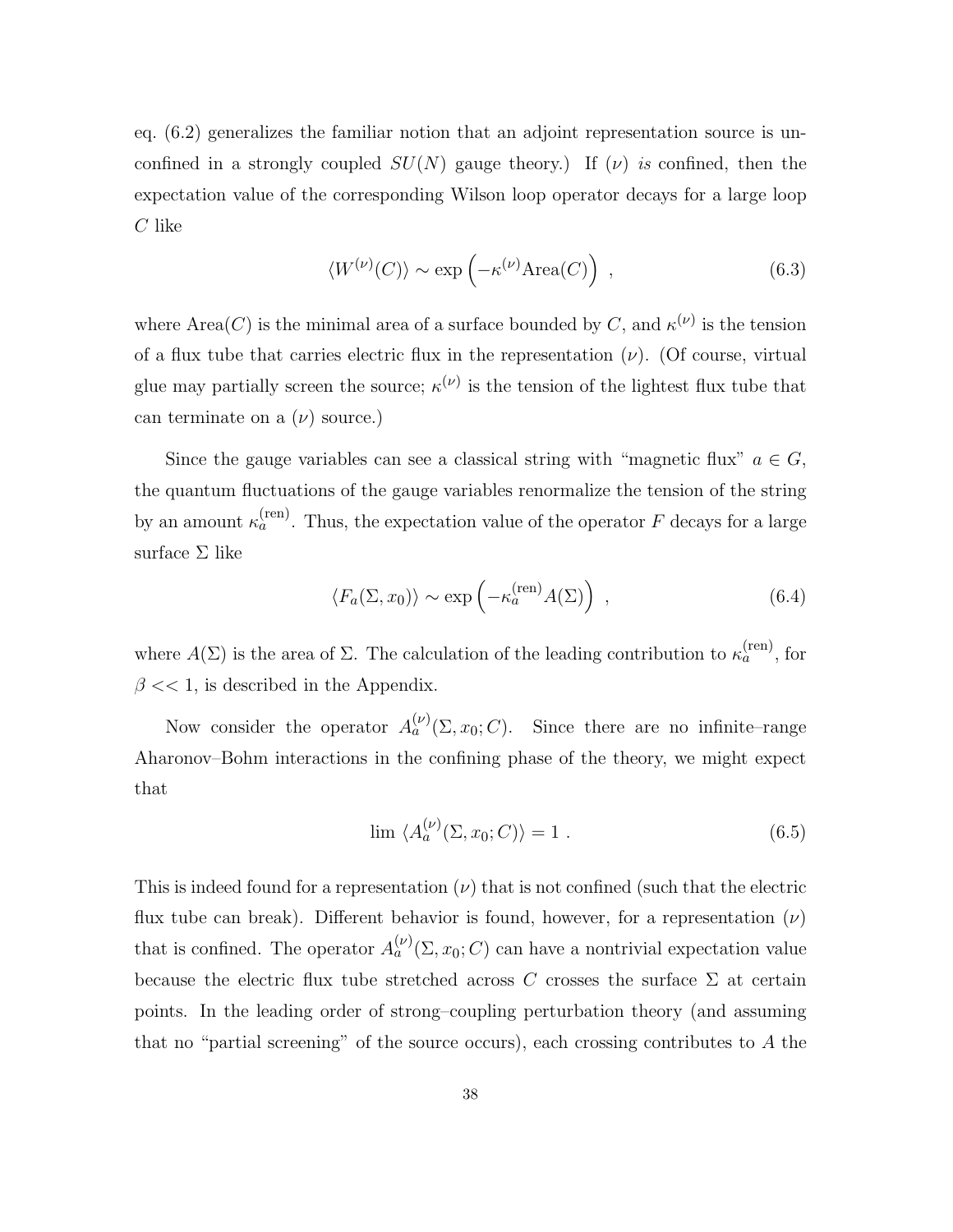factor

$$
\frac{1}{n_{\nu}}\chi^{(\nu)}(a) \tag{6.6}
$$

(or its complex conjugate, depending on the relative orientation of the flux tube and  $\Sigma$  at the point of crossing). Thus, even when  $\Sigma$  and C are far apart,  $\langle A_a^{(\nu)}(\Sigma, x_0; C) \rangle$ is not a purely topological quantity that depends only on the linking number of  $\Sigma$ and C. Of course, in higher orders in the strong coupling expansion, the behavior of  $A_a^{(\nu)}$  becomes still more complicated.

Similarly, if a loop C links with two different surfaces  $\Sigma_1$  and  $\Sigma_2$ , the operator  $A_{a_{1}}^{(\nu)}$  $\binom{\nu}{a_1, a_2}(\Sigma_1, \Sigma_2, x_0; C)$  acquires a factor  $(1/n_\nu)\chi^{(\nu)}(a_1)$  each time the electric flux tube crosses  $\Sigma_1$  and a factor  $(1/n_{\nu})\chi^{(\nu)}(a_2)$  each time it crosses  $\Sigma_2$  (in the leading order of the strong–coupling expansion). Because of confinement, the string world sheets combine as trivial charge eigenstates rather than group eigenstates, even though both are defined with respect to a common basepoint.

#### 6.2. Weak coupling

For  $\beta \gg 1$  there is no confinement, and the Wilson loop operator exhibits perimeter law decay for any representation  $(\nu)$ .

The operator  $F_a(\Sigma, x_0)$  decays as in eq. (6.4). The calculation of the leading behavior of  $\kappa_a^{\text{(ren)}}$ , for  $\beta >> 1$ , is described in the Appendix.

When the operator  $F_a(\Sigma, x_0)$  is inserted, there is a configuration of the gauge variables such that no plaquettes are excited. This configuration can be constructed by choosing a set  $\Omega$  of cubes of the dual lattice such that the boundary of  $\Omega$  is  $\Sigma$ . Each cube in  $\Omega$  is dual to a link of the original lattice. The configuration with no excited plaquettes is

$$
U_l = a \ , \quad l \in \Omega^* \ ,
$$
  

$$
U_l = e \ , \quad l \notin \Omega^* \ .
$$
  
(6.7)

This configuration is unique up to a gauge transformation. (The gauge transformations are deformations of  $\Omega$ .)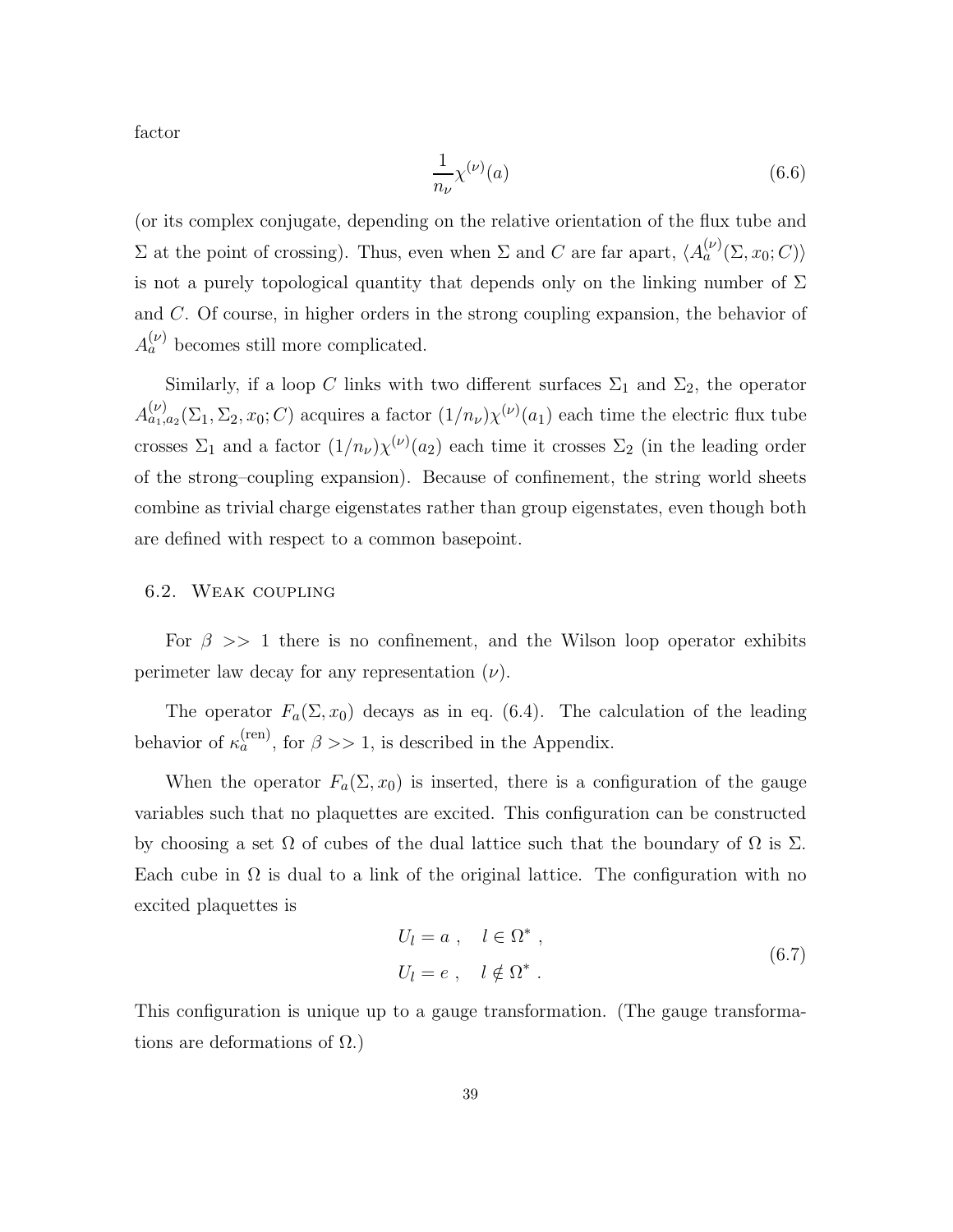Weak–coupling perturbation theory is carried out by expanding in the number of excited plaquettes, and in the degree of excitation. In the limit  $\beta \to \infty$ , the configurations with the minimal number of excited plaquettes dominate. By calculating the Wilson loop operator for the configuration with no excited plaquettes, we verify eq.  $(5.4)$  in the weak–coupling limit. Thus we find, as expected, that G charges are neither confined nor screened. Similarly, we may verify eq. (5.8) and eq. (5.16) in this limit.

When higher–order corrections in weak–coupling perturbation theory are computed, we find as anticipated that eq. (5.4) and eq. (5.8) continue to hold. But eq. (5.16) does not survive. These corrections are further discussed in the Appendix.

We wish to make one other remark here about the weak–coupling expansion, which might help to avoid confusion. To calculate the weak–coupling behavior of correlation functions that involve the operator  $F_{a_1,a_2,...,a_n}(\Sigma_1,\Sigma_2,...,\Sigma_n,x_0)$ , we first construct the configuration that has no excited plaquettes when  $F_{a_1,a_2,...,a_n}(\Sigma_1,\Sigma_2,\ldots,\Sigma_n,x_0)$  is inserted. This construction is a straightforward generalization of eq. (6.7).However, there are topologically inequivalent ways of choosing nonintersecting surfaces  $\Omega_1, \ldots, \Omega_n$ , that are bounded by  $\Sigma_1, \ldots, \Sigma_n$  (as in Fig 15). Thus, one might get the impression that there can be two (or more) gauge–inequivalent configurations that both have no excited plaquettes. But this is not the case. To see why not, it is important to keep track of the basepoint, and of the paths from the basepoint to the loops. If  $\Omega_1$  is distorted past  $\Omega_2$ , as in Fig. 15, then  $\Omega_1$  crosses the paths from the basepoint to  $\Sigma_2$ . To avoid exciting any plaquettes, then, the links contained in  $\Omega_2^*$  must now take the value  $a_1 a_2 a_1^{-1}$  $_1^{-1}$ . (This, again, is a reflection of the holonomy interaction between string loops.) Therefore, a Wilson loop that crosses  $\Omega_1$  first and  $\Omega_2$  second, in Fig. 15a, behaves exactly the same way as a Wilson loop that crosses  $\Omega_2$  first and  $\Omega_1$  second, in Fig. 15b. There is a unique gauge equivalence class of configurations with no excited plaquettes, just as there should be.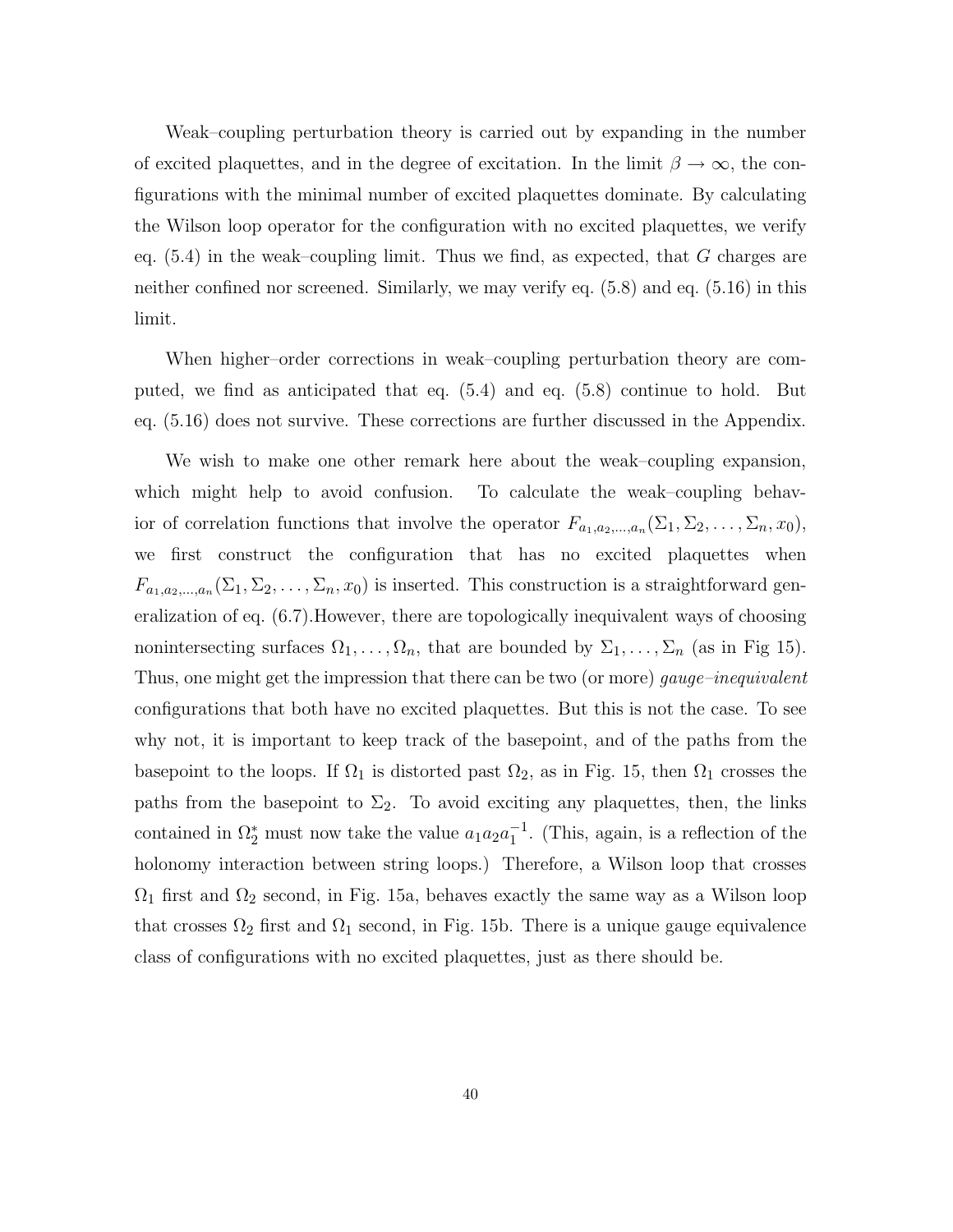# 7. Dynamical strings and vortices

We will now consider how the 't Hooft operator can be used to investigate the properties of *dynamical* strings (in  $3+1$  dimensions) and vortices (in  $2+1$  dimensions).

## 7.1. String tension and vortex mass

The operator  $B_{a,a^{-1}}(C_1,\Sigma_1,C_2,\Sigma_2,x_0)$  can be used to compute the tension of a cosmic string that carries magnetic flux  $a$  (with a caveat described below). This operator creates an a string on  $C_1$  and annihilates it on  $C_2$ . Thus, when the loops are large and far apart, we have

$$
\langle B_{a,a^{-1}}(C_1, \Sigma_1, C_2, \Sigma_2, x_0) \rangle
$$
  
 
$$
\sim \exp\left(-\kappa_a^{(\text{ren})}(A(\Sigma_1) + A(\Sigma_2))\right) \exp\left(-\kappa_a^{(\text{dyn})}A(C_1, C_2)\right) .
$$
 (7.1)

Here  $\kappa_a^{(ren)}$  is the renormalization of the tension of a "classical" string source, and  $\kappa_a^{\text{(dyn)}}$  is the tension of a dynamical string;  $A(C_1,C_2)$  is the area of the minimal surface with boundary  $C_1 \cup C_2$ . (See Fig. 16.) If the loops  $C_1$  and  $C_2$  are chosen to be far apart compared to the correlation length of the theory, but close together compared to the size of the loops, then the dependence of  $\langle B_{a,a^{-1}}(C_1, \Sigma_1, C_2, \Sigma_2, x_0) \rangle$  on the separation between the loops determines the tension  $\kappa_a^{\text{(dyn)}}$ .

Actually, the same information can be extracted from the behavior of the simpler operator  $B_a(C, \Sigma, x_0)$ . For a large loop C, we have

$$
\langle B_a(C, \Sigma, x_0) \rangle \sim \exp\left(-\kappa_a^{\text{(ren)}} A(\Sigma)\right) \exp\left(-\kappa_a^{\text{(dyn)}} A(C)\right) ,
$$
 (7.2)

where  $A(C)$  is the area of the minimal surface bounded by C.(See Fig. 17.) Since  $A(\Sigma)$ and  $A(C)$  can be varied independently,  $\kappa_a^{(\text{dyn})}$  can be determined. (Or,  $F_a(\Sigma, x_0)$  can be used to measure  $\kappa_a^{\text{(ren)}}$ .) The calculation of  $\kappa_a^{\text{(dyn)}}$  in weak–coupling perturbation theory is described in the Appendix. (In the strong-coupling limit, we have  $\kappa^{(\text{dyn})} =$ 0—there are no stable magnetic flux tubes.)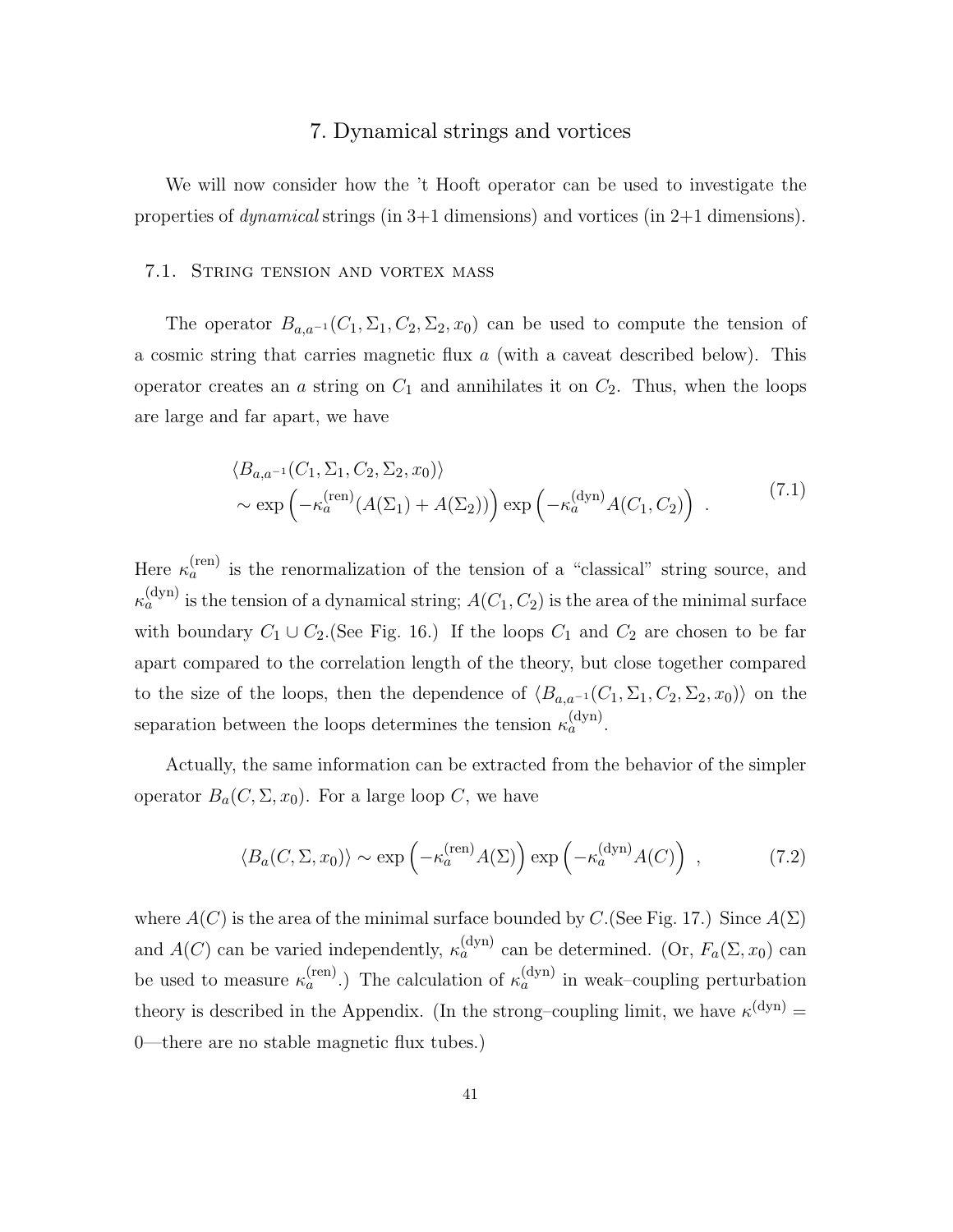Obviously, the same procedure can be used to calculate the mass of a vortex, in 2+1 dimensions.

The existence of a stable string (or vortex) can itself be used to probe the phase structure of the theory. In a confining phase, stable magnetic flux tubes do not exist; they "melt" due to magnetic disorder. If the G gauge symmetry is spontaneously broken to a subgroup H, stable a strings exist only if  $a \in H$ . Otherwise, an a string is the boundary of a domain wall, which decays as described in Section 3.3.

If no stable a string exists, then  $B_a(C, \Sigma, x_0)$  might not create a stable string. If it does not, its expectation value will behave, for a large loop  $C$ , like

$$
\langle B_a(C, \Sigma, x_0) \rangle \sim \exp\left(-\kappa_a^{(\text{ren})} A(\Sigma)\right) \exp\left(-m_a^{(\text{ren})} P(C)\right) ,\qquad (7.3)
$$

where  $P(C)$  is the perimeter of C. It may seem, then, that by measuring  $\langle B_a(C, \Sigma, x_0) \rangle$ , and determining whether it decays as in eq. (7.2) or as in eq. (7.3), we can find out whether a is contained in the unbroken subgroup  $H$  or not. However, there are subtleties. One problem is that there may be tradeoff between the dependence of  $\langle B_a(C, \Sigma, x_0) \rangle$  on  $A(\Sigma)$  and its dependence on  $A(C)$ . Eq. (7.3) will apply if the domain wall bounded by  $\Sigma$  decays by nucleating an  $a^{-1}$  string that completely cancels the flux of the classical string source on  $\Sigma$ . But it may be that  $\kappa_a^{(ren)}$  can be reduced if the nucleated string only partially screens the flux of the source. (We saw an instance of this phenomenon in the  $Z_6$  example that was discussed in Section 4.) The advantage gained from reducing  $\kappa^{(ren)}$  may more than compensate for the cost of a nonvanishing  $\kappa^{(\text{dyn})}$ ; then  $B_a$  will decay as in eq. (7.2), even though  $a \notin H$ .

Another complication can arise if the unbroken subgroup  $H$  is not a normal subgroup of  $G$ . For then a typical  $G$  conjugacy class contains both elements that are in H and elements that are not in H. Recall that  $B_a(C, \Sigma, x_0)$  is actually averaged over the G conjugacy class that contains  $a$ . One particular  $H$ -class contained in this G-class will dominate the asymptotic behavior of  $\langle B_a(C, \Sigma, x_0) \rangle$ , and whether eq. (7.3) or eq. (7.2) applies depends on which class dominates.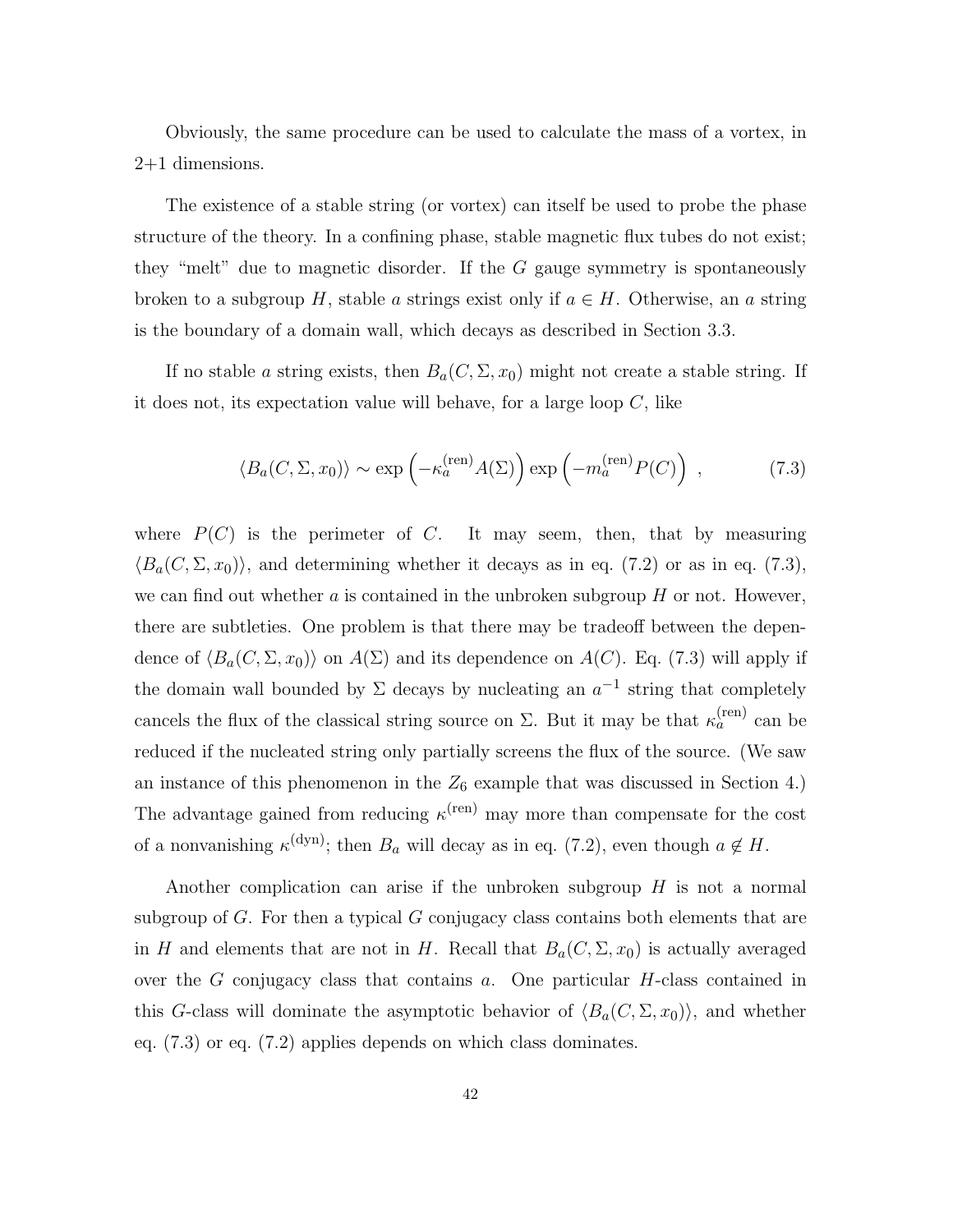We will return to the problem of finding a suitable order parameter, that can be used to identify  $H$ , in Section 9.

## 7.2. Mixing

If the discrete gauge group G is unbroken, then elements of G in the same conjugacy class are associated with strings that transform into each other under the action of G. In the classical limit, these "group eigenstate" strings are degenerate energy eigenstates. (There is also a further degeneracy associated with "parity," which changes the orientation, and so transforms the a string into the  $a^{-1}$  string.) Quantum mechanically, these states mix with one another, and the degeneracy is lifted. The true energy eigenstates are "charge eigenstates" that transform according to irreducible representations of  $G$  (and parity).<sup>[21]</sup>

This mixing can be computed using the 't Hooft operator. We consider a correlation function in which an a loop is created on  $C_1$  and a  $b^{-1}$  loop is annihilated on  $C_2$ , where  $b = gag^{-1}$  for some  $g \in G$ . It is crucial that the two strings be defined with respect to the same basepoint  $x_0$ . Otherwise, we would average a and b over the conjugacy class independently, and the correlation function would be dominated by the propagation of an a string from  $C_1$  to  $C_2$ , rather than the mixing of an a string with a b string.

Let  $C_1$  and  $C_2$  be two congruent loops, one directly above the other as in Fig. 18. The separation between the loops is large compared to the correlation length of the theory, but small compared to the size of the loops. If the  $ab^{-1}$  string is stable, then, in the weak coupling limit, the correlation function will be dominated by the configuration in Fig 18a. In this configuration, the world sheets of the  $a$  and  $b$  strings join, and the loop at which they join is the boundary of the world sheet of an  $ab^{-1}$ string. If this configuration dominates, then

$$
B_{a,b}(C_1, \Sigma_1, C_2, \Sigma_2, x_0) \sim \exp\left(-\kappa_a^{(\text{ren})} A(\Sigma_1) - \kappa_b^{(\text{ren})} A(\Sigma_2)\right)
$$
  
\n
$$
\exp\left(-\kappa_{ab^{-1}}^{(\text{dyn})} A(C_1)\right)
$$
\n(7.4)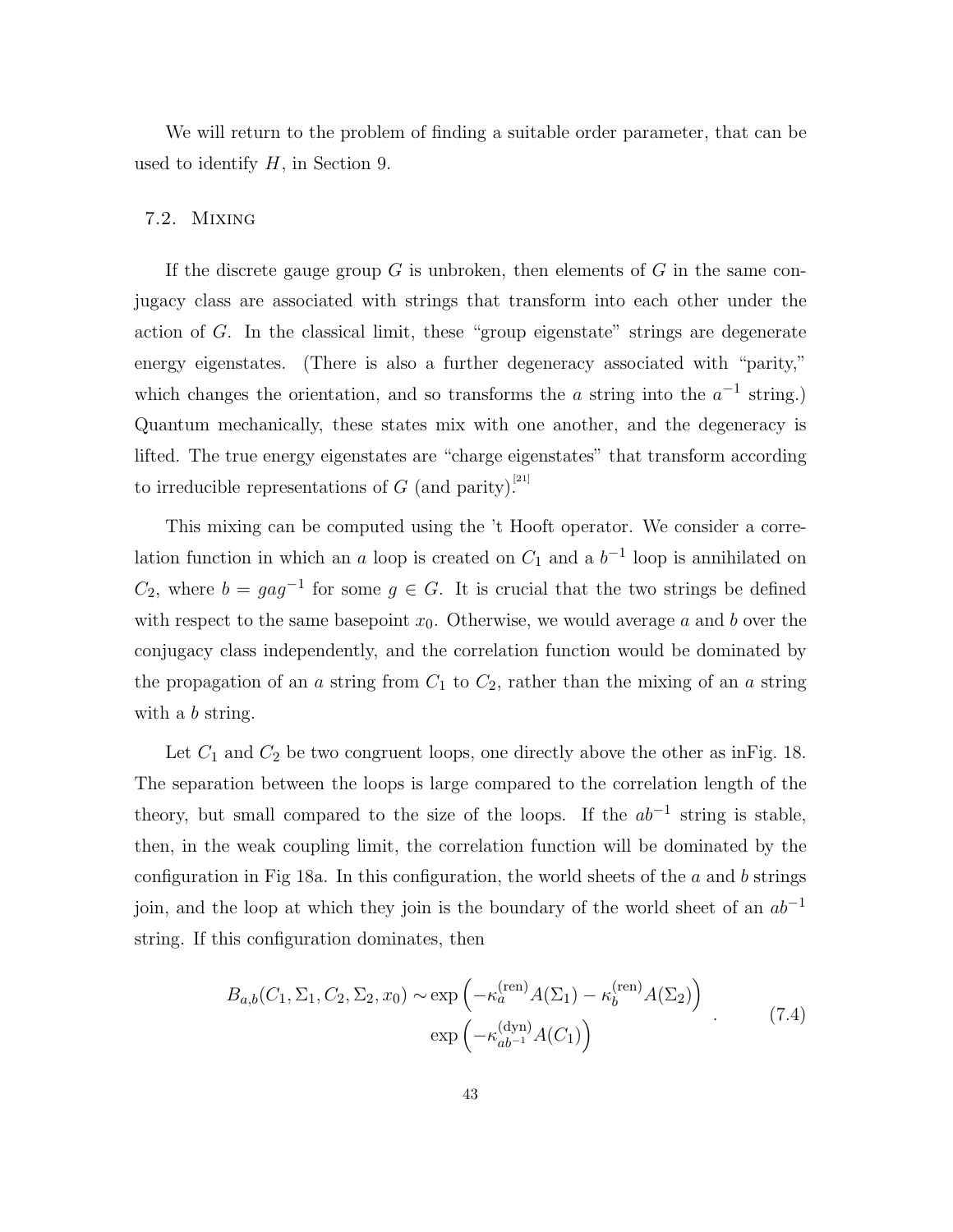But if the  $ab^{-1}$  string is unstable, and decays to a widely separated a string and  $b^{-1}$ string, then the configuration in Fig. 18b will dominate. Here, the world sheets of the dynamical strings are stretched tightly across  $C_1$  and  $C_2$ . If this configuration dominates, then

$$
B_{a,b}(C_1, \Sigma_1, C_2, \Sigma_2, x_0) \sim \exp\left(-\kappa_a^{(\text{ren})} A(\Sigma_1) - \kappa_b^{(\text{ren})} A(\Sigma_2)\right)
$$

$$
\exp\left(-(\kappa_a^{(\text{dyn})} + \kappa_b^{(\text{dyn})}) A(C_1)\right) \tag{7.5}
$$

Thus, the mixing amplitude in the weak–coupling limit is either

$$
e^{-S_{a,b}^{(\text{mix})}} \sim \exp\left(-(\kappa_a^{(\text{dyn})} + \kappa_b^{(\text{dyn})})A(C_1)\right) \tag{7.6}
$$

or

$$
e^{-S_{a,b}^{(\text{mix})}} \sim \exp\left(-\kappa_{ab^{-1}}^{(\text{dyn})} A(C_1)\right) ,\qquad (7.7)
$$

whichever is larger.

Actually, these are not the most general possibilities, for the  $ab^{-1}$  string may be unstable, and may prefer to decay in some other channel. If the  $ab^{-1}$  string decays to *n* widely separated stable strings that carry flux  $c_1, c_2, \ldots, c_n$ , then we find

$$
e^{-S_{a,b}^{(\text{mix})}} \sim \exp\left(-\left(\sum_{i} \kappa_{c_i}^{(\text{dyn})}\right) A(C_1)\right) \tag{7.8}
$$

These results were previously derived in Ref. 21.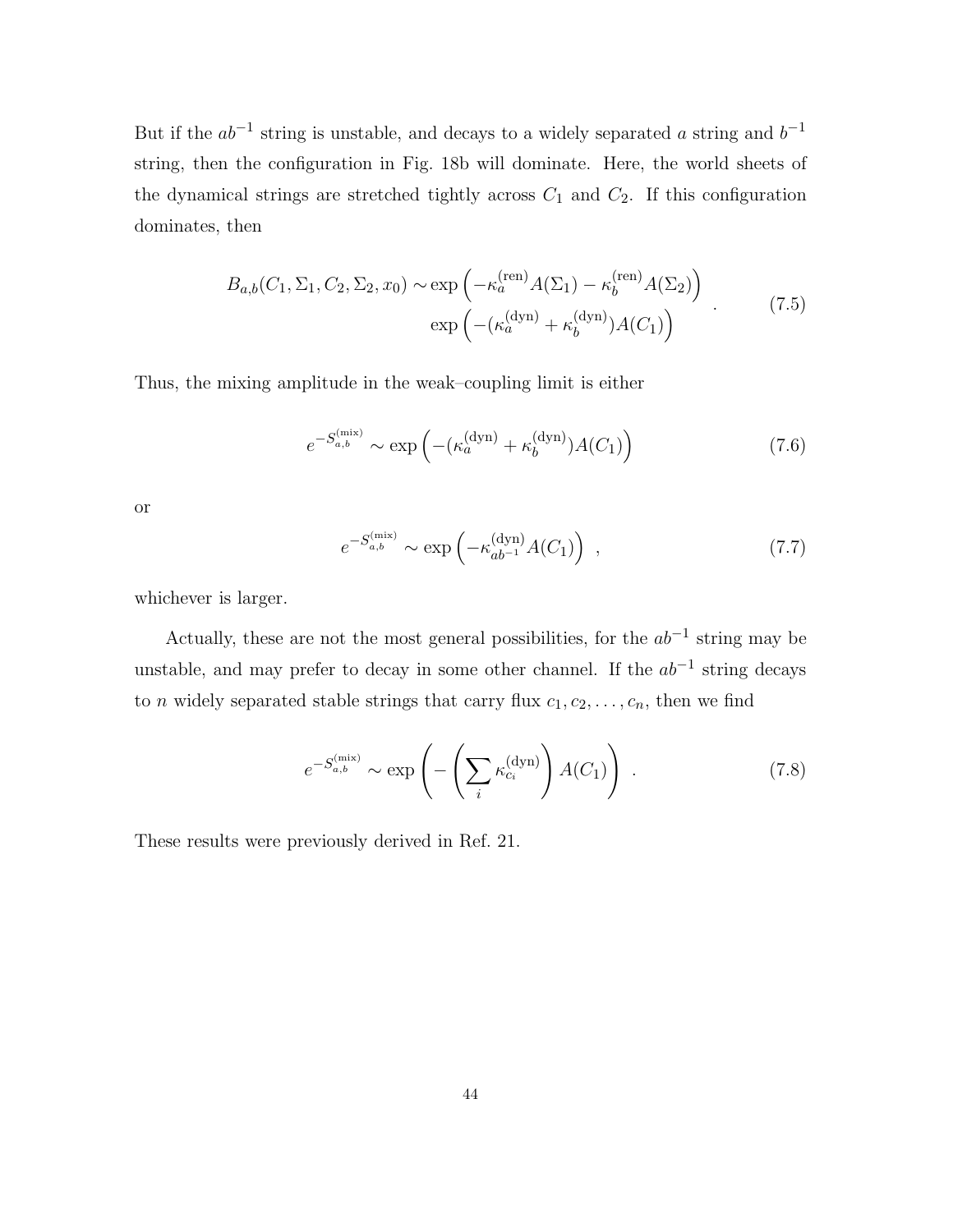# 8. Interactions

### 8.1. Entanglement and holonomy interactions

The Aharonov–Bohm interaction between a classical string source and a classical charged source was studied in Section 6. Correlation functions can also be used to study the holonomy interaction between two vortices (in  $2+1$  dimensions), or two strings (in 3+1 dimensions), and also the entanglement of strings.

In 2+1 dimensions, two loops  $\Sigma_1$  and  $\Sigma_2$  can link, as shown in Fig. 19. Then the quantity  $\langle F_{a,b}(\Sigma_1, \Sigma_2, x_0) \rangle$  probes what happens when one vortex source winds around another. As we noted in Section 2, there is a holonomy interaction between the vortices if a and b do not commute; both are conjugated by  $ab^{[25,24]}$ . This means that the vortex world lines cannot close (the vortex pairs cannot re-annihilate) unless there is an exchange of topological quantum numbers between the two vortices.

An  $(ab)a(ab)^{-1}$  vortex becomes an a vortex, and an  $(ab)b(ab)^{-1}$  vortex becomes a b vortex, if the flux  $aba^{-1}b^{-1}$  flows from the b vortex to the a vortex.<sup>\*</sup> Therefore, the quantum numbers that must be exchanged are those of an  $aba^{-1}b^{-1}$  vortex. We thus find, in the weak coupling limit,

$$
\langle F_{a,b}(\Sigma_1, \Sigma_2, x_0) \rangle
$$
  
 
$$
\sim \exp\left(-m_a^{(\text{ren})} P(\Sigma_1) - m_b^{(\text{ren})} P(\Sigma_2)\right) \exp\left(-m_{aba^{-1}b^{-1}}^{(\text{dyn})} L(\Sigma_1, \Sigma_2)\right) .
$$
 (8.1)

Here  $m^{(\text{ren})}$  is the renormalization of the mass of a classical vortex source,  $m^{(\text{dyn})}$  is the mass of a dynamical vortex,  $P(\Sigma)$  is the perimeter of  $\Sigma$ , and  $L(\Sigma_1, \Sigma_2)$  is the length of the shortest path that connects  $\Sigma_1$  and  $\Sigma_2$ . (If the  $aba^{-1}b^{-1}$  vortex is unstable, then  $m_{aba^{-1}b^{-1}}^{(\text{dyn})}$  is replaced by the sum of the masses of the vortices to which it decays.)

 $\star$  Here we have used different conventions to assign group elements to the entangled vortex world lines than the conventions used in Section 2.4 to assign group elements to entangled strings in three spatial dimensions.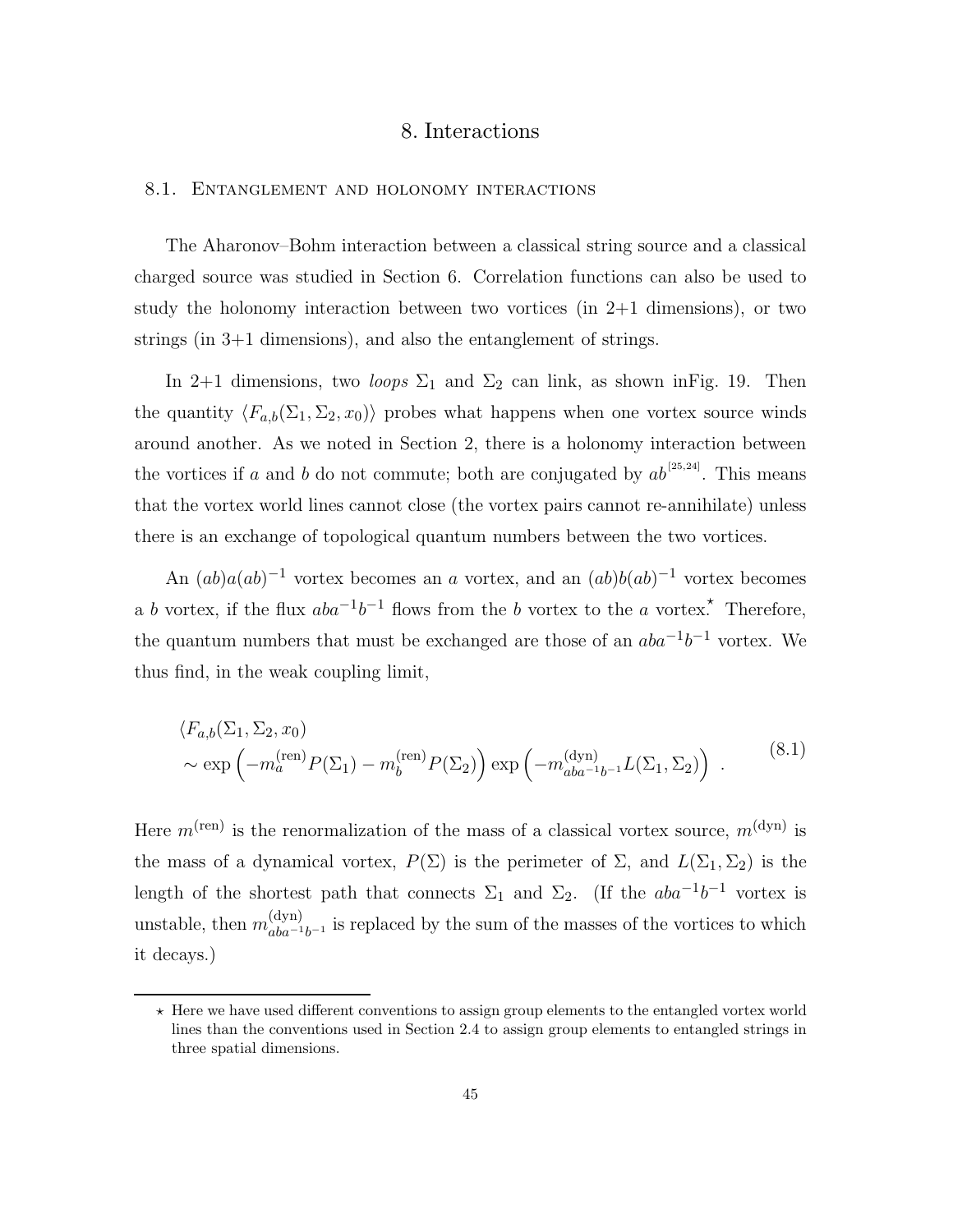The leading behavior of weak–coupling perturbation theory on the lattice is found by identifying the configurations with the minimal number of excited plaquettes, as we described in Section 6. To find the leading contribution to  $\langle F_{a,b}(\Sigma_1, \Sigma_2, x_0) \rangle$ , we choose surfaces  $\Omega_1$  and  $\Omega_2$  that are bounded by  $\Sigma_1$  and  $\Sigma_2$  respectively, and construct a configuration with  $U_l = a$  on links in  $\Omega_1^*$  and  $U_l = b$  on links in  $\Omega_2^*$ . But where  $\Omega_1$ and  $\Omega_2$  intersect, there is a string of excited plaquettes with

$$
S_{\text{gauge},P}^{(R)} = -\beta \chi^{(R)}(aba^{-1}b^{-1}) + c.c.
$$
 (8.2)

(See Fig. 20.) By choosing  $\Omega_1$  and  $\Omega_2$  so that this string has minimal length, we obtain eq.  $(8.1)$ .

(If the  $aba^{-1}b^{-1}$  vortex is unstable, then the dominant configuration in the weak– coupling limit is found by a slightly modified procedure. Either  $\Sigma_1$  or  $\Sigma_2$ , or both, becomes the boundary of several surfaces  $\Omega_1^i$ , or  $\Omega_2^j$ . The link configuration is chosen so that  $U_l = c_i$  on  $\Omega_1^{*i}$  and  $U_l = d_j$  on  $\Omega_2^{*j}$ , where  $\prod c_i = a$  and  $\prod d_j = b$ . These surfaces intersect along several strings that connect the two world lines; thus, the classical vortices exchange several separated dynamical vortices.)

In 3+1 dimensions, strings labeled by noncommuting group elements become entangled when they cross, as we described in Section 2.4. String world sheets in four dimensions generically intersect at isolated points. (A point of intersection is a type of "instanton.") Consider surfaces  $\Sigma_1$  and  $\Sigma_2$  that cross at two points, as shown in Fig. 21. Because the strings entangle, an a world sheet on  $\Sigma_1$  and a b world sheet on  $\Sigma_2$  become joined by the world sheet of an  $aba^{-1}b^{-1}$  string. Thus, in the weak–coupling limit, we find

$$
\langle F_{a,b}(\Sigma_1, \Sigma_2, x_0) \rangle \sim \exp\left(-\kappa_a^{(\text{ren})} A(\Sigma_1) - \kappa_b^{(\text{ren})} A(\Sigma_2)\right) \exp\left(-\kappa_{aba^{-1}b^{-1}}^{(\text{dyn})} A(\Sigma_1, \Sigma_2)\right) ,
$$
\n(8.3)

where  $A(\Sigma_1, \Sigma_2)$  is the area of the minimal surface that joins  $\Sigma_1$  and  $\Sigma_2$ . Again, this result is easily verified using weak–coupling perturbation theory on the lattice.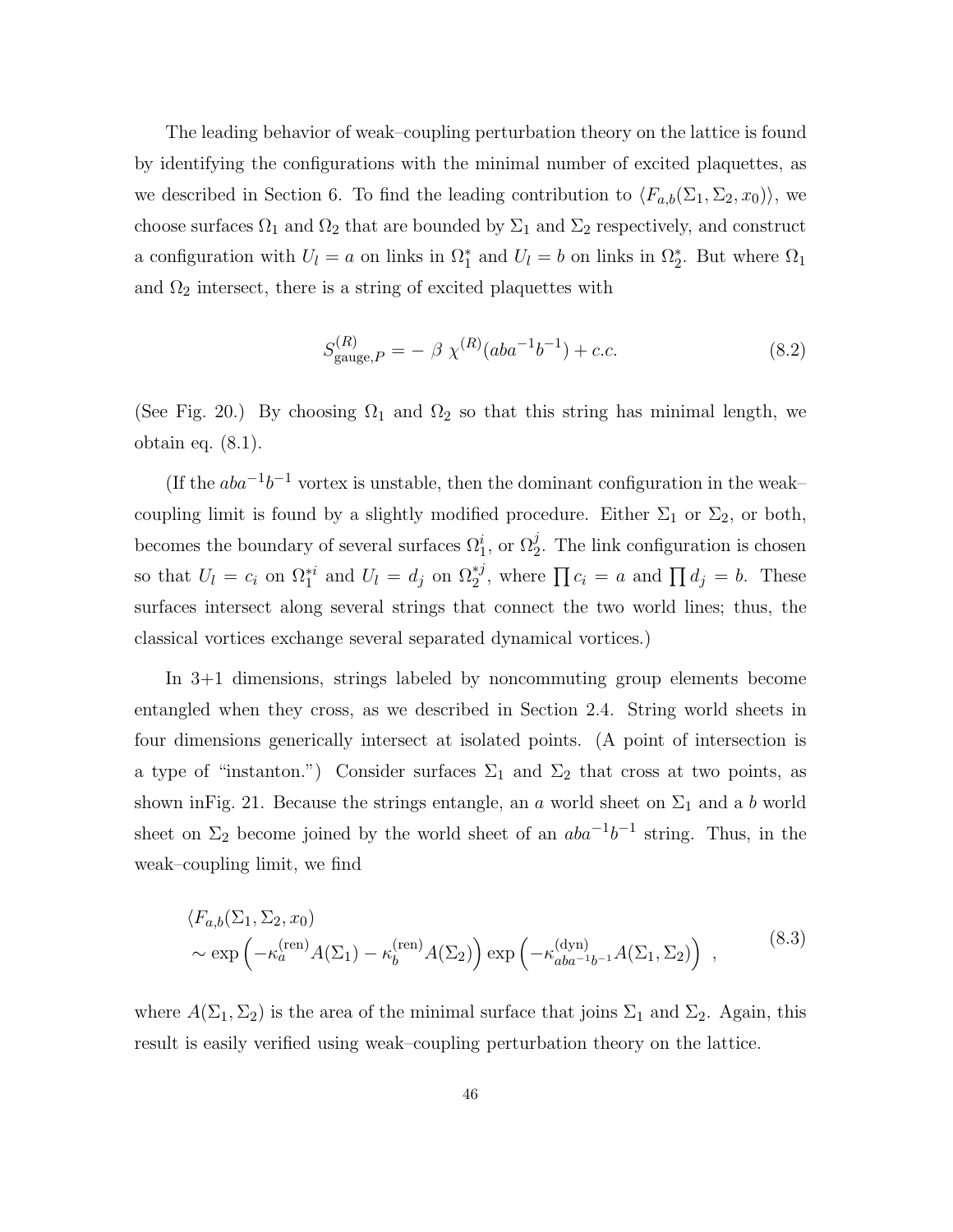It is also instructive to consider  $\langle F_{a,b}(\Sigma_1,\Sigma_2,x_0)\rangle$  where the surfaces  $\Sigma_1$  and  $\Sigma_2$ have the topology shown in Fig. 22. Here  $\Sigma_1$  is a torus that links once with the sphere  $\Sigma_2$ . As before,  $\Omega_1$  and  $\Omega_2$  unavoidably intersect along a surface of frustrated plaquettes; we find the leading behavior of  $\langle F_{a,b}(\Sigma_1,\Sigma_2,x_0) \rangle$  by choosing  $\Omega_1$  and  $\Omega_2$ so that this intersection has minimal area. The result is again eq. (8.3). But now, if the width of the torus is small compared to the size of the sphere,  $A(\Sigma_1, \Sigma_2)$  is the area of the minimal slice through the torus.

To interpret this result, we recall the observation in Section 2.3, that when a loop of a string winds around a loop of b string, it becomes a loop of  $bab^{-1}$  string. We may regard Fig. 22 as a depiction of a process in spacetime, in which loops of a and  $a^{-1}$ string are produced, the a loop winds around the b string, and the a and  $a^{-1}$  strings then annihilate. But because of the Aharonov–Bohm interaction between the strings, this process is disallowed; an  $a^{-1}$  loop cannot annihilate a  $bab^{-1}$  loop. Therefore,  $\langle F_{a,b}(\Sigma_1, \Sigma_2, x_0) \rangle$  is suppressed by the amplitude for the  $bab^{-1}$  string to become, via quantum tunneling, an  $\alpha$  string. Indeed, comparing with eq.  $(7.7)$ , we see that

$$
e^{-S_{a, bab^{-1}}^{(\min)}} \sim \exp\left(-\kappa_{aba^{-1}b^{-1}}^{(\text{dyn})} A^{(\min)}(\Sigma_1)\right)
$$
(8.4)

is the suppression factor in eq. (8.3).

## 8.2. Cheshire charge and the Borromean rings

As discussed in Section 2.2, it is an inevitable consequence of the nonabelian Aharonov–Bohm phenomenon that a loop of string (or a pair of vortices) can carry charge, and can exchange charge with other charged objects.<sup>[5,12,13]</sup>. Let us see how this property is reflected in the behavior of the correlation functions of our string operators.[30]

Consider the following process (in  $2+1$  dimensions), depicted in Fig. 23. First, a pair consisting of an a vortex and its anti-vortex spontaneously appears; the total charge of the pair is trivial. Then a charged particle in the representation  $(\nu)$  winds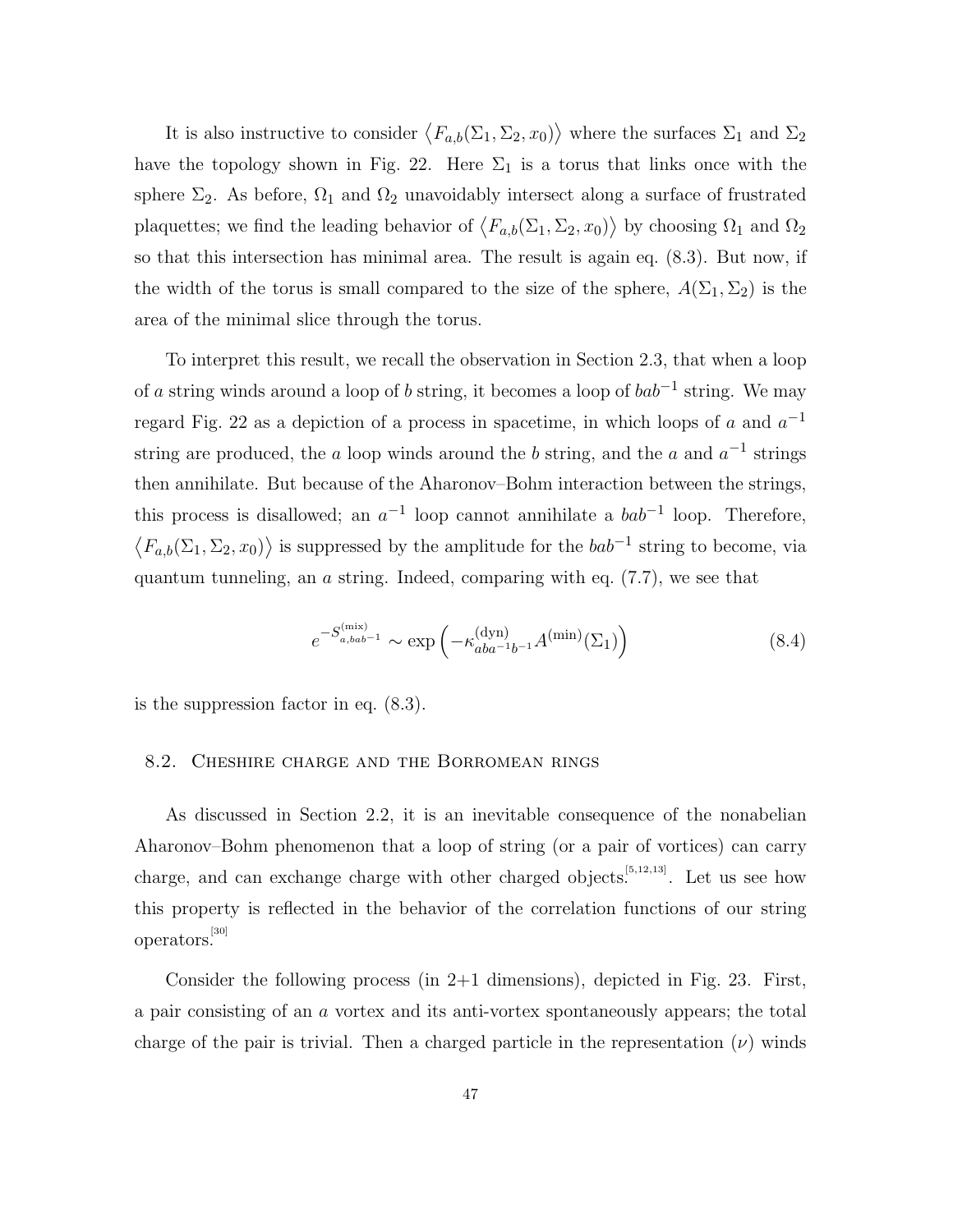counterclockwise around the a vortex; thus, charge is transferred to the vortex pair, as described in Section 2.2. Next, a b vortex winds around the (charged) vortex pair, acquiring an Aharonov–Bohm phase that is sensitive to the charge of the pair. Then the  $(\nu)$  particle winds clockwise around the a vortex, discharging the pair. Finally, the a vortex and anti-vortex reunite and annihilate.

If the vortices and charged particle are treated as classical sources, this process is captured by the correlation function  $\langle F_{a,b}(\Sigma_1, \Sigma_2, x_0) W^{(\nu)}(C) \rangle$ , where the three loops  $\Sigma_1$ ,  $\Sigma_2$  and C are configured as in Fig. 23. This is a topologically nontrivial joining of three loops known as the "Borromean rings;" no two loops are linked, yet the loops cannot be separated without crossing. Because this correlation function has the spacetime interpretation described above, we may anticipate that, when the three loops are joined but far apart,  $\langle F_{a,b}(\Sigma_1, \Sigma_2, x_0) | W^{(\nu)}(C) \rangle$  differs from its value for large unjoined loops by a topological multiplicative factor—the Aharonov–Bohm phase acquired by the b vortex that winds around the charged vortex pair.

To calculate  $A_{a,b}^{(\nu)}(\Sigma_1, \Sigma_2, x_0; C)$ , we proceed, as usual, by finding the configuration of the link variables such that, when  $F_{a,b}$  is inserted, there are no frustrated plaquettes. We pick surfaces  $\Omega_1$ , bounded by  $\Sigma_1$ , and  $\Omega_2$ , bounded by  $\Sigma_2$ , that do not intersect; such surfaces are shown in Fig. 24. We then choose (up to a gauge transformation)

$$
U_l = a , \quad l \in \Omega_1^*,
$$
  
\n
$$
U_l = b , \quad l \in \Omega_2^*,
$$
  
\n
$$
U_l = e , \quad l \notin \Omega_1^* \cup \Omega_2^*.
$$
  
\n(8.5)

Now we compute  $W^{(\nu)}(C)$  in this configuration. As is clear in Fig 24, the loop C crosses first  $\Omega_1$  in a positive sense, then  $\Omega_2$  in a negative sense, then  $\Omega_1$  in a negative sense, and finally  $\Omega_2$  in a positive sense, before closing. The corresponding path– ordered exponential is  $ba^{-1}b^{-1}a$ , and taking a trace yields<sup>[30]</sup>

$$
\lim \left\langle A_{a,b}^{(\nu)}(\Sigma_1, \Sigma_2, x_0; C) \right\rangle \sim \frac{1}{n_{\nu}} \chi^{(\nu)}(aba^{-1}b^{-1}) . \tag{8.6}
$$

We should verify that the factor eq.  $(8.6)$  can be interpreted as the Aharonov–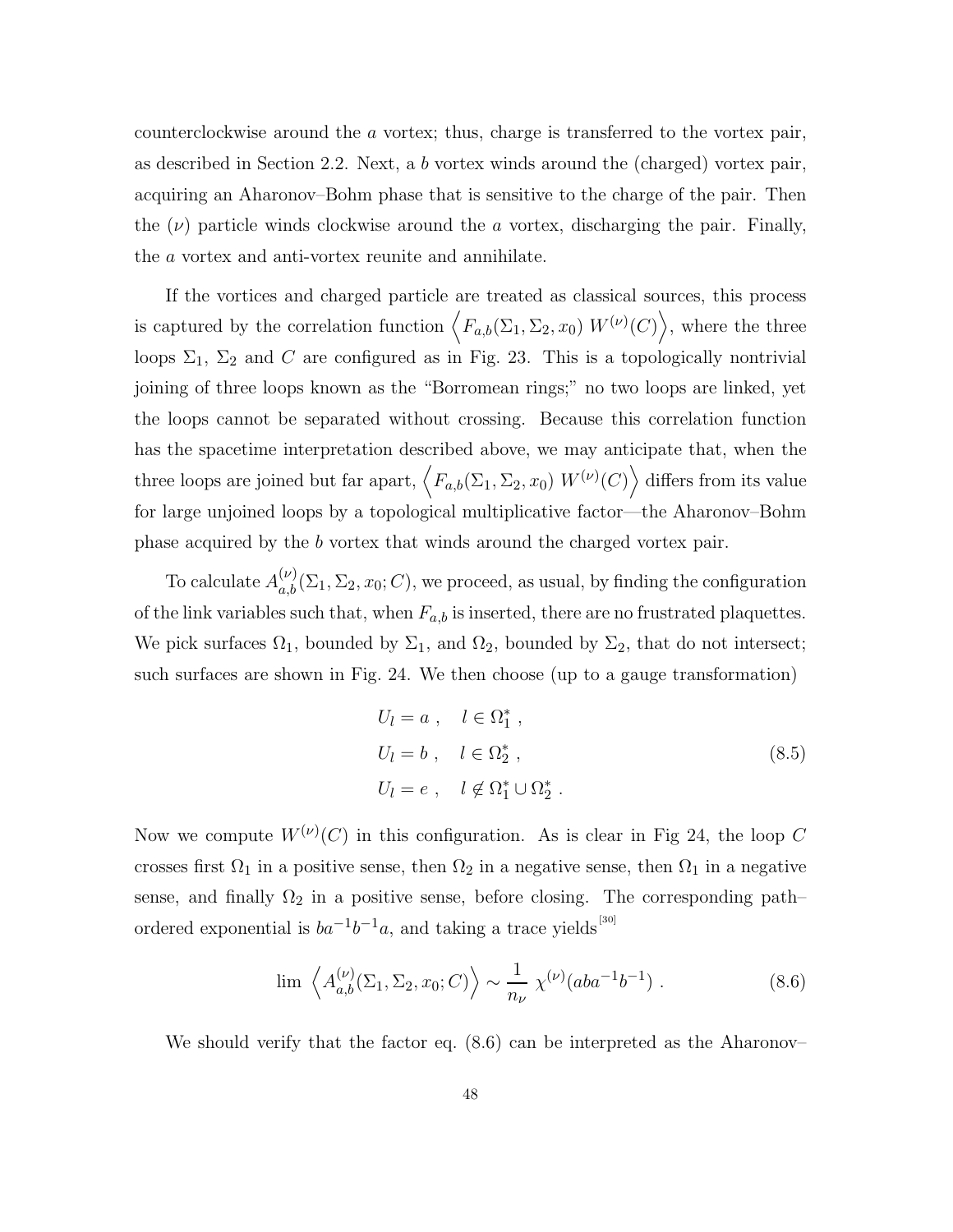Bohm phase acquired by a b vortex that winds around a vortex pair with Cheshire charge. The interpretation is easiest if we explicitly average a over the representatives of the class to which it belongs. If this averaging is not performed, then there is a correlation between the choice of the class representative that is used to measure the charge, and the choice of the class representative for the string that is being measured; this correlation makes the interpretation of the measurement more complicated. Of course, averaging  $\alpha$  and  $\dot{\theta}$  over class representatives independently is equivalent to defining a and b with reference to distinct basepoints; we have

$$
\lim_{\sqrt{F_a(\Sigma_1, x_0)} \sqrt{F_b(\Sigma_2, y_0)} \sqrt{W^{(\nu)}(C)}} = \frac{1}{n_G} \sum_{g \in G} \frac{1}{n_{\nu}} \chi^{(\nu)}(gag^{-1}bga^{-1}g^{-1}b^{-1}).
$$
\n(8.7)

We recall from the discussion in Section 2.2 that, when a particle in representation  $(\nu)$  winds around one of the vortices of a pair that is initially uncharged, the final state of the vortex pair is a superposition of states with various values of the charge. Eq.  $(8.7)$  gives the *expectation value* of the Aharonov–Bohm phase acquired by a b vortex that winds around the charged pair. If  $p_{\mu}$  is the probability that the vortex pair transforms as the irreducible representation  $\mu$ , then we have

$$
\sum_{\mu} p_{\mu} \frac{1}{n_{\mu}} \chi^{(\mu)}(b) = \frac{1}{n_G} \sum_{g \in G} \frac{1}{n_{\nu}} \chi^{(\nu)}(gag^{-1}bga^{-1}g^{-1}b^{-1}) . \tag{8.8}
$$

Indeed, eq.(8.8) can be verified directly, with  $p_{\mu}$  given by eq. (2.11) and (2.10). Details will be presented elsewhere.<sup>[30]</sup>

The above discussion can be applied, with hardly any modification, to the case of charged string loops, in 3+1 dimensions. There is an analog of the Borromean ring configuration, in which two disjoint closed surfaces are joined by a closed loop, although the loop is not linked with either surface. Eq. (8.7) holds, if  $\Sigma_{1,2}$  are surfaces, and C is a loop, in this configuration.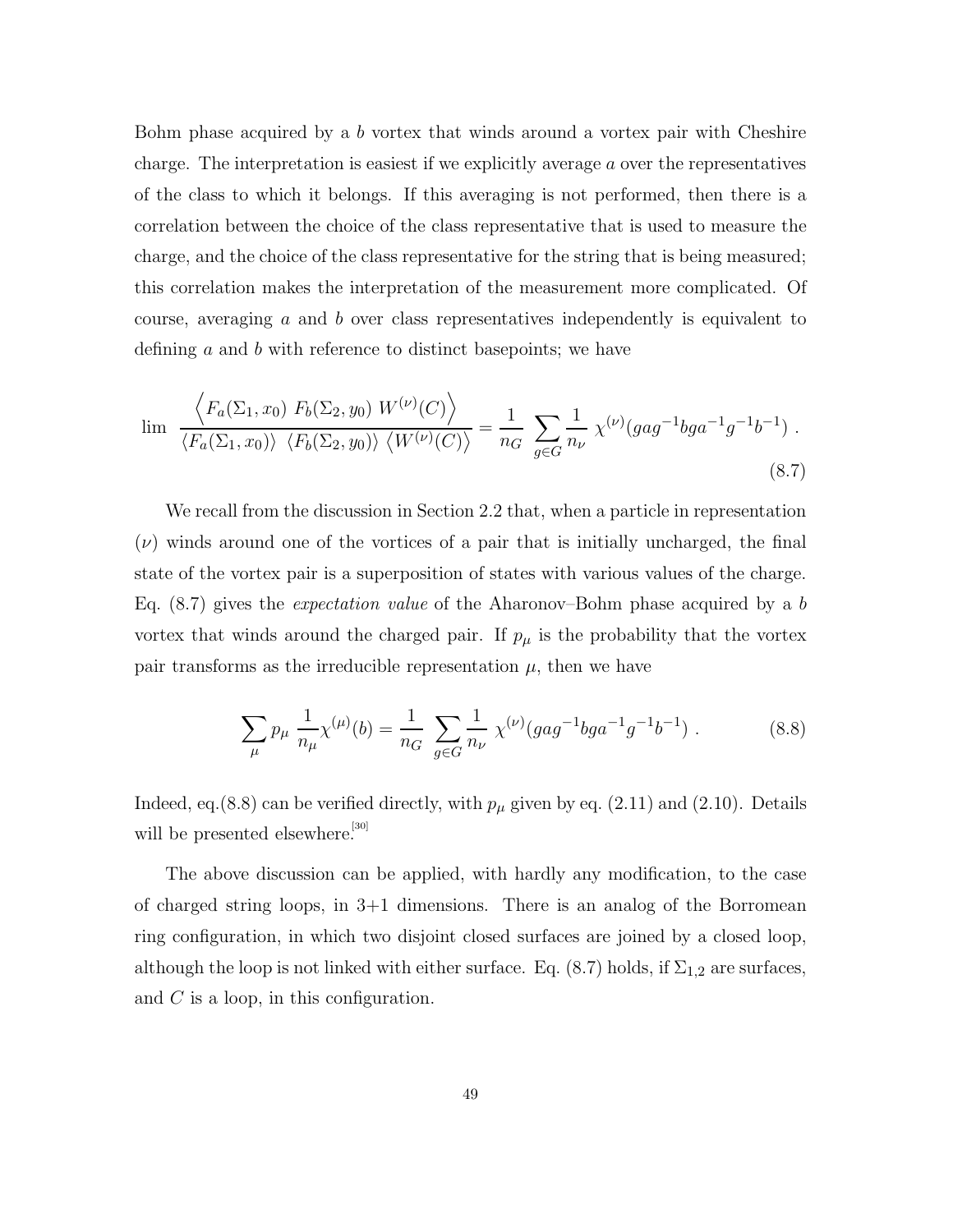# 9. Gauge–Higgs systems

#### 9.1. Weak coupling

In this section, we will consider models with Higgs fields coupled to gauge fields. We wish to investigate the screening of gauge charges—and of Aharonov–Bohm interactions—due to the Higgs mechanism.

For a gauge system with (discrete) gauge group  $G$ , we introduce a Higgs field  $\phi_i$ , defined on sites, that takes values in  $G$ . We then include in the action of the model the term

$$
S_{\text{Higgs}} = -\sum_{\mu} \gamma_{\mu} \sum_{l} \left( \chi^{(\mu)} \left( \left( \phi^{-1} U \phi \right)_{l} \right) + c.c \right) , \qquad (9.1)
$$

where the sum runs over all irreducible representations  $(\mu)$  of G. (Compare eq. (4.3).) Suppose that some of the  $\gamma_{\mu}$ 's are large (>> 1), while all others are small (or zero). Then, we can analyze the behavior of this model using perturbative methods.

In the weak–coupling limit  $\gamma_{\mu} \to \infty$ ,  $\phi^{-1} U \phi$  becomes restricted to the kernel of the representation  $(\mu)$  at each link, and so  $U_P$  is also "frozen" to the kernel at each plaquette. Thus, G becomes "spontaneously broken" to the subgroup  $H = \text{Ker}(D^{(\nu)})$ . By choosing several of the  $\gamma_{\mu}$ 's to be large, we can break G to the kernel of a reducible representation. Indeed, breakdown to any normal subgroup of G can be achieved in this way, since every normal subgroup is the kernel of some representation.

Of course, we know from the usual continuum weak–coupling analysis that more general patterns of symmetry breakdown are possible. In that analysis, the Higgs field resides in the vector space on which a representation of  $G$  acts, and, in principle, the unbroken subgroup could be the stability group of any vector in this space. In the model with  $S_{\text{Higgs}}$  given by eq. (9.1), these more general patterns are not obtained when all of the Higgs couplings either vanish or are very large. They might, of course be obtained at intermediate coupling. After suitable block–spin transformations are performed, the effective theory that describes the infrared behavior of the model would be a "continuum" theory for which the usual analysis could apply.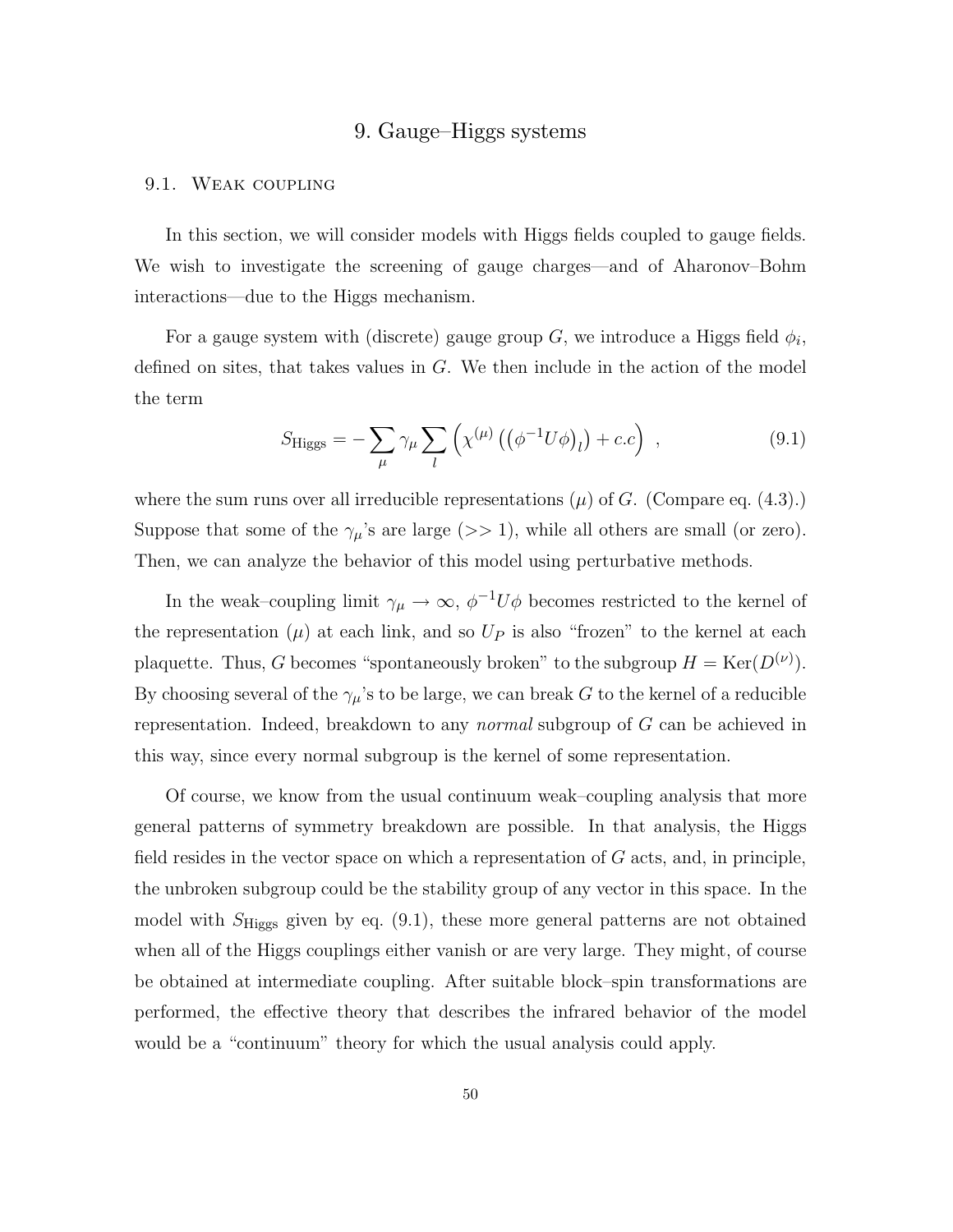Anyway, with the breaking of  $G$  to a normal subgroup  $H$  implemented as described above, we can proceed to calculate the ABOP  $A_a^{(\nu)}(\Sigma,x_0;C)$  in weak–coupling perturbation theory, and so probe the fate of the Aharonov–Bohm interaction in the Higgs model. The calculation gives the expected results. But there is one difficulty.

The problem is that the irreducible representation  $(\nu)$  of G is typically a reducible representation of the subgroup  $H$ . In general, just one of the irreducible representations of H that is contained in  $(\nu)$  will dominate the asymptotic behavior of  $W^{(\nu)}(C)$  when the loop C is large. So it is the Aharonov–Bohm interaction of this H representation with an a string that is probed by  $A_a^{(\nu)}$ . In fact, if  $(\nu)$  contains the trivial H representation, then this will dominate at weak coupling, and  $\langle A_a^{(\nu)} \rangle$  $\binom{\nu}{a}$  will behave trivially even though  $(\nu)$  may contain other H representations that do have Aharonov–Bohm interactions with the string.

We have encountered a general problem with the interpretation of  $\langle A_a^{(\nu)} \rangle$  $\binom{\nu}{a}$  that arises whenever G is nonabelian and is partially broken. If  $\langle A_a^{(\nu)} \rangle$  $\binom{\nu}{a}$  behaves nontrivially for some choice of a, then we know that an unscreened charge must dominate  $W^{(\nu)}$ ; by varying a, we can obtain information about the representation according to which this charge transforms. But if  $\langle A_a^{(\nu)} \rangle$  $\binom{\nu}{a}$  behaves trivially for all a, we know only that  $W^{(\nu)}$  is dominated by a screened charge. We have no a priori knowledge of how this charge transforms, or of how other H representations contained in  $(\nu)$  interact with strings. This problem complicates the task of inferring H from the behavior of our correlation functions.

## 9.2. STRING STABILITY

We noted in Section 7.1 that, if  $G$  is a discrete group, then the existence (or not) of a stable string with flux  $a \in G$  provides a criterion for determining whether a is contained in the unbroken group  $H$ . It may seem, then, that the operator  $B_a(C, \Sigma, x_0)$ , which creates an a string, can be used to probe the realization of the G gauge symmetry. But there are two problems.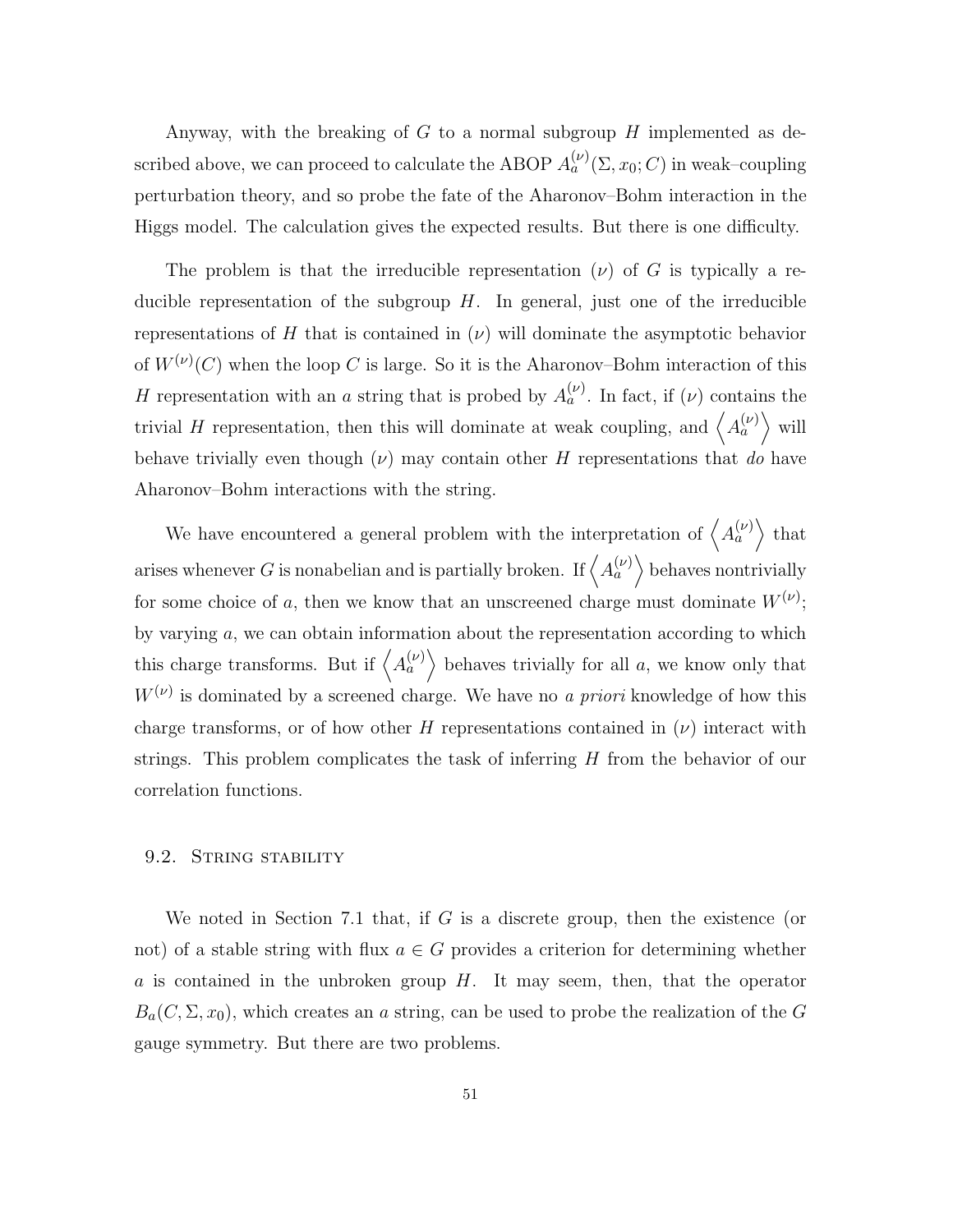First, when inserted in a Green function with gauge–invariant operators,  $B_a$  is actually averaged over the  $G$  conjugacy class to which  $a$  belongs. This class may contain some elements that are in the unbroken group  $H$  and some that are not, which complicates the interpretation of  $\langle B_a \rangle$ .

Second, even if no element of the class that contains a is in H,  $B_a(C, \Sigma, x_0)$  may nevertheless create a stable string. This can happen, as we saw in Section 4.2, due to the competition between the renormalization of the tension of the classical string that propagates on  $\Sigma$  and the tension of the dynamical string whose world sheet is bounded by C.

Let us ignore the second problem for the moment, and address the first. We first note that the situation is relatively simple if  $H$  is a normal subgroup of  $G$ . In that case, a given G conjugacy class is either entirely contained in H or is disjoint from H. By studying  $B_a$  for various class representatives, we can determine which classes are contained in  $H$ , and so reconstruct  $H$ .

The general case is somewhat more complicated, and  $B_a$  by itself is not sufficient to completely determine the unbroken subgroup  $H$ . Instead, one way to proceed is the following: If  $G = \{a_1, a_2, \ldots, a_{n_G}\}\$ is a finite group of order  $n_G$ , consider

$$
\langle B_{a_1, a_2, ..., a_{n_G}}(C_1, \Sigma_1, C_2, \Sigma_2, ..., C_{n_G}, \Sigma_{n_G}, x_0) \rangle ,
$$
\n(9.2)

in which all group elements appear. Choose the loops to be large and widely separated, with their sizes ordered according to

$$
A(C_1) >> A(C_2) >> \cdots >> A(C_{n_G}). \tag{9.3}
$$

Now  $B_{a_1,a_2,...}$  is effectively averaged over gauge transformations at the basepoint, and so may be replaced by

$$
\frac{1}{n_G} \sum_{g \in G} B_{g a_1 g^{-1}, g a_2 g^{-1}, \dots, g a_{n_G} g^{-1}}(C_1, \Sigma_1, C_2, \Sigma_2, \dots, C_{n_G}, \Sigma_{n_G}, x_0) \tag{9.4}
$$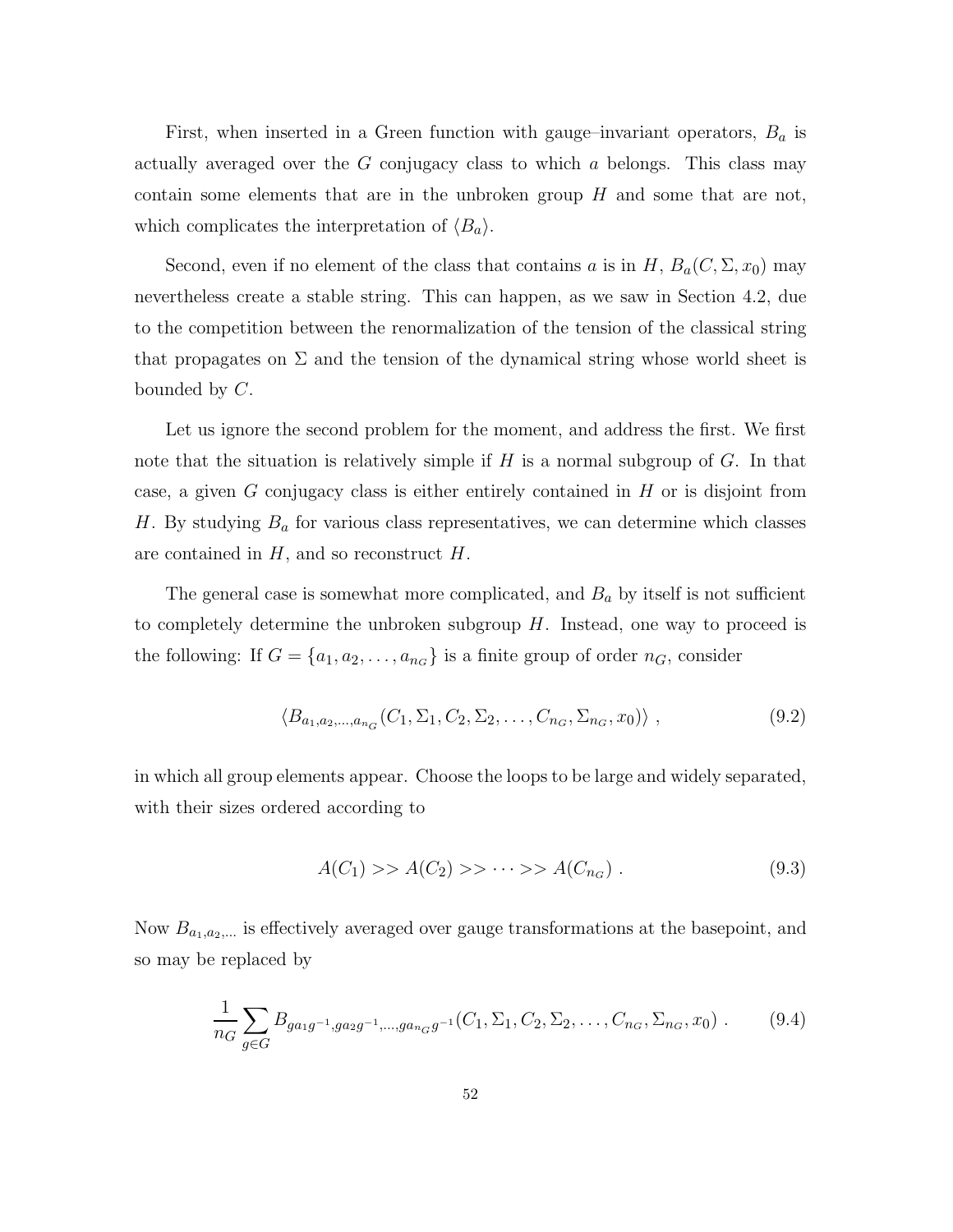The expectation value is dominated by the configurations that minimize

$$
\kappa_{ga_1g^{-1}}^{(\text{ren})} A(\Sigma_1) + \kappa_{ga_1g^{-1}}^{(\text{dyn})} A(C_1)
$$
\n(9.5)

(where  $\kappa_a^{(\text{dyn})} = 0$  for  $a \notin H$ ). This condition may not determine g uniquely. Among those q that minimize eq.  $(9.5)$ , the dominant configurations are such that  $\kappa_{a_2}^{(\text{ren})}A(\Sigma_2)+\kappa_{a_2}^{(\text{dyn})}A(C_2)$  is also minimized. And so on. Now by varying  $A(C)$  and  $A(\Sigma)$  independently, we find the group elements a for which  $\kappa_{gag^{-1}}^{(\text{dyn})} = 0$ . We thus determine the unbroken subgroup H up to one overall conjugacy  $H \to gHg^{-1}$ . This ambiguity is expected; it corresponds to the freedom to change the embedding of H in G by performing a gauge transformation. (Of course, the calculation of eq.  $(9.2)$ ) involves an average with respect to this embedding.)

In passing, we have found the tension of all of the stable strings associated with the various elements of H.

If G is abelian, as in the discussion in Section 4.2, then we can overcome the second problem (that  $B_a$  may create a stable string even for  $a \notin G$ ) easily enough. By measuring  $A_a^{(\nu)}$ , we can determine the Aharonov–Bohm interactions of the string created by  $B_a$ , and so identify the flux of the string as belonging to H. If G is nonabelian, though, life is more complicated. For as we noted above, we have no a priori knowledge of what H representation dominates the asymptotic decay of  $W^{(\nu)}$ . While it seems altogether physically reasonable that the stability and Aharonov– Bohm interactions of strings can be used to identify an unbroken gauge group  $H$ , it is not so easily to specify how this should be done with gauge–invariant correlation functions.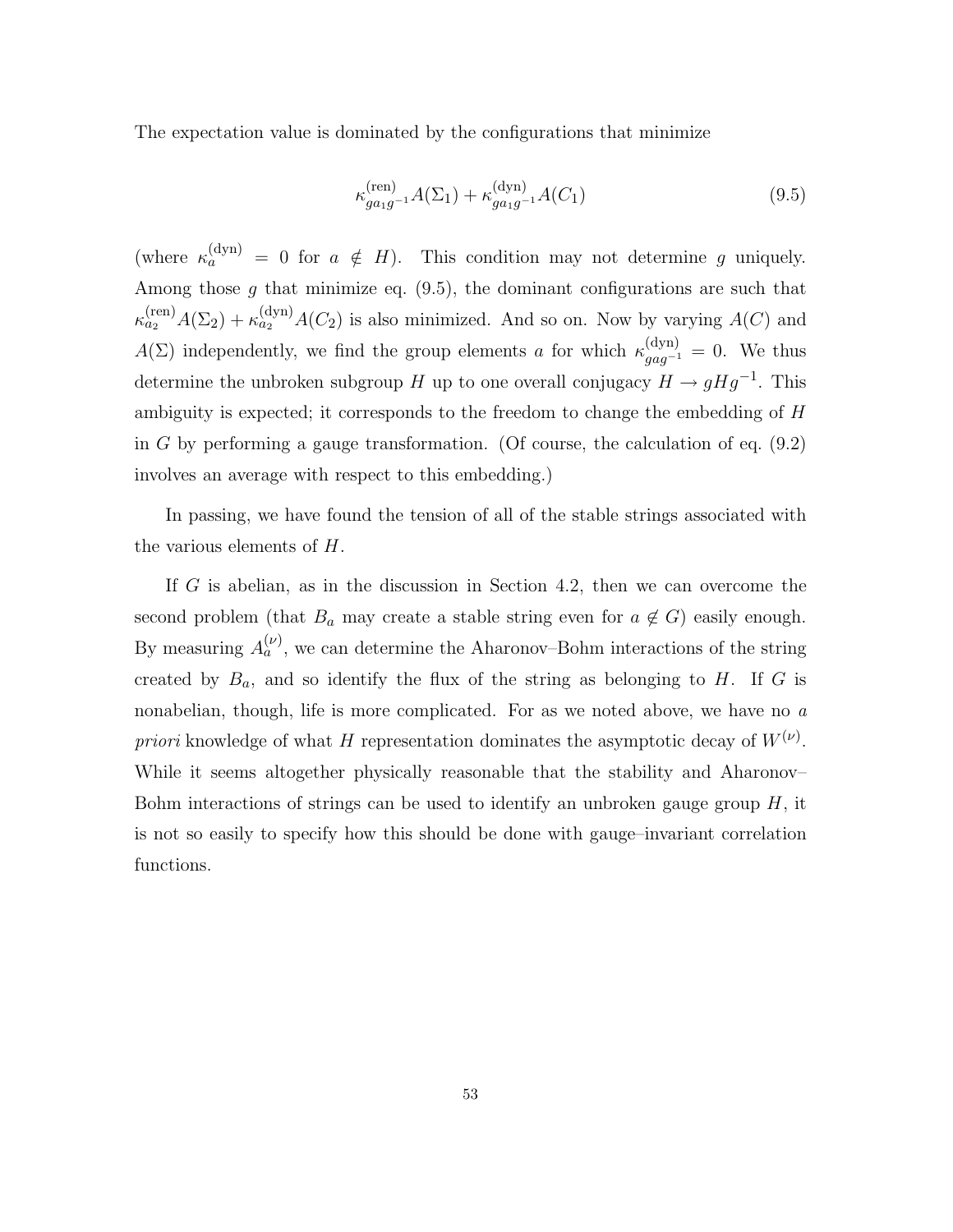## 9.3. The VOOP

Another promising probe of charge screening in a gauge theory is the "vacuum overlap order parameter" (VOOP) proposed by Marcu and Fredenhagen.<sup>[17,20,18]</sup> Let us compare and contrast the VOOP with the Aharonov–Bohm order parameter that has been discussed in this paper.

Suppose that an H gauge theory contains a matter field  $\Phi^{(\mu)}$  that transforms as the irreducible representation  $(\mu)$  of H. If the local H symmetry is unbroken, and the representation  $(\mu)$  is not confined or screened, then (loosely speaking) the field  $\Phi^{\dagger}$  should create a stable particle. We can express this in gauge–invariant language. If x and y are distantly separated points, and  $P_{x,y}$  is a path from y to x, consider the nonlocal gauge–invariant operator

$$
K^{(\mu)}(x, y, P_{x,y}) = \Phi_x^{(\mu)\dagger} D^{(\mu)} \left( \left( \prod_{l \in P_{x,y}} U_l \right) \right) \Phi_y^{(\mu)} . \tag{9.6}
$$

If  $\Phi^{(\mu)\dagger}$  creates a free charge, then this charge must propagate between x and y, as inFig. 25. Thus, we have

$$
\langle K^{(\mu)}(x, y, P) \rangle \sim \exp\left(-M_{\text{ren}}^{(\mu)} L(P)\right) \exp\left(-M_{\text{dyn}}^{(\mu)} |x - y|\right) ,
$$
 (9.7)

where  $M_{\text{dyn}}^{(\mu)}$  is the mass of the stable particle created by  $\Phi^{(\mu)}$ <sup>†</sup>, and  $M_{\text{ren}}^{(\mu)}$  is the renormalization of the mass of the classical source propagating along  $P$ . (Here,  $L(P)$ ) is the length of P, and  $|x - y|$  is the distance from x to y.) Since  $M_{\text{ren}}^{(\mu)}$  can be determined independently by measuring  $\langle W^{(\mu)}(C) \rangle$  (or by varying  $L(P)$  with  $|x-y|$ fixed), eq. (9.7) can be used to find  $M_{\text{dyn}}^{(\mu)}$ . But if the representation  $(\mu)$  is screened (or confined), then  $\langle K^{(\mu)}(x,y,P) \rangle$  will become independent of  $|x-y|$  for large separation; in effect, we have  $M_{\text{dyn}}^{(\mu)} = 0$ , with  $M_{\text{dyn}}^{(\mu)}$  defined by eq. (9.7). Thus, Marcu and Fredenhagen suggested that  $M_{\text{dyn}}^{(\mu)} > 0$  if and only if  $\Phi^{(\mu)\dagger}$  creates a free charge.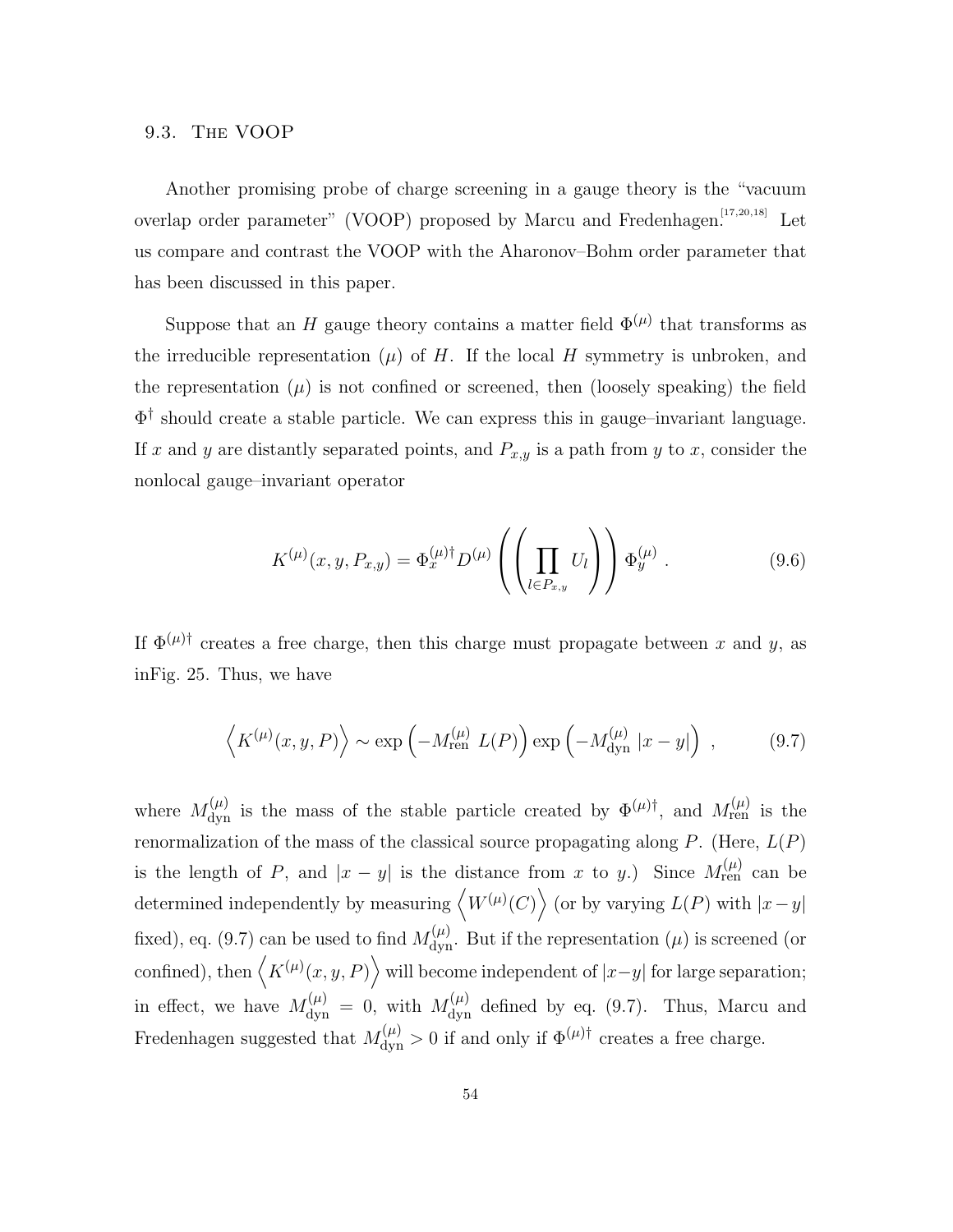This construction is obviously closely similar to our discussion in Section 7.1 of string stability, and it suffers from related problems. Suppose that, in a model with gauge group  $G$ , spontaneous breakdown to a subgroup  $H$  occurs. Then, an irreducible representation  $(\mu)$  of G contains various irreducible representations of H. It may be that among these representations are some that can exist as free charges, and others that are screened. We might expect, then, that the screened charges dominate  $\langle K^{(\mu)} \rangle$ , so that  $M_{\text{dyn}}^{(\mu)} = 0$  even though  $(\mu)$  contains some unscreened representations of H. Even this is not clear; because of the competition between  $M_{\text{dyn}}$  and  $M_{\text{ren}}$  in eq. (9.7), the free charges may actually dominate.

Because of these difficulties, it is not at all easy, in general, to identify the unbroken gauge group H based on the behavior of  $\langle K^{(\mu)}(x, y, P) \rangle$ .

## 9.4. Order parameters: Some concluding remarks

The existence of stable cosmic strings (or vortices), and of Aharonov–Bohm interactions between strings and free charges, can be used to identify and classify the various phases of a gauge theory. Yet, because of the problems discussed above, it proves difficult to formulate a general procedure that unambiguously specifies the realization of the gauge symmetry, e.g., the "unbroken" subgroup. This is surprising (to us), but we are reluctant to attach any fundamental significance to it.

In fact, though, just because of these problems, the phase structure of certain gauge theories may be richer than one might naively expect. For example, if the gauge group G is "spontaneously broken" to  $H$ , then, as we have remarked, just one of the irreducible H representations contained in the G representation  $(\nu)$  will dominate the asymptotic behavior of  $\langle W^{(\nu)}(C) \rangle$ . On some surface in the parameter space of the theory, a "crossover" may occur, where this  $H$  representation changes. Thus, the order parameter  $A_a^{(\nu)}$  might be nonanalytic on this surface—the surface would be a sort of phase boundary, even though no change in symmetry occurs there.

For most of the discussion in this paper, we have taken the gauge group  $G$  to be a discrete group. There is no obstacle, however, to generalizing our results to the case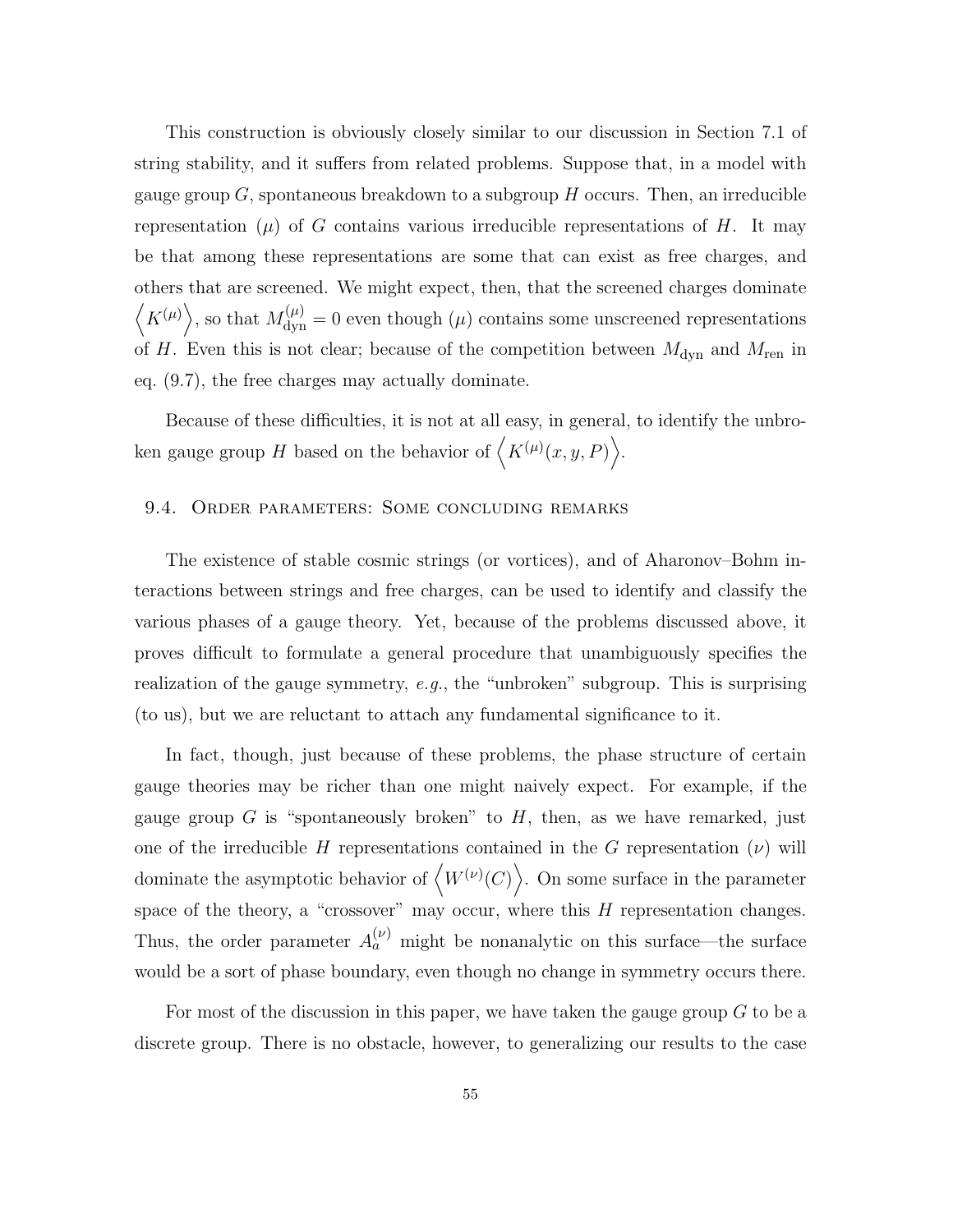where  $G$  is a continuous group.

## 10. Electric flux tubes and dynamical monopoles

In this paper, we have systematically discussed the Aharonov–Bohm interactions between magnetic flux tubes and electric charges, which can occur in the Higgs phase of a gauge theory. Central to the discussion has been the effect of quantum– mechanical electric charge fluctuations on the interaction.

There is another type of Aharonov–Bohm interaction, which can occur in the confining phase of a gauge theory—the interaction between an electric flux tube and a magnetic charge. The existence of such interactions has been noted previously,  $[22, 23, 5, 6]$ as have the implications concerning the "magnetic hair" carried by black holes.<sup>[5,9]</sup> But the effects of quantum–mechanical magnetic charge fluctuations on this incarnation of the Aharonov–Bohm phenomenon have not been analyzed before.

In this section, we will develop a quantum field–theoretic treatment of electric flux tubes in a confining gauge theory that contains *dynamical* magnetic monopoles, and will investigate the interactions of flux tubes with monopoles. This treatment, of course, will be closely similar to our theory of magnetic flux tubes, in a Higgs phase.

First, we will describe (following closely the work of Srednicki and Susskind<sup>[23]</sup>) how dynamical magnetic monopoles are introduced into a lattice gauge theory. Then we will construct a generalized Wilson loop operator that creates an electric flux tube that has Aharonov–Bohm interactions with the monopoles. By studying the properties of the correlation functions of this operator, we will investigate the effect of magnetic charge fluctuations on the Aharonov–Bohm effect.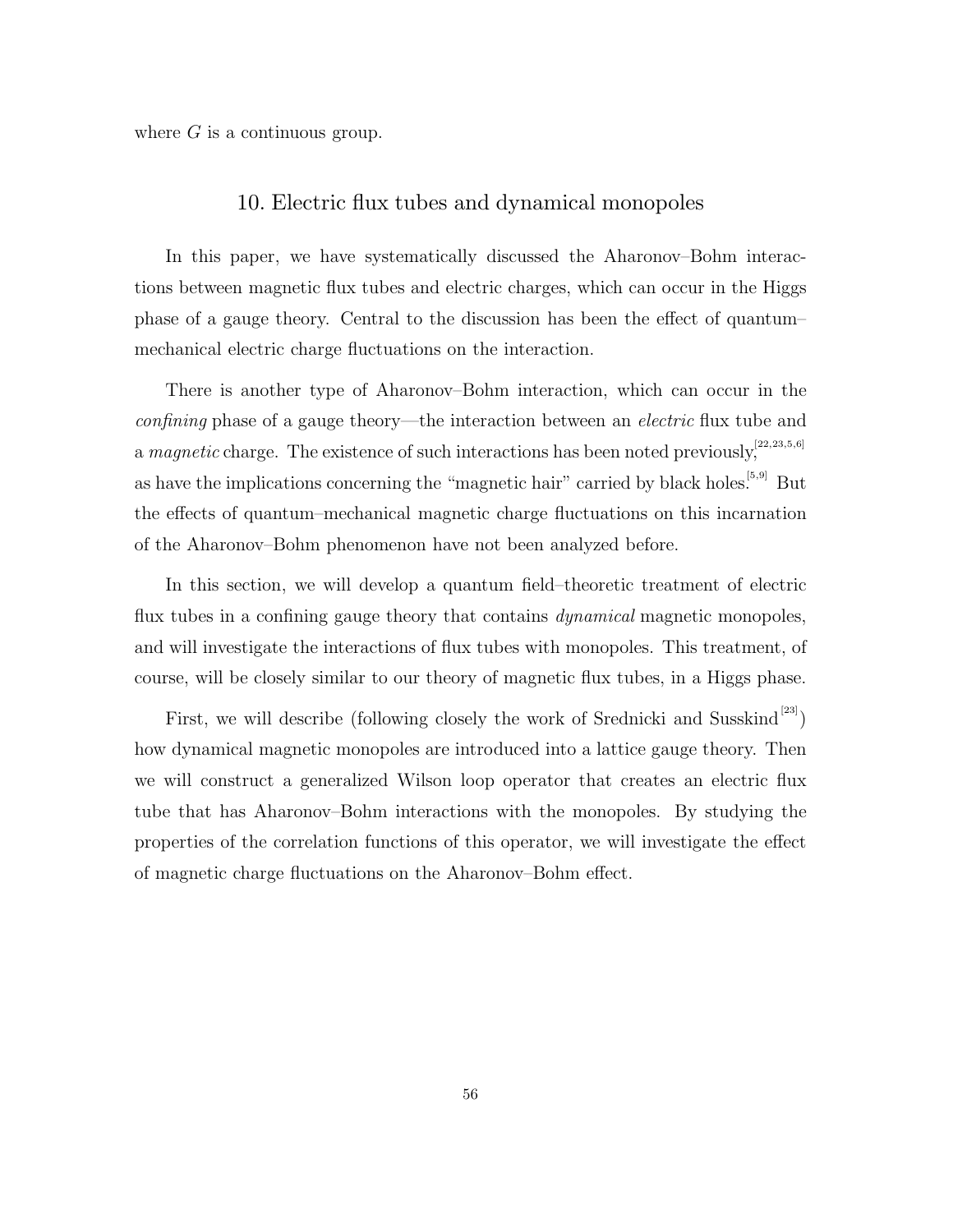### 10.1. MAGNETIC MONOPOLES ON THE LATTICE

For definiteness, we will consider a gauge theory with gauge group  $SU(N)$ . A pure  $SU(N)$  gauge theory (no matter), or a theory with the matter fields transforming trivially under the center  $Z_N$  of  $SU(N)$ , admits magnetic monopoles with  $Z_N$ magnetic charges. (Fields that transform under  $Z_N$  would be able to see the Dirac string of such a monopole; that is, the monopole with minimal  $Z_N$  charge would not satisfy the Dirac quantization condition.) If  $SU(N)/Z_N$  is actually the unbroken gauge symmetry of an underlying theory with simply connected gauge group  $G \supset SU(N)/Z_N$ , where G is broken via the Higgs mechanism, then such monopoles arise as topological solitons. For example, there are models with  $G = Spin(N^2 - 1)$ broken to  $SU(N)/Z_N$  that contain  $Z_N$  monopoles.

The (usual) 't Hooft loop operator  $B(C)$  inserts a world line of a  $Z_N$  monopole along the closed loop  $C$ . But the monopole introduced by an  $'t$  Hooft loop is a classical source, not a dynamical object. We wish to elevate the monopoles to the status of dynamical degrees of freedom, and introduce a coupling constant that controls the effects of virtual monopoles.

It is most convenient to choose the dynamical variable to be a "Dirac string field" that is summed over in the path integral. On the lattice, this field associates with each plaquette P a quantity  $\eta_P \in Z_N$ , which may be regarded as the  $Z_N$  magnetic flux carried by a Dirac string that pierces that plaquette. If the total magnetic flux entering a cube of the lattice is nontrivial, then a magnetic monopole resides in that cube. Of course, since the Dirac strings themselves must be unobservable, this theory should respect, as well as the usual  $SU(N)$  local symmetry, an additional  $Z_N$  local symmetry that deforms the Dirac strings (without, of course, changing where the monopoles are).

The construction of this theory was described by Srednicki and Susskind.<sup>[23]</sup> In the absence of matter fields, it has the action

$$
S = -\beta \sum_{\text{plaq}} \text{tr}(\eta_P U_P) - \lambda \sum_{\text{cubes}} \eta_c + c.c. , \qquad (10.1)
$$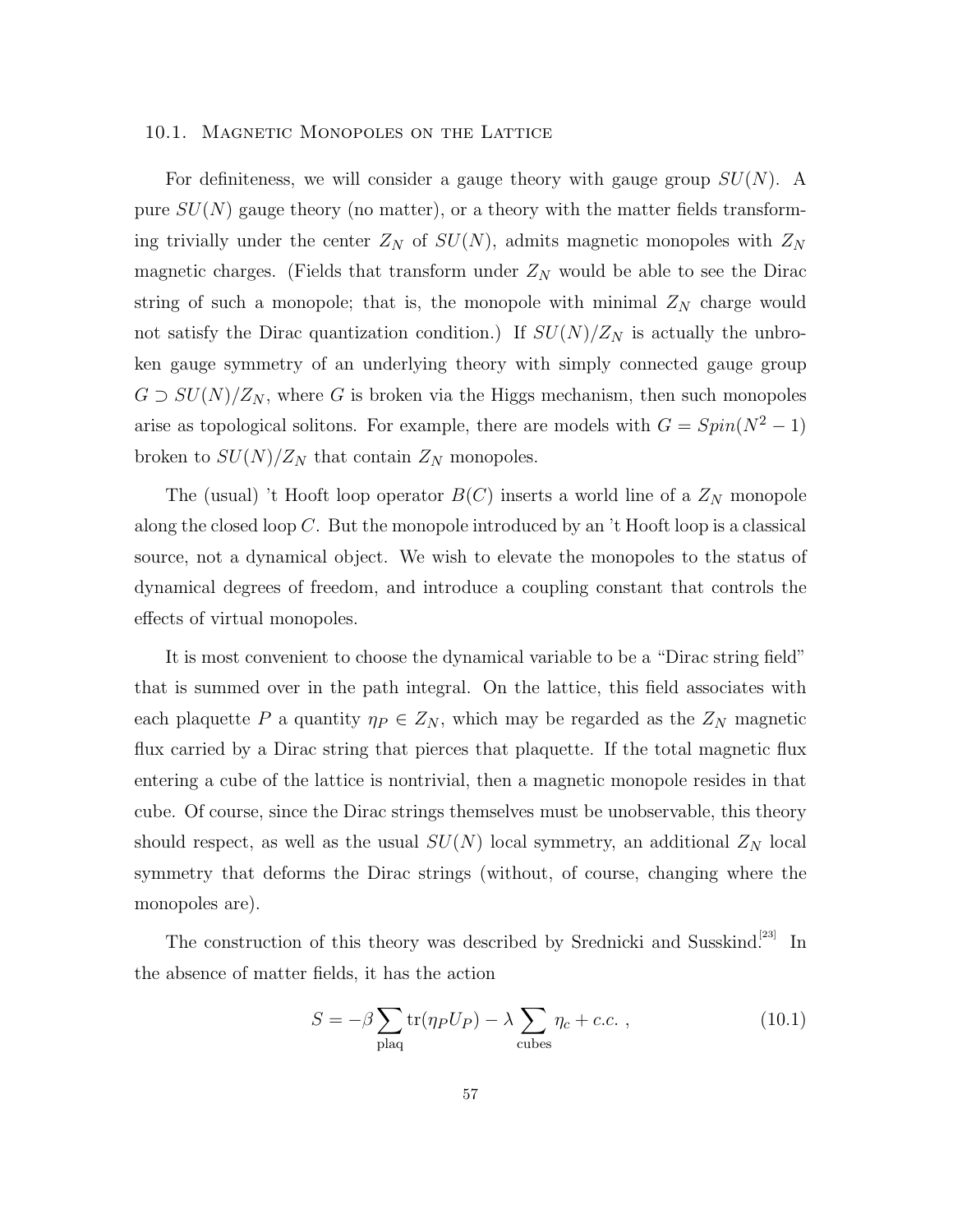where

$$
\eta_c = \prod_{P \in c} \eta_P \tag{10.2}
$$

is the product of the six  $\eta_P$ 's associated with the oriented faces of the cube c; in other words,  $\eta_c$  is the  $Z_N$  magnetic charge inside c.

The extra  $Z_N$  local symmetry respected by this theory is defined on links; it acts according to

$$
n: U_l \to e^{2\pi i n/N} U_l ,
$$
  
\n
$$
\eta_P \to e^{-2\pi i n/N} \eta_P , \quad P \ni l ,
$$
\n(10.3)

where  $n = 0, 1, 2, \ldots, N - 1$ . This transformation moves the Dirac strings without changing the magnetic charge  $\eta_c$  or the magnetic flux  $\eta_P U_P$  that appears in the gauge field plaquette action. (The quantity  $U_P$  is not invariant under the extra local symmetry, and so is unphysical; it can be interpreted as a fictitious magnetic flux that includes a contribution from the (unobservable) Dirac string that crosses P.)

The coupling constant  $\lambda$  controls the strength of the effects of virtual monopoles. For  $\lambda \ll 1$ , magnetic charge fluctuations occur copiously, but for  $\lambda \gg 1$ , magnetic charge fluctuations are strongly suppressed. In the limit  $\lambda \to \infty$ , the monopoles freeze out, and eq. (10.1) becomes the usual Wilson action.

Matter fields can be coupled to the gauge theory in the usual way. For example if  $\phi_i \in SU(N)$  is defined on sites (labeled by i), we may define

$$
S_{\text{matter}} = -\gamma \sum_{\text{links}} \chi^{(R)} \left( (\phi^{-1} U \phi)_l \right) + c.c. \tag{10.4}
$$

This is invariant under the local symmetry eq. (10.3) only if  $Z_N$  is contained in the kernel of the representation  $(R)$ . Of course, this is just the Dirac quantization condition—the matter fields must be chosen so that the string of a monopole is invisible. We may introduce matter fields that are only invariant under some subgroup of  $Z_N$ , but then we must restrict the  $\eta_P$ 's to take values in that subgroup.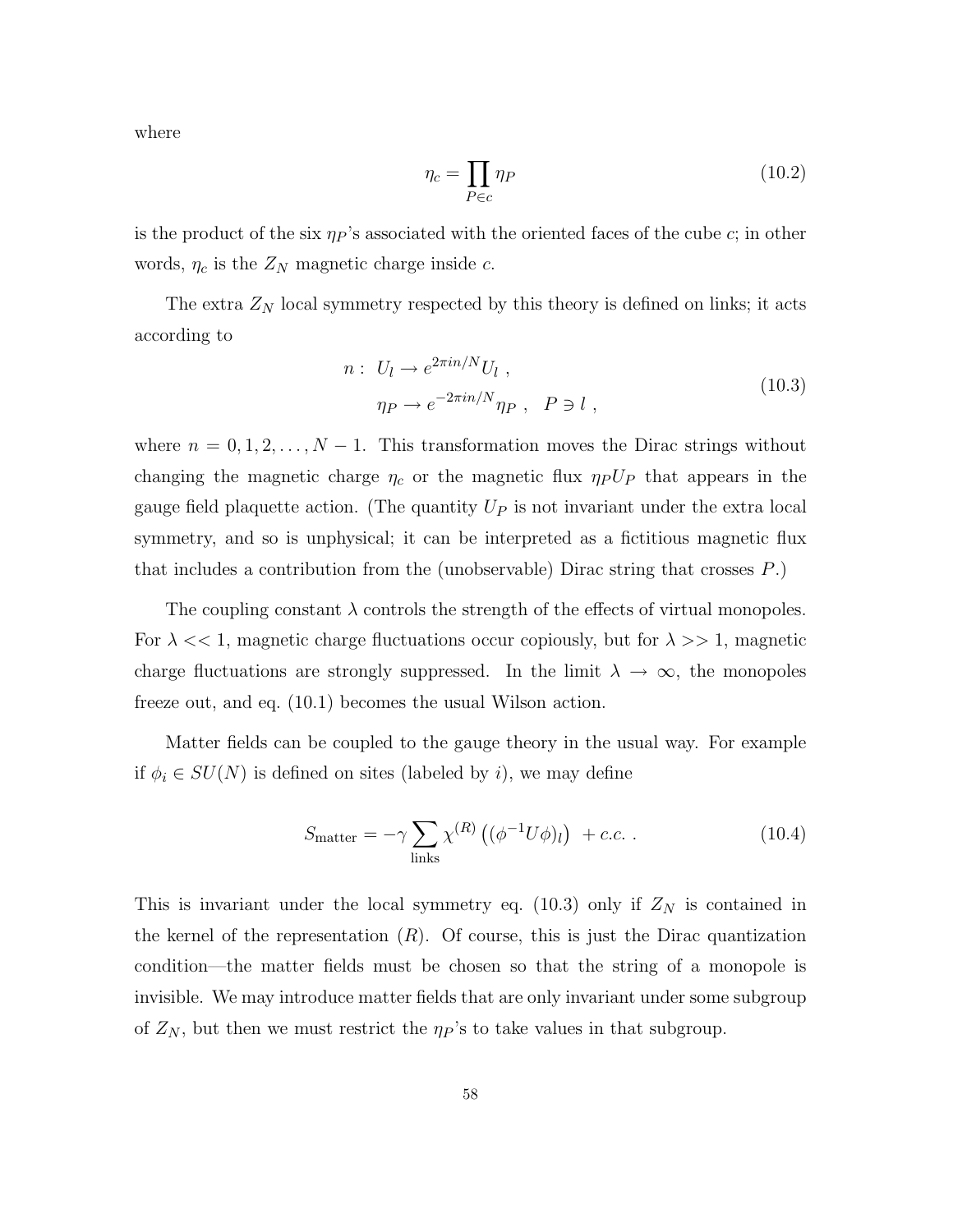#### 10.2. Wilson Loop Operator

Now we want to define a Wilson loop operator  $W^{(\nu)}(C)$  that creates an electric flux tube on the loop  $C$ . But the usual construction

$$
W^{(\nu)}(C) = \frac{1}{n_{\nu}} \chi^{(\nu)} \left( \prod_{l \in C} U_l \right)
$$
 (10.5)

is not invariant under the local symmetry eq. (10.3) unless  $Z_N$  is contained in the kernel of the representation  $(\nu)$ . The operator  $W^{(\nu)}(C)$  is physically sensible, then, only if the string created by it has no Aharonov–Bohm interaction with a  $\mathbb{Z}_N$  monopole. In fact, in the  $SU(N)$  theory defined by eq. (10.1), this operator does not create a stable flux tube at all—even at strong coupling  $(\beta \ll 1)$ , glue fluctuations cause the string to break.

An operator that creates a stable electric flux tube that *does* have Aharonov– Bohm interactions with monopoles cannot depend on the loop C alone; it must also depend on a surface  $\Sigma$  that is bounded by C. After our discussion of the 't Hooft operator in Section 5.3, this comes as no surprise. A (naive) Wilson loop operator, in the presence of monopoles, is a multi-valued object, for it acquires a non-trivial Aharonov–Bohm phase when the loop winds around a magnetic charge. To construct a single-valued object, we introduce a branch cut on the surface  $\Sigma$ , so that the operator jumps discontinuously when a monopole crosses Σ. We augment the naive Wilson loop operator, then, by a factor that counts the total magnetic flux of the Dirac strings that cross  $\Sigma$ , obtaining

$$
W^{(\nu)}(C,\Sigma) \equiv \frac{1}{n_{\nu}} \chi^{(\nu)} \left( \left( \prod_{l \in C} U_l \right) \left( \prod_{P \in \Sigma} \eta_P \right) \right). \tag{10.6}
$$

This operator is invariant under eq. (10.3), for any representation  $(\nu)$  of  $SU(N)$ , and of course it reduces to  $W^{(\nu)}(C)$  if  $(\nu)$  represents  $Z_N$  trivially.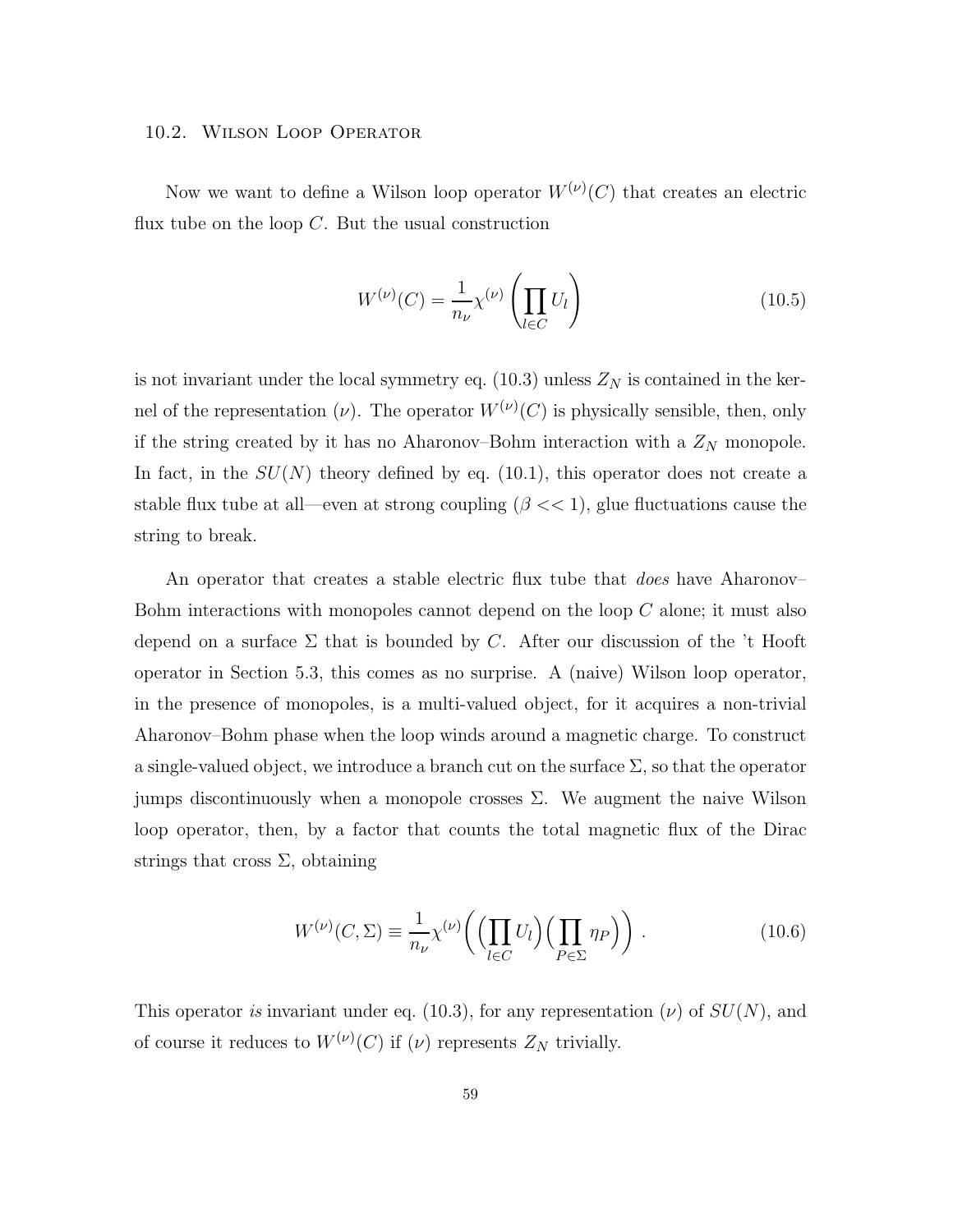We may also consider the degenerate case in which the loop C shrinks to a point. If  $(\nu)$  represents  $Z_N$  faithfully, then the operator

$$
G^{(\nu)}(\Sigma) = \frac{1}{n_{\nu}} \chi^{(\nu)} \left( \prod_{P \in \Sigma} \eta_{P} \right)
$$
 (10.7)

inserts the world sheet of a tube with minimal  $Z_N$  electric flux, as a classical source, on the surface  $\Sigma$ . (Of course, if  $(\nu)$  represents  $Z_N$  trivially, then the flux tube is invisible, and the operator is trivial.) If we think of the surface  $\Sigma$  as lying in a time slice, then  $G(\Sigma)$  has another interpretation; it is a magnetic charge operator that measures the total  $Z_N$  magnetic flux through  $\Sigma$ . Obviously,  $G(\Sigma)$  is the magnetic analog of the operator that we called  $F(\Sigma)$  in Section 4.

Note also that if matter is introduced as in eq. (10.4), an operator can be constructed that creates a separated particle–antiparticle pair; it is

$$
\chi^{(R)}\left(\phi_i^{-1}\left(\prod_{l\in P_{i,j}}U_l\right)\phi_j\right) ,\qquad(10.8)
$$

where  $P_{i,j}$  is a path from the site i to the site j. This operator is invariant under the local symmetry, if  $(R)$  represents  $Z_N$  trivially.

#### 10.3. 'T HOOFT LOOP OPERATOR

We can also construct an 't Hooft loop operator  $B_n(C)$ ; it inserts on the world line C a classical monopole source with  $Z_N$  magnetic charge  $n = 1, 2, ..., N - 1$ . Alternatively, we may interpret  $B_n(C)$ , acting in a time slice, as an operator that creates a loop of magnetic flux tube on C.

The construction of this 't Hooft operator may be carried out in much the same way as in a gauge theory without dynamical monopoles. We regard  $C$  as a closed loop composed of links of the *dual* lattice, and we chose an arbitrary surface  $\Sigma$  (composed of plaquettes of the dual lattice) whose boundary is C. Dual to the plaquettes of  $\Sigma$  is a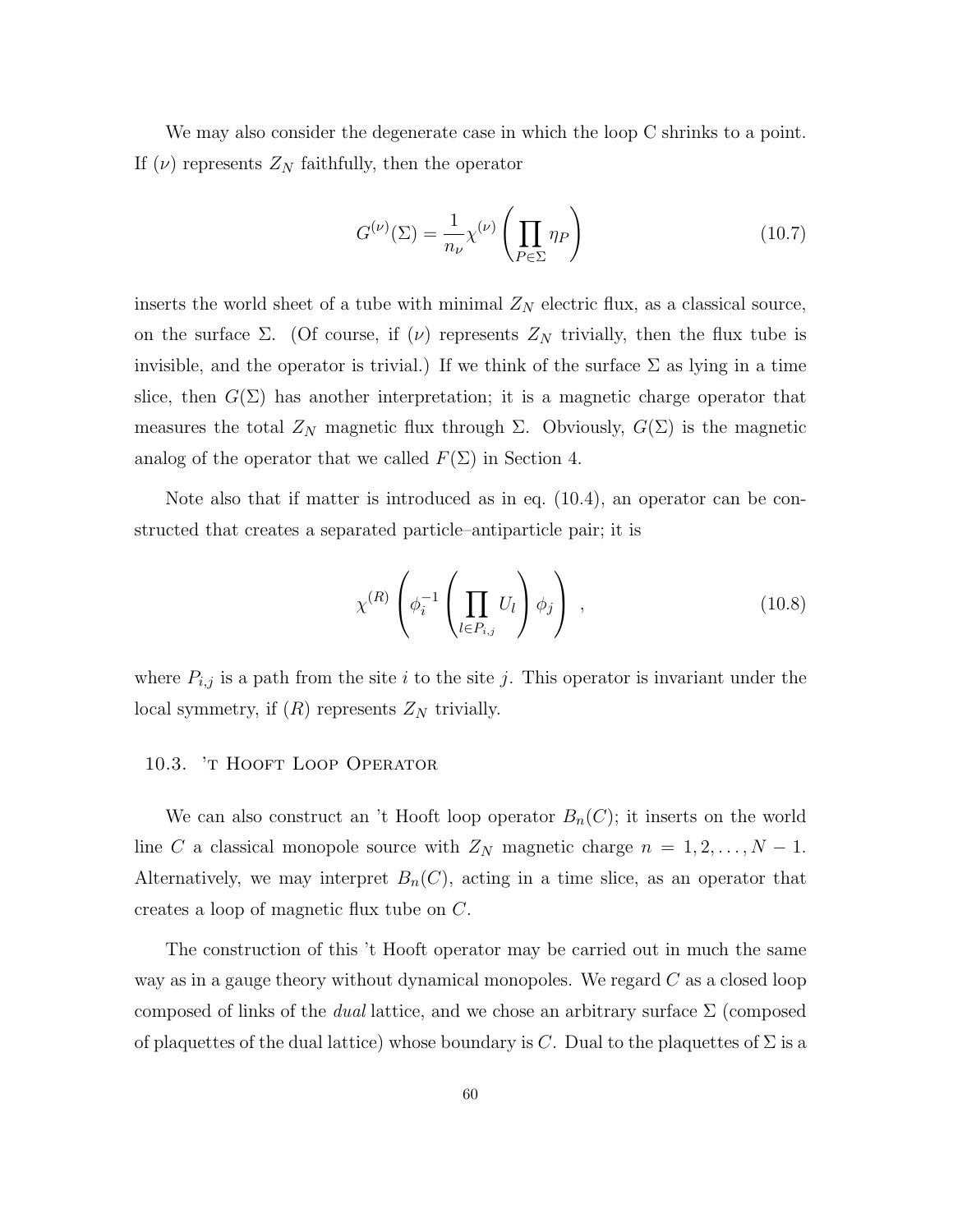set  $\Sigma^*$  of plaquettes of the original lattice. Now, if there are no dynamical monopoles, we regard the  $\eta_P$ 's as classical (non-fluctuating) variables. Then, to evaluate a Green function with an insertion of  $B_n(C)$ , we modify the plaquette action on the plaquettes in  $\Sigma^*$ , by choosing

$$
\eta_P = e^{2\pi i n/N} , \quad P \in \Sigma^* .
$$
  
\n
$$
\eta_P = 1 , \quad P \notin \Sigma^* .
$$
\n(10.9)

When there are dynamical monopoles, however, and the  $\eta_P$ 's are in the configuration eq.  $(10.9)$ , the cubes that are dual to the links of C are frustrated. Thus, this configuration represents a dynamical monopole propagating on the world line C. Since we want the operator  $B_n(C)$  to introduce a *classical* monopole source, we should modify the cube action so that the configuration eq. (10.9) does not frustrate any cubes. Thus, we evaluate a Green function with an insertion of  $B_n(C)$  by changing the cube action according to

$$
\eta_c \to e^{2\pi i n/N} \eta_c \;, \quad c \in C^* \; . \tag{10.10}
$$

Equivalently, we have

$$
B_n(C) = \prod_{c \in C^*} \exp\left(\lambda(e^{2\pi i n/N}\eta_c - \eta_c + c.c)\right) \tag{10.11}
$$

This operator is the magnetic analog of the Wilson loop operator.

In the weakly–coupled gauge theory without dynamical monopoles, the 't Hooft loop operator creates a stable magnetic flux tube, and  $\langle B_n(C) \rangle$  exhibits area–law decay. But when there are dynamical monopoles,  $B_n(C)$  always exhibits perimeterlaw decay. The interpretation is clear. For any finite  $\lambda$ , a  $Z_N$  magnetic flux tube is unstable, for the tube can break via nucleation of a monopole–antimonopole pair.

Note that the operator defined by eq.  $(10.11)$  makes sense even if C is an open path rather than a closed loop. That is, we may define in like fashion an operator

$$
B_n(P_{i,j}) = \prod_{c \in P^*_{i,j}} \exp\left(\lambda(e^{2\pi i n/N}\eta_c - \eta_c + c.c)\right) ,\qquad (10.12)
$$

where i and j are sites of the dual lattice, and  $P_{i,j}$  is a path connecting these sites.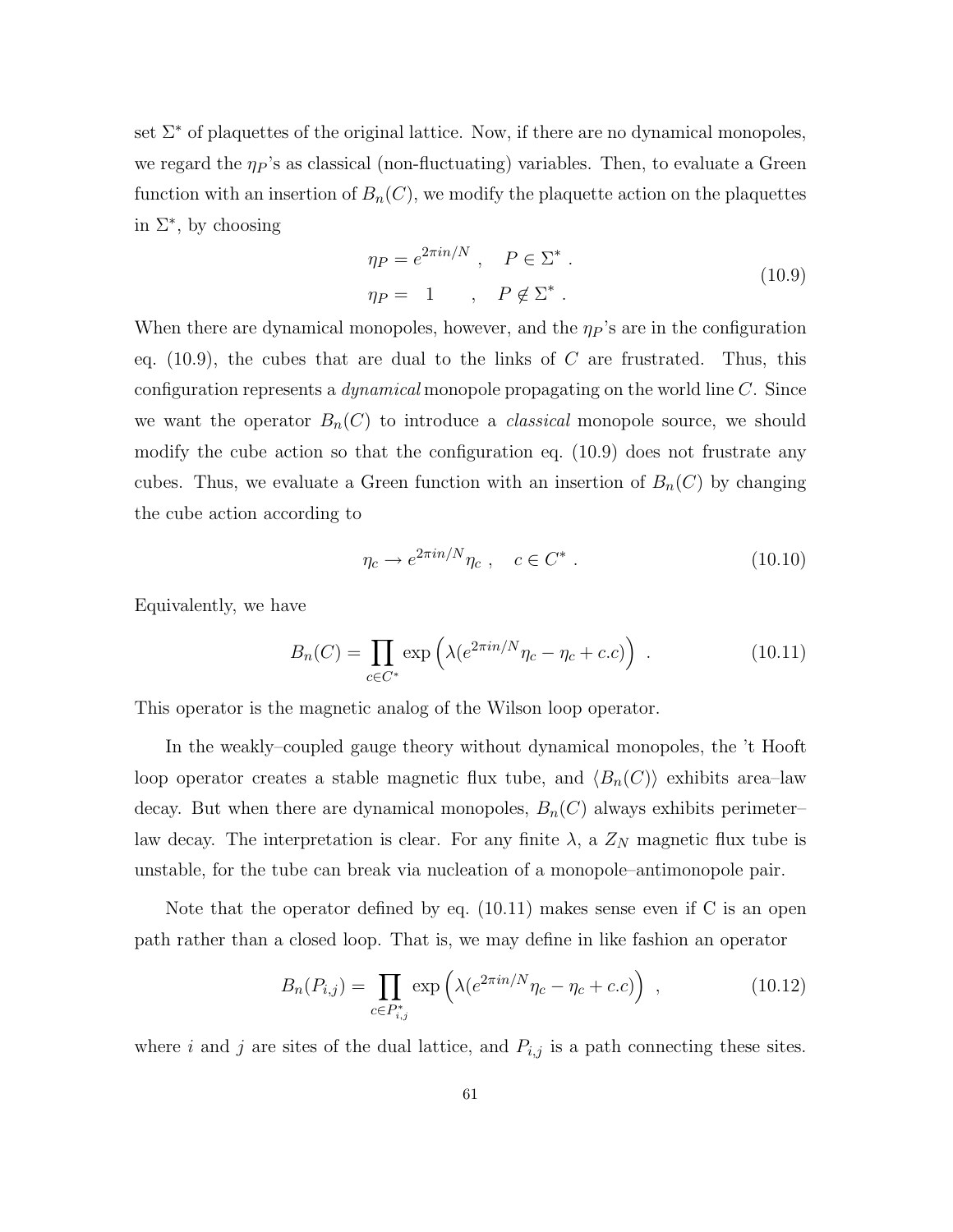This operator creates a monopole–antimonopole pair, connected by a Dirac string; it can be used to compute the mass of a dynamical monopole. Obviously, it is closely analogous to the operator eq. (10.8).

Having now in hand the operator  $B_n(C)$  that introduces a classical  $Z_N$  monopole on the world line C, and the operator  $G^{(\nu)}(\Sigma)$  that introduces a classical  $Z_N$  electric flux tube on the world sheet  $\Sigma$ , we are ready to construct the operator, analogous to  $A_n^{(\nu)}(\Sigma, C)$ , that probes the Aharonov–Bohm interaction between monopoles and electric flux tubes; it is

$$
E_n^{(\nu)}(\Sigma, C) = \frac{G^{(\nu)}(\Sigma) B_n(C)}{\langle G^{(\nu)}(\Sigma) \rangle \langle B_n(C) \rangle} . \tag{10.13}
$$

If there is an infinite range Aharonov–Bohm interaction, the expectation value of this operator will have the asymptotic behavior

$$
\lim_{n} \left\langle E_n^{(\nu)} \right\rangle = \frac{1}{n_{\nu}} \chi^{(\nu)} \left( \left( e^{2\pi i n/N} \right)^{k(\Sigma, C)} \right) , \qquad (10.14)
$$

where  $k(\Sigma, C)$  is the linking number of  $\Sigma$  and C.

Finally, we remark that it is straightforward to generalize the construction in Section 5, and define an operator that creates a loop of *nonabelian* cosmic string, in a theory that contains dynamical monopoles. We need only be cognizant of the change in the plaquette action that occurs when dynamical monopoles are included; a string that carries flux  $a \in SU(N)$  is now created by

$$
B_a(C, \Sigma, x_0) = \prod_{P \in \Sigma^*} \exp\left\{\beta \left( \text{tr}(V_{lp} a V_{lp}^{-1} \eta_P U_P) - \text{tr}(\eta_P U_P) \right) + c.c. \right\},\qquad(10.15)
$$

where  $\Sigma$  is a surface on the dual lattice, bounded by the loop C. When C shrinks to a point, we obtain the operator  $F_a(\Sigma, x_0)$  that introduces a classical string source on the closed world sheet  $\Sigma$ .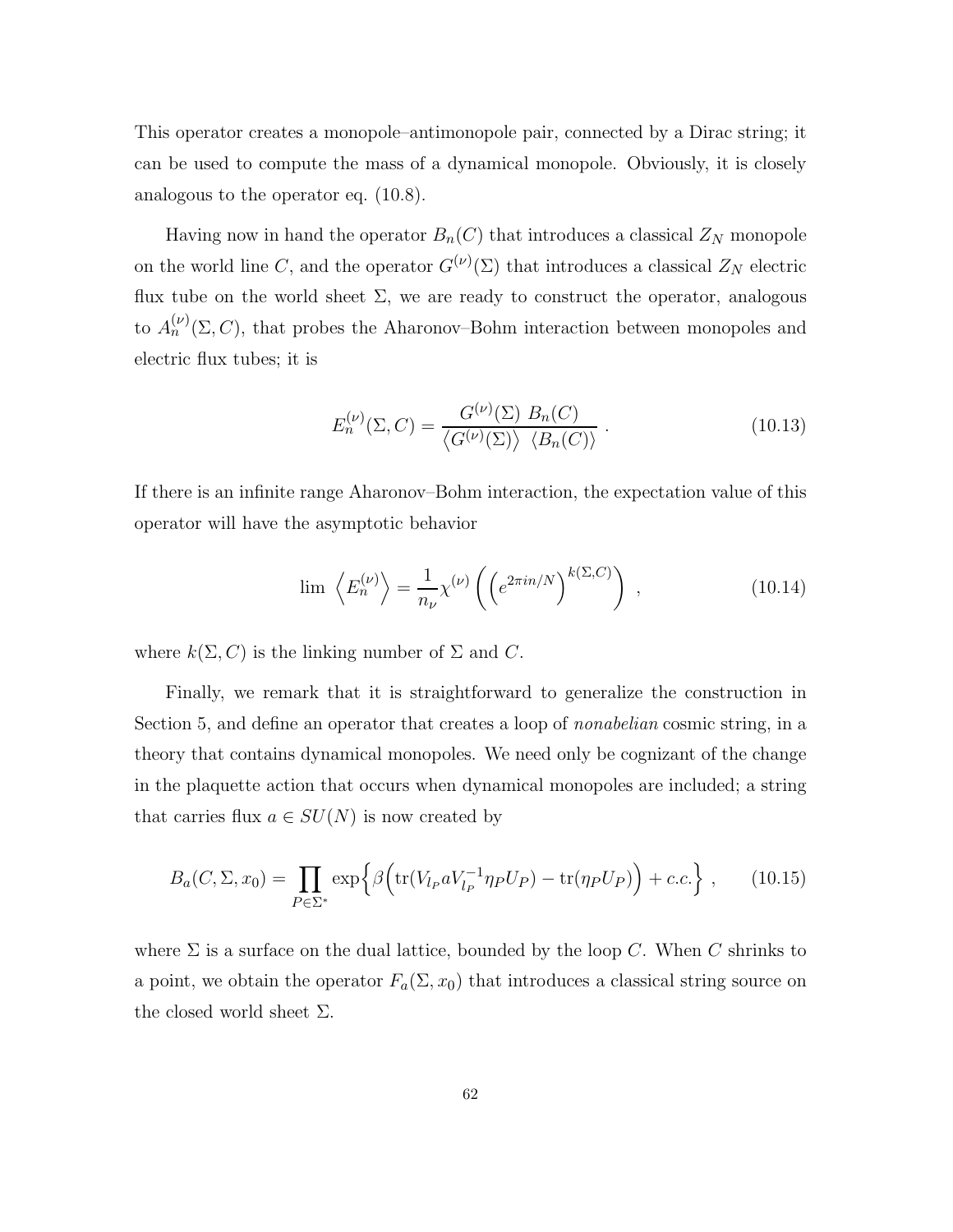## 10.4. Monopole Condensation

A pure  $SU(N)$  gauge theory, without dynamical monopoles, is confining at strong coupling. For  $\beta \ll 1$ , gauge field fluctuations are unsuppressed, and the resulting magnetic disorder gives rise to stable electric flux tubes. We want to explore how dynamical magnetic monopoles modify the physics of this theory.

First, we consider the parameter regime  $\beta \ll 1$  and  $\lambda \ll 1$ , so that virtual monopoles are unsuppressed. It is easy to anticipate what will happen. A "monopole condensate" will form, which, in effect, will spontaneously break the local  $Z_N$  symmetry of the theory. Thus, the electric flux tube will become the boundary of a domain wall. As usual, this domain wall will decay by quantum tunneling—an electric flux tube will spontaneously nucleate, and expand, consuming the wall. Thus, there will be no stable electric flux tubes, and no infinite range Aharonov–Bohm interaction between flux tubes and monopoles.

We can check whether this expectation is correct in strong–coupling perturbation theory. We proceed by expanding  $e^{-S_{\text{plaq}}}$  in powers of  $\beta$  at each plaquette, and  $e^{-S_{\text{cube}}}$ in powers of  $\lambda$  at each cube. Roughly speaking, the terms that survive when the  $U_l$ 's and  $\eta_P$ 's are summed are ones such that a set of "tiled" cubes forms a closed (threedimensional) hypersurface, or else the tiled cubes form an open hypersurface that is bounded by a (two-dimensional) surface of tiled plaquettes. In other words, strong– coupling perturbation theory can be interpreted as a sum over histories for (heavily suppressed) domain walls bounded by electric flux tubes.

Consider, now, the behavior of  $G^{(f)}(\Sigma)$ , where  $(f)$  denotes the defining representation of  $SU(N)$ . If  $\beta = 0$ , then the leading contribution to  $\langle G^{(f)}(\Sigma) \rangle$ , for  $\lambda \ll 1$ , is obtained by tiling the minimal hypersurface that is bounded by  $\Sigma$ ; thus we have

$$
\langle G^{(f)}(\Sigma) \rangle \sim (\lambda)^{\text{Volume}(\Sigma)}
$$
. (10.16)

The interpretation is that  $G^{(f)}(\Sigma)$  is the boundary of a domain wall, where the wall tension is  $\sigma \sim -\epsilon^{-3} \ln(1/\lambda)$  ( $\epsilon$  is the lattice spacing). But for  $\beta > 0$ , this domain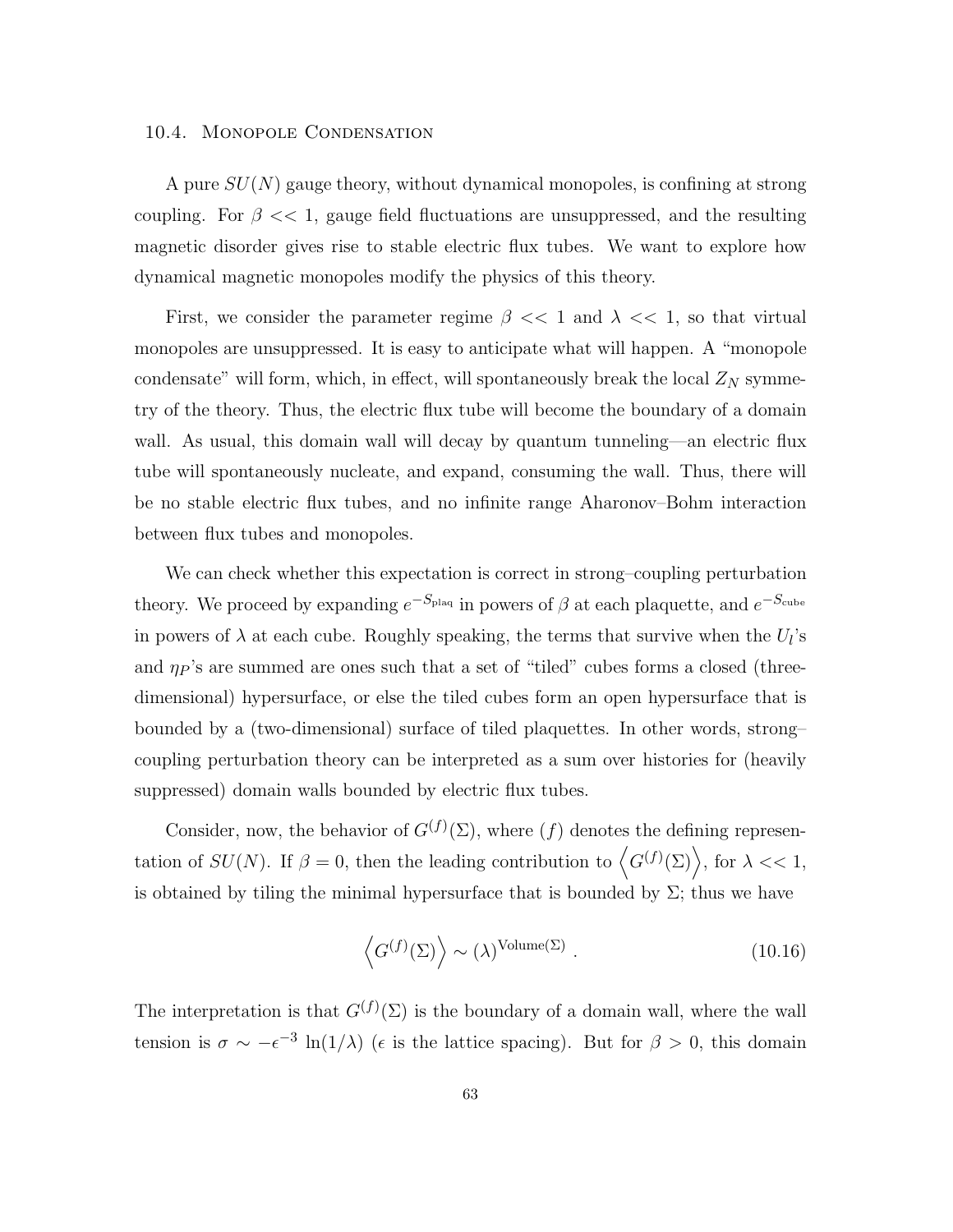wall is unstable. When the surface  $\Sigma$  is very large, a much larger contribution to  $\langle G^{(f)}(\Sigma) \rangle$  is obtained by tiling the plaquettes of  $\Sigma$ ; this contribution is

$$
\langle G^{(f)}(\Sigma) \rangle \sim (\beta/N)^{\text{Area}(\Sigma)} . \tag{10.17}
$$

(As  $\beta \rightarrow 0$ , the electric flux tube becomes arbitrarily heavy, and the domain wall is arbitrarily long–lived.)

Accordingly, the operator  $W^{(f)}(C, \Sigma)$  does not create a stable electric flux tube. The leading behavior of its expectation value, too, is found by tiling the plaquettes of  $\Sigma$ , so that

$$
\langle W^{(f)}(C,\Sigma) \rangle \sim (\beta/N)^{\text{Area}(\Sigma)} . \tag{10.18}
$$

There is no dependence on the area of the minimal surface bounded by C (compare eq.  $(7.2)$ , signifying that the dynamical flux tube created by  $W^{(f)}(C, \Sigma)$  has vanishing tension.

It is obvious that the leading contribution to  $\langle G^{(f)}(\Sigma) \rangle$  is unaffected by an insertion of  $B_n(C)$ , even if C and  $\Sigma$  link. So we have

$$
\lim \left\langle E_n^{(f)}(\Sigma, C) \right\rangle = 1 ; \tag{10.19}
$$

there is no long–range Aharonov–Bohm interaction.

Incidentally, we could have chosen the cube action to be

$$
S_c = -\lambda (\eta_c)^m + c.c.
$$
 (10.20)

Then, in effect, for  $\lambda \ll 1$ , charge-m monopoles condense; this breaks the local symmetry to  $Z_M$ , where M is the greatest common factor of N and m (compare Section 4). In other words,  $W^{(\nu)}(C,\Sigma)$  does create a stable flux tube, if a source transforming as the representation  $(\nu)$  has no Aharonov–Bohm interaction with a charge-m monopole, and if  $(\nu)$  represents  $Z_M$  nontrivially.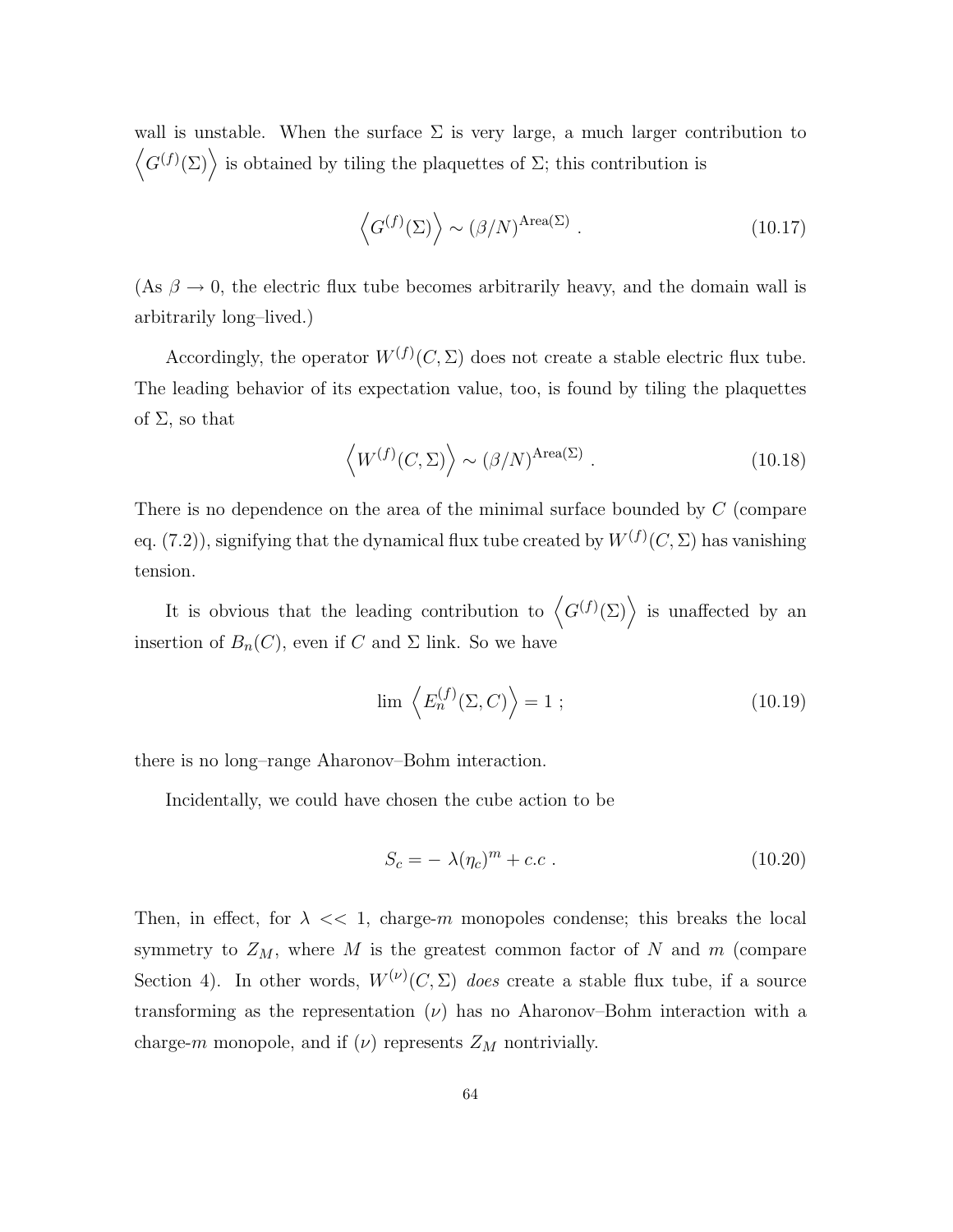### 10.5. MAGNETIC HAIR

Now we consider the regime  $\beta \ll 1$  and  $\lambda \gg 1$ . In this limit, virtual monopoles are heavily suppressed. We anticipate that quantum–mechanical magnetic charge fluctuations will *not* wipe out the infinite–range Aharonov–Bohm interaction between monopoles and electric flux tubes.

Again, we can check this expectation against perturbation theory. Weak–coupling perturbation theory, for  $\lambda >> 1$  is an expansion in the number of frustrated cubes. The frustrated cubes form closed loops that we may interpret as the world lines of virtual monopoles. The expansion in  $\beta$ , as before, is an expansion in the number of tiled plaquettes. The tiled plaquettes form closed surfaces that we may interpret as the world sheets of electric flux tubes. Perturbation theory, then, is a sum over histories for (heavily suppressed) magnetic monopoles and electric flux tubes.

For example, consider  $\langle G^{(f)}(\Sigma) \rangle$ . The leading nontrivial contribution arises from a configuration such that (in a particular gauge)  $\eta_P = e^{\pm 2\pi i/N}$  for a single plaquette P contained in  $\Sigma^*$ , while  $\eta_P = 1$  for all other plaquettes. Flipping one plaquette frustrates four cubes, so this contribution gives

$$
\left\langle G^{(f)}(\Sigma) \right\rangle \sim 1 + \sum_{n=\pm 1} \left( e^{2\pi i n/N} - 1 \right) \left( \exp \left[ -2\lambda \left( 1 - \cos \left( \frac{2\pi}{N} \right) \right) \right] \right)^4
$$
. (10.21)

Summing disconnected contributions causes the result to exponentiate; we find

$$
\langle G^{(f)}(\Sigma) \rangle \sim \exp\left(-\kappa^{\text{(ren)}} \text{Area}(\Sigma)\right) ,
$$
 (10.22)

where

$$
\epsilon^2 \kappa^{\text{(ren)}} \sim 2 \left( 1 - \cos(2\pi/N) \right) \exp\left( -8\lambda \left[ 1 - \cos\left( \frac{2\pi}{N} \right) \right] \right) \tag{10.23}
$$

(and  $\epsilon$  is the lattice spacing). The interpretation is that, because of the Aharonov– Bohm interaction between monopoles and flux tubes, inserting  $G^{(f)}(\Sigma)$  modifies the contribution to the vacuum energy due to virtual monopole pairs that wind around  $\Sigma$ , resulting in a renormalization of the tension of the classical string source.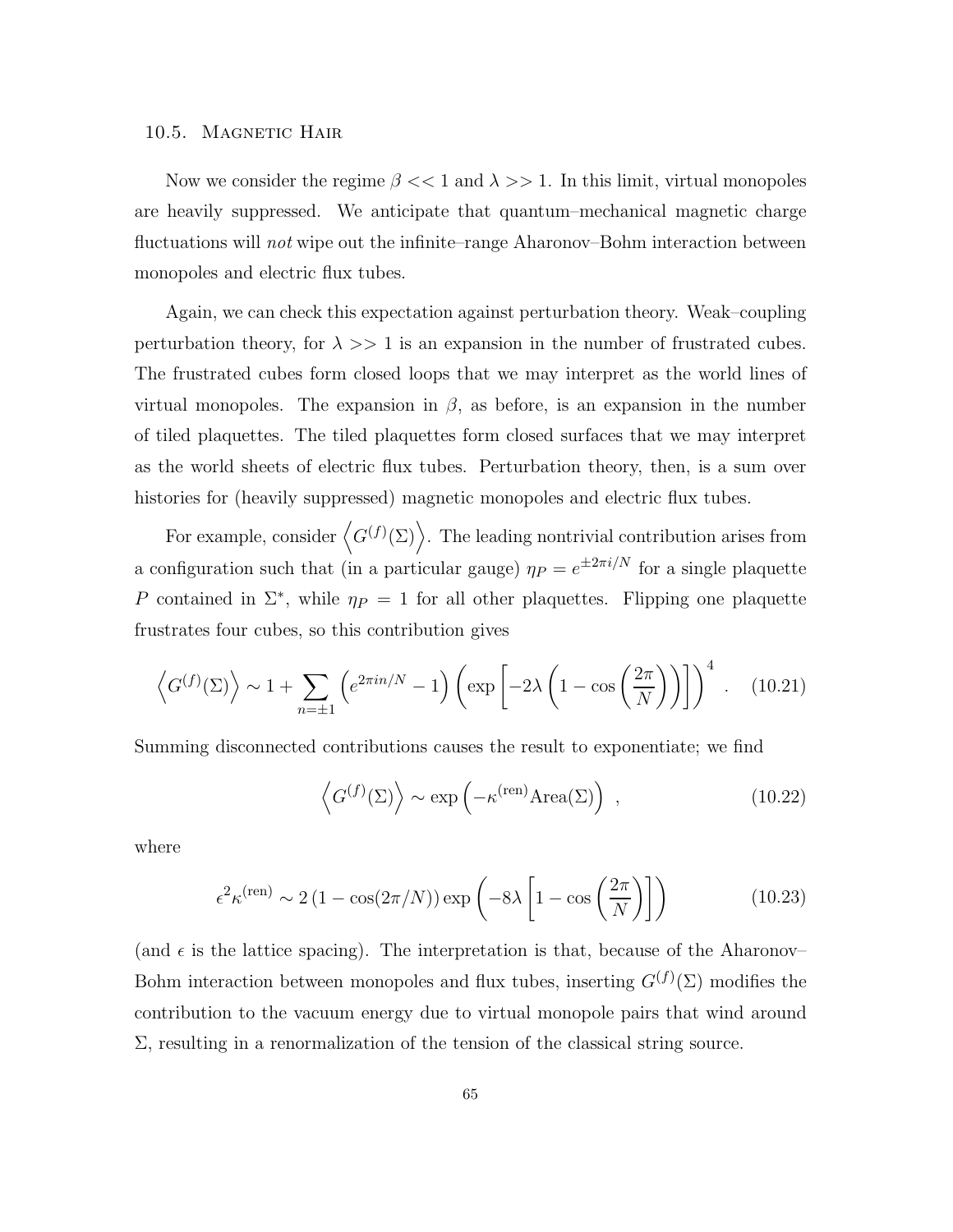When we compute  $\langle W^{(f)}(C,\Sigma) \rangle$ , a similar renormalization of the tension of the classical string on  $\Sigma$  occurs. But in addition, for  $\beta \ll 1$ , the configurations that contribute have a surface of tiled plaquettes bounded by C. The leading behavior, then, is

$$
\langle W^{(f)}(C,\Sigma) \rangle \sim (\beta/N)^{\text{Area}(C)} \exp\left(-\kappa^{(\text{ren})}\text{Area}(\Sigma)\right)
$$
 (10.24)

We conclude that  $W^{(f)}(C,\Sigma)$  creates a stable electric flux tube with string tension

$$
\epsilon^2 \kappa^{\text{(dyn)}} \sim -\ln(\beta/N) \ . \tag{10.25}
$$

When the operator  $B_n(C)$  is inserted, it tends to frustrate the cubes in  $C^*$ . But, as we already noted in Section 10.3, frustrated cubes can be avoided if the  $\eta_P$ 's assume a suitable configuration. We may choose an arbitrary surface T on the dual lattice whose boundary is C. Dual to the plaquettes of T is a set of plaquettes  $T^*$  of the original lattice. The desired configuration (in a particular gauge) is

$$
\eta_P = e^{2\pi i n/N} , \quad P \in \mathcal{T}^* ,
$$
  
\n
$$
\eta_P = 1 , \quad P \notin \mathcal{T}^* .
$$
\n(10.26)

(The local symmetry transformation eq.  $(10.3)$  deforms the surface T, but leaves its boundary intact.)

By summing over gauge field fluctuations about the configuration eq. (10.26), we find the leading behavior

$$
\langle B_n(C) \rangle \sim \exp\left(-M_n^{\text{(ren)}} \operatorname{Perimeter}(C)\right) ,\qquad (10.27)
$$

where

$$
\epsilon M_n^{\text{(ren)}} \sim 2N^2 (\beta/N)^6 \left(1 - \cos\left(\frac{2\pi n}{N}\right)\right) \tag{10.28}
$$

is the renormalization of the mass of the classical monopole source. This renormalization is associated with virtual electric flux tubes whose world sheets link the world line of the monopole, and arises because of the Aharonov–Bohm interaction between monopole and flux tube.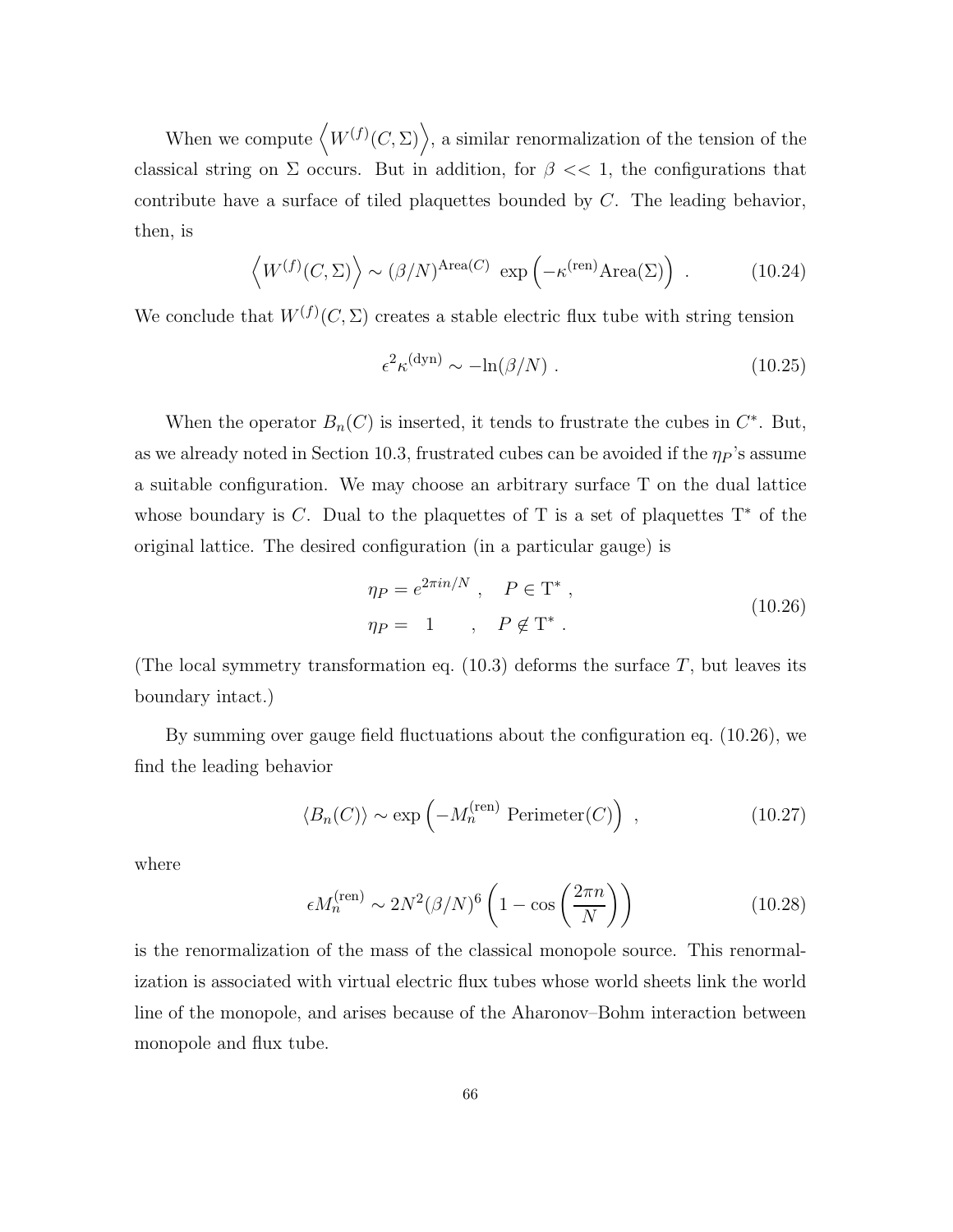When the operator  $B_n(P_{i,j})$  is inserted, a line of frustrated cubes connecting i and j cannot be avoided, and so we find the leading behavior

$$
\langle B_n(P_{i,j}) \rangle \sim \exp\left(-M_n^{(\text{dyn})} \text{Distance}(i,j)\right) \exp\left(-M_n^{(\text{ren})} \text{Length}(P)\right) , \quad (10.29)
$$

where

$$
\epsilon M_n^{(\text{dyn})} \sim 2\lambda \left(1 - \cos\left(\frac{2\pi n}{N}\right)\right) \,. \tag{10.30}
$$

Evidently, for  $\lambda >> 1$  and  $\beta << 1$ , we have  $M_n^{(\text{dyn})} >> M_n^{(\text{ren})}$ . Indeed,  $\langle B_n(C) \rangle$  is dominated by small fluctuations about the configuration eq. (10.26) for precisely this reason—the renormalization of the classical source is much less costly than screening the source with dynamical monopoles.

With the  $\eta_P$ 's in the configuration eq. (10.26), the operator  $G^{(f)}(\Sigma)$  assumes the value  $\exp(2\pi i n k/N)$ , where k is the linking number of  $\Sigma$  and C. Furthermore, except on the loop  $C$ , this configuration is locally equivalent to the trivial configuration with  $\eta_P = 1$  everywhere. Thus, as we expand in the small fluctuations about eq. (10.26), we find, to each order of the expansion,

$$
\lim \left\langle E_n^{(f)} \right\rangle = \left( e^{2\pi i n/N} \right)^{k(\Sigma, C)} . \tag{10.31}
$$

We see that, at least to each order of perturbation theory, our expectation is confirmed. In a confining theory that contains weakly coupled dynamical magnetic monopoles, there is an infinite–range Aharonov–Bohm interaction between monopoles and electric flux tubes.

We thank Hoi-Kwong Lo, and, especially, Martin Bucher, for helpful discussions. This work was supported by DOE grant DE-AC03-81-ER40050, and by NSF grants NSF-PHY-87-14654, NSF-PHY-90-21984 and NSF-PHY-89-04035. JMR and MGA wish to thank the Aspen Center for Physics and, especially, the Caltech Physics Department, for their hospitality during portions of this work.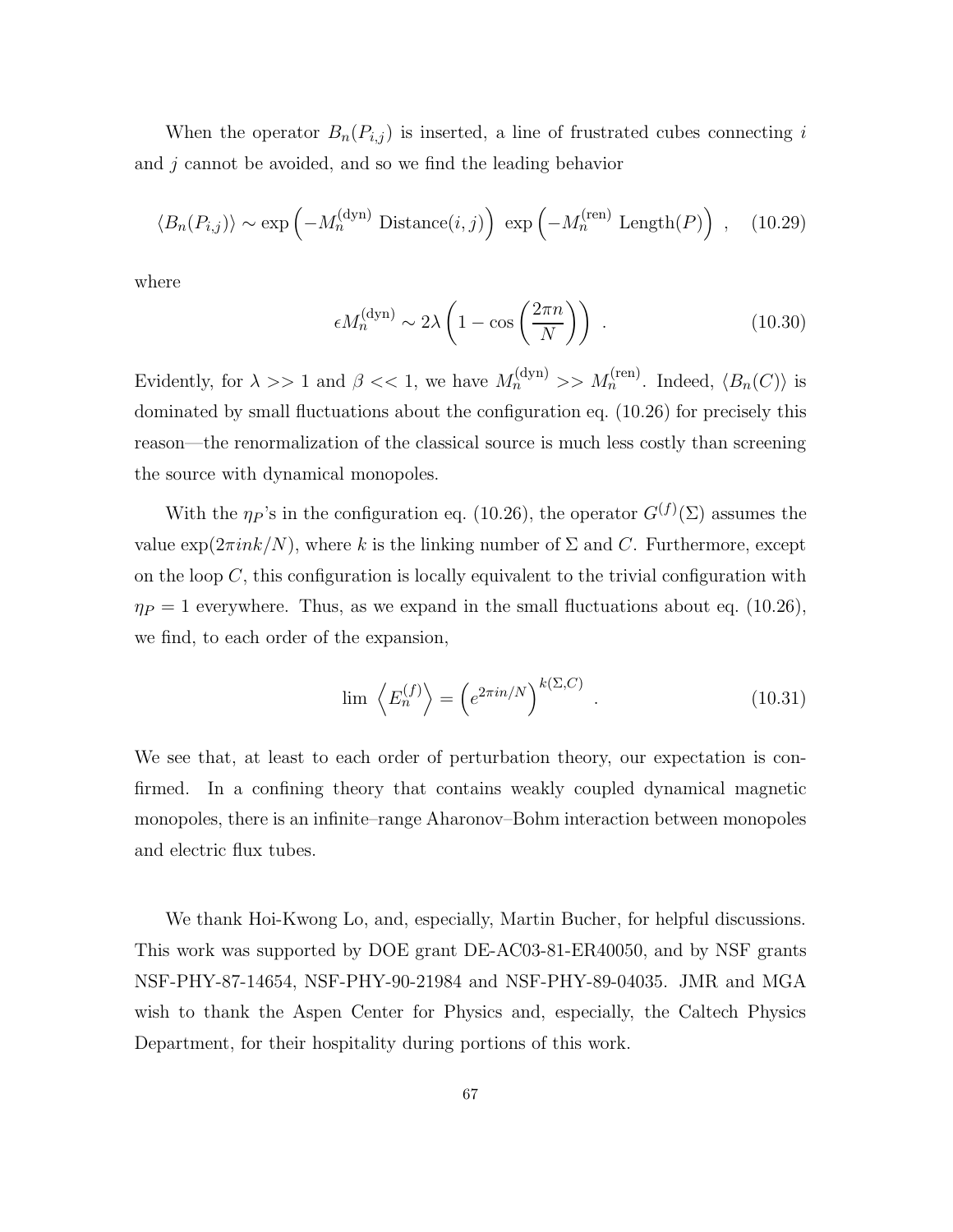# APPENDIX

In this appendix we consider in more detail some of the lattice perturbation theory calculations mentioned in the body of the text. Specifically, we calculate, in a pure gauge theory, the behavior of  $\langle F_a(\Sigma, x_0) \rangle$  and  $\langle B_a(\Sigma, C, x_0) \rangle$  in leading order in both strong and weak coupling perturbation theory. We demonstrate that  $\langle F_a(\Sigma, x_0) \rangle$ exhibits an area law decay in both limits, and that only in the weak coupling limit does  $\langle B_a(\Sigma, C, x_0) \rangle$  create a dynamical string on C. We also consider the problem that arises when one attempts to use the untraced Wilson loop operator eq. (5.15) to construct an Aharonov-Bohm order parameter.

#### A.1. Pure gauge theory: strong coupling

We start with the calculation of  $\langle F_a(\Sigma, x_0) \rangle$  and  $\langle B_a(\Sigma, C, x_0) \rangle$  in the strong coupling regime ( $\beta \ll 1$ ) of the pure gauge theory defined by the plaquette action eq. (5.11), namely

$$
S_{\text{gauge},P}^{(R)} = -\beta \chi^{(R)}(U_P) + c.c.
$$
 (A.1)

For definiteness we will assume that the representation  $(R)$  that defines the theory is irreducible, and that it satisfies the constraints that  $R \otimes R$  does not contain the trivial representation, while  $R \otimes R^*$  contains it exactly once.

The expectation value  $\langle F_a(\Sigma, x_0) \rangle$  is given by

$$
\langle F_a(\Sigma, x_0) \rangle = \frac{\langle \langle F_a(\Sigma, x_0) \rangle \rangle}{\langle \langle 1 \rangle \rangle},\tag{A.2}
$$

where the unnormalized expectation value of an operator  $X$  is defined by

$$
\langle \langle X \rangle \rangle = \prod_{\langle ij \rangle} \int dU_{\langle ij \rangle} \left( X \prod_P \exp(-S_P) \right). \tag{A.3}
$$

To find the renormalized string tension we need to calculate the leading behavior of both  $\langle F_a(\Sigma, x_0)\rangle$  and  $\langle\langle 1\rangle\rangle$ . The perturbation expansion in the strong coupling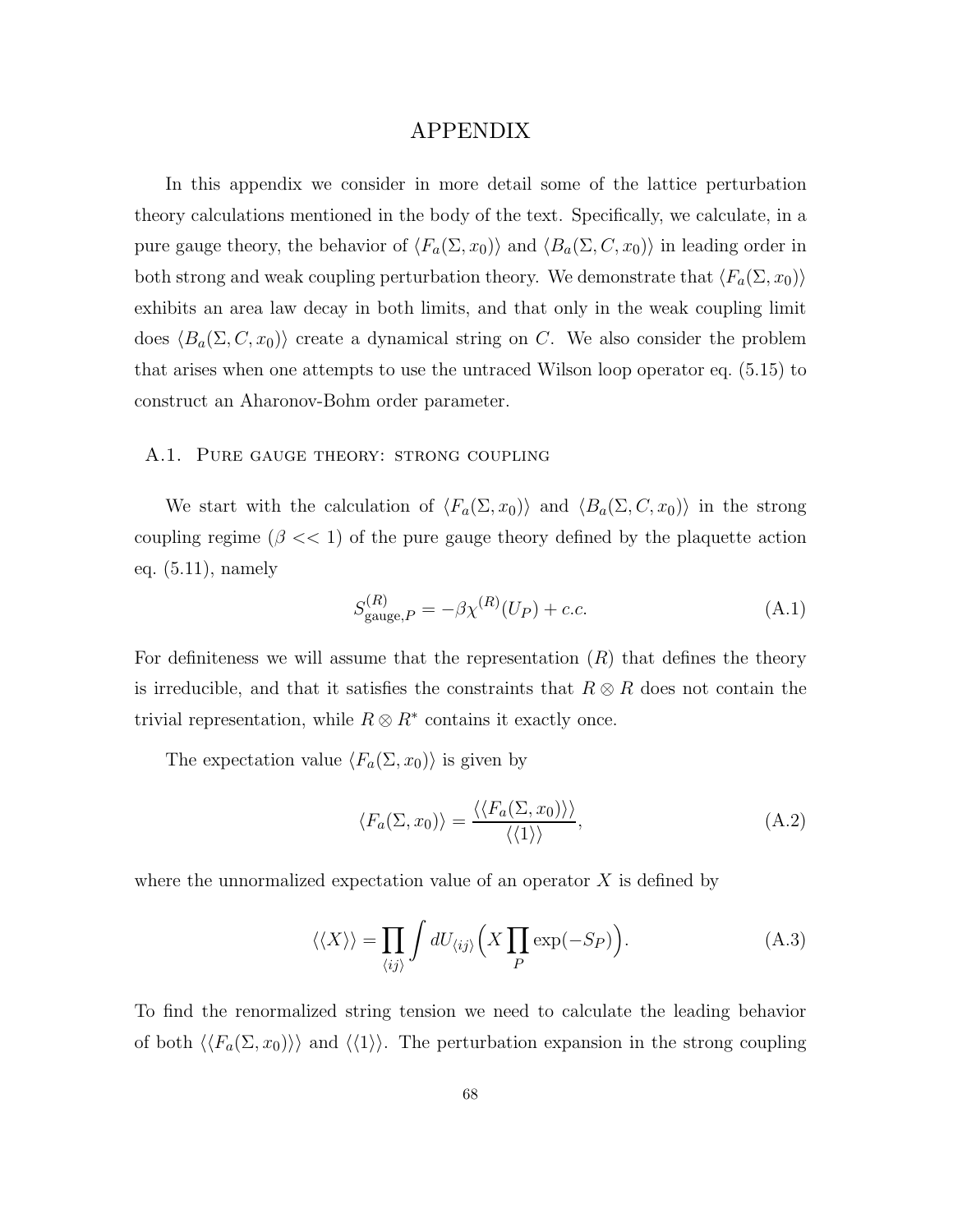regime is of the form of a sum over closed surfaces, in which surfaces of greater area are suppressed by powers of  $\beta$  compared to smaller ones. Formally, the strong coupling expansion proceeds by performing a character expansion on the exponentiated Wilson action,

$$
\exp(\beta(\chi^{(R)}(U_P) + \chi^{(R^*)}(U_P))) = N(\beta)\Big(1 + \sum_{(\nu)\neq 1} C^{(\nu)}(\beta)\chi^{(\nu)}(U_P)\Big). \tag{A.4}
$$

The link integrations then select out closed surfaces  $S$ , each formed by "tiling"  $S$  with factors of  $\chi^{(\nu)}(U_P)$  for each plaquette  $P \in S$ . The leading non-trivial contribution will be from the smallest surfaces, which furthermore are tiled with characters whose associated factors of  $C^{(\nu)}(\beta)$  have the lowest non-trivial dependence on  $\beta$ . The factors  $C^{(\nu)}(\beta)$  are found by multiplying eq. (A.4) by  $\chi^{(\nu^*)}(U_P)$ , summing  $U_P$  over the group, and using the character orthogonality relations along with the assumed properties of the representation  $(R)$ , giving

$$
C^{(R)}(\beta) = 1 + \beta + O(\beta^2), \qquad C^{(R^*)}(\beta) = 1 + \beta + O(\beta^2), \tag{A.5}
$$

with all other irreducible representations acquiring their first non-trivial  $\beta$  dependence at  $O(\beta^2)$ . Therefore the leading contribution will come from surfaces tiled with characters in the representations  $(R)$  and  $(R^*)$ .

In the evaluation of  $\langle F_a \rangle$  we must, in addition, identify the leading contribution that is sensitive to the presence of  $F_a$ , and hence does not cancel between  $\langle F_a \rangle$  and  $\langle\langle 1 \rangle\rangle$ . All closed surfaces that do not intersect  $\Sigma$  are unaffected by the presence of  $F_a$ . Therefore we factorize both  $\langle F_a \rangle$  and  $\langle \langle 1 \rangle \rangle$  in eq. (A.2) into contributions from surfaces "on-  $\Sigma$ " and "off- $\Sigma$ ", the off- $\Sigma$  dependence cancelling between them. The dominant on- $\Sigma$  contribution is shown in Fig. 26, where all six faces are tiled with factors of either  $\chi^{(R)}$ , or  $\chi^{(R^*)}$ . This results in a contribution to  $\langle\langle F_a \rangle\rangle$  from Fig. 26of

$$
2(\beta/n_R)^6 |\chi^{(R)}(a)|^2,
$$
\n(A.6)

where  $n_R$  is the dimension of the representation  $(R)$ . The factor of  $(n_R)^{-6}$  comes from the six non-trivial link integrations, and the factor of 2 from the two equal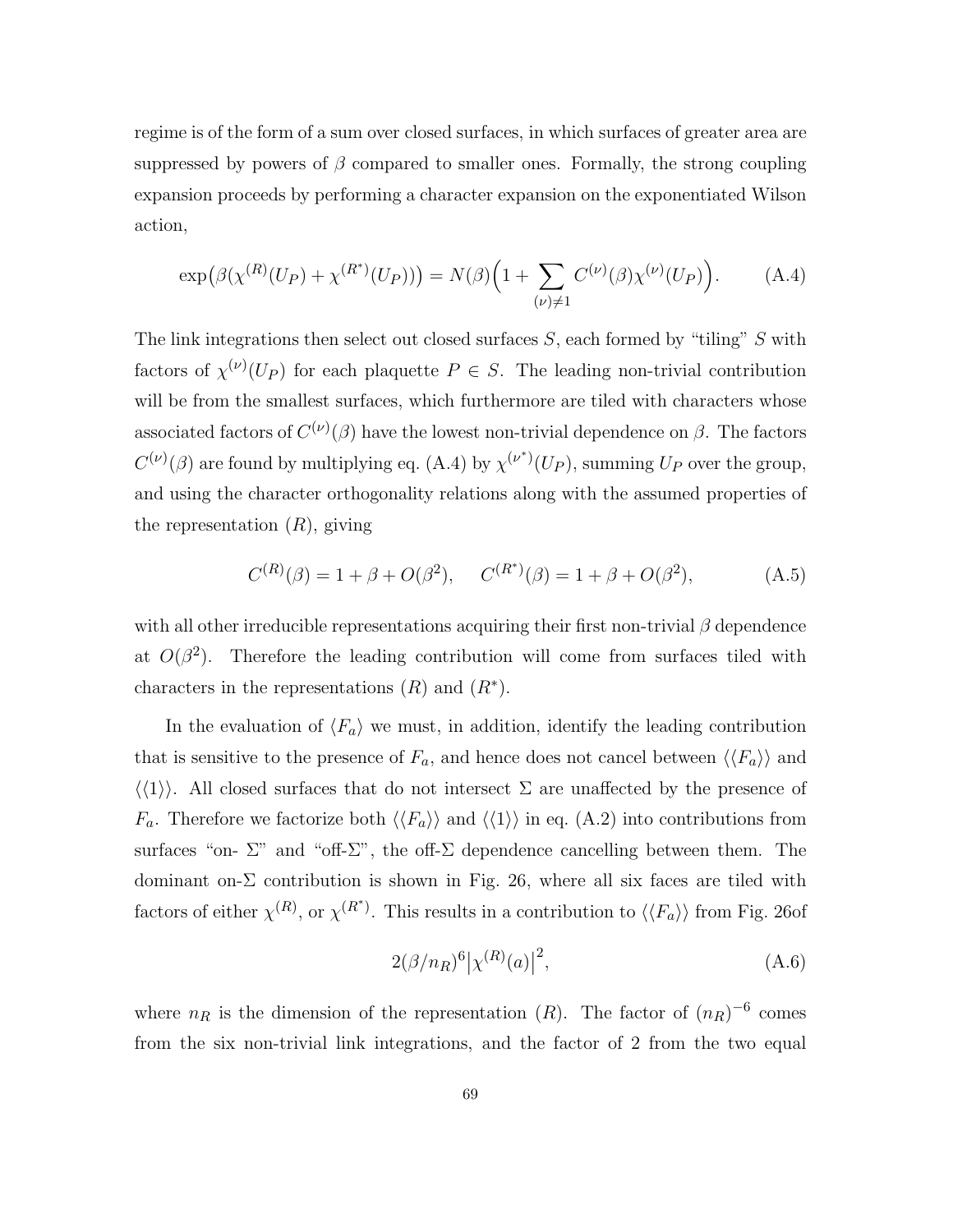contributions of either  $\chi^{(R)}$  or  $\chi^{(R^*)}$ . Since the number of possible positions of this elementary cube on the surface  $\Sigma$  is given by the area  $A(\Sigma)$  of  $\Sigma$  (measured in terms of the size of the elementary plaquette  $\epsilon^2$ , to get the contribution of a single elementary cube located anywhere on  $\Sigma$  we should further multiply  $(A.6)$  by  $A(\Sigma)$ .

The area law decay of  $\langle F_a \rangle$  arises from considering an arbitrary number of such elementary tiled cubes on the surface  $\Sigma$ , rather than just a single contribution. In the "dilute gas" approximation where we can ignore correlations between the various elementary cubes, this leads to an exponentiation of the above result with a overall factor of  $A(\Sigma)$ . Finally, the "on  $\Sigma$ " contributions to  $\langle\langle 1 \rangle\rangle$  lead to a similar exponential dependence on  $A(\Sigma)$ , except that the group element a is replaced by the identity element. Putting these together yields the result

$$
\langle F_a(\Sigma, x_0) \rangle = \exp\left(2\left(\beta/n_R\right)^6 \left(|\chi^{(R)}(a)|^2 - n_R^2\right) A(\Sigma)\right). \tag{A.7}
$$

In other words, the renormalized classical string tension defined in eq. (6.4) is given by

$$
\epsilon^2 \kappa_a^{(ren)} \sim 2 \left( \frac{\beta}{n_R} \right)^6 \left( n_R^2 - \left| \chi^{(R)}(a) \right|^2 \right) \tag{A.8}
$$

to lowest order in  $\beta$ .

The calculation of  $\langle B_a(\Sigma, C, x_0)\rangle$  proceeds in a very similar way; the only question concerns the behavior at the boundary curve C. Here there exist contributions to  $\langle B_a(\Sigma, C, x_0) \rangle$  similar to those of Fig. 26 except only one plaquette  $P \in \Sigma^*$  is contained in the cube. This leads to an additional decay of  $\langle B_a(\Sigma, C, x_0) \rangle$  depending on the length  $P(C)$  of the perimeter (eq.  $(7.3)$ ),

$$
\langle B_a(\Sigma, C, x_0) \rangle \sim \exp\left(-\kappa_a^{(ren)} A(\Sigma)\right) \exp\left(-m_a^{(ren)} P(C)\right),\tag{A.9}
$$

with

$$
\epsilon m_a^{(ren)} \sim 2 \left(\frac{\beta}{n_R}\right)^6 \left(n_R^2 - n_R \text{Re}\,\chi^{(R)}(a)\right). \tag{A.10}
$$

Since the configurations that dominate the expectation values of  $F_a$  and  $B_a$  do not extend deep into the volume enclosed by  $\Sigma$ , we find that there are no stable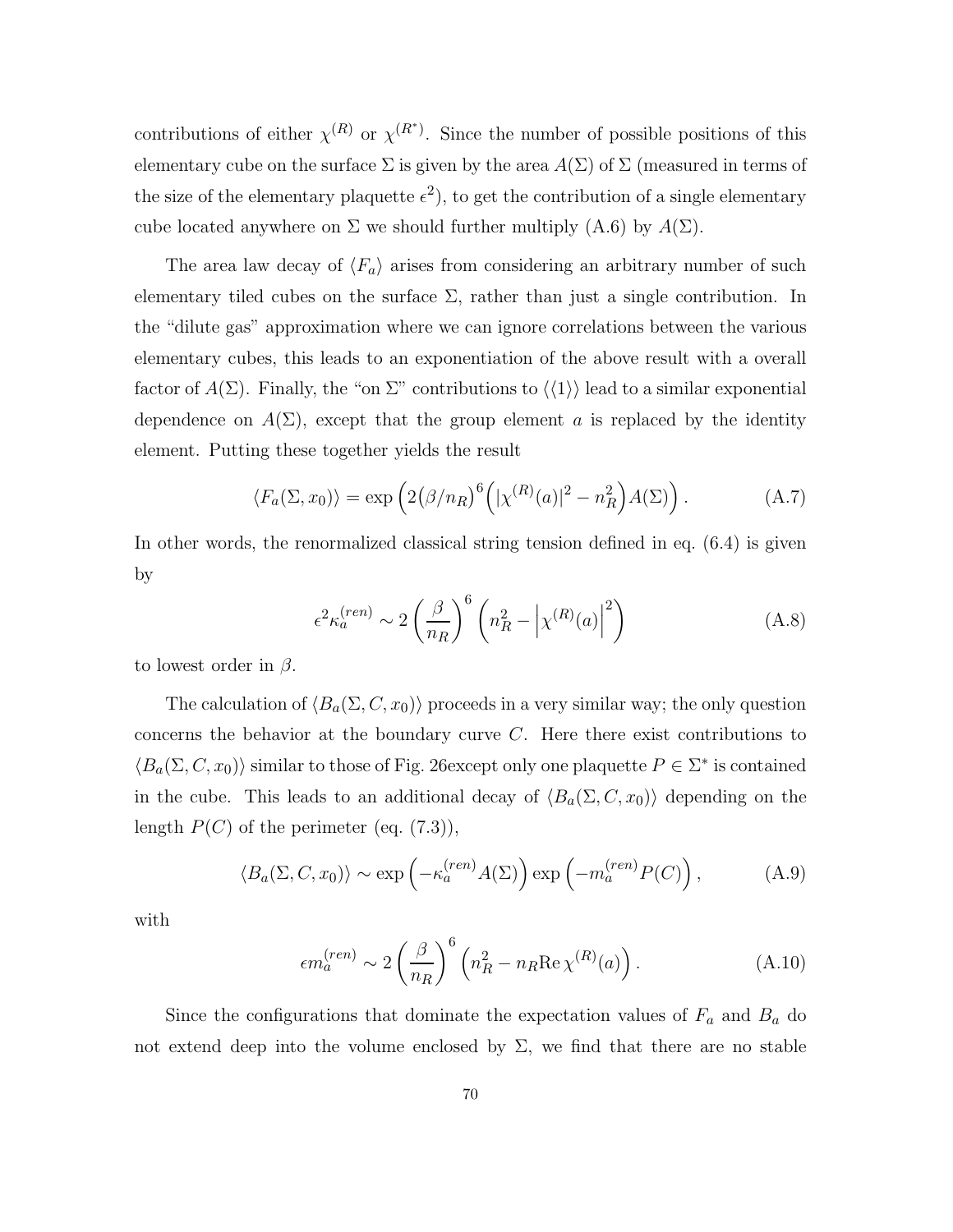dynamical strings (or vortices) in this regime, and therefore that there is no longdistance Aharonov-Bohm interaction between flux tubes and charges.

## A.2. Weak coupling

This is the regime in which we expect to find  $A_a^{(\nu)}(\Sigma, x_0; C)$  displaying a nontrivial Aharonov-Bohm interaction. To start we need to discover which configurations dominate the behavior of  $\langle F_a(\Sigma, x_0)\rangle$ . When  $\beta >> 1$ , frustrated plaquettes (ones with non-minimal gauge action) are highly suppressed. However, as described in Section 6.2, an insertion of  $F_a(\Sigma, x_0)$  tends to frustrate the plaquettes in  $\Sigma^*$ , unless the link variables assume a suitable configuration. The configuration that leaves no frustrated plaquettes, and thus acts as the "ground state" in the presence of  $F_a$ is illustrated in Fig. 9. It consists of a "forest" of links inside  $\Sigma$  that have value  $U_l = a$ . Specifically we choose a three-dimensional hypersurface  $\Omega$  made up of cubes of the dual lattice that has boundary  $\Sigma$ . Dual to these cubes is a set of links  $\Omega^*$  on the original lattice. The configuration with no excited plaquettes is then given by eq. (6.7), namely  $U_l = a$  for  $l \in \Omega^*$ , and  $U_l = e$  otherwise. The area law decay of  $\langle F_a(\Sigma, x_0)\rangle$  in the weak coupling regime arises from fluctuations of the link variables around this state, which are sensitive to the presence of the non-trivial background.

The leading such contribution to the decay of  $\langle F_a(\Sigma, x_0) \rangle$  in the pure gauge theory is shown in Fig. 27a. (For simplicity we discuss the situation for vortices in three Euclidean dimensions.) It consists of a configuration that has nine excited plaquettes, and is constructed by considering two neighboring plaquettes in  $\Sigma^*$ . These plaquettes are connected with four links with  $U_l = b$  to make a cube, with b summed over the group. In this configuration, there are eight excited plaquettes with plaquette action proportional to  $\beta \text{Re } \chi(b)$  (the unshaded plaquettes in Fig. 27b). But, in addition, there is an excited plaquette (if  $a$  and  $b$  do not commute) with action proportional to  $\beta$ Re  $\chi(aba^{-1}b^{-1})$  (the shaded plaquette in Fig. 27b). This extra excitation distinguishes the contributions of Fig. 27 to  $\langle F_a(\Sigma, x_0) \rangle$  and  $\langle \langle 1 \rangle$ . Changes of variable can move the ninth excited plaquette around, but cannot get rid of it.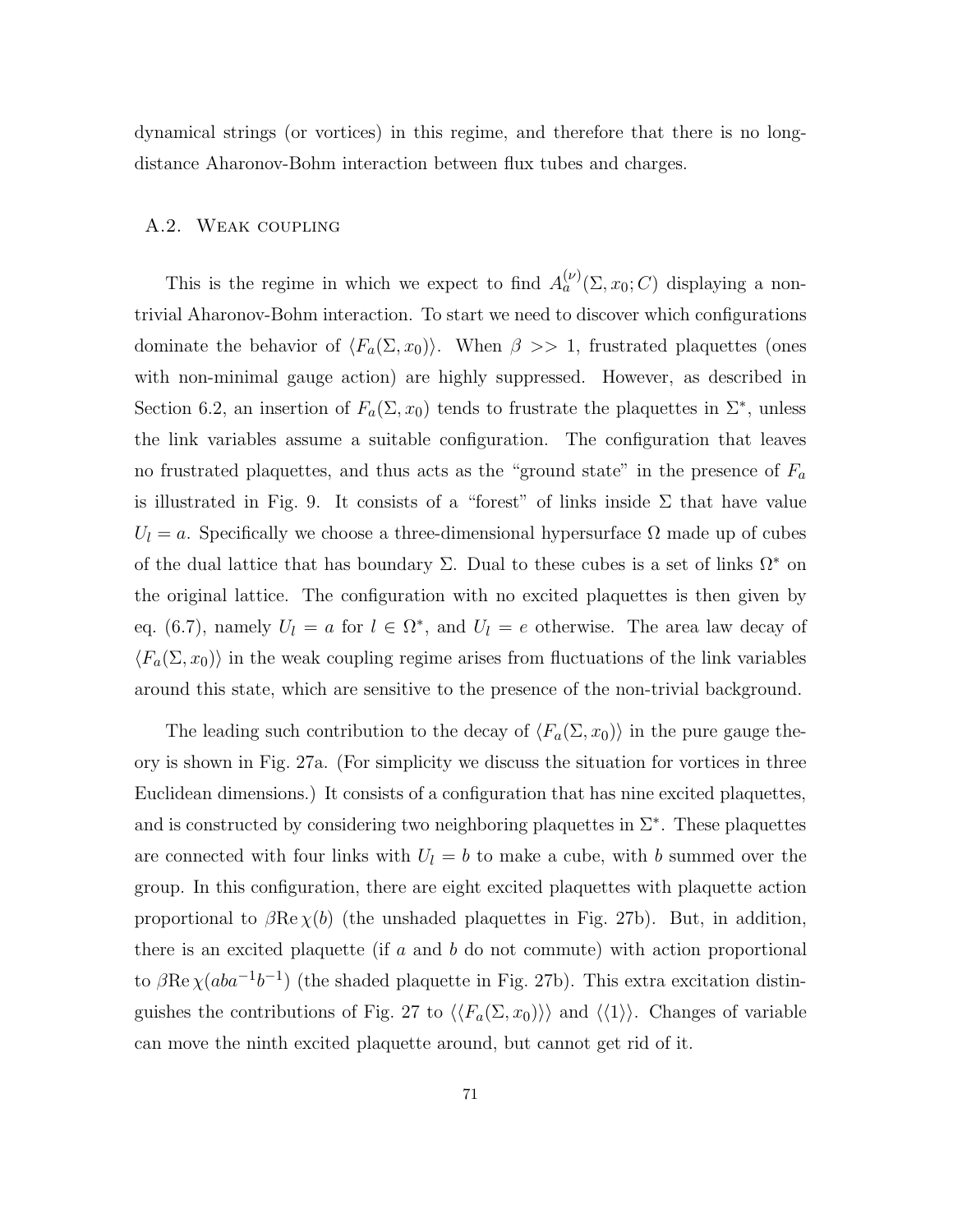Of course, the process illustrated in Fig. 27 is only one of a set of similar processes where instead of summing over the same value  $b$  for each of the four connecting links, we sum independently over their values  $b_i$ . These differ from the contribution of Fig. 27 in two ways: there will either be a greater number of excited plaquettes leading to a subdominant contribution, or, if some of the  $b_i$  are taken to be the indentity, changes of variable on the remaining, independent,  $b_i$  show that the *a*-links have no physical effect. This is why, for instance, we do not consider the less suppressed, and apparently non- trivial, contribution arising from the excitation of just two joining links.

We can understand this in physical terms. The contribution to  $\langle F_a(\Sigma, x_0) \rangle$  reflects how the non-trivial boundary condition introduced by the vortex (or string) affects the quantum fluctuations of the gauge fields. To see the effect, we must consider processes in which virtual gauge field excitations (with gauge quantum numbers that Aharonov-Bohm scatter off the inserted string of flux  $a$ ) propagate around the string. The process illustrated in Fig. 27 is the leading one of this type.

The end result of these considerations is a renormalization of the classical string tension (or vortex mass in three dimensions) leading to an area law (respectively, perimeter law) decay of  $\langle F_a(\Sigma, x_0) \rangle$  as in eq. (6.4). An estimate of the renormalized vortex mass in the weak-coupling regime arising from Fig. 27 is

$$
\epsilon m_a^{(ren)} \sim \frac{1}{n_G} \sum_{b \neq 1} \left( \exp\left\{ (-16\beta) [n_R - \text{Re}\,\chi^{(R)}(b)] \right\} \times \left( (A.11) \right) \right)
$$
\n
$$
\left( 1 - \exp\left\{ (-2\beta) [n_R - \text{Re}\,\chi^{(R)}(bab^{-1}a^{-1})] \right\} \right),
$$
\n(A.11)

where we require more information about the group  $G$  to explicitly evaluate the sum.

Also, note that we have found area law decay of  $\langle F_a(\Sigma, x_0) \rangle$  in both regimes of the pure non-abelian gauge theory described by eq.  $(A.1)$  (when a is not in the center of  $G$ ). This differs from the situation in a pure abelian gauge theory where a change of variables shows that  $\langle F_a(\Sigma, x_0)\rangle \equiv 1$ .<sup>[5]</sup> This is to be expected since the pure non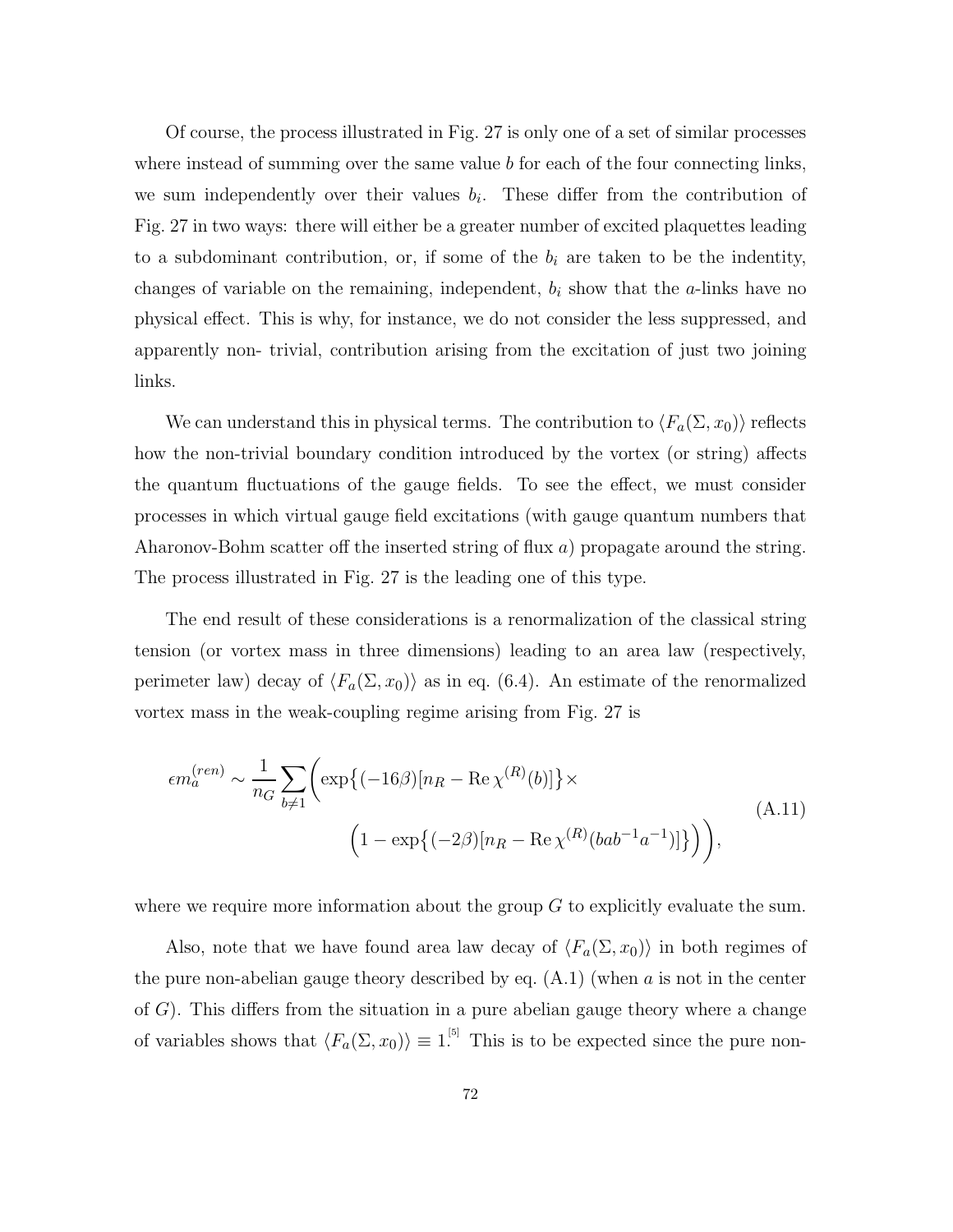abelian gauge theory contains excitations that, via the Aharonov-Bohm effect, are sensitive to the introduction of flux on  $\Sigma$ .

To see that there exist stable dynamical strings in this regime of the pure gauge theory, we must consider  $\langle B_a(\Sigma, C, x_0) \rangle$ , rather than  $\langle F_a(\Sigma, x_0) \rangle$ . Since the surface  $\Sigma$ now has a boundary, the three dimensional hypersurface  $\Omega$  must also end on a two dimensional surface  $S$ . This surface is dual to a set of plaquettes  $S^*$  on the original lattice that must be frustrated, since only one of their links is contained within  $\Omega^*$ . Clearly the dominant configuration is the one in which  $S$  is the minimal area surface with boundary C. Each such plaquette is suppressed relative to the corresponding vacuum configuration that dominates  $\langle\langle 1 \rangle\rangle$  by an amount

$$
\exp\big(2\beta(\operatorname{Re}\chi^{(R)}(a)-n_R)\big). \tag{A.12}
$$

In other words  $\langle B_a(\Sigma, C, x_0) \rangle$  behaves as in eq. (7.2)

$$
\langle B_a(\Sigma, C, x_0) \rangle = \exp(-\kappa_a^{\text{(ren)}} A(\Sigma)) \exp(-\kappa_a^{\text{(dyn)}} A(C)), \tag{A.13}
$$

where  $A(C)$  is the area of the minimal surface S, and  $\kappa_a^{(\text{dyn})}$  is the dynamical string tension of the stable string with flux in the a conjugacy class,

$$
\epsilon^2 \kappa_a^{(\text{dyn})} \sim 2\beta \left( n_R - \text{Re}\,\chi^{(R)}(a) \right). \tag{A.14}
$$

In some situations it is possible that  $B_a(\Sigma, C, x_0)$  creates not just one dynamical string, of flux  $a$ , on  $C$ , but instead creates a number of strings of varying fluxes  $a_1, \ldots, a_k$ , where  $a_1 a_2 \ldots a_k = a$ . The corresponding link configuration would be a "forest state" of links of value  $U_l = a$  that terminates gradually in a number of steps rather than dropping to the indentity across a single plaquette. This is the more favorable configuration if the total area law suppression of the multiple strings is less than that for the single string. This translates into the condition (in the pure gauge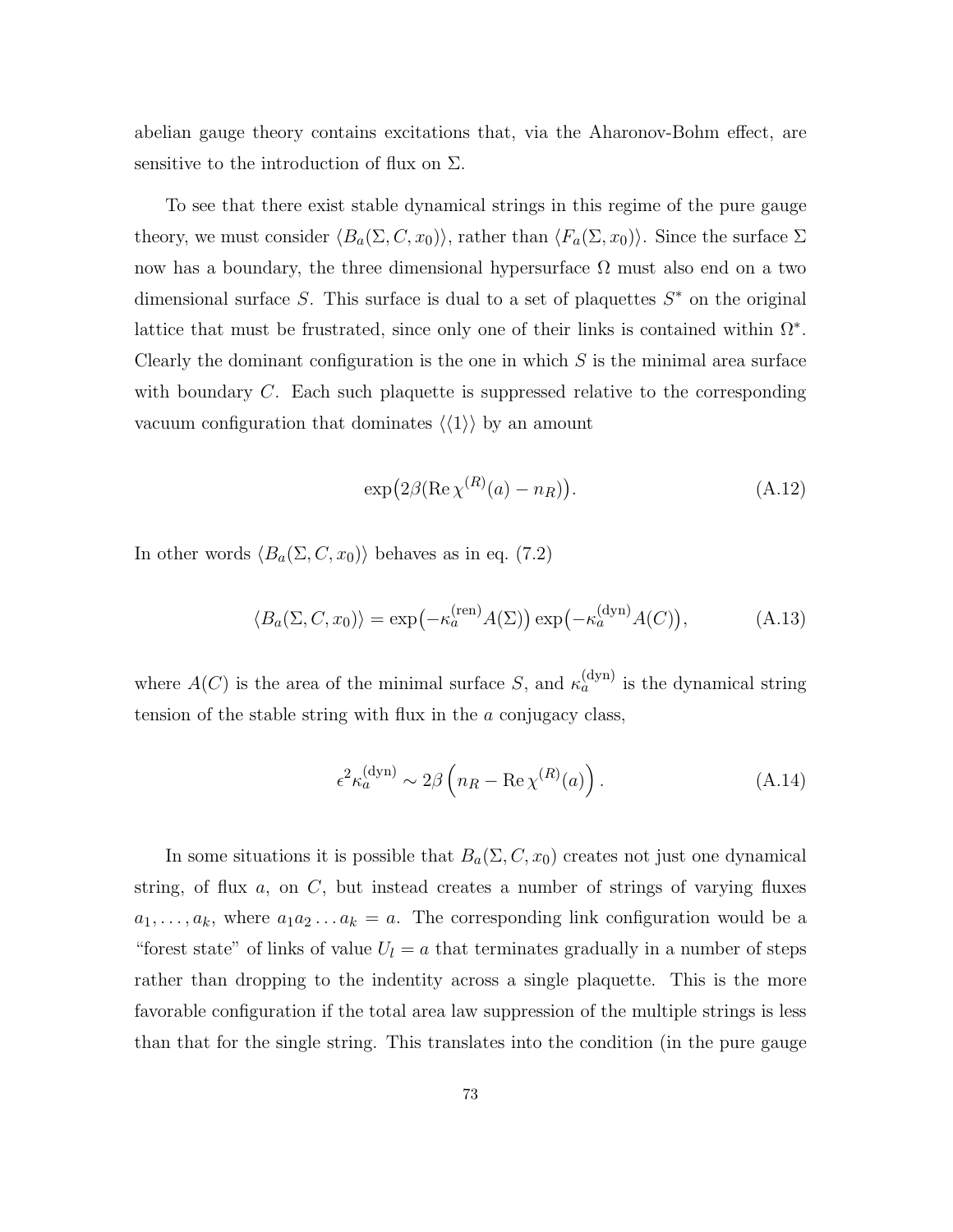case, and ignoring perimeter corrections that vanish in the infinite size limit)

$$
(k-1)n_R + \text{Re}\,\chi^{(R)}(a) - \sum_{i=1}^k \text{Re}\,\chi^{(R)}(a_i) < 0 \tag{A.15}
$$

As an example of this, consider the expectation value, in a pure  $Z_6$  gauge theory, of the operator  $B_3(\Sigma, C, x_0)$  that attempts to create a dynamical string with flux  $a = \omega^3$ on C (where  $\omega = \exp(2\pi i/6)$ ). The dominant process in this case is not the creation of an  $\omega^3$  string, but instead that of three  $\omega$  strings, since, substituting into eq. (A.15), we find  $2 + (-1) - 3(1/2) < 0$ .

We now turn to the order parameter  $A_a^{(\nu)}(\Sigma, x_0; C)$ , which is defined (eq. (5.3)) in terms of  $F_a(\Sigma)$  and the Wilson loop operator  $W^{(\nu)}(C)$ .  $F_a(\Sigma)$  has been described above, so we will now discuss the Wilson loop operator, and demonstrate eq. (5.4).

First, let us consider the untraced Wilson operator  $U^{(\nu)}(C, x_0)$  (eq. (5.15)). It is easy to calculate the leading behavior of the expectation value of  $U^{(\nu)}(C,x_0)$  at weak coupling: as above we factorize the contributions from links on- $C$  and off- $C$ , and cancel the off-C contributions,

$$
\frac{\langle \langle U^{(\nu)}(C,x_0) \rangle \rangle}{\langle \langle 1 \rangle} = \frac{\sum_{U_1} \cdots \sum_{U_L} D^{(\nu)}(U_1 \cdots U_L) \prod_{i=1}^L \exp\Big( 4D\beta \text{Re}\,\chi^{(R)}(U_i) \Big)}{\sum_{U_1} \cdots \sum_{U_L} \prod_{i=1}^L \exp\Big( 4D\beta \text{Re}\,\chi^{(R)}(U_i) \Big)}, \tag{A.16}
$$

where we work in  $D+1$  Euclidean dimensions, and  $U_i$  for  $i=1...L$  are the links in C. (In eq.  $(A.16)$ , we sum over all values of the link variables contained in C, but keep all other link variables fixed at  $U_l = 1$ .) Because we have not traced the Wilson loop the multiple summations factorize. We then use

$$
\frac{1}{n_G} \sum_{g \in G} D^{(\nu^*)}(g) \chi^{(\mu)}(g) = \frac{1}{n_{\nu}} \delta^{\mu, \nu} I^{(\nu)}, \tag{A.17}
$$

where  $I^{(\nu)}$  is the identity matrix. Along with eq. (A.4) this implies that

$$
\langle U^{(\nu)}(C, x_0) \rangle = \left( \frac{C^{(\nu^*)}(2D\beta)}{n_{\nu}} \right)^L I^{(\nu)}.
$$
 (A.18)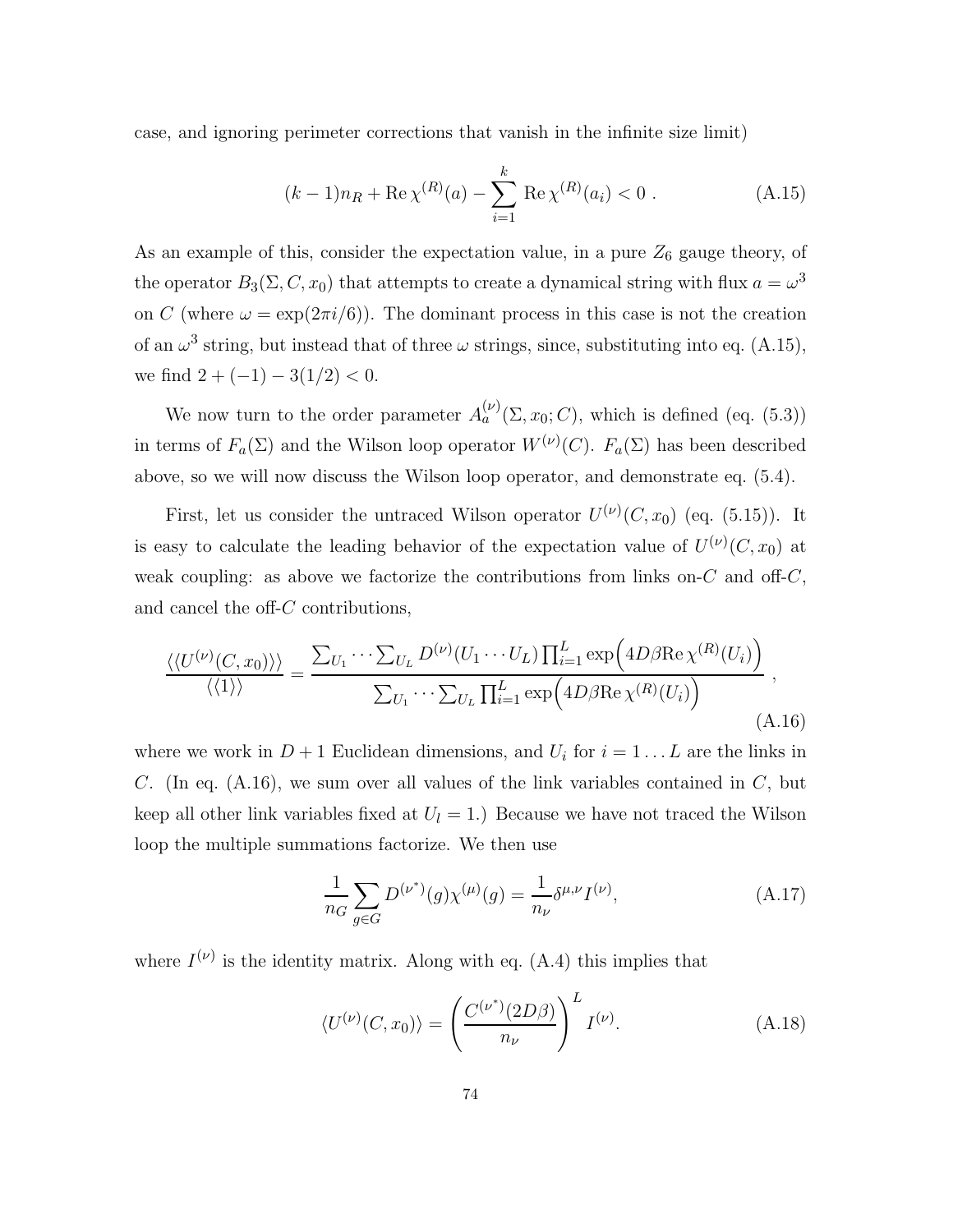If we repeat the calculation in the background created by a string insertion operator  $F_a(\Sigma, x_0)$  then the only difference is that for each time C links  $\Sigma$  there is a link in C that is multiplied by a. Neither  $F_a(\Sigma, x_0)$  nor  $U^{(\nu)}(C, x_0)$  is gauge-invariant, but a gauge transformation conjugates both a and  $U^{(\nu)}$  by the value of the transformation at  $x_0$ , so these conjugations cancel, and the gauge-invariant result is that  $I^{(\nu)}$  is replaced by  $D^{(\nu)}(a^{k(\Sigma,C)})$ , where  $k(\Sigma, C)$  is the linking number of the two curves. This proves eq. (5.16), and by taking a trace it proves eq. (5.4).

However there is a major caveat that limits the usefulness of the untraced Wilson loop: there are corrections to eq. (5.16) that do not go to zero as C and  $\Sigma$  become large and well separated. Recall that  $F_a(\Sigma, x_0)$  corresponds to a thought experiment in which a specific group element a (not just a conjugacy class) was associated with a string, using an arbitrary basis at a point  $x_0$ . As described in Section 5.2 this means that in defining  $F_a(\Sigma, x_0)$  we give each plaquette in  $\Sigma^*$  a long "tail" of links that stretches back to  $x_0$ . The problem manifests itself (in a particular gauge) when we take into account configurations in which some (but not all) of the links coming out of  $x_0$  are excited. In these configurations the inserted flux may be conjugated, but not the measured group element (or vice versa).

Concretely, the leading contribution, in weak coupling perturbation theory, that causes problems for the untraced Wilson loop is simply the excitation of a single link  $U_l = b$  on the path that connects  $x_0$  to  $\Sigma$ . In the three dimensional case this leads to the excitation of four plaquettes, and is thus suppressed relative to the ground state configuration by a factor of  $\exp(8\beta(\text{Re }\chi^{(R)}(b) - n_R))$ . However, the action of these configurations, though large at weak coupling, is completely independent of the size and separation of  $\Sigma$  and  $C$ , and so remains finite as  $\Sigma$  and  $C$  become large and far apart. Their effect on the untraced order parameter is to conjugate the inserted flux (and thus the flux measured by  $U^{(\nu)}(C,x_0)$ ). Therefore, there are corrections to eq. (5.16) that occur at finite order in weak coupling perturbation theory that render the measured flux uncertain up to conjugation.

The physical interpretation of these configurations is that the path connecting  $x_0$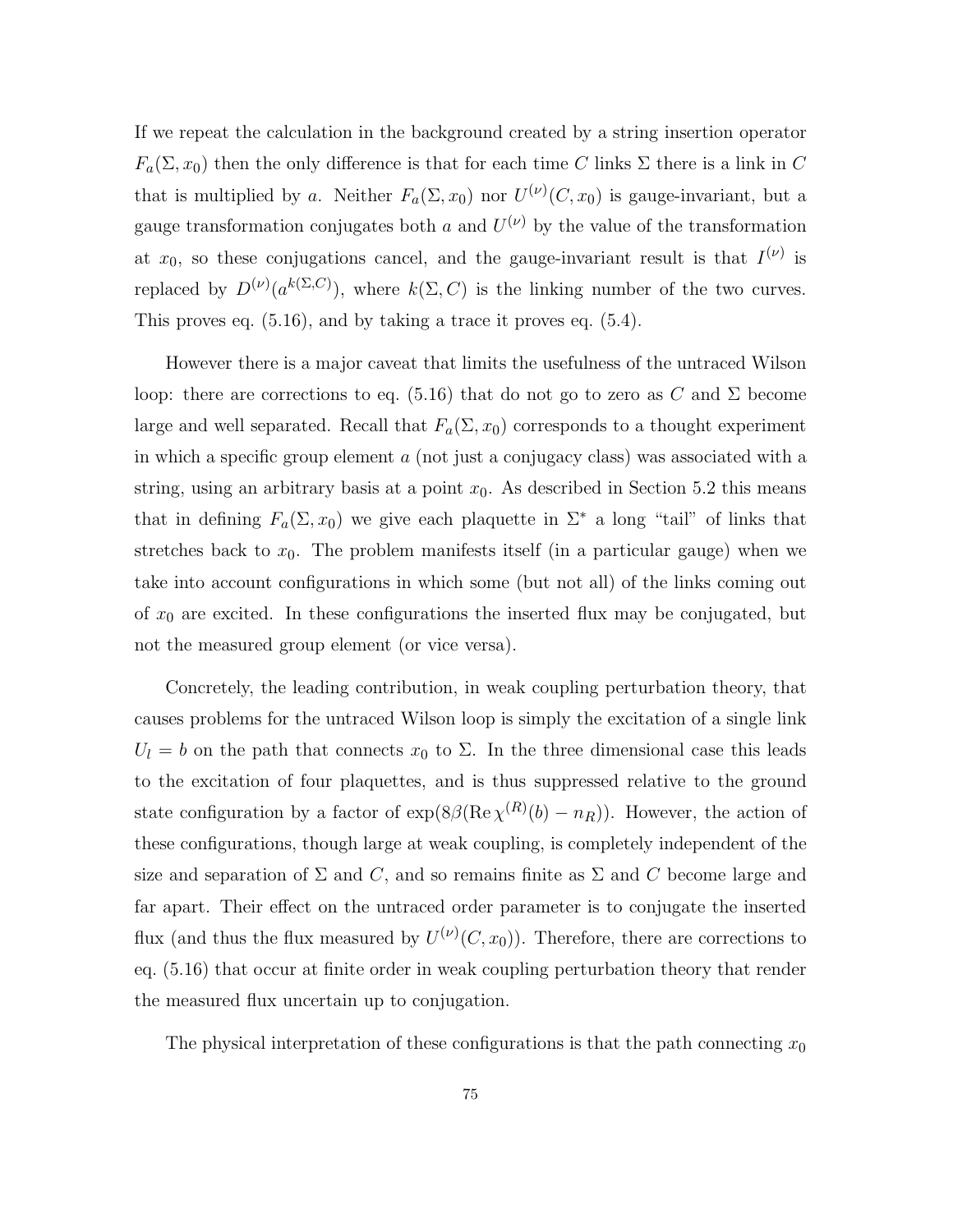to  $\Sigma$  is linked by a virtual vortex-antivortex pair of flux b. In four dimensions there exist analogous processes where a virtual cosmic string links the connecting path. These effects do not correct the leading behavior of the ABOP given by eq. (5.4), because the traced Wilson loop is gauge-invariant, and so is not sensitive to conjugation of the inserted flux.

## REFERENCES

- 1. See, for example: J. Preskill, "Vortices and Monopoles," in Architecture of the Fundamental Interactions at Short Distances, ed. P. Ramond and R. Stora (North-Holland, Amsterdam, 1987).
- 2. Aharonov, Y. and Bohm, D., Phys. Rev. 119, 485 (1959).
- 3. R. Rohm, Princeton University Ph.D. Thesis (unpublished) (1985); M. G. Alford and F. Wilczek, Phys. Rev. Lett. 62, 1071 (1989).
- 4. L. Krauss and F. Wilczek, Phys. Rev. Lett. 62, 1221 (1989).
- 5. J. Preskill and L. Krauss, Nucl. Phys. B341, 50 (1990).
- 6. M. G. Alford, J. March-Russell and F. Wilczek, Nucl. Phys. B337, 695 (1990).
- 7. M. J. Bowick et al., Phys. Rev. Lett. 61, 2823 (1988).
- 8. J. Preskill, Phys. Scrip. T36, 258 (1991).
- 9. S. Coleman, J. Preskill, and F. Wilczek, Mod. Phys. Lett. A6, 1631 (1991); Phys. Rev. Lett. 67, 1975 (1991)
- 10. Early discussions of nonabelian strings appear in F. Bais, Nucl. Phys. B170(FS1), 32 (1980); T. W. B. Kibble, Phys. Rep 67, 183 (1980).
- 11. A.S. Schwarz, Nucl. Phys. B208, 141 (1982).
- 12. S. Coleman and P. Ginsparg, (1983), unpublished.
- 13. M. Alford, et. al., Phys. Rev. Lett. 64, 1632 (1990); 65, 668 (E); Nucl. Phys. B349, 414 (1991).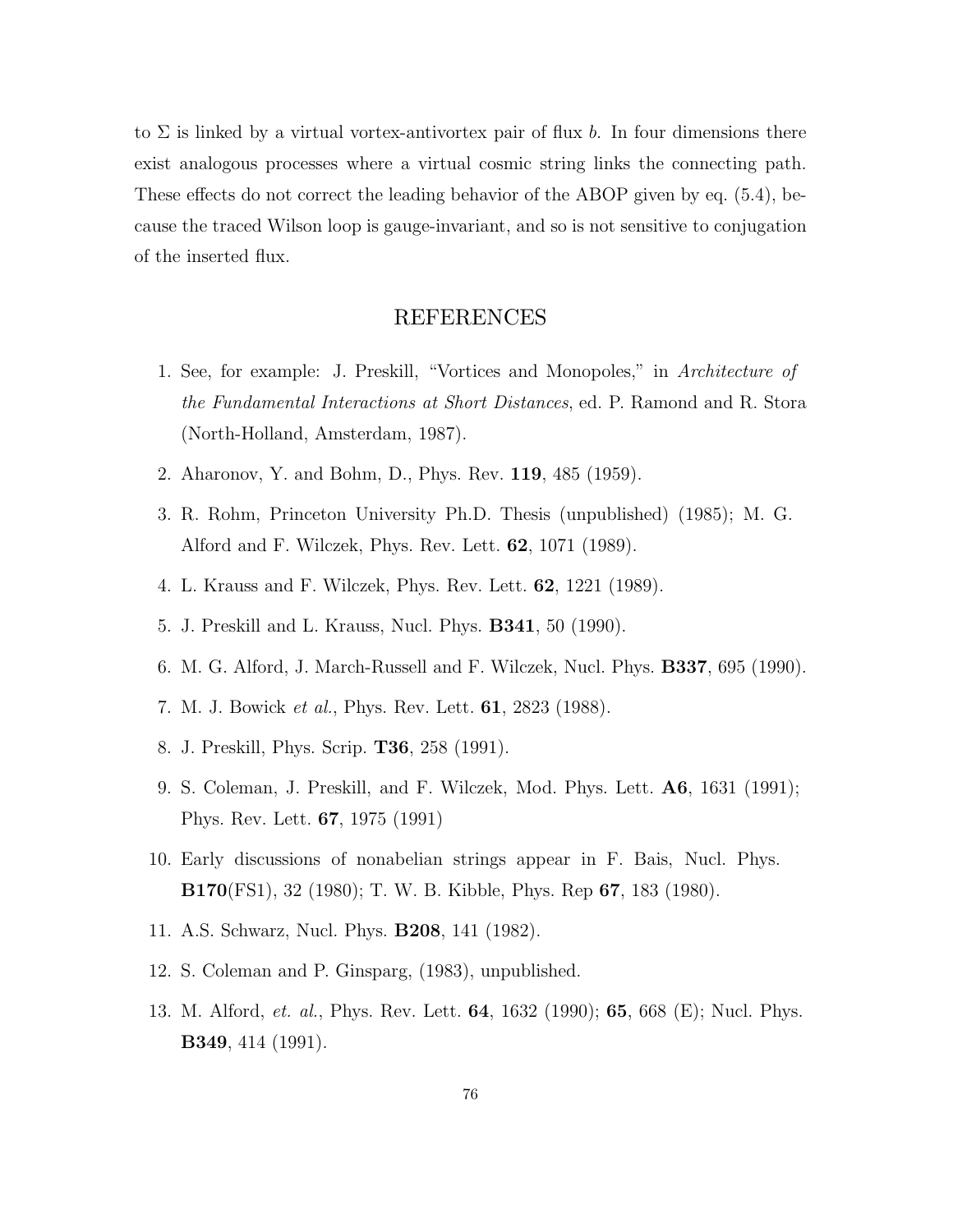- 14. An earlier discussion is contained in M. G. Alford and J. March-Russell, "New Order Parameters for Non-Abelian Gauge Theories," Princeton University preprint PUPT-1226 and ITP (Santa Barbara) preprint NSF- ITP-90-231 (1990), to be published in Nucl. Phys. B.
- 15. K. Wilson, Phys. Rev. D10, 2445 (1974).
- 16. G. 't Hooft, Nucl. Phys. B138, 1 (1978).
- 17. K. Fredenhagen and M. Marcu, Comm. Math. Phys. 92, 81 (1983).
- 18. K. Fredenhagen, "Particle Structure of Gauge Theories, in Fundamental Problems of Gauge Field Theory. ed. G. Velo and A. S. Wightman (Plenum, New York, 1986).
- 19. E. Fradkin and S. Shenker, Phys. Rev. D19, 3682 (1979); T. Banks and E. Rabinovici, Nucl. Phys. B160, 349 (1979); S. Dimopoulos, S. Raby, and L. Susskind, Nucl. Phys. B173, 208 (1980).
- 20. K. Fredenhagen and M. Marcu, Phys. Rev. Lett. 56, 223 (1986).
- 21. M. Alford, S. Coleman and J. March-Russell, Nucl. Phys. B351, 735 (1991).
- 22. S. Coleman, "The Magnetic Monopole Fifty Years Later," in The Unity of the Fundamental Interactions, ed. A. Zichichi (Plenum, New York, 1983).
- 23. M. Srednicki and L. Susskind, Nucl. Phys. B179, 239 (1981).
- 24. M. Bucher, Nucl. Phys. B350, 163 (1991).
- 25. F. Wilczek and Y.–S. Wu, Phys. Rev. Lett. 65, 13 (1990).
- 26. The first formulation of local discrete symmetries in the continuum was given by J. Kiskis, Phys. Rev. D17, 3196 (1978), although not in the context of spontaneously broken gauge theories.
- 27. T. Banks, Nucl. Phys. B323, 90 (1989).
- 28. K. Li, Nucl. Phys. B361, 437 (1991).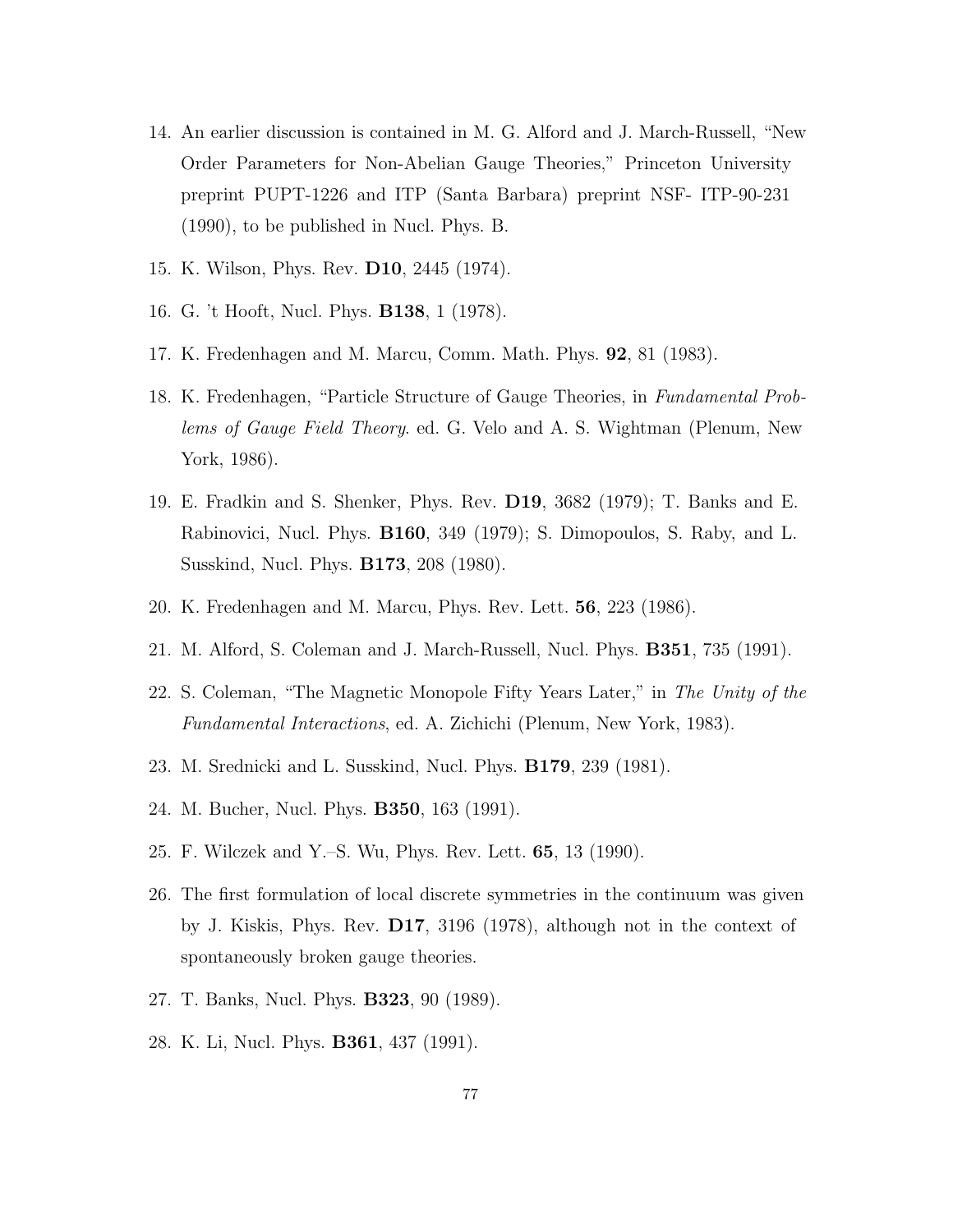- 29. M. G. Alford and J. March-Russell, "Discrete Gauge Theories," Princeton preprint PUPT-91-1234 (1991), to be published in Int. J. Mod. Phys. B.
- 30. M. Bucher, K.-M. Lee, and J. Preskill, "On Detecting Discrete Cheshire Charge," Caltech preprint CALT-68-1753 (1991).
- 31. V. Poénaru and G. Toulouse, J. Phys. (Paris) **38**, 887 (1977); N. D. Mermin, Rev. Mod. Phys. 51, 591 (1979).
- 32. T. W. B. Kibble, G. Lazerides, and Q. Shafi, Phys. Rev. D26, 435 (1982).
- 33. G. Mack and V. Petkova, Ann. Phys. 123, 442 (1979).
- 34. A. Ukawa, P. Windey, and A. Guth, Phys. Rev. D21, 1013 (1980).

## FIGURE CAPTIONS

- 1) (a) Standard paths  $\alpha_1$  and  $\alpha_2$ , based at  $x_0$ , that enclose vortex 1 and vortex 2. (b) Vortex 1 winds around vortex 2. (c) Path that, during the winding of vortex 1 around vortex 2, gets dragged to  $\alpha_1$ . (d) Path that gets dragged to  $\alpha_2$ during the winding.
- 2) A particle transforming as the representation  $(\nu)$  of H interacts with a vortex pair. The particle and its antiparticle are initially prepared in an uncharged (gauge–singlet) state. After the particle winds around the vortex, the particle– antiparticle pair has acquired a nontrivial charge.
- 3) (a) Standard paths  $\alpha$  and  $\beta$ , based at  $x_0$ , associated with the a string and the b string. (b) Path that is dragged to the path  $\beta$  as the loop of b string winds through the loop of a string (in the sense defined by  $\alpha$ ).
- 4) The branching of a  $c = ab$  string into an a string and a b string. The standard paths, based at  $x_0$ , associated with each string are indicated.
- 5) (a) The standard paths  $\alpha$ ,  $\beta$ , and  $\gamma$  associated with entangled strings. These paths are mapped by the string homomorphism to group elements a, b, and c. (b) The paths  $\beta$  and  $\beta'$  are both mapped to b, if the bridge connecting the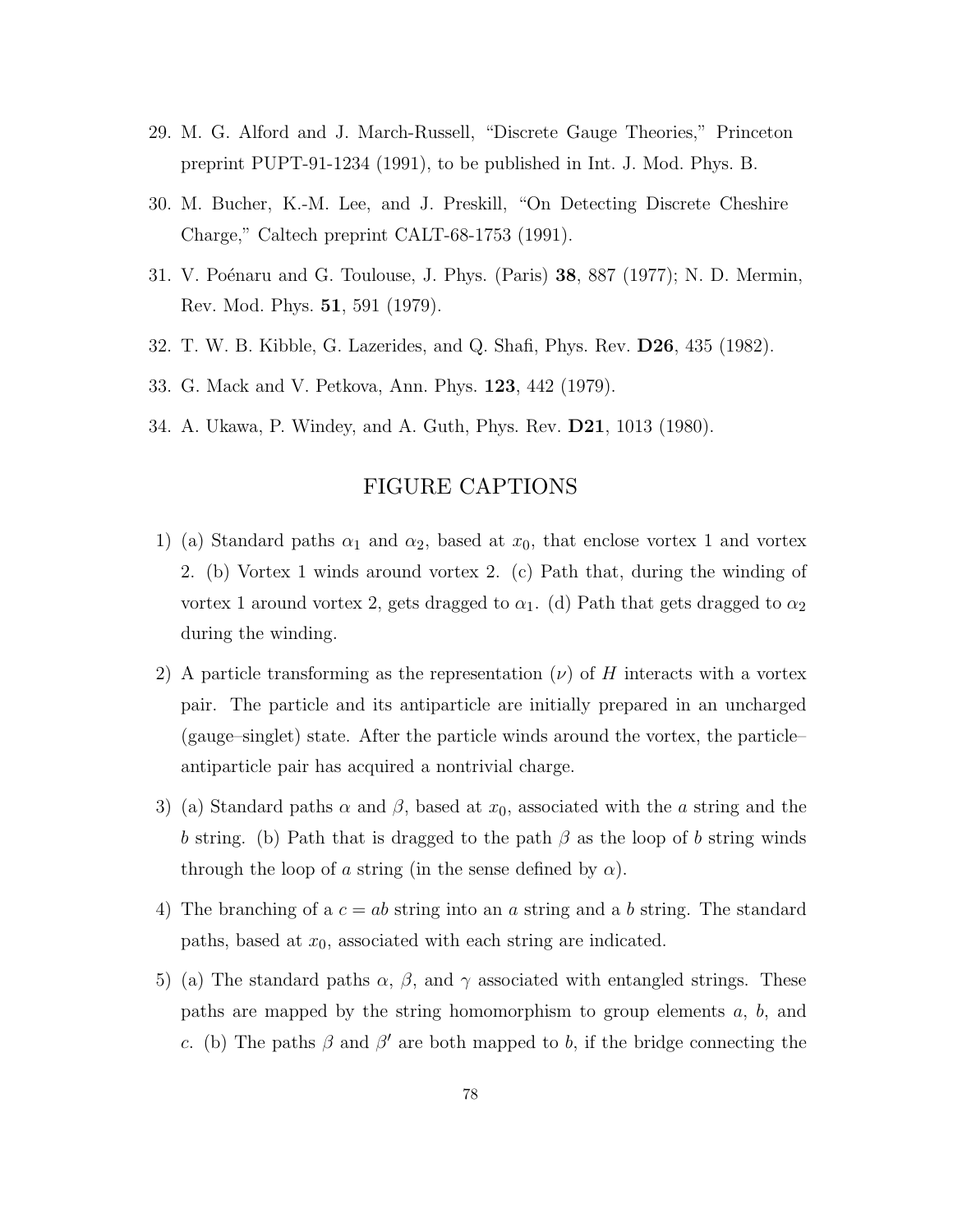strings can be removed by crossing the strings. (c) Standard paths associated with the "upper halves" of entangled strings. (d) The paths  $\beta$  and  $\beta''$  are both mapped to  $b$ , if the bridge can be removed by crossing the strings "the other way."

- 6) (a) Standard paths that are mapped by the string homomorphism to elements  $a, b \in G$  that are *not* in the unbroken group H. Each string is the boundary of a domain wall. (b) A path that is mapped to  $ab^{-1} \in H$ . This path does not cross the wall.
- 7) (a) Two holes appear in a domain wall, due to the spontaneous nucleation of loops of a string and b string. (b) The holes meet and coalesce. A segment of  $ab^{-1}$  string appears that bridges the hole. (c) The b string has higher tension than the  $\alpha$  string, and so pulls the string junctions toward each other. (d) A loop of  $ab^{-1}$  string breaks free from the decaying wall.
- 8) A vein in a wall.
- 9) The closed curve  $\Sigma$  in 2+1 dimensions. The dashed line is  $\Sigma$ , comprised of links of the dual lattice. The plaquettes shown are those in  $\Sigma^*$ , which are dual to the links of  $\Sigma$ . The links marked by arrows are those in  $\Omega^*$ ; they are dual to the plaquettes in a surface  $\Omega$  that is bounded by  $\Sigma$ . (We may also interpret the dashed line as a slice through the closed surface  $\Sigma$ , in 3+1 dimensions.)
- 10) A slice through a closed surface  $\Sigma$  that links once with the loop C. C intersects the hypersurface  $\Omega$  once.
- 11) (a) Spacetime diagram (in  $2+1$  dimensions) showing a virtual b vortexantivortex pair that nucleates, winds around the basepoint  $x_0$ , and reannihilates. If the path based at  $x_0$  at time  $t_1$  is assigned the flux a, then the path at time  $t_2$  is assigned flux  $bab^{-1}$ . (b) The same process, but with  $x_0$  now taken to be a fixed point in Euclidean spacetime. The flux of the classical a vortex is measured to be  $bab^{-1}$ , due to the effect of the virtual b vortex pair. Shaded areas are surfaces bounded by the vortex world lines.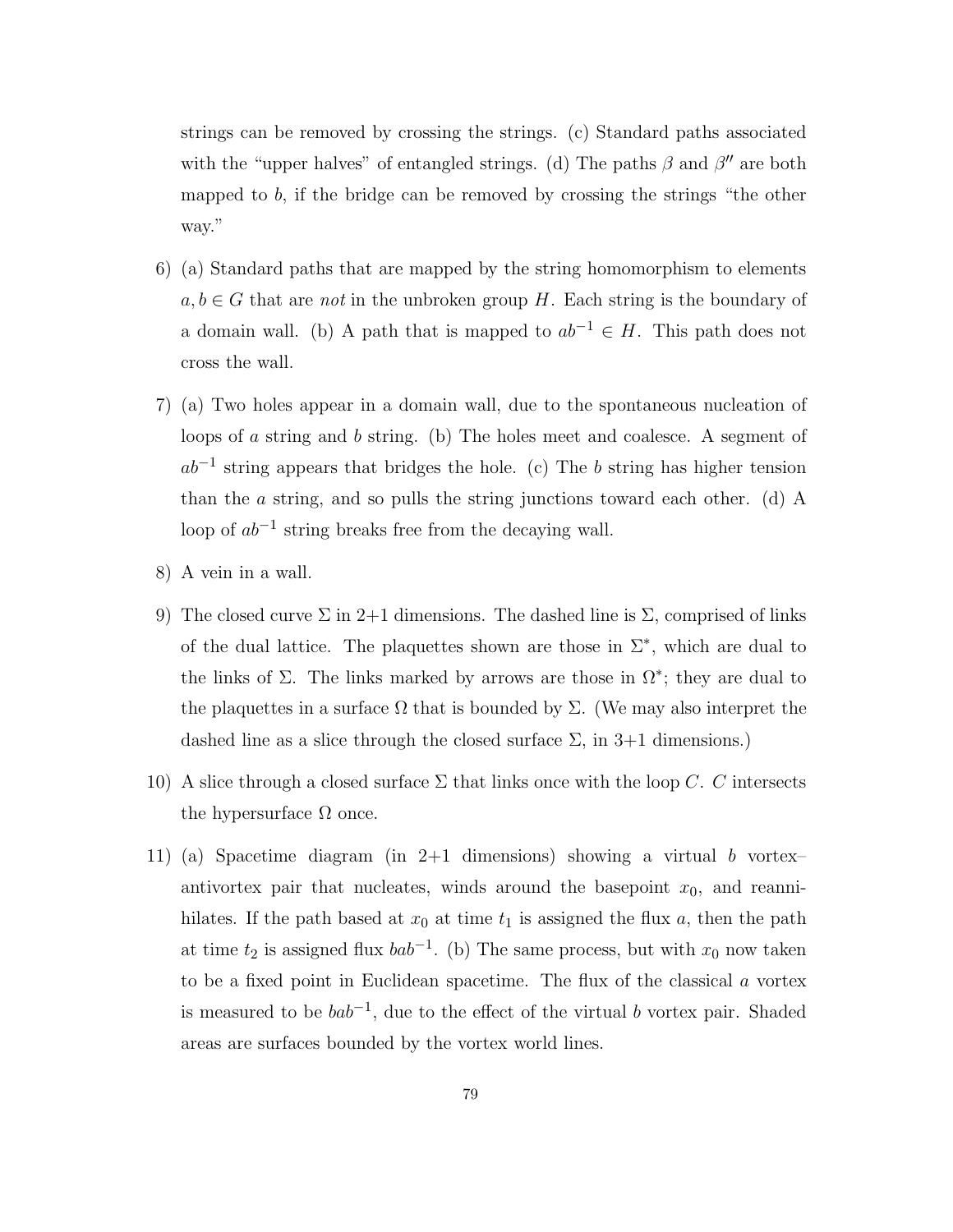- 12) Paths  $P_1$ ,  $P_2$ ,  $P_3$  used in the construction of the operator  $F_{a_1,a_2,a_3}(\Sigma_1,\Sigma_2,\Sigma_3;x_0).$
- 13) A different choice for the path  $P_2$  from the basepoint  $x_0$  to the world sheet  $\Sigma_2$ .
- 14) The paths  $P_1$  and  $P_2$ , based at  $x_0$ , and the open curves  $\Sigma_1$  and  $\Sigma_2$  used in the definition of the 't Hooft operator  $B_{a,b}(x_1,y_1,\Sigma_1,x_2,y_2,\Sigma_2,x_0)$ , in 2+1 dimensions.
- 15) Two topologically inequivalent ways of choosing the hypersurface  $\Omega_1$  that is bounded by  $\Sigma_1$ .
- 16) Surface of minimal area bounded by the loops  $C_1$  and  $C_2$  (when the loops are close together).
- 17) The classical world sheet  $\Sigma_{\text{class}}$  and the dynamical world sheet  $\Sigma_{\text{dyn}}$  associated with the 't Hooft loop operator  $B_a(C, \Sigma_{\text{class}}, x_0)$ .
- 18) Two contributions to the mixing of an a string and a b string. In (a), an  $ab^{-1}$ string spontaneously nucleates, expands, meets the a string, and converts it into a b string. In (b), the a string shrinks and annihilates, then the b string nucleates and grows.
- 19) Linked world lines  $\Sigma_1$  and  $\Sigma_2$  of a classical a vortex and a classical b vortex. If  $a$  and  $b$  do not commute, then the classical vortices must exchange a dynamical  $aba^{-1}b^{-1}$  vortex. The exchange occurs along the path  $P$ , the shortest path that connects the two world lines. (Compare Fig. 5.)
- 20) A plaquette (shaded) contained in the intersection of  $\Omega_1^*$  and  $\Omega_1^*$ .
- 21) World sheets  $\Sigma_1$  and  $\Sigma_2$  of a classical a string and classical b string that intersect at two isolated points. (Only a slice through  $\Sigma_2$  is shown.) The indicated shaded region is the world sheet of a dynamical  $aba^{-1}b^{-1}$  string that connects the two classical strings.
- 22) World sheets  $\Sigma_1$  and  $\Sigma_2$  of a classical a string and a classical b string. (Only a slice through  $\Sigma_2$  is shown.)  $\Sigma_1$  is a torus that links with  $\Sigma_2$ . The shaded region is the world sheet of a dynamical  $aba^{-1}b^{-1}$  string.